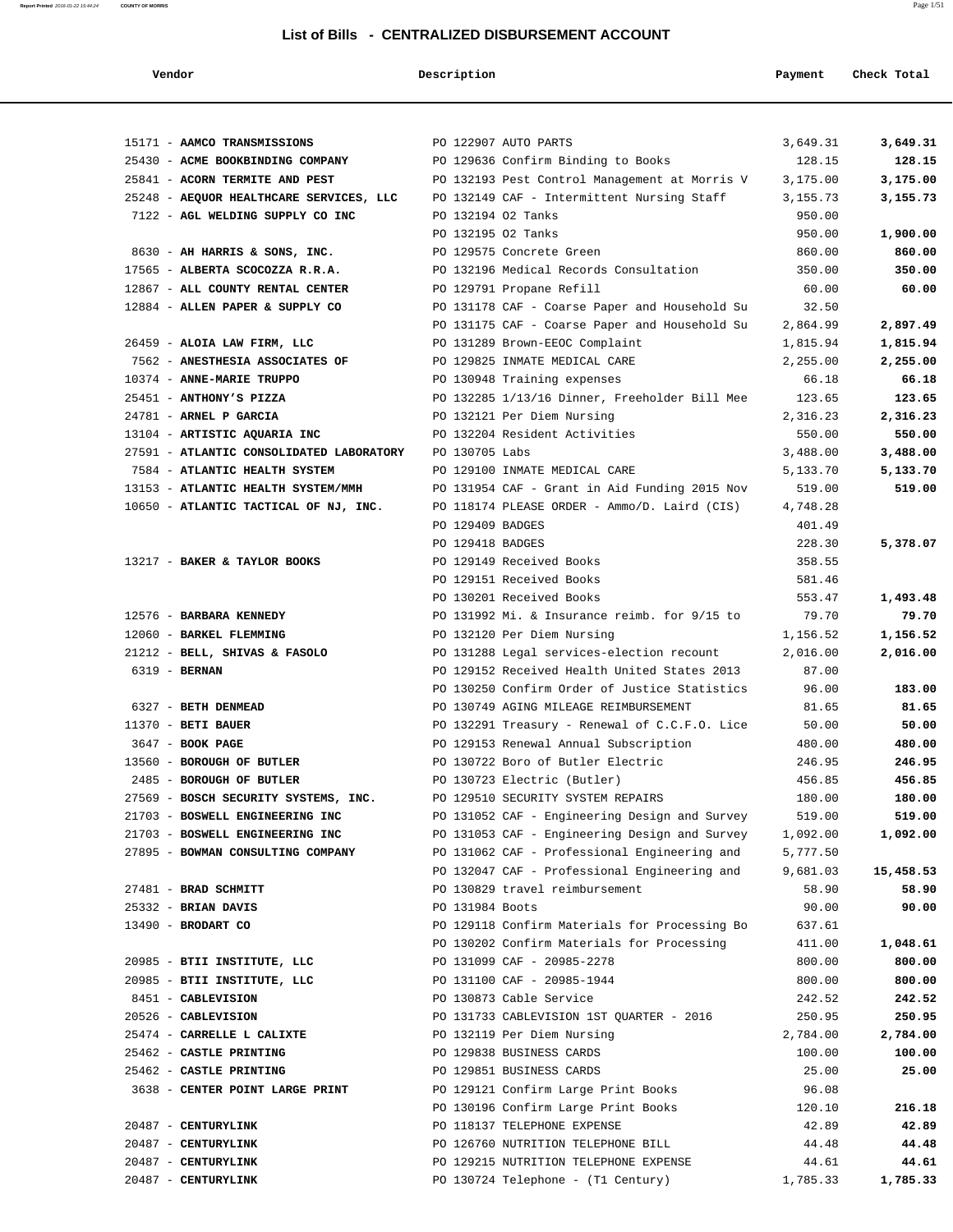| Vendor                                          | Description     |                                                                                                | Payment               | Check Total        |
|-------------------------------------------------|-----------------|------------------------------------------------------------------------------------------------|-----------------------|--------------------|
|                                                 |                 |                                                                                                |                       |                    |
| 24625 - CFCS - HOPE HOUSE                       |                 | PO 131957 CAF - 2015 Chapter 51 - CH51-1506 N                                                  | 910.00                | 910.00             |
| 7253 - CHARLES JURGENSEN                        |                 | PO 130748 VETERANS EXPENSE REIMBURSEMENT                                                       | 82.95                 | 82.95              |
| 13788 - CHERRY WEBER & ASSOC. PC                |                 | PO 131118 CAF - Engineering Design Services f                                                  | 2,979.65              |                    |
|                                                 |                 | PO 131120 CAF - Construction Inspection Servi<br>PO 131121 CAF - Construction Inspection Servi | 5,076.00              |                    |
|                                                 |                 | PO 131125 CAF - Construction Inspection servi                                                  | 14,310.00<br>8,056.00 |                    |
|                                                 |                 | PO 132033 CAF - Construction Inspection servi                                                  | 9,328.00              |                    |
|                                                 |                 | PO 132034 CAF - Construction Inspection Servi                                                  | 16,560.00             | 56,309.65          |
| 12545 - CHRISTINE HELLYER                       |                 | PO 131929 Mileage reimb. for 11/15 & 12/15                                                     | 74.90                 | 74.90              |
| 20528 - CHRISTOPHER P STATILE PA                |                 | PO 131122 CAF - Design Services for Replaceme                                                  | 20,152.50             | 20,152.50          |
| 21857 - CITYSIDE ARCHIVES, LTD                  |                 | PO 131304 CAF - Record Storage for the County                                                  | 5,576.34              | 5,576.34           |
| 20678 - CLAUDIA L. HINOJOSA                     |                 | PO 131988 Insurance reimb. for $1/16$ to $6/16$                                                | 72.00                 | 72.00              |
| 25465 - CLEAN VENTURE, INC.                     |                 | PO 131071 Disposal Services                                                                    | 20,618.10             | 20,618.10          |
| 25571 - CLEARY GIACOBBE ALFIERI &               |                 | PO 131911 Open Space- General legal services                                                   | 980.00                | 980.00             |
| 25571 - CLEARY GIACOBBE ALFIERI &               |                 | PO 131912 General Counsel - legal services re                                                  | 13,089.00             | 13,089.00          |
| 13895 - COLONNELLI BROTHERS INC                 |                 | PO 132037 CAF - Rehabilitation of Bi-County B                                                  | 119,614.64            | 119,614.64         |
| 25489 - CONCRETE CONSTRUCTION CORP.             |                 | PO 132039 CAF - Intersection Improvements to                                                   | 167,730.71            |                    |
|                                                 |                 | PO 132039 CAF - Intersection Improvements to                                                   | 43,088.75             | 210,819.46         |
| 14021 - COUNTY BUSINESS SYSTEMS INC             |                 | PO 131048 Freeholder Minute Book and Paper                                                     | 356.50                | 356.50             |
| 14022 - COUNTY COLLEGE OF MORRIS                |                 | PO 132290 12/15 OPERATING BUDGET                                                               | 81,752.38             | 81,752.38          |
| 14022 - COUNTY COLLEGE OF MORRIS                |                 | PO 132332 2nd Half 1/16 Operating Budget                                                       | 492,916.67            | 492,916.67         |
| 13 - COUNTY OF MORRIS                           |                 | PO 130744 Salary Reimbursement for Health Man                                                  | 19,804.33             | 19,804.33          |
| 13 - COUNTY OF MORRIS                           |                 | PO 130745 OT Reimbursement for HazMat                                                          | 2,210.48              | 2,210.48           |
| 8 - COUNTY OF MORRIS                            |                 | PO 131047 Supplemental VWAF Consumable Supply                                                  | 24.71                 | 24.71              |
| 13 - COUNTY OF MORRIS                           |                 | PO 132287 TRANSFER FUNDS FOR DEDICATED WEIGHT                                                  | 125,199.09            | 125,199.09         |
| 13 - COUNTY OF MORRIS                           |                 | PO 132288 TRANSFER FUNDS FOR DEDICATED MOTOR                                                   | 392,061.12            | 392,061.12         |
| 13 - COUNTY OF MORRIS                           |                 | PO 132296 1st Half January 2016 Metered Mail                                                   | 8,107.63              | 8,107.63           |
| 13 - COUNTY OF MORRIS                           |                 | PO 132298 1st Half January 2016 Metered Mail                                                   | 327.75                | 327.75             |
| 14041 - COUNTY WELDING SUPPLY CO                |                 | PO 130365 welding materials                                                                    | 4,451.75              |                    |
|                                                 |                 | PO 130177 welding material & supplies                                                          | 279.33                | 4,731.08           |
| 25373 - CREATING WITH CLAY LLC                  |                 | PO 132197 Resident Activities                                                                  | 200.00                | 200.00             |
| 14102 - CY DRAKE LOCKSMITHS, INC.               |                 | PO 129806 CYLINDER AND RINGS                                                                   | 26.10                 |                    |
|                                                 | PO 129833 KEYS  |                                                                                                | 51.00                 |                    |
|                                                 | PO 129847 KEYS  |                                                                                                | 29.10                 | 106.20             |
| 2632 - CYBERTECH SYSTEMS & SOFTWARE INC         |                 | PO 129161 PROVISION OF MAINTENANCE OF PROPRIE                                                  | 17,000.00             | 17,000.00          |
| 11277 - CYNTHIA BELLA                           |                 | PO 130869 Cindie-reimbursement                                                                 | 36.35                 | 36.35              |
| 11783 - D.R. JOHNSON & ASSOCIATES, LLC          |                 | PO 131116 CAF - as-needed on site engineering                                                  | 2, 214.14             | 2,214.14           |
| 14123 - DAILY RECORD                            |                 | PO 131182 Contract Awards - 12/9/15 and 12/21                                                  | 163.96                | 163.96             |
| 14123 - DAILY RECORD                            |                 | PO 131690 ADVERTISEMENT                                                                        | 187.04                | 187.04             |
| 27177 - DAMACINA L. OKE<br>11155 - DANILO LAPID |                 | PO 132118 Per Diem Nursing<br>PO 132117 Per Diem Nursing                                       | 920.75<br>1,468.90    | 920.75<br>1,468.90 |
| 16232 - DAVID MITROS                            |                 | PO 131124 King's Basin Historical Marker                                                       | 200.00                | 200.00             |
| 25386 - DAVID JEAN-LOUIS                        |                 | PO 132116 Per Diem Nursing                                                                     | 2,426.72              | 2,426.72           |
| 11434 - DAWN CENTER FOR INDEPENDENT             |                 | PO 131166 CAF - Grant in Aid Funding 2015                                                      | 12,721.00             |                    |
|                                                 |                 | PO 131281 CAF - 2015 Funding through the Peer                                                  | 11,108.00             | 23,829.00          |
| 21031 - DEBRA DELLAGIACOMA                      |                 | PO 131112 Expense Voucher                                                                      | 80.00                 | 80.00              |
| 5414 - DEENA LEARY                              |                 | PO 131899 Expense Reimbursement - DL                                                           | 2,757.00              | 2,757.00           |
| 14228 - DELL MARKETING L.P.                     |                 | PO 126649 2 laptops for Residents in Youth Sh                                                  | 2,275.42              | 2,275.42           |
| 13038 - DEMCO                                   |                 | PO 130186 Confirm Materials for Processing                                                     | 341.18                | 341.18             |
| 1511 - DENES HEIDINGER                          |                 | PO 131930 Mi. reimb. for 8/15                                                                  | 35.00                 | 35.00              |
| 21638 - DENNIS GRAU                             |                 | PO 132192 Resident Activities                                                                  | 200.00                | 200.00             |
| 26582 - DENTAL & MEDICAL CAREER                 |                 | PO 131065 CAF - 26582-2309                                                                     | 794.00                | 794.00             |
| 26686 - DIEGNAN & BROPHY, LLC.                  |                 | PO 131944 APS, Morris View and Adjuster-legal                                                  | 3,240.00              | 3,240.00           |
| 8735 - DIRECT TV INC                            |                 | PO 131060 DirecTV - EOC                                                                        | 45.00                 | 45.00              |
| 21123 - DOMINION VOTING SYSTEMS INC             |                 | PO 129814 Inv. DVS114826 November 3rd General                                                  | 4,482.50              | 4,482.50           |
| 21123 - DOMINION VOTING SYSTEMS INC             |                 | PO 130229 on site election day wineds                                                          | 2,250.00              | 2,250.00           |
| 11666 - EARL PARSONS                            | PO 130732 Boots |                                                                                                | 90.00                 | 90.00              |
| 18985 - EBSCO INFORMATION SERVICES              |                 | PO 130251 Confirm Order                                                                        | 30.60                 | 30.60              |
| 12467 - EDITHA MARQUEZ                          |                 | PO 132115 Per Diem Nursing                                                                     | 915.75                | 915.75             |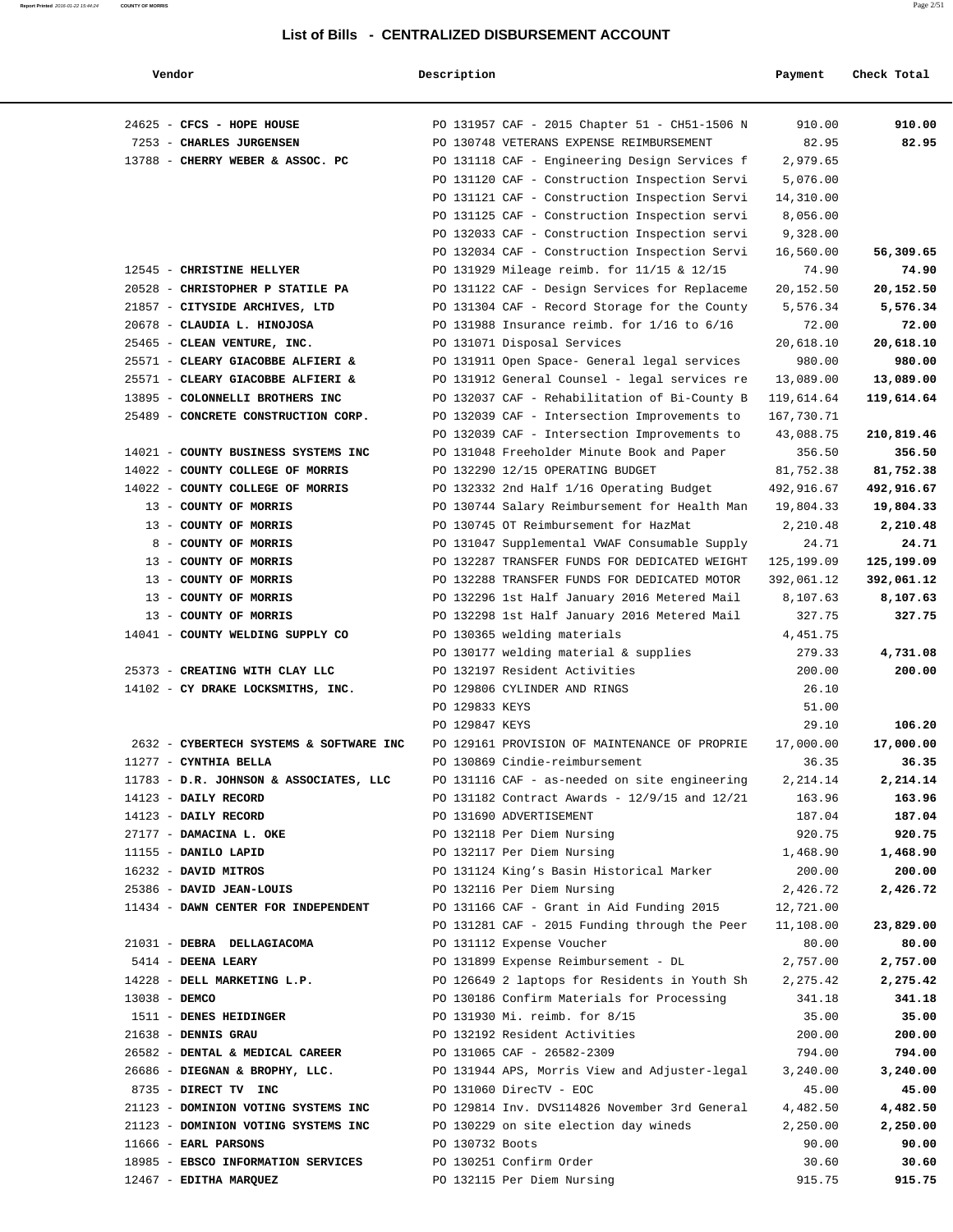#### **Report Printed** 2016-01-22 15:44:24 **COUNTY OF MORRIS** Page 3/51

#### **List of Bills - CENTRALIZED DISBURSEMENT ACCOUNT**

| Vendor                                   | Description        |                                                        | Payment   | Check Total |
|------------------------------------------|--------------------|--------------------------------------------------------|-----------|-------------|
| 26117 - EDWARDS LEARNING CENTER          |                    | PO 131101 CAF - Edwards-JR/JS-16-WFNJ (cost-r 4,534.30 |           | 4,534.30    |
| 1462 - ELIZABETH A. JACOBSON             |                    | PO 131964 December Mileage expenses                    | 48.80     | 48.80       |
| 27141 - ELLEN M. NOLL                    |                    | PO 132114 Per Diem Nursing                             | 926.55    | 926.55      |
| 17157 - EMERALD PROFESSIONAL             |                    | PO 132169 CAF - Adult briefs and gloves                | 17,356.00 | 17,356.00   |
| 2047 - EMPLOYMENT HORIZONS, INC.         |                    | PO 131731 NOV & DEC 2015 JANITORIAL SERVICES 1,718.00  |           | 1,718.00    |
| 14551 - EQUIFAX INFORMATION SVCS LLC     |                    | PO 117805 CREDIT CHECKS                                | 201.57    | 201.57      |
| 10410 - ESHA RESEARCH INC                |                    | PO 131168 NUTRITION EXPENSE                            | 200.00    | 200.00      |
| 20265 - EVELYN TOLENTINO                 |                    | PO 132113 Per Diem Nursing                             | 1,258.00  | 1,258.00    |
| 6055 - EVERT PADILLA                     |                    | PO 131294 2016 WORK BOOTS                              | 89.99     | 89.99       |
| 14604 - EXTEL COMMUNICATIONS             |                    | PO 132327 CAF - Six CAT 5E cables for twelve           | 40,000.00 | 40,000.00   |
| 14668 - FEDEX                            | PO 130713 shipping |                                                        | 89.80     | 89.80       |
| $10628$ - FRANK SCHOTT                   | PO 130730 Boots    |                                                        | 29.77     | 29.77       |
| 28238 - FRIENDLY CARE MEDICAL            |                    | PO 132147 Resident Transport                           | 1,637.00  | 1,637.00    |
| 28238 - FRIENDLY CARE MEDICAL            |                    | PO 132148 Resident Transport                           | 112.00    | 112.00      |
| 28238 - FRIENDLY CARE MEDICAL            |                    | PO 132203 Medical Transport                            | 354.00    | 354.00      |
| 14828 - G-NEIL COMPANIES                 |                    | PO 132146 Advertising for Social Services              | 836.11    | 836.11      |
| $14839 - GALE$                           |                    | PO 130195 Received Books                               | 667.77    | 667.77      |
| $14852$ - GANN LAW BOOKS                 |                    | PO 123631 2016 court rules Annotated                   | 255.00    |             |
|                                          |                    | PO 129631 Confirm NJ Conominium Law                    | 161.00    |             |
|                                          |                    | PO 129632 Confirm NJ Minicipal Court Practice          | 133.00    |             |
|                                          |                    | PO 129641 Confirm NJ Inheritance & Estate Tax          | 153.00    | 702.00      |
| 8269 - GEORGINA GRAY-HORSLEY             |                    | PO 132112 Per Diem Nursing                             | 232.00    | 232.00      |
| 17386 - GERALD ROHSLER                   |                    | PO 131114 Expense Voucher                              | 1,250.36  | 1,250.36    |
| 27440 - GERISCRIPT PHARMACY              |                    | PO 132144 CAF - Pharmaceutical and Related Se          | 83,880.22 | 83,880.22   |
| $14984$ - GRAINGER                       |                    | PO 130068 SHOP SUPPLIES                                | 23.08     |             |
|                                          |                    | PO 129561 PLEASE ORDER - SHERIFF'S OFFICE (CI          | 2,584.97  |             |
|                                          |                    | PO 130132 BUILD MAINT/ HVAC                            | 563.16    |             |
|                                          |                    | PO 130135 WINTER GEAR                                  | 113.32    | 3,284.53    |
| $24884$ - GRAINGER                       |                    | PO 131173 NUTRITION EXPENSE                            | 172.19    | 172.19      |
| 15007 - GREENMAN PEDERSEN INC            |                    | PO 130819 CAF - Construction Inspection Servi          | 20,918.04 | 20,918.04   |
| 7832 - GREGORY ROSSI                     |                    | PO 130946 Extradition                                  | 332.85    | 332.85      |
| 15081 - HANOVER SEWERAGE AUTHORITY       |                    | PO 130892 SEWER - HANOVER                              | 1,718.14  | 1,718.14    |
| 9728 - HARRIET VALLECER RN               |                    | PO 132111 Per Diem Nursing                             | 1,184.00  | 1,184.00    |
| 2084 - HATCH MOTT MACDONALD, LLC         |                    | PO 131123 CAF - Construction Support Services          | 2,892.95  | 2,892.95    |
| 4059 - HEALTH CARE LOGISTICS INC.        |                    | PO 129857 MEDICAL SUPPLIES                             | 182.30    | 182.30      |
| 8685 - HENRY SCHEIN INC                  |                    | PO 129234 CAF - Medical and OTC Supplies               | 129.52    |             |
|                                          |                    | PO 129842 CAF - Medical and OTC Supplies               | 391.63    | 521.15      |
| 11538 - HEWLETT-PACKARD COMPANY          |                    | PO 129396 Computer for I2 Anaylst software             | 5,149.42  | 5,149.42    |
| 16302 - HOMELESS SOLUTIONS, INC.         |                    | PO 131977 CAF - Grant in Aid Funding 2015              | 1,705.00  | 1,705.00    |
| 26660 - ILIFF-RUGGIERO FUNERAL HOME INC. |                    | PO 130708 15-48-Morgue Transportation                  | 295.00    |             |
|                                          |                    | PO 130908 Remove and transport human remains           | 650.00    |             |
|                                          |                    | PO 130909 Remove and transport human remains           | 2,350.00  | 3,295.00    |
| 10767 - ILLIENE CHARLES, RN              |                    | PO 132110 Per Diem Nursing                             | 3,635.25  | 3,635.25    |
| 10757 - INFOBASE LEARNING                |                    | PO 130188 Annual Renwal Issues & Controversie          | 445.83    | 445.83      |
| 1664 - INGRAM LIBRARY SERVICES           |                    | PO 129462 Received Books                               | 900.94    |             |
|                                          |                    | PO 129463 Received Books                               | 2,446.59  |             |
|                                          |                    | PO 129472 Confirm Books                                | 3,792.96  | 7,140.49    |
| 1664 - INGRAM LIBRARY SERVICES           |                    | PO 129479 Confirm Books                                | 2,323.45  |             |
|                                          |                    |                                                        |           |             |
| 1664 - INGRAM LIBRARY SERVICES           |                    | PO 130255 Received Books                               | 1,972.96  | 4,296.41    |
|                                          |                    | PO 130256 Received Books                               | 2,910.10  |             |
|                                          |                    | PO 130257 Received Books                               | 3,184.44  | 6,094.54    |
| 1664 - INGRAM LIBRARY SERVICES           |                    | PO 130258 Received Books                               | 2,751.12  |             |
|                                          |                    | PO 130259 Received Books                               | 5,226.78  | 7,977.90    |
| 4859 - INSTITUTE FOR FORENSIC PSYCHOLOGY |                    | PO 129044 PSYCH Test new Hires Youth Shelter           | 700.00    | 700.00      |
| 5607 - INTERNATIONAL CODE COUNCIL INC    |                    | PO 128976 International Building Codes                 | 200.00    | 200.00      |
| 20792 - IPC HOSPITALIST PHYSICIANS NJ    |                    | PO 132145 CAF - Oversee All Aspects of Medica          | 3,900.00  | 3,900.00    |
| 8482 - JAGDISH DANG                      |                    | PO 132167 CAF - Psychiatric Consulting Servic          | 2,200.00  |             |
|                                          |                    | PO 132141 CAF - Psychiatric Consulting Servic          | 2,200.00  | 4,400.00    |

25562 - **JAMES BRUNO** PO 132060 Training 408.95 **408.95**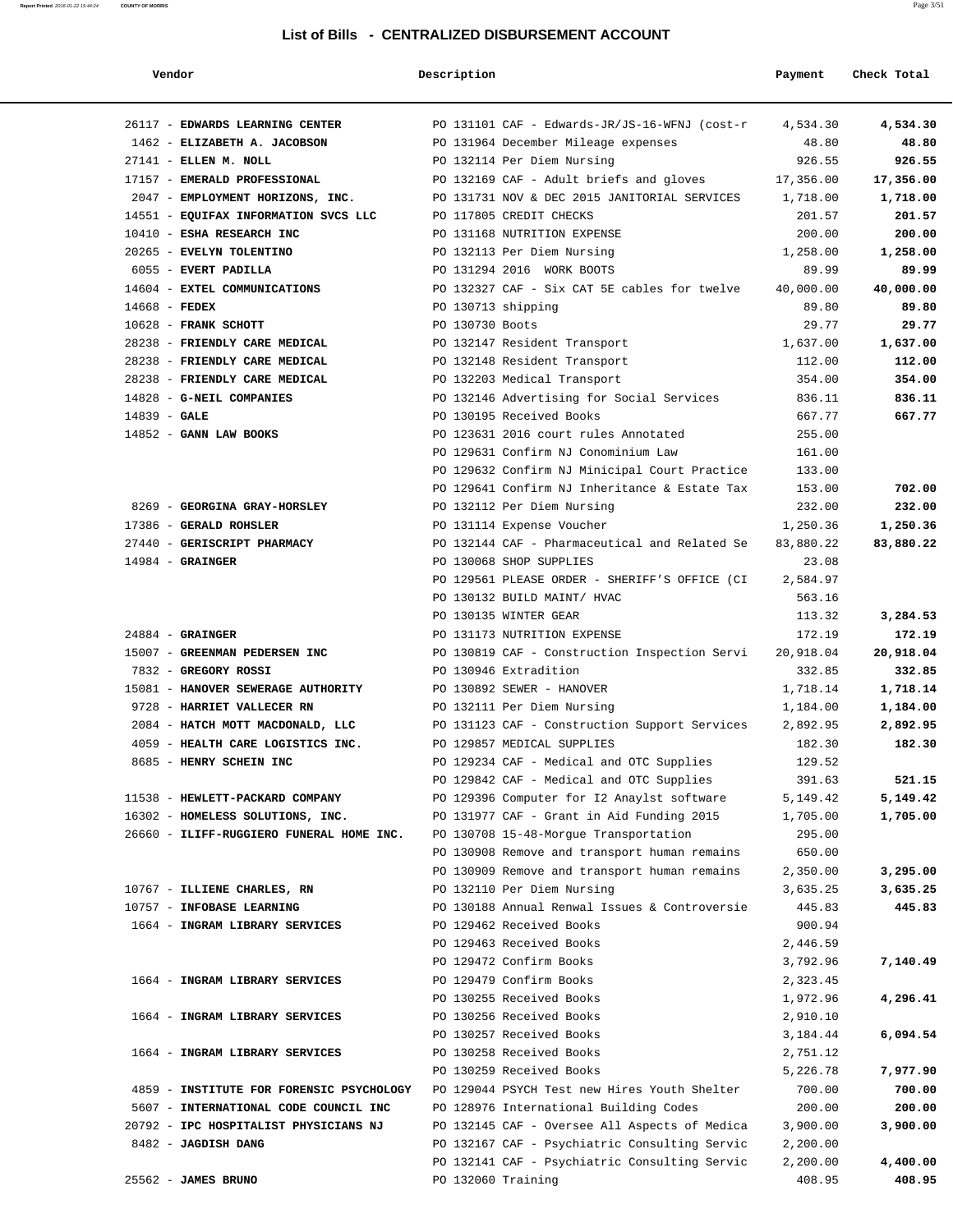| Vendor | Description | Payment Check Total |
|--------|-------------|---------------------|
|--------|-------------|---------------------|

| 1479 - JAMES MCDANIEL                                                    |                 | PO 131931 Mi. reimb. for 10/15 to 12/15                                                 | 126.00                | 126.00                |
|--------------------------------------------------------------------------|-----------------|-----------------------------------------------------------------------------------------|-----------------------|-----------------------|
| 14340 - JANET DONALDSON                                                  |                 | PO 131188 Receipts for Daily Record and Star                                            | 45.00                 | 45.00                 |
| $21098$ - JANET THAI                                                     |                 | PO 132055 Training Expense                                                              | 96.91                 | 96.91                 |
| 20591 - JEFFREY PAUL                                                     |                 | PO 131753 OEM Expenses                                                                  | 375.64                | 375.64                |
| 12026 - JENNIFER MCCULLOCH                                               |                 | PO 130693 Expenses for 12/21/15 Flood Mitigat                                           | 81.63                 | 81.63                 |
| 960 - JERSEY CENTRAL POWER & LIGHT                                       | PO 130697 JCP&L |                                                                                         | 628.45                | 628.45                |
| 960 - JERSEY CENTRAL POWER & LIGHT                                       | PO 130699 JCP&L |                                                                                         | 524.29                | 524.29                |
| 960 - JERSEY CENTRAL POWER & LIGHT                                       | PO 130702 JCP&L |                                                                                         | 329.18                | 329.18                |
| 960 - JERSEY CENTRAL POWER & LIGHT                                       | PO 130704 JCP&L |                                                                                         | 28.19                 | 28.19                 |
| 960 - JERSEY CENTRAL POWER & LIGHT                                       | PO 130711 JCP&L |                                                                                         | 33.43                 | 33.43                 |
| 960 - JERSEY CENTRAL POWER & LIGHT                                       | PO 130712 JCP&L |                                                                                         | 73.31                 | 73.31                 |
| 960 - JERSEY CENTRAL POWER & LIGHT                                       | PO 130715 JCP&L |                                                                                         | 17.97                 | 17.97                 |
| 960 - JERSEY CENTRAL POWER & LIGHT                                       | PO 130717 JCP&L |                                                                                         | 18.22                 | 18.22                 |
| 960 - JERSEY CENTRAL POWER & LIGHT<br>960 - JERSEY CENTRAL POWER & LIGHT |                 | PO 130718 Utility - Electric JCPL<br>PO 132198 Electricity Usage at Morris View         | 4,369.89<br>80,851.37 | 4,369.89<br>80,851.37 |
| 15508 - JML MEDICAL INC.                                                 |                 | PO 132168 CAF - Various Medical Supplies                                                | 7,174.01              | 7,174.01              |
| $21646$ - JOAN BRUSEO                                                    |                 | PO 131969 Mileage reimb. for 7/15 to 12/15                                              | 208.00                | 208.00                |
| $17883$ - JOAN STREHL                                                    |                 | PO 132061 travel reimbursement                                                          | 81.84                 | 81.84                 |
| 21183 - JOANNE YOUNG                                                     |                 | PO 131942 Insurance reimb. for 1/16 to 06/16                                            | 72.00                 | 72.00                 |
| 9304 - JOHN J. HAYES                                                     |                 | PO 131113 Expense Voucher                                                               | 82.10                 | 82.10                 |
| 11180 - JOHN PAUL BOUFFARD                                               |                 | PO 129880 Consultant                                                                    | 500.00                |                       |
|                                                                          |                 | PO 130700 Consultant                                                                    | 500.00                |                       |
|                                                                          |                 | PO 130701 Consultant                                                                    | 1,800.00              | 2,800.00              |
| 12452 - JOHNSON & JOHNSON, ESOS                                          |                 | PO 132054 Legal services rendered for 11/15                                             | 5,004.00              | 5,004.00              |
| 8131 - JOHNSTONE SUPPLY                                                  |                 | PO 129853 MOTOR FOR WATER HEATERS                                                       | 196.79                | 196.79                |
| 2695 - JOHNSTONE SUPPLY                                                  | PO 132021 HVAC  |                                                                                         | 475.66                | 475.66                |
| 8797 - JORGE ROMERO                                                      |                 | PO 131693 2016 WORK BOOTS - NIGHT CREW                                                  | 90.00                 | 90.00                 |
| 5458 - JOSEPH KOVALCIK                                                   |                 | PO 132295 NJSLOM Registration and Travel Expe                                           | 207.17                | 207.17                |
| 24859 - JOSEPH RUSSO                                                     |                 | PO 131119 Expense Voucher                                                               | 162.65                | 162.65                |
| 8962 - JOY SULLIVAN                                                      |                 | PO 130827 travel reimbursement                                                          | 121.16                | 121.16                |
| 677 - JULIO PORRAO                                                       |                 | PO 131932 Mileage reimb. for 12/15                                                      | 21.70                 | 21.70                 |
| 15539 - JUST JIM CLEANING SERVICE<br>28311 - JUSTIN R TELLONE            |                 | PO 130863 AGING SERVICE HOUSE CLEANING<br>PO 132059 Training Expense                    | 450.00<br>75.39       | 450.00<br>75.39       |
| 27919 - JV MUSIC AND ENTERTAINMENTASSO, LLC PO 132142 Resident Activites |                 |                                                                                         | 300.00                | 300.00                |
| 27976 - KAREN MCGRELLIS                                                  |                 | PO 129649 Karen McGrellis Trauma Training                                               | 600.00                | 600.00                |
| 24924 - KEEGAN TECHNOLOGY &                                              |                 | PO 132023 CAF - Materials Testing of County-w                                           | 3,470.00              | 3,470.00              |
| 24924 - KEEGAN TECHNOLOGY &                                              |                 | PO 132029 CAF - Materials Testing of County-w                                           | 60.00                 | 60.00                 |
| 24924 - KEEGAN TECHNOLOGY &                                              |                 | PO 132030 CAF - Materials Testing of County-w                                           | 180.00                | 180.00                |
| 24924 - KEEGAN TECHNOLOGY &                                              |                 | PO 132032 CAF - Materials Testing of County-w                                           | 3,114.00              | 3,114.00              |
| 15565 - KELLER & KIRKPATRICK                                             |                 | PO 130818 CAF - Design & Survery Services for                                           | 6,878.00              |                       |
|                                                                          |                 | PO 131117 CAF - Engineering Consultants for V                                           | 12,090.00             | 18,968.00             |
| 26559 - KERRY KUBER                                                      |                 | PO 132199 Resident Activities                                                           | 300.00                | 300.00                |
| 11955 - KIMBERLY JOHNSON                                                 |                 | PO 130826 travel reimbursement                                                          | 82.73                 | 82.73                 |
| 795 - KINGS SUPERMARKET INC                                              |                 | PO 131728 FULL DAY TRAINING SESSION                                                     | 199.66                | 199.66                |
| 11406 - KONKUS CORPORATION                                               |                 | PO 131132 CAF - Replacement of Bridge #1400-1                                           | 184,003.73<br>290.70  | 184,003.73            |
| 12726 - LANGUAGE LINE SERVICES<br>25486 - LASZLO CSENGETO                |                 | PO 129410 LANGUAGE TRANSLATION SERVICE<br>PO 131933 Mi. & Insurance reimb. for 12/15 to | 105.60                | 290.70<br>105.60      |
| 28314 - LAWRENCE B. LITWIN                                               |                 | PO 131908 Main Rd.-Changebridge improvement p                                           | 1,140.00              | 1,140.00              |
| 5855 - LEXIS NEXIS                                                       |                 | PO 129640 Confirm Monthly On-Line Service - O                                           | 174.00                | 174.00                |
| 412 - LINDA CSENGETO                                                     |                 | PO 131934 Mi. & Insurance reimb. for 10/15 to                                           | 225.76                | 225.76                |
| $11387$ - LINDA NOLL                                                     |                 | PO 129798 Kronos Upgrade Project - Personal R                                           | 64.50                 | 64.50                 |
| 7994 - LOMBARDO LETTERING INC.                                           |                 | PO 130851 OEM Supplies                                                                  | 230.00                | 230.00                |
| 15816 - LONGFELLOWS SANDWICH DELI                                        |                 | PO 129650 Refreshments Youth Shelter                                                    | 144.00                | 144.00                |
| 15816 - LONGFELLOWS SANDWICH DELI                                        |                 | PO 130805 Freeholder Holiday Luncheon                                                   | 735.98                | 735.98                |
| 15816 - LONGFELLOWS SANDWICH DELI                                        |                 | PO 132190 Employee Recognition                                                          | 92.27                 | 92.27                 |
| 8307 - LOREEN RAFISURA                                                   |                 | PO 132109 Per Diem Nursing                                                              | 297.85                | 297.85                |
| 21100 - LOUISE R. MACCHIA                                                |                 | PO 132108 Per Diem Nursing                                                              | 2,525.25              | 2,525.25              |
| 6057 - LUCIANO RAMIREZ                                                   |                 | PO 131292 2016 WORK BOOTS - NIGHT CREW                                                  | 90.00                 | 90.00                 |
| 666 - LUCY CANNIZZO                                                      |                 | PO 131170 AGING MILEAGE REIMBURSEMENT                                                   | 26.00                 | 26.00                 |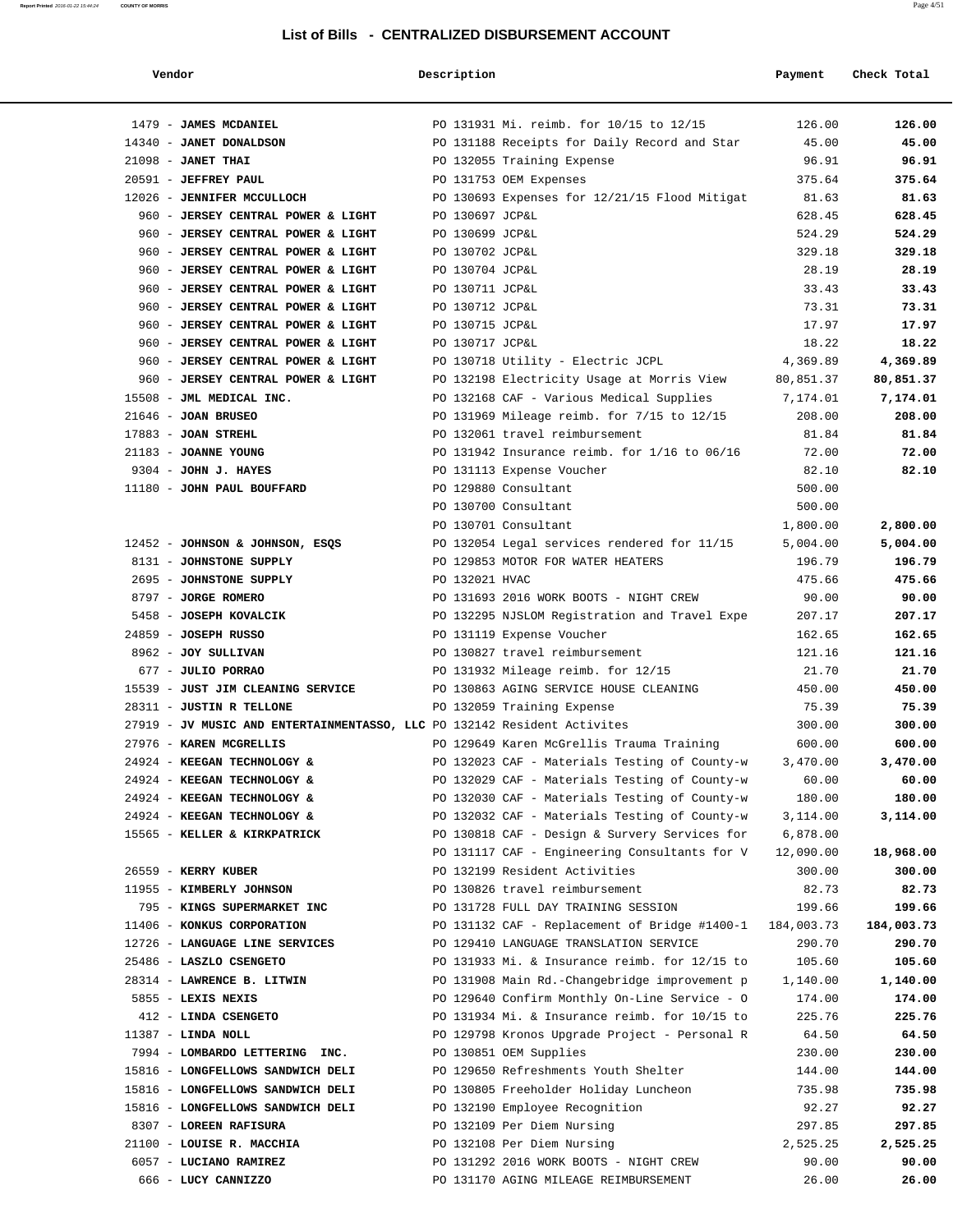| Vendor                                                                    | Description        |                                                                      | Payment               | Check Total               |
|---------------------------------------------------------------------------|--------------------|----------------------------------------------------------------------|-----------------------|---------------------------|
| 15850 - LUM, DRASCO & POSITAN LLC                                         |                    | PO 131285 Legal Services                                             | 1,020.00              | 1,020.00                  |
| 19384 - M.C. POLICE CHIEFS ASSOCIATION                                    | PO 130852 Training |                                                                      | 100.00                | 100.00                    |
| 15919 - M.C. PROSECUTOR'S EMERGENT                                        |                    | PO 130956 Reimbursement                                              | 2,400.00              | 2,400.00                  |
| 7568 - MADUKWE IMO IBOKO, RN                                              |                    | PO 132107 Per Diem Nursing                                           | 2,368.00              | 2,368.00                  |
| 3368 - MANUELA SCHUSTER                                                   |                    | PO 130828 travel & expenses                                          | 322.45                | 322.45                    |
| 10334 - MARGARET RODRIGUEZ                                                |                    | PO 130950 Investigative Expense                                      | 55.00                 | 55.00                     |
| 25080 - MARIA CARMELITA OBLINA                                            |                    | PO 132106 Per Diem Nursing                                           | 1,160.00              | 1,160.00                  |
| 8389 - MARIN CONSULTING ASSOCIATES                                        | PO 129840 TRAINING |                                                                      | 240.00                | 240.00                    |
| 12257 - MARSHALL WANG                                                     |                    | PO 130949 Training Expense                                           | 93.13                 | 93.13                     |
| $11023$ - MARTHA YAGHI                                                    |                    | PO 132105 Per Diem Nursing                                           | 592.00                | 592.00                    |
| 21720 - MATTHEW TRIOANO                                                   | PO 130964 Dues     |                                                                      | 125.00                | 125.00                    |
| 4132 - MAYO MEDICAL LABORATORIES                                          |                    | PO 130728 Consultant                                                 | 62.41                 | 62.41                     |
| 1836 - MC MUA TRANSFER STATION                                            |                    | PO 131730 NOVEMBER & DECEMBER 2015 - DUMPSTER                        | 700.00                | 700.00                    |
| 16065 - MC VOCATIONAL SCHOOL DISTRICT                                     |                    | PO 132286 1/16 District Taxes to be Raised                           |                       | 1,500,000.00 1,500,000.00 |
| 20839 - MEDLINE INDUSTRIES INC                                            |                    | PO 132139 Rehabilitation, Briefs, Nursing Sup                        | 3,867.97              | 3,867.97                  |
| 20839 - MEDLINE INDUSTRIES INC                                            |                    | PO 132140 Adult Briefs                                               | 4,353.60              | 4,353.60                  |
| 8443 - MELOJANE CELESTINO                                                 |                    | PO 132104 Per Diem Nursing                                           | 905.39                | 905.39                    |
| 3527 - METRO COUNT USA INC                                                | PO 129171 supplies |                                                                      | 1,069.00              | 1,069.00                  |
| 16147 - METRO FLAG CO                                                     |                    | PO 130388 VETERANS FLAGS / QUOTE ATTACHED                            | 2,471.04              | 2,471.04                  |
| 16158 - MGL PRINTING SOLUTIONS                                            |                    | PO 130478 VOUCHERS - ***PLEASE ORDER***                              | 1,364.00              | 1,364.00                  |
| 24951 - MICHELLE CAPILI                                                   |                    | PO 132103 Per Diem Nursing                                           | 2,590.00              | 2,590.00                  |
| 11453 - MIDWEST TAPE LLC                                                  |                    | PO 130252 Confirm DVD's                                              | 198.90                | 198.90                    |
| 28304 - MILDRED LORENZO                                                   |                    | PO 131935 Insurance reimb. for 1/15 to 12/15                         | 144.00                | 144.00                    |
| 25428 - MIRLENE ESTRIPLET                                                 |                    | PO 132102 Per Diem Nursing                                           | 2,386.50              | 2,386.50                  |
| 6953 - MOBILEX USA                                                        |                    | PO 129405 CAF - On-Site Radiology Services                           | 408.00                | 408.00                    |
| 27296 - MONARCH HOUSING ASSOCIATES, INC.                                  |                    | PO 131176 CAF - Grant in Aid Funding 2015                            | 1,250.00              | 1,250.00                  |
| 16273 - MOORE MEDICAL LLC                                                 | PO 127598 scale    | *** PLEASE ORDER ***                                                 | 104.96                |                           |
|                                                                           |                    | PO 129927 PLEASE ORDER - SHERIFF'S OFFICE/Med                        | 177.72                | 282.68                    |
| 5526 - MORRIS COUNTY HEALTH OFFICER ASSO. PO 130865 Annual membership fee |                    |                                                                      | 50.00                 | 50.00                     |
| 16293 - MORRIS IMAGING ASSOC II PA                                        |                    | PO 129809 INMATE MEDICAL CARE                                        | 42.00                 |                           |
|                                                                           |                    | PO 129854 INMATE MEDICAL CARE                                        | 40.00                 | 82.00                     |
| 16321 - MORRISTOWN LUMBER &                                               | PO 129332 supplies |                                                                      | 237.85                | 237.85                    |
| 16323 - MORRISTOWN MEDICAL CENTER                                         |                    | PO 131750 TB Clinics Services                                        | 10,000.00             | 10,000.00                 |
| 16340 - MORRISTOWN PARKING AUTHORITY                                      |                    | PO 131058 PARKING MAINTENANCE FEE - 170                              | 35,700.00             |                           |
|                                                                           |                    | PO 131059 PARKING MAINTENANCE FEE - ADDITIONA                        | 5,460.00              | 41,160.00                 |
|                                                                           |                    | PO 131185 NATURAL GAS - WHARTON ROADS                                | 574.83                |                           |
| 19523 - N.J. NATURAL GAS COMPANY                                          |                    | PO 131186 NATURAL GAS - WHARTON OFF                                  | 144.26                |                           |
|                                                                           |                    | PO 131189 NATURAL GAS - DOVER PROBATION                              |                       |                           |
|                                                                           |                    | PO 131194 NATURAL GAS - WHARTON BRIDGES                              | 259.20<br>1,377.21    |                           |
|                                                                           |                    | PO 131191 NATURAL GAS - WHARTON BRIDGE GEN                           | 25.94                 | 2,381.44                  |
|                                                                           |                    |                                                                      |                       |                           |
| 21122 - NATIONAL FUEL OIL INC.                                            |                    | PO 132333 CAF - Purchase of fuel<br>PO 132333 CAF - Purchase of fuel | 6,661.56<br>33,309.18 | 39,970.74                 |
| 5075 - NEW JERSEY ALLIANCE FOR                                            |                    | PO 130696 2016 membership dues                                       | 1,200.00              | 1,200.00                  |
| 16641 - NEW JERSEY LEAGUE OF                                              |                    | PO 131684 Webinar Registration - Beti Bauer -                        | 25.00                 | 25.00                     |
| 12176 - NEWSBANK INC                                                      |                    | PO 130261 Renewal Newark Star Ledger - Film                          | 6,400.00              | 6,400.00                  |
|                                                                           |                    |                                                                      |                       |                           |
| 24712 - NICHOLAS L. ROCCAFORTE                                            |                    | PO 132138 Resident Activities                                        | 75.00                 | 75.00                     |
| 24712 - NICHOLAS L. ROCCAFORTE                                            |                    | PO 132200 Resident Activities                                        | 75.00                 | 75.00                     |
| 27598 - NJ COUNTY PLANNERS ASSOCIATION                                    |                    | PO 130048 Registration for 12/11/15 NJCPA Mee                        | 30.00                 | 30.00                     |
| 16664 - NJ STATE BAR ASSOCIATION                                          |                    | PO 128758 skill level meeting on 11/12/15                            | 180.00                | 180.00                    |
| $12317 - NJICLE$                                                          |                    | PO 125579 Election Law & Political Campaigns                         | 144.00                | 144.00                    |
| 16742 - NORTHERN SAFETY CO. INC.                                          |                    | PO 124487 Safety Cans                                                | 276.92                | 276.92                    |
| 21565 - OCLC ONLINE COMPUTER                                              |                    | PO 129639 Confirm Monthly OnLine Service - Oc                        | 2,101.86              | 2,101.86                  |
| 26726 - OFFICE CONCEPTS GROUP, INC.                                       |                    | PO 128966 OFFICE SUPPLIES                                            | 1,174.31              | 1,174.31                  |
| 26726 - OFFICE CONCEPTS GROUP, INC.                                       |                    | PO 129407 OFFICE SUPPLIES                                            | 667.81                | 667.81                    |
| 26726 - OFFICE CONCEPTS GROUP, INC.                                       |                    | PO 129629 Received Office Supplies                                   | 481.92                | 481.92                    |
| 26726 - OFFICE CONCEPTS GROUP, INC.                                       |                    | PO 129654 office supplies                                            | 707.16                | 707.16                    |
| 26726 - OFFICE CONCEPTS GROUP, INC.                                       |                    | PO 129830 OFFICE SUPPLIES                                            | 129.80                | 129.80                    |
| 26726 - OFFICE CONCEPTS GROUP, INC.                                       |                    | PO 129848 OFFICE SUPPLIES                                            | 732.08                | 732.08                    |
| 26726 - OFFICE CONCEPTS GROUP, INC.                                       |                    | PO 130189 Confirm Supplies                                           | 540.22                | 540.22                    |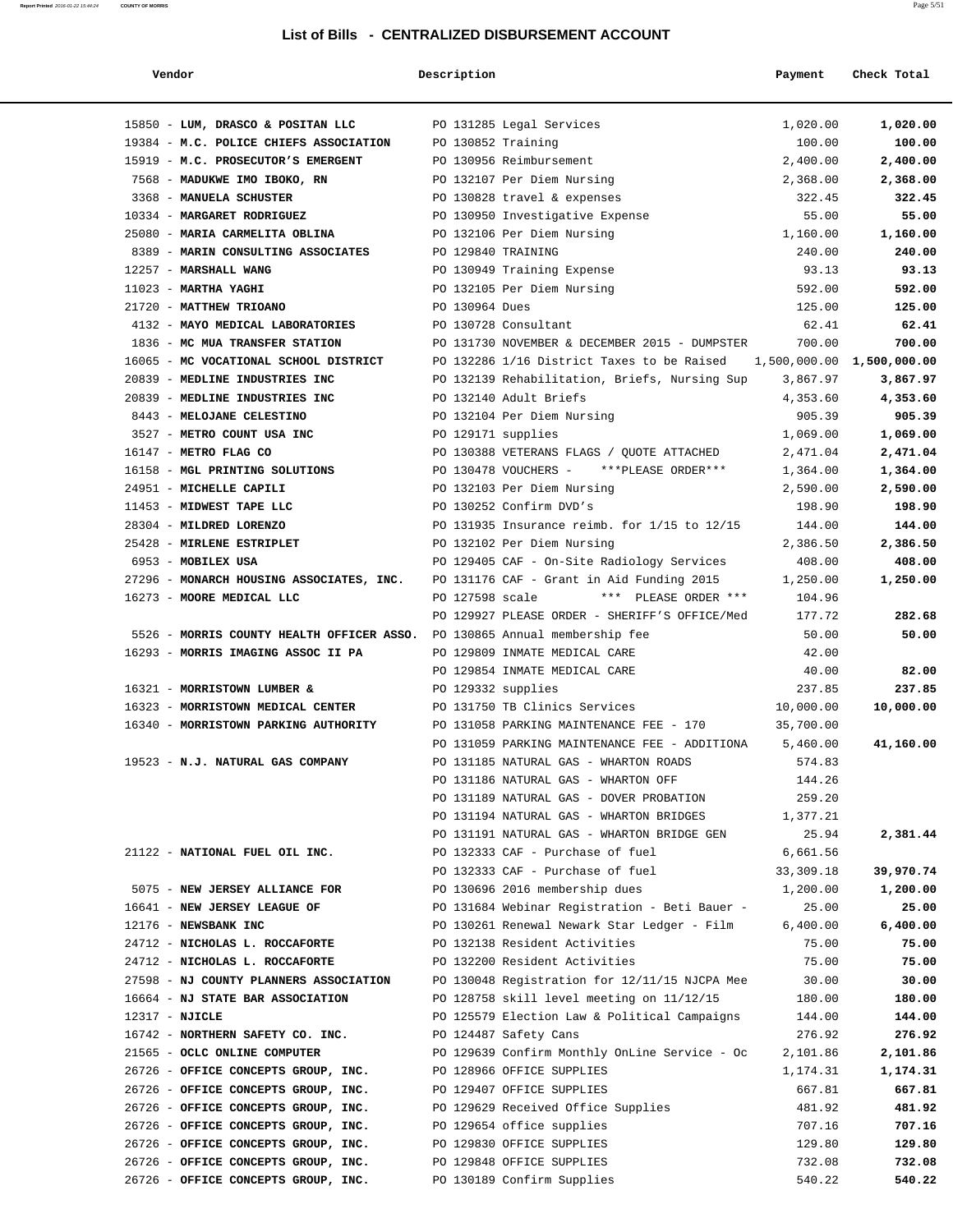| Vendor                                                                                    | Description        |                                                 | Payment   | Check Total |
|-------------------------------------------------------------------------------------------|--------------------|-------------------------------------------------|-----------|-------------|
| 26726 - OFFICE CONCEPTS GROUP, INC.                                                       |                    | PO 130390 OFFICE SUPPLIES                       | 34.50     | 34.50       |
| 26726 - OFFICE CONCEPTS GROUP, INC.                                                       |                    | PO 131177 2015 Office Supplies Department of    | 7.62      | 7.62        |
| 10246 - OFFICE OF TEMPORARY ASSISTANCE                                                    |                    | PO 131948 Estimated Co. Share of ASSIR for 1/   | 40,000.00 | 40,000.00   |
| 10246 - OFFICE OF TEMPORARY ASSISTANCE                                                    |                    | PO 131949 Estimated Co. Share of TANF Recipie   | 10,000.00 | 10,000.00   |
| 4654 - OFFICE TEAM                                                                        |                    | PO 130406 T. Gould w/e 11/27/15                 | 487.50    | 487.50      |
| 4654 - OFFICE TEAM                                                                        |                    | PO 130419 T. Gould w/e 12/4/15                  | 875.00    | 875.00      |
| 4654 - OFFICE TEAM                                                                        |                    | PO 130422 T. Gould 12/15 Parking                | 75.00     | 75.00       |
| $1456 - OLGA$ MATOS                                                                       |                    | PO 131945 Insurance reimb. for $7/15$ to $6/16$ | 144.00    | 144.00      |
| 8687 - ON TIME TRANSPORT INC.                                                             |                    | PO 132191 Resident Safety                       | 2,901.50  | 2,901.50    |
| 8687 - ON TIME TRANSPORT INC.                                                             |                    | PO 132191 Resident Safety                       | 2,582.00  | 2,582.00    |
| 14076 - OPHELIA V. CRUSE                                                                  |                    | PO 131171 AGING REIMBURSEMENT EXPENSE           | 84.55     | 84.55       |
| 2929 - ORIENTAL TRADING COMPANY INC.                                                      |                    | PO 130194 Confirm International Supplies for    | 154.96    | 154.96      |
| 6051 - ORLAN HENAO                                                                        |                    | PO 131694 2016 WORK BOOTS - NIGHT CREW          | 90.00     | 90.00       |
| 16847 - OXFORD UNIVERSITY PRESS                                                           |                    | PO 128105 Confirm Renewal of ANB OnLine         | 760.00    | 760.00      |
| 10287 - PANCIELLO CONSTRUCTION LLC                                                        |                    | PO 130589 CAF - Labor Rates Concrete Replacem   | 1,360.00  | 1,360.00    |
| 16887 - PAPER MART INC                                                                    |                    | PO 129466 Confirm Order - Pallet of Copier Pa   | 1,160.00  | 1,160.00    |
| 28157 - THE HON COMPANY                                                                   |                    |                                                 |           |             |
|                                                                                           |                    | PO 128323 Office Furniture -Conference Chairs   | 2,268.40  | 2,268.40    |
| 28313 - PATRICIA A. ROGALSKY                                                              |                    | PO 131172 MAPS REIMBURSEMENT                    | 36.37     | 36.37       |
| 2748 - PATRICIA STEWART                                                                   |                    | PO 130947 Holiday Luncheon                      | 63.92     | 63.92       |
| 17495 - PATTERSON MEDICAL SUPPLY, INC.                                                    |                    | PO 132137 Rehabilitation Supplies               | 403.36    | 403.36      |
| 4416 - PDR DISTRIBUTION, LLC                                                              |                    | PO 129635 Confirm Physicians' Desk Reference    | 59.95     | 59.95       |
| 3916 - PEMBERTON FABRICATORS, INC.                                                        |                    | PO 127035 RECONFIGURE / UPGRADE AVIATION FUEL   | 5,600.00  | 5,600.00    |
| 19663 - PERFORMANCE TRAILERS INC.                                                         |                    | PO 130747 OEM Maintenance                       | 751.50    | 751.50      |
| 9849 - PETER LIMONE JR                                                                    |                    | PO 131169 NUTRITION EXPENSE                     | 100.00    | 100.00      |
| 17005 - PHARMA CARE INC                                                                   |                    | PO 132165 CAF - Pharmaceutical Consulting Ser   | 3,991.76  | 3,991.76    |
| 17047 - PINO CONSULTING GROUP INC.                                                        |                    | PO 131352 CAF - Financial Consulting Services   | 24,250.00 | 24,250.00   |
| 19681 - PITNEY BOWES CREDIT CORP                                                          |                    | PO 129140 Ink Cartridges                        | 755.88    | 755.88      |
| 10058 - PORTER LEE CORPORATION                                                            |                    | PO 130277 PLEASE ORDER - Beast License/Eviden   | 2,822.00  | 2,822.00    |
| 26363 - PRAXAIR DISTRIBUTION                                                              | PO 132136 02 Tanks |                                                 | 5,872.08  | 5,872.08    |
| 26363 - PRAXAIR DISTRIBUTION                                                              | PO 132166 O2 Tanks |                                                 | 1,346.91  | 1,346.91    |
| 25535 - PRECIOUS GEMS MUSIC, LLC                                                          |                    | PO 132163 Resident Activities                   | 125.00    | 125.00      |
| 10503 - PREMIER HEALTHCARE                                                                |                    | PO 132164 CAF - Management Services             | 80,814.11 | 80,814.11   |
| 21397 - PRESERVATION DESIGN PARTNERSHIP LLC PO 130839 CAF - Historic Preservation Archite |                    |                                                 | 1,437.50  | 1,437.50    |
| 6638 - PRESERVATION DESIGN PARTNERSHIP, LL PO 130725 OSTF Professional Services - 2014 G  |                    |                                                 | 8,326.95  |             |
|                                                                                           |                    | PO 130840 CAF - Review Grant Applications for   | 525.00    | 8,851.95    |
| 3146 - PROQUEST LLC                                                                       |                    | PO 130254 Confirm New York Times Microforms     | 7,259.85  | 7,259.85    |
| 17189 - PSE&G CO                                                                          |                    | PO 131193 GAS - PSE & G - MOSQUITO              | 647.09    |             |
|                                                                                           |                    | PO 132135 Nautral Gas Usage at Morris Vew       | 13,964.06 |             |
|                                                                                           |                    | PO 132134 Natural Gas Usage at Morris View      | 1,274.82  | 15,885.97   |
| 20536 - RABBI YOSEF NEWFIELD                                                              |                    | PO 132162 Visiting Clergy                       | 175.00    | 175.00      |
| 13545 - RANDALL W. BUSH                                                                   |                    | PO 131187 Fourth Quarter Travel Expenses - Fi   | 315.07    | 315.07      |
| 274 - READY REFRESH                                                                       |                    | PO 130389 DRINKING WATER                        | 6.97      | 6.97        |
| 274 - READY REFRESH                                                                       |                    | PO 130870 water cooler                          | 38.46     | 38.46       |
| 274 - READY REFRESH                                                                       |                    | PO 130883 WATER FOR BUILDINGS & GROUNDS / CO    | 58.27     | 58.27       |
| 274 - READY REFRESH                                                                       |                    | PO 131109 drinking water and hot/cold cups      | 51.34     | 51.34       |
| 274 - READY REFRESH                                                                       |                    | PO 131133 water supply & cups for the Enginee   | 29.39     | 29.39       |
| 274 - READY REFRESH                                                                       |                    | PO 131686 WATER & COOLER RENTAL, MAILROOM 11/   | 6.97      | 6.97        |
| 810 - READY REFRESH                                                                       |                    | PO 131687 Treasurer Water & Cooler              | 33.69     | 33.69       |
| 810 - READY REFRESH                                                                       |                    | PO 131916 DRINKING WATER: DECEMBER 2015         | 29.79     | 29.79       |
| 25564 - RFS COMMERCIAL, INC.                                                              |                    | PO 131696 FLOORING REPLACEMENT                  | 19,460.00 | 19,460.00   |
| 25564 - RFS COMMERCIAL, INC.                                                              |                    |                                                 | 28,740.00 | 28,740.00   |
|                                                                                           |                    | PO 131697 CAF - NJSC#A81751 - Flooring Replac   |           |             |
| 21738 - RICOH AMERICAS CORP                                                               |                    | PO 130890 OFFICE MACHINE RENTAL                 | 746.39    | 746.39      |
| 19765 - RICOH AMERICAS CORPORATION                                                        |                    | PO 129005 Confirm 4Qtr 2015 Copier Lease - LA   | 2,990.24  |             |
|                                                                                           |                    | PO 129130 4th QUARTER 2015 - COPIER - LEASE     | 708.50    |             |
|                                                                                           |                    | PO 129491 Human Services Copier Contract        | 729.28    |             |
|                                                                                           |                    | PO 129572 Ricoh Copier MPC 2051                 | 85.96     |             |
|                                                                                           |                    | PO 130190 3rd Qtr 2015 Color Copies             | 114.66    |             |
|                                                                                           |                    | PO 130183 Ricoh Copier rental                   | 522.78    |             |
|                                                                                           |                    | PO 130738 Contract 10338 - INV 10338-12         | 856.19    |             |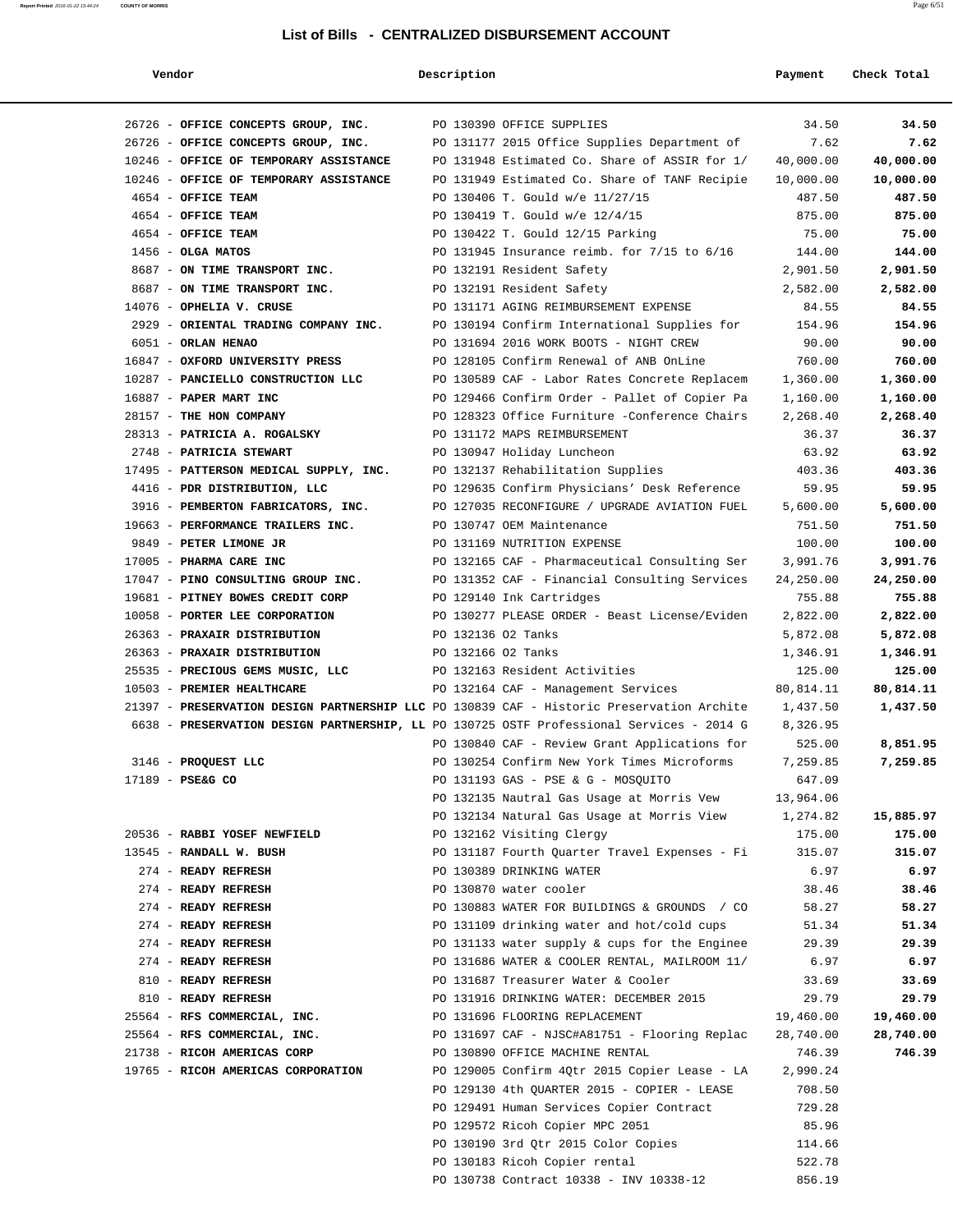| l | r |  |
|---|---|--|

| Vendor | Description | Payment | Check Total |
|--------|-------------|---------|-------------|
|        |             |         |             |

|                                                           | PO 130874 color copies                                                                        | 427.98               | 6,435.59           |
|-----------------------------------------------------------|-----------------------------------------------------------------------------------------------|----------------------|--------------------|
| 19765 - RICOH AMERICAS CORPORATION                        | PO 131102 Quarterly copier lease payment                                                      | 927.56               |                    |
|                                                           | PO 130872 copier lease                                                                        | 690.99               |                    |
|                                                           | PO 131727 Treasurer's Copier 4th Quarter 2015                                                 | 764.32               |                    |
|                                                           | PO 131718 lease payment on copier in Registry                                                 | 1,268.94             | 3,651.81           |
| 17369 - ROCKAWAY BOROUGH                                  | PO 131985 CAF - 2016 Municipal Aliance Funds                                                  | 1,364.00             | 1,364.00           |
| 7805 - ROSE DUMAPIT                                       | PO 132101 Per Diem Nursing                                                                    | 1,182.15             | 1,182.15           |
| 24397 - ROSEMARY BATANE COBCOBO                           | PO 132100 Per Diem Nursing                                                                    | 1,480.00             | 1,480.00           |
| 17448 - RUTGERS THE STATE UNIVERSITY                      | PO 128428 Training C. D. Youth Shelter                                                        | 129.00               | 129.00             |
| 17446 - RUTGERS THE STATE UNIVERSITY                      | PO 132284 Extension Faculty Salaries 10/1/15-                                                 | 6,900.31             | 6,900.31           |
| $25252 - SAFE-T$                                          | PO 130043 Clean Water Equipment                                                               | 215.00               | 215.00             |
| 26840 - SAINT BARNABAS MEDICAL CENTER                     | PO 132143 Resident Medical Treatment                                                          | 112.50               |                    |
|                                                           | PO 132161 Resident Medical Treatment                                                          | 487.08               | 599.58             |
| $10939$ - SANGITA SHAH                                    | PO 131989 Insurance reimb. for $1/16$ to $6/16$                                               | 72.00                | 72.00              |
| 28307 - SASHA GOULD                                       | PO 132057 Training in Baltimore MD                                                            | 993.83               | 993.83             |
| 21685 - SENIOR SALON SERVICES LLC                         | PO 132133 CAF - Cosmetology Services                                                          | 6,220.15             | 6,220.15           |
| 21685 - SENIOR SALON SERVICES LLC                         | PO 132159 CAF - Cosmetology Services                                                          | 5,950.00             | 5,950.00           |
| 1073 - SHARI BOEHM                                        | PO 131936 Mi. & Insurance reimb. for 7/15 to                                                  | 204.30               | 204.30             |
| 10694 - SHEET MUSIC PLUS                                  | PO 129638 Confirm Scores                                                                      | 360.31               | 360.31             |
| 27853 - SHELLEY REINER                                    | PO 132099 Per Diem Nursing                                                                    | 1,413.75             | 1,413.75           |
| 17726 - SHI INTERNATIONAL CORP                            | PO 129793 Software                                                                            | 855.48               | 855.48             |
| 17690 - SMITH & SOLOMON<br>6981 - SODEXO INC & AFFILIATES | PO 131098 CAF - 17690-2175                                                                    | 640.00               | 640.00             |
| 6981 - SODEXO INC & AFFILIATES                            | PO 128852 Employee Health Fair October 9, 201<br>PO 130877 RSS Exercise-lunch                 | 1,090.00<br>113.18   | 1,090.00<br>113.18 |
| 6981 - SODEXO INC & AFFILIATES                            | PO 132052 Food Provided Fiscal Year 2016 Coun                                                 | 272.50               | 272.50             |
| 6981 - SODEXO INC & AFFILIATES                            | PO 132130 CAF - Laundry Services at Morris Vi                                                 | 109,310.17           | 109,310.17         |
| 6981 - SODEXO INC & AFFILIATES                            | PO 132131 CAF - Housekeeping, Facility and Bo                                                 | 208,498.37           | 208,498.37         |
| 6981 - SODEXO INC & AFFILIATES                            | PO 132132 CAF - Housekeeping, Facility and Bo                                                 | 184,877.78           | 184,877.78         |
| 17755 - SOUTHEAST MORRIS COUNTY                           | PO 132126 Water Usage at Morris View                                                          | 971.71               | 971.71             |
| 17755 - SOUTHEAST MORRIS COUNTY                           | PO 132160 Water Usage at Morris View                                                          | 4,644.61             | 4,644.61           |
| 17800 - ST. CLARE'S HOSPITAL                              | PO 131955 CAF - Grant in Aid Funding 2015 GIA                                                 | 12,633.35            | 12,633.35          |
| 4611 - STAPLES ADVANTAGE                                  | PO 127115 SUPPLIES                                                                            | 42.27                | 42.27              |
| 4611 - STAPLES ADVANTAGE                                  | PO 128891 Office Supplies                                                                     | 217.02               | 217.02             |
| 4611 - STAPLES ADVANTAGE                                  | PO 129677 command strips                                                                      | 37.86                | 37.86              |
| 4611 - STAPLES ADVANTAGE                                  | PO 130118 Medical Services - Office Supplies                                                  | 538.60               | 538.60             |
| $19919$ - STAR LEDGER                                     | PO 132158 Newspapeers for Bistro                                                              | 120.50               | 120.50             |
| 5021 - AEROFUND FINANCIAL INC.                            | PO 130810 CAF - Agreement STATSHUT-15M-JARC                                                   | 4,100.85             | 4,100.85           |
| 26956 - STEPHANIE GORMAN                                  | PO 131066 reimbursement for journal                                                           | 29.43                | 29.43              |
| 28243 - STEPHANIE MERCED                                  | PO 130960 Training Expenses                                                                   | 342.27               | 342.27             |
| 4298 - STERICYCLE INC.                                    | PO 132157 Solid Medical Waste Disposal                                                        | 1,029.53             | 1,029.53           |
| 702 - STEVEN A. TOTH                                      | PO 131950 Insurance reimb. for $1/16$ to $6/16$                                               | 72.00                | 72.00              |
| 20355 - STEVEN BRYLINSKI                                  | PO 130963 Data Processing Equipment                                                           | 160.48               | 160.48             |
| 13152 - STEWART & STEVENSON                               | PO 130245 TRUCK PARTS/REPAIRS                                                                 | 2,898.22             | 2,898.22           |
| 17901 - SUBURBAN CONSULTING                               | PO 131049 old Ref# CF08000826000                                                              | 127.50               |                    |
|                                                           | PO 131051 old Ref# CF08000826000                                                              | 190.00               | 317.50             |
| 8621 - SUBURBAN PROPANE -2347                             | PO 129131 ANNUAL PROPANE TANK RENTAL FOR BACK                                                 | 200.00               | 200.00             |
| 549 - SUDESH MEHTA                                        | PO 131990 Insurance reimb. for $1/16$ to $6/16$                                               | 72.00                | 72.00              |
| 25400 - SUZIE COLLIN                                      | PO 132098 Per Diem Nursing                                                                    | 2,455.32             | 2,455.32           |
| 16110 - T. Y. LIN INTERNATIONAL                           | PO 131115 CAF - Final Design Bi-County Bridge                                                 | 39,423.31            |                    |
|                                                           | PO 131127 old Ref# CF09000629000                                                              | 750.00               | 40,173.31          |
| 20814 - T.Y. LIN INTERNATIONAL<br>17990 - TELESEARCH INC  | PO 131135 CAF - Construction Support Services<br>PO 131712 tempory help in the election dept. | 17,567.79            | 17,567.79          |
|                                                           | PO 131713 temporary services weekend 1/3/16                                                   | 2,354.00<br>3,219.00 | 5,573.00           |
| 26677 - TEODORA O. DELEON                                 | PO 132097 Per Diem Nursing                                                                    | 296.00               | 296.00             |
| 26513 - TERESA DUCKWORTH                                  | PO 130569 Reimbursement for Northeastern Mosq                                                 | 620.68               | 620.68             |
| 27034 - TERESA OMWENGA                                    | PO 132096 Per Diem Nursing                                                                    | 1,184.00             | 1,184.00           |
| 21214 - TEW FUNERAL SERVICES INC.                         | PO 130706 Remove and transport human remains                                                  | 1,415.00             | 1,415.00           |
| 20797 - THE MUSIAL GROUP PA                               | PO 130820 CAF - Final Design and Constr Docs                                                  | 2,450.00             | 2,450.00           |
| 16964 - THE PENNSYLVANIA STATE UNIVERSITY                 | PO 129104 TRAINING                                                                            | 1,590.00             | 1,590.00           |
|                                                           |                                                                                               |                      |                    |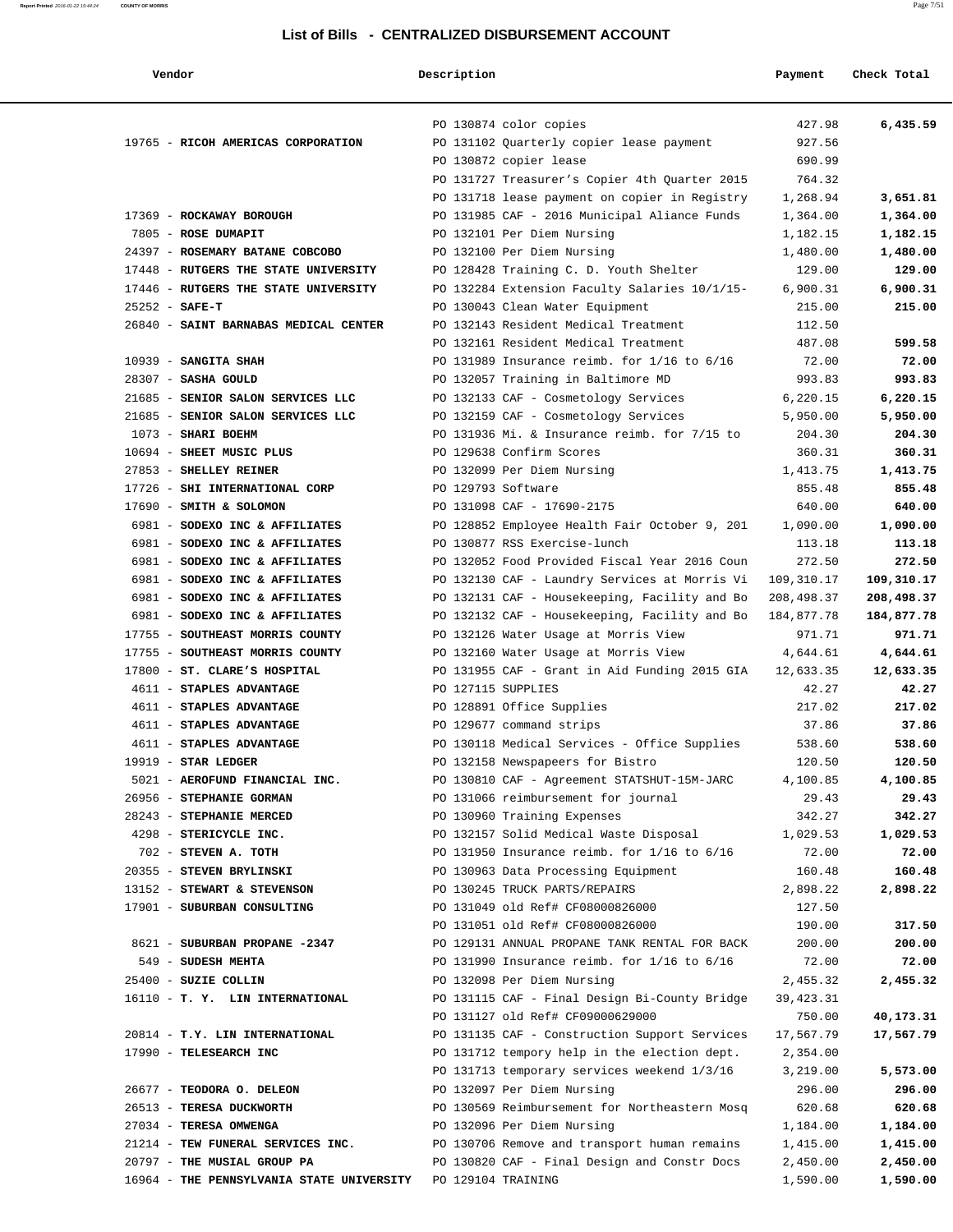#### **Report Printed** 2016-01-22 15:44:24 **COUNTY OF MORRIS** Page 8/51

#### **List of Bills - CENTRALIZED DISBURSEMENT ACCOUNT**

| Vendor                                                                           | Description       |                                                                            | Payment          | Check Total     |
|----------------------------------------------------------------------------------|-------------------|----------------------------------------------------------------------------|------------------|-----------------|
|                                                                                  |                   |                                                                            |                  |                 |
| 19739 - THE RBA GROUP INC.                                                       |                   | PO 132038 old Ref# CF09001500000                                           | 109,816.39       |                 |
|                                                                                  |                   | PO 132127 CAF - Design & Construction Admin f                              | 330.22           | 110,146.61      |
| 28306 - THOMAS BLAZOVIC JR                                                       |                   | PO 131943 Insurance reimb. for $1/16$ to $6/16$                            | 72.00            | 72.00           |
| 28315 - THOMAS S. BRACKIN                                                        |                   | PO 131909 Main Rd.-Changebridge project Montv                              | 1,309.00         | 1,309.00        |
| 26631 - TOM MYNES                                                                |                   | PO 130871 travel reimbursement                                             | 125.83           | 125.83          |
| 21639 - TOTAL HEARING CARE                                                       |                   | PO 132129 Corrective Medical Equipment                                     | 6,300.00         | 6,300.00        |
| 1227 - TOWN OF DOVER                                                             |                   | PO 131174 NUTRITION EXPENSE                                                | 50.00            | 50.00           |
| 13793 - TOWNSHIP OF CHESTER                                                      |                   | PO 131192 CAF - 2016 Municipal Aliance Funds                               | 4,081.17         |                 |
|                                                                                  |                   | PO 131190 CAF - 2015 Supplemental Municipal A                              | 2,958.52         | 7,039.69        |
| 18099 - TOWNSHIP OF MENDHAM                                                      |                   | PO 131987 CAF - 2016 Municipal Aliance Funds                               | 1,394.61         |                 |
|                                                                                  |                   | PO 131991 CAF - 2015 Supplemental Municipal A                              | 3,500.00         | 4,894.61        |
| 18100 - TOWNSHIP OF MONTVILLE                                                    |                   | PO 131055 Rathburn Road Culvert                                            | 3,250.00         |                 |
|                                                                                  |                   | PO 131056 Rathburn Road Culvert                                            | 104,885.75       |                 |
|                                                                                  |                   | PO 131300 CAF - 2016 Municipal Aliance Funds                               | 475.61           |                 |
|                                                                                  |                   | PO 131952 CAF - 2015 Supplemental Municipal A                              | 2,000.00         | 110,611.36      |
| 17379 - TOWNSHIP OF ROXBURY                                                      |                   | PO 132051 CAF - 2008 F-450 ESU Vehicle                                     | 20,000.00        | 20,000.00       |
| 18398 - TOWNSHIP OF WASHINGTON                                                   |                   | PO 131054 CAF - 2016 Municipal Aliance Funds                               | 2,966.20         |                 |
|                                                                                  |                   | PO 131063 CAF - 2015 Supplemental Municipal A                              | 1,969.22         | 4,935.42        |
| 11791 - TRANSYSTEMS CORPORATION                                                  |                   | PO 131128 CAF - Preliminary Design Services f                              | 20,306.64        | 20,306.64       |
| 8854 - TRENTON CORRUGATED PRODUCTS                                               |                   | PO 124587 Cardboard for Firing Range                                       | 413.28           | 413.28          |
| 12333 - TRIMBOLI & PRUSINOWSKI, LLC                                              |                   | PO 131286 Sheriff's Office legal services ren                              | 648.00           | 648.00          |
| 4144 - U-LINE SHIPPING SUPPLY                                                    |                   | PO 119186 MOP HANDLES                                                      | 384.17           |                 |
|                                                                                  |                   | PO 127607 NUMBER DECALS                                                    | 84.49            | 468.66          |
| 9285 - U.S. SECURITY ASSOCIATES, INC.                                            |                   | PO 129565 CAF - Unarmed Security Guards / SHE                              | 14,329.53        |                 |
|                                                                                  |                   | PO 131925 Payment for Security Officer - 08/2                              | 5,726.85         |                 |
|                                                                                  |                   | PO 131926 Payment for Security Officer - 11/0                              | 5,668.45         | 25,724.83       |
| 9285 - U.S. SECURITY ASSOCIATES, INC.                                            |                   | PO 132156 CAF - Unarmed Security Guards                                    | 13,632.14        | 13,632.14       |
| 15732 - UNIVERSAL UNIFORM SALES CO INC<br>15732 - UNIVERSAL UNIFORM SALES CO INC |                   | PO 129826 CAF - Contract Renewal uniforms                                  | 71.00            | 71.00<br>766.50 |
| 9716 - UNIVERSITY HOSPITAL                                                       |                   | PO 129834 CAF - Contract Renewal uniforms<br>PO 129229 INMATE MEDICAL CARE | 766.50<br>322.00 | 322.00          |
| $20042$ - V.E. RALPH & SON INC.                                                  | PO 129132 Medical |                                                                            | 14,692.10        |                 |
|                                                                                  |                   | PO 129169 Tactical Support Equipment                                       | 3, 213. 11       | 17,905.21       |
| 28325 - VAN MARTIN                                                               |                   | PO 132128 Resident Activities                                              | 125.00           | 125.00          |
| $1286$ - VERIZON                                                                 |                   | PO 130739 Telephone pobox4833                                              | 519.39           | 519.39          |
| $1286$ - VERIZON                                                                 |                   | PO 130823 Phillipsburg - December bill                                     | 280.84           | 280.84          |
| 1286 - VERIZON                                                                   |                   | PO 130844 telephone - T1's                                                 | 11,336.09        | 11,336.09       |
| $1286$ - VERIZON                                                                 |                   | PO 132155 Telephone                                                        | 59.42            | 59.42           |
| 7037 - VILLAGE SUPER MARKET, INC.                                                |                   | PO 131070 OEM Training Expenses                                            | 611.28           | 611.28          |
| 11197 - VIRGINIA MICHELIN                                                        |                   | PO 131293 Reimbursement for the 2016 AWRA Due                              | 179.00           | 179.00          |
| 25832 - VOIANCE LANGUAGE SERVICES, LLC                                           |                   | PO 130721 Interpreter fees                                                 | 517.23           | 517.23          |
| 25815 - VOLKER CRANE LLC                                                         |                   | PO 131183 ELECTRICAL PANELS ADMIN BUILDING                                 | 645.00           | 645.00          |
| 6146 - W.B. MASON COMPANY INC                                                    |                   | PO 129247 AGING ODDICE SUPPLIES                                            | 45.26            |                 |
|                                                                                  |                   | PO 129630 Processing Materials, Childrens Pro                              | 179.26           |                 |
|                                                                                  |                   | PO 129574 office supplies                                                  | 142.48           |                 |
|                                                                                  |                   | PO 130218 SALES ORDER#S032233753                                           | 113.15           |                 |
|                                                                                  |                   | PO 132154 Housekeeping Supplies                                            | 2,081.45         |                 |
|                                                                                  |                   | PO 132153 Office Supplies                                                  | 2,310.95         | 4,872.55        |
| 6146 - W.B. MASON COMPANY INC                                                    |                   | PO 132125 Office Supplies                                                  | 2,472.99         | 2,472.99        |
| 20080 - WASHINGTON TOWNSHIP M.U.A.                                               |                   | PO 131272 WATER & SEWER - LONG VALLEY                                      | 361.43           | 361.43          |
| 24231 - WATERS, MCPHERSON, MCNEILL, P.C.                                         |                   | PO 131905 Main Rd-Changebridge Montville lega                              | 578.00           | 578.00          |
| 24231 - WATERS, MCPHERSON, MCNEILL, P.C.                                         |                   | PO 131906 Schooley's Mountain Acquisition - 1                              | 1,188.40         | 1,188.40        |
| 24231 - WATERS, MCPHERSON, MCNEILL, P.C.                                         |                   | PO 131907 Sussex Tpk. Improvement project-leg                              | 2,582.02         | 2,582.02        |
| 453 - WHITES HEALTHCARE ENTERPRISES INC                                          |                   | PO 131283 Supply of medicines for August - No                              | 2,171.72         | 2,171.72        |
| 13246 - WILLIAM F. BARNISH                                                       |                   | PO 131706 CAF - Use of Property located at 91                              | 8,437.49         | 8,437.49        |
| 1621 - WINSOR'S TRACTOR TRAILER                                                  |                   | PO 131096 CAF - 1621-2626                                                  | 3,200.00         | 3,200.00        |
| 3793 - WOODRUFF ENERGY                                                           |                   | PO 132152 CAF - HGP1144                                                    | 26,053.24        |                 |
|                                                                                  |                   | PO 132151 CAF - HGP1144                                                    | 3,424.19         | 29,477.43       |
| 18599 - ZEP SALES & SERVICE                                                      |                   | PO 129386 JANITORIAL SUPPLIES                                              | 241.74           |                 |
|                                                                                  |                   | PO 130104 JANITORIAL SUPPLIES                                              | 159.88           | 401.62          |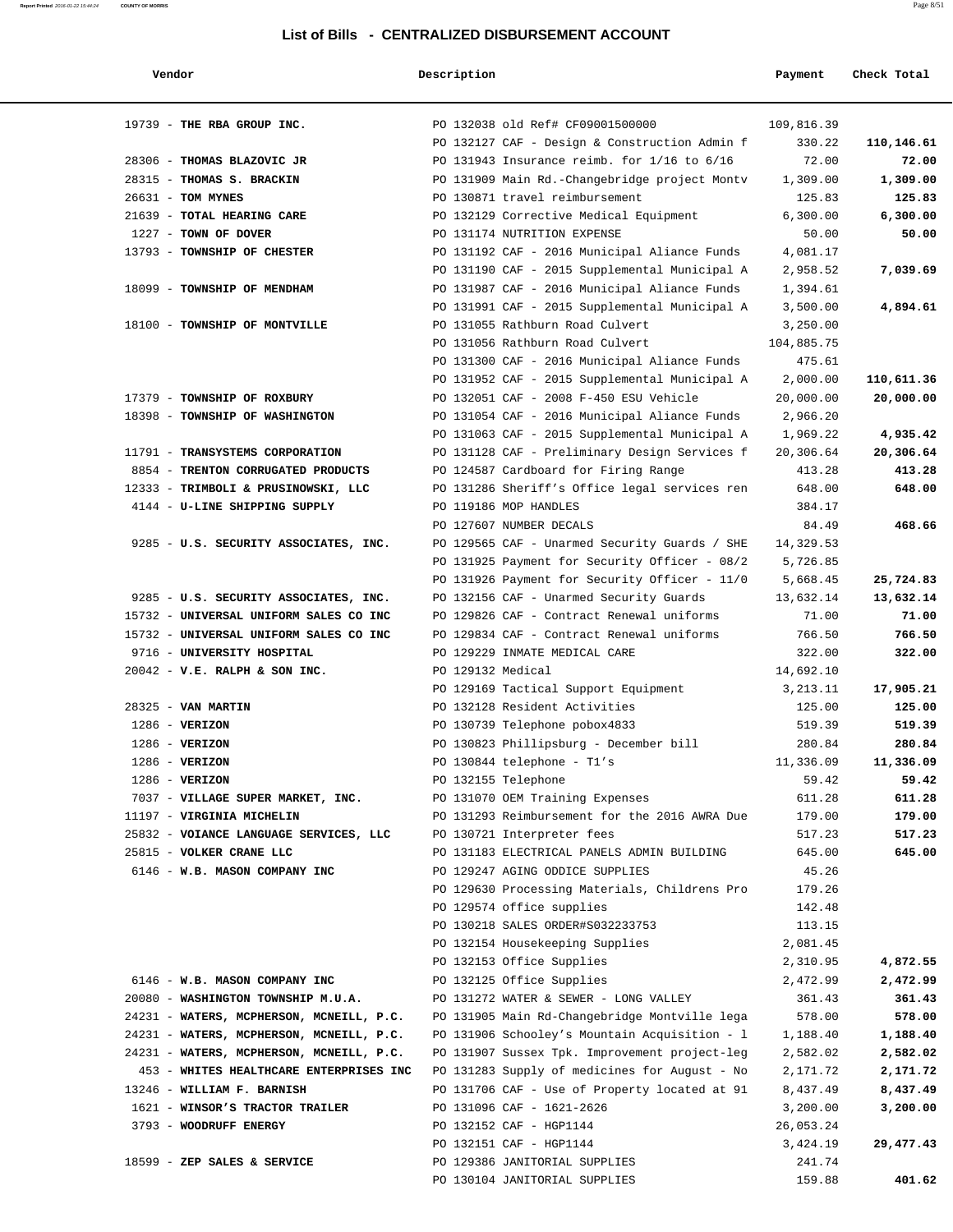| Vendor                                                                                                                                                                                  | Description                                                                             | Check Total<br>Payment      |
|-----------------------------------------------------------------------------------------------------------------------------------------------------------------------------------------|-----------------------------------------------------------------------------------------|-----------------------------|
| TOTAL                                                                                                                                                                                   |                                                                                         | --------<br>5, 243, 449. 45 |
| Total to be paid from Fund 01 Current Fund<br>Total to be paid from Fund 02 Grant Fund<br>Total to be paid from Fund 04 County Capital<br>Total to be paid from Fund 13 Dedicated Trust | 3,551,514.99<br>609,646.26<br>513,427.10<br>568,861.10<br>=============<br>5,243,449.45 |                             |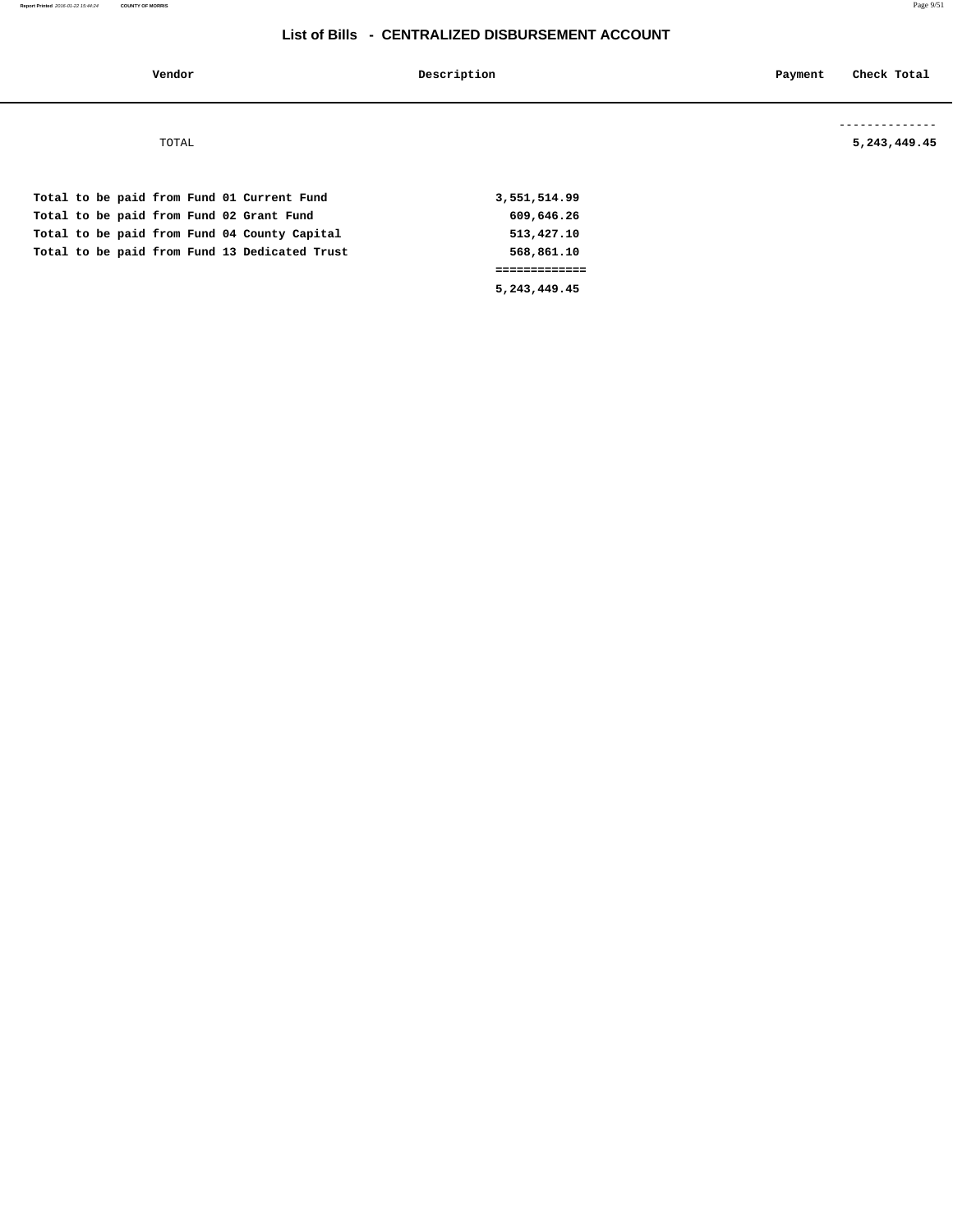**Report Printed** 2016-01-22 15:44:30 **COUNTY OF MORRIS** Page 10/51  **List of Bills (Department/Account Detail) - CENTRALIZED DISBURSEMENT ACCOUNT**

| Account                     | P0 #                | Vendor                                            | Description                                             | Payment | Account Total          |
|-----------------------------|---------------------|---------------------------------------------------|---------------------------------------------------------|---------|------------------------|
| <b>County Administrator</b> |                     |                                                   | <b>Current Fund</b>                                     |         |                        |
| 01-201-20-100100-068        |                     | 132296 COUNTY OF MORRIS<br>Postage & Metered Mail | 1st Half January 2016 Metered Mail<br>TOTAL FOR ACCOUNT | 7.05    | 7.05                   |
|                             |                     | TOTAL for County Administrator                    |                                                         |         | ============<br>7.05   |
| <b>Personnel</b>            |                     |                                                   |                                                         |         |                        |
| 01-201-20-105100-068        |                     | 132296 COUNTY OF MORRIS<br>Postage & Metered Mail | 1st Half January 2016 Metered Mail<br>TOTAL FOR ACCOUNT | 146.61  | 146.61                 |
|                             | TOTAL for Personnel |                                                   |                                                         |         | ============<br>146.61 |
| <b>DEDADTMENT JOSIAS</b>    |                     |                                                   |                                                         |         |                        |

#### **DEPARTMENT 105115**

| 130118 STAPLES ADVANTAGE                                    | General Office Supplies (see attached) | 308.29 |
|-------------------------------------------------------------|----------------------------------------|--------|
| 130118 STAPLES ADVANTAGE                                    | General Office Supplies (see attached) | 22.28  |
| 130118 STAPLES ADVANTAGE                                    | General Office Supplies (see attached) | 208.03 |
| (2015) Office Supplies & Stationery<br>01-203-20-105115-058 | TOTAL FOR ACCOUNT                      | 538.60 |
|                                                             |                                        |        |
|                                                             |                                        |        |
| TOTAL for DEPARTMENT 105115                                 |                                        | 538.60 |
|                                                             |                                        |        |

#### **Board of Chosen Freeholders**

|                      | 130696 NEW JERSEY ALLIANCE FOR                    | 10068 Membership Dues 2016               | 1,200.00 |          |
|----------------------|---------------------------------------------------|------------------------------------------|----------|----------|
|                      | 01-201-20-110100-023 Associations and Memberships | TOTAL FOR ACCOUNT                        |          | 1,200.00 |
|                      |                                                   |                                          |          |          |
|                      | 132296 COUNTY OF MORRIS                           | 1st Half January 2016 Metered Mail       | 135.98   |          |
|                      | 132296 COUNTY OF MORRIS                           | 1st Half January 2016 Metered Mail       | 38.87    |          |
| 01-201-20-110100-068 | Postage & Metered Mail                            | TOTAL FOR ACCOUNT                        |          | 174.85   |
|                      |                                                   |                                          |          |          |
|                      | 132285 ANTHONY'S PIZZA                            | 1/13/16 Dinner, Freeholder Bill Meeting  | 123.65   |          |
| 01-201-20-110100-188 | <i>Meals</i>                                      | TOTAL FOR ACCOUNT                        |          | 123.65   |
|                      |                                                   |                                          |          |          |
|                      |                                                   |                                          |          |          |
|                      | 130805 LONGFELLOWS SANDWICH DELI                  | Freeholder holiday luncheon for 75 peopl | 735.98   |          |
|                      | 130218 W.B. MASON COMPANY INC                     | C1033751 Certificate Holders             | 19.60    |          |
|                      | 130218 W.B. MASON COMPANY INC                     | Steno books                              | 9.35     |          |
|                      | 130218 W.B. MASON COMPANY INC                     | folders                                  | 14.70    |          |
|                      | 130218 W.B. MASON COMPANY INC                     | Labels                                   | 28.13    |          |
|                      | 130218 W.B. MASON COMPANY INC.                    | seals                                    | 1.34     |          |
|                      | 130218 W.B. MASON COMPANY INC                     | paper                                    | 40.03    |          |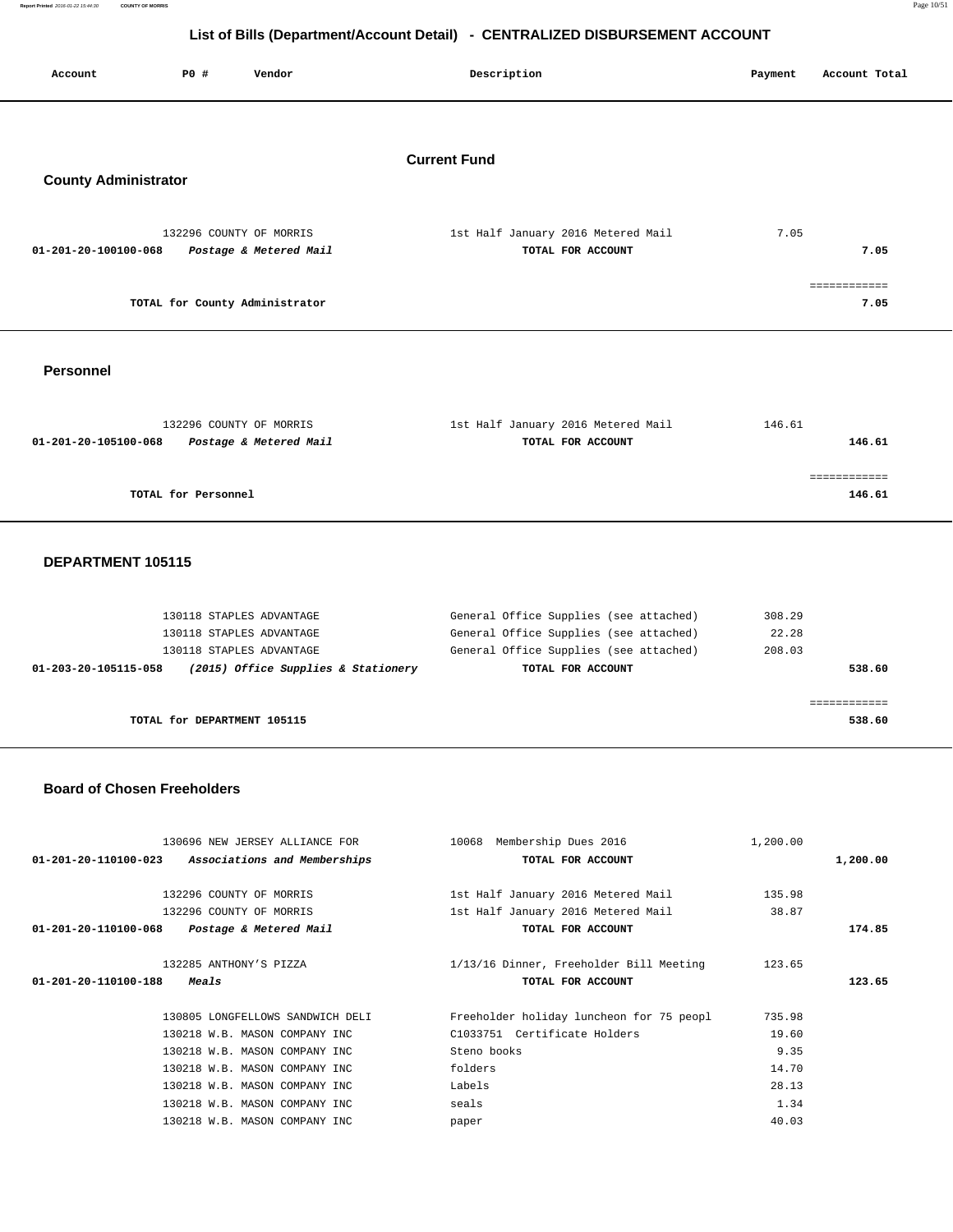**Report Printed** 2016-01-22 15:44:30 **COUNTY OF MORRIS** Page 11/51

# **List of Bills (Department/Account Detail) - CENTRALIZED DISBURSEMENT ACCOUNT**

| Account                            | PO# | Vendor                                                        | Description                          | Account Total<br>Payment              |
|------------------------------------|-----|---------------------------------------------------------------|--------------------------------------|---------------------------------------|
| <b>Board of Chosen Freeholders</b> |     |                                                               |                                      |                                       |
| 01-203-20-110100-079               |     | 131048 COUNTY BUSINESS SYSTEMS INC<br>(2015) Special Projects | 1 Ream of Paper<br>TOTAL FOR ACCOUNT | 95.50<br>1,205.63                     |
|                                    |     | TOTAL for Board of Chosen Freeholders                         |                                      | . _ _ _ _ _ _ _ _ _ _ _ _<br>2,704.13 |

## **Clerk of the Board**

| 131690 DAILY RECORD                                          | Request for Bids 1/07/16                   | 87.80  |
|--------------------------------------------------------------|--------------------------------------------|--------|
| Advertising<br>01-201-20-110105-022                          | TOTAL FOR ACCOUNT                          | 87.80  |
|                                                              |                                            |        |
| 131182 DAILY RECORD                                          | $ASB-70021774$ - Northeast & bucks (p/d 12 | 56.56  |
| 131182 DAILY RECORD                                          | Pharma-Care (p/d 12/29                     | 54.80  |
| 131182 DAILY RECORD                                          | Dewberry (p/d 12/15)                       | 52.60  |
| 131690 DAILY RECORD                                          | Notice of GovDeals Jan 2016 12/31/15       | 99.24  |
| (2015) Advertising<br>01-203-20-110105-022                   | TOTAL FOR ACCOUNT                          | 263.20 |
|                                                              |                                            |        |
| 131188 JANET DONALDSON                                       | receipts for December for the Daily Reco   | 45.00  |
| (2015) Other Administrative Supplies<br>01-203-20-110105-095 | TOTAL FOR ACCOUNT                          | 45.00  |
|                                                              |                                            |        |
|                                                              |                                            |        |
| TOTAL for Clerk of the Board                                 |                                            | 396.00 |
|                                                              |                                            |        |

# **County Clerk**

| 1st Half January 2016 Metered Mail       | 1,596.25 |          |
|------------------------------------------|----------|----------|
| TOTAL FOR ACCOUNT                        |          | 1,596.25 |
|                                          |          |          |
| 2016 NJ court Rules -Annotated postage a | 133.00   |          |
| new jersey rules of evidence D551747 and | 122.00   |          |
| TOTAL FOR ACCOUNT                        |          | 255.00   |
|                                          |          |          |
| format/skill level meeting held at the H | 180.00   |          |
| TOTAL FOR ACCOUNT                        |          | 180.00   |
|                                          |          |          |
| lease rental on Ricoh MPC3003S copier fo | 634.47   |          |
| lease rental on Ricoh MPC303 copier E154 | 634.47   |          |
| TOTAL FOR ACCOUNT                        |          | 1,268.94 |
|                                          |          |          |
|                                          |          |          |
|                                          |          | 3,300.19 |
|                                          |          |          |

# **County Board of Elections**

|                      | 132296 COUNTY OF MORRIS | 1st Half January 2016 Metered Mail |  |
|----------------------|-------------------------|------------------------------------|--|
| 01-201-20-121100-068 | Postage & Metered Mail  | TOTAL FOR ACCOUNT                  |  |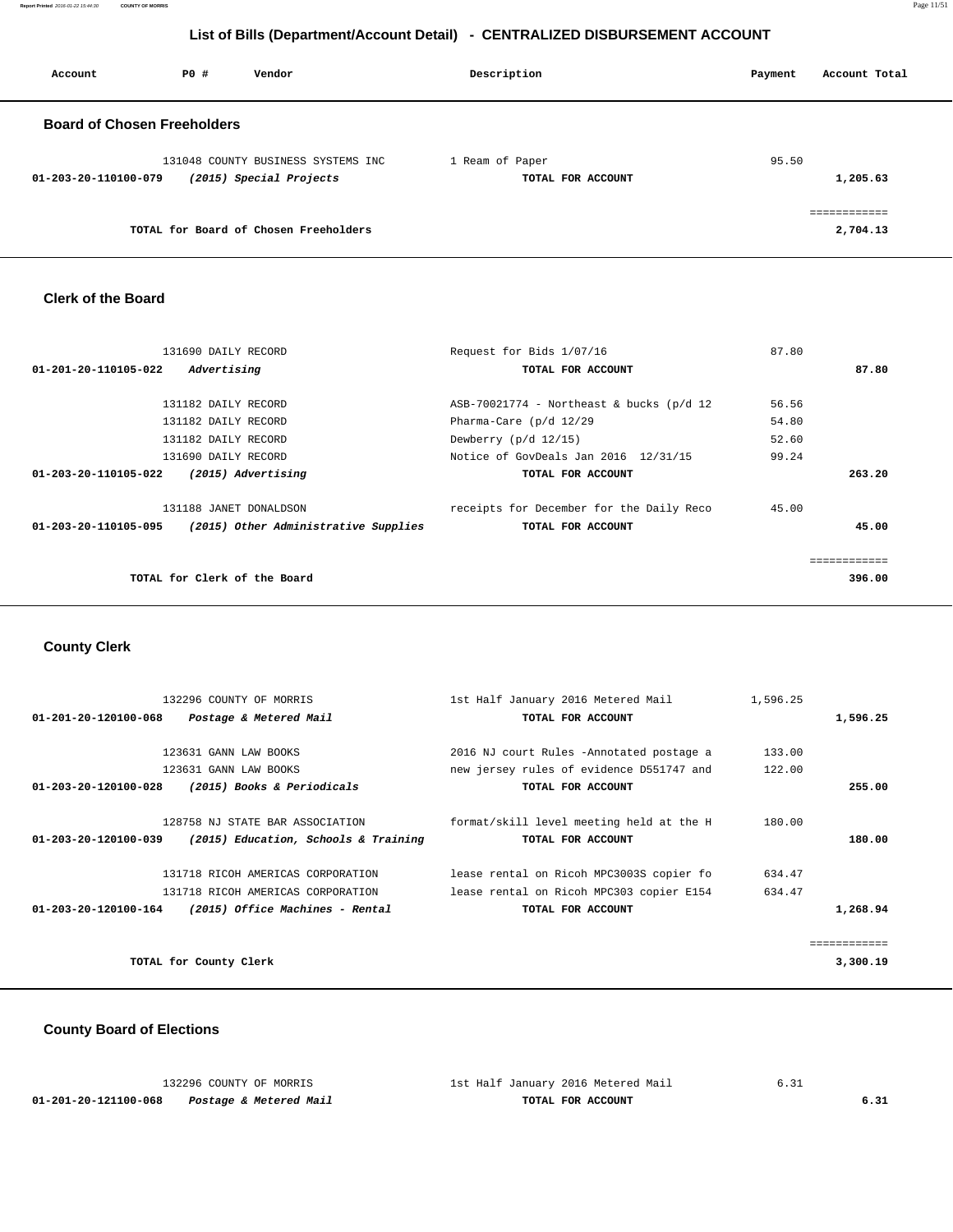**Report Printed** 2016-01-22 15:44:30 **COUNTY OF MORRIS** Page 12/51

# **List of Bills (Department/Account Detail) - CENTRALIZED DISBURSEMENT ACCOUNT**

| Account                          | PO#                                 | Vendor                  |                                     | Description                              | Payment  | Account Total |
|----------------------------------|-------------------------------------|-------------------------|-------------------------------------|------------------------------------------|----------|---------------|
| <b>County Board of Elections</b> |                                     |                         |                                     |                                          |          |               |
| 01-203-20-121100-039             |                                     |                         | (2015) Education Schools & Training | TOTAL FOR ACCOUNT                        |          | 144.00        |
|                                  |                                     |                         | 129814 DOMINION VOTING SYSTEMS INC  | EMS/ICC Scanning System Programming Hour | 2,232.50 |               |
|                                  |                                     |                         | 129814 DOMINION VOTING SYSTEMS INC  | Onsite ICC/EMS Ballot Scanning Support f | 2,250.00 |               |
| 01-203-20-121100-096             |                                     | (2015) Election Officer |                                     | TOTAL FOR ACCOUNT                        |          | 4,482.50      |
|                                  |                                     |                         | 130738 RICOH AMERICAS CORPORATION   | Contract 10338 - Ricoh MPC3002 Digital C | 856.19   |               |
| $01 - 203 - 20 - 121100 - 164$   |                                     |                         | (2015) Office Machines - Rental     | TOTAL FOR ACCOUNT                        |          | 856.19        |
|                                  |                                     |                         |                                     |                                          |          | ============  |
|                                  | TOTAL for County Board of Elections |                         |                                     |                                          |          | 5,489.00      |

# **Superintendent of Elections**

| 132296 COUNTY OF MORRIS                        | 1st Half January 2016 Metered Mail | 1,056.69 |
|------------------------------------------------|------------------------------------|----------|
| Postage & Metered Mail<br>01-201-20-121105-068 | TOTAL FOR ACCOUNT                  | 1,056.69 |
|                                                |                                    |          |
|                                                |                                    |          |
| TOTAL for Superintendent of Elections          |                                    | 1,056.69 |
|                                                |                                    |          |

# **County Elections (Cty Clerk)**

| 131713 TELESEARCH INC                                   | temporary services weekend 1/3/16 Sara M | 2,504.00     |
|---------------------------------------------------------|------------------------------------------|--------------|
| 131713 TELESEARCH INC                                   | temporary services weekend 1/3/16 Sara   | 715.00       |
| 01-201-20-121110-016<br>Outside Salaries & Wages        | TOTAL FOR ACCOUNT                        | 3,219.00     |
| 132296 COUNTY OF MORRIS                                 | 1st Half January 2016 Metered Mail       | 72.81        |
| 01-201-20-121110-068<br>Postage & Metered Mail          | TOTAL FOR ACCOUNT                        | 72.81        |
| 131712 TELESEARCH INC                                   | tempory service week ending 12/13/15 Sar | 781.00       |
| 131712 TELESEARCH INC                                   | tempory services week ending 12/20/15 Sa | 880.00       |
| 131712 TELESEARCH INC                                   | tempory services week ending 12/27/15 Sa | 693.00       |
| 01-203-20-121110-016<br>(2015) Outside Salaries & Wages | TOTAL FOR ACCOUNT                        | 2,354.00     |
| 130229 DOMINION VOTING SYSTEMS INC                      | onsite ICC/EMS ballot scanning support f | 2,250.00     |
| (2015) Other Outside Services<br>01-203-20-121110-084   | TOTAL FOR ACCOUNT                        | 2,250.00     |
|                                                         |                                          | ============ |
| TOTAL for County Elections (Cty Clerk)                  |                                          | 7,895.81     |

# **County Treasurer**

| 132291 BETI BAUER                                    | Renewal of C.C. F. O. License (Y-140) fo | 50.00 |       |
|------------------------------------------------------|------------------------------------------|-------|-------|
| Associations and Memberships<br>01-201-20-130100-023 | TOTAL FOR ACCOUNT                        |       | 50.00 |
| 131684 NEW JERSEY LEAGUE OF                          | Webinar Registration - Beti Bauer - 2/26 | 25.00 |       |
| Education Schools & Training<br>01-201-20-130100-039 | TOTAL FOR ACCOUNT                        |       | 25.00 |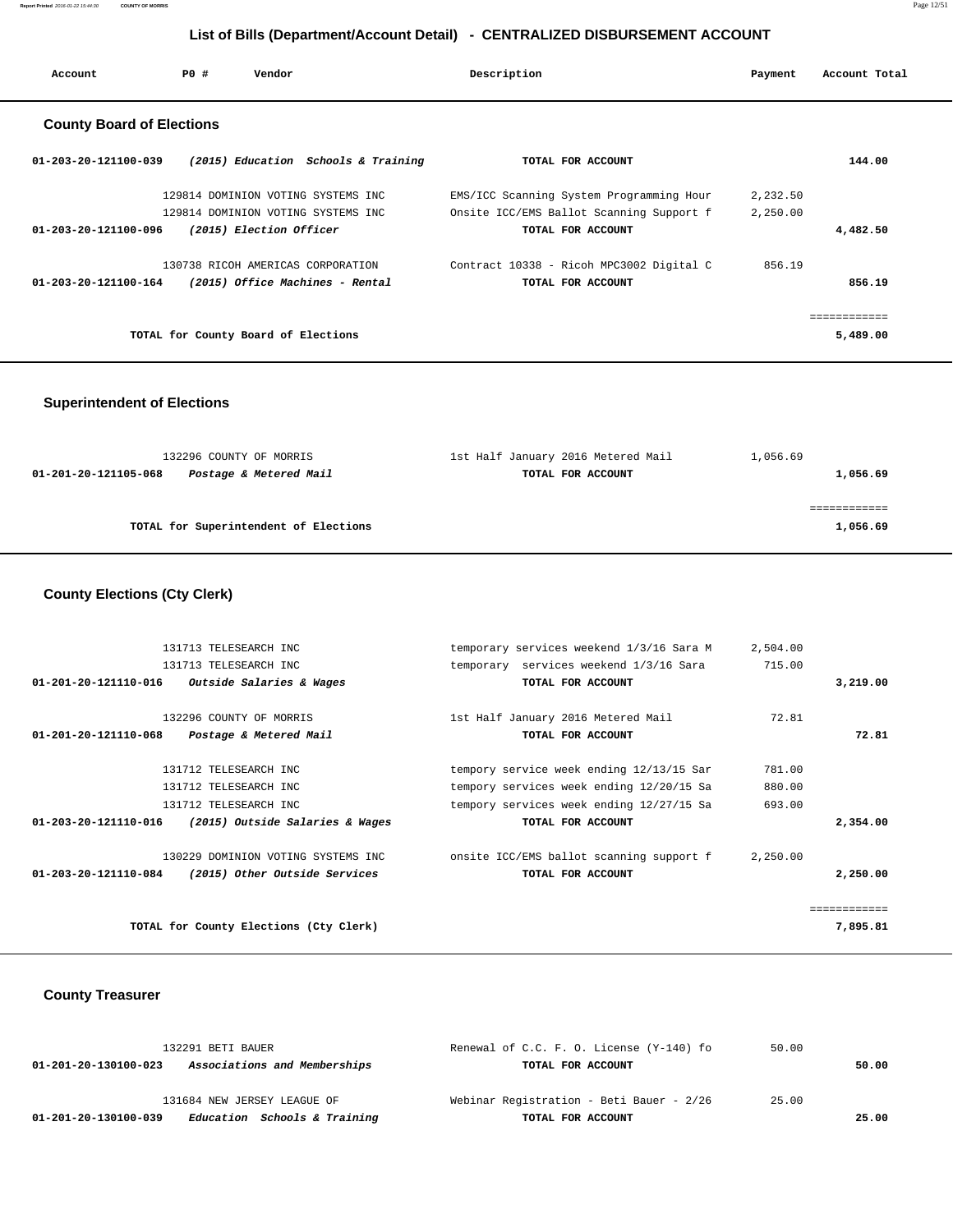**Report Printed** 2016-01-22 15:44:30 **COUNTY OF MORRIS** Page 13/51

# **List of Bills (Department/Account Detail) - CENTRALIZED DISBURSEMENT ACCOUNT**

| Account | P0 # | Vendor<br>. | Description | Payment<br>$\sim$ $\sim$ | Account Total |
|---------|------|-------------|-------------|--------------------------|---------------|
|         |      |             |             |                          |               |

# **County Treasurer**

| 01-201-20-130100-068<br>Postage & Metered Mail          | TOTAL FOR ACCOUNT                                  |        | 235.11       |
|---------------------------------------------------------|----------------------------------------------------|--------|--------------|
| 130419 OFFICE TEAM                                      | T. Gould w/e 12/4/15                               | 875.00 |              |
| 130406 OFFICE TEAM                                      | T. Gould w/e 11/27/15                              | 487.50 |              |
| 130422 OFFICE TEAM                                      | T. Gould 12/15 Parking                             | 75.00  |              |
| 01-203-20-130100-016<br>(2015) Outside Salaries & Wages | TOTAL FOR ACCOUNT                                  |        | 1,437.50     |
| 132295 JOSEPH KOVALCIK                                  | NJSLOM Registration and Travel Expenses            | 207.17 |              |
| $01 - 203 - 20 - 130100 - 082$<br>(2015) Travel Expense | TOTAL FOR ACCOUNT                                  |        | 207.17       |
| 131352 PINO CONSULTING GROUP INC.                       | Professional services rendered prep of c 24,250.00 |        |              |
| 131687 READY REFRESH                                    | 11/15/15-12/14/15 Nestle Pure Life Drink           | 29.90  |              |
| 131687 READY REFRESH                                    | 9oz Plastic Drinking Cups                          | 2.80   |              |
| 131687 READY REFRESH                                    | Cooler Rental                                      | 0.99   |              |
| 01-203-20-130100-084<br>(2015) Other Outside Services   | TOTAL FOR ACCOUNT                                  |        | 24,283.69    |
| 131727 RICOH AMERICAS CORPORATION                       | CT# 10692 Ricoh MP500SP Copier, Treasure           | 764.32 |              |
| $01-203-20-130100-164$ (2015) Office Machines - Rental  | TOTAL FOR ACCOUNT                                  |        | 764.32       |
|                                                         |                                                    |        | ============ |
| TOTAL for County Treasurer                              |                                                    |        | 27,002.79    |

# **Purchasing Division**

| 132296 COUNTY OF MORRIS                                      | 1st Half January 2016 Metered Mail | 346.23   |
|--------------------------------------------------------------|------------------------------------|----------|
| Postage & Metered Mail<br>01-201-20-130105-068               | TOTAL FOR ACCOUNT                  | 346.23   |
| 130478 MGL PRINTING SOLUTIONS                                | MSI VOUCHER/PO LASER<br>M114       | 1,230.00 |
|                                                              |                                    |          |
| 130478 MGL PRINTING SOLUTIONS                                | SHIPPING & HANDLING                | 134.00   |
| (2015) Other Administrative Supplies<br>01-203-20-130105-095 | TOTAL FOR ACCOUNT                  | 1,364.00 |
|                                                              |                                    |          |
|                                                              |                                    |          |
| TOTAL for Purchasing Division                                |                                    | 1,710.23 |
|                                                              |                                    |          |

#### **Office Services**

| 131686 READY REFRESH<br>131686 READY REFRESH                | WATER - MAILROOM 11/15/15-12/14/15<br>COOLER RENTAL - MAILROOM $11/15/15-12/14/$ | 5.98<br>0.99 |
|-------------------------------------------------------------|----------------------------------------------------------------------------------|--------------|
| (2015) Office Supplies & Stationery<br>01-203-20-130110-058 | TOTAL FOR ACCOUNT                                                                | 6.97         |
| TOTAL for Office Services                                   |                                                                                  | 6.97         |

# **Information Technology Div**

|                      | 132296 COUNTY OF MORRIS | 1st Half January 2016 Metered Mail | - 46 |
|----------------------|-------------------------|------------------------------------|------|
| 01-201-20-140100-068 | Postage & Metered Mail  | TOTAL FOR ACCOUNT                  |      |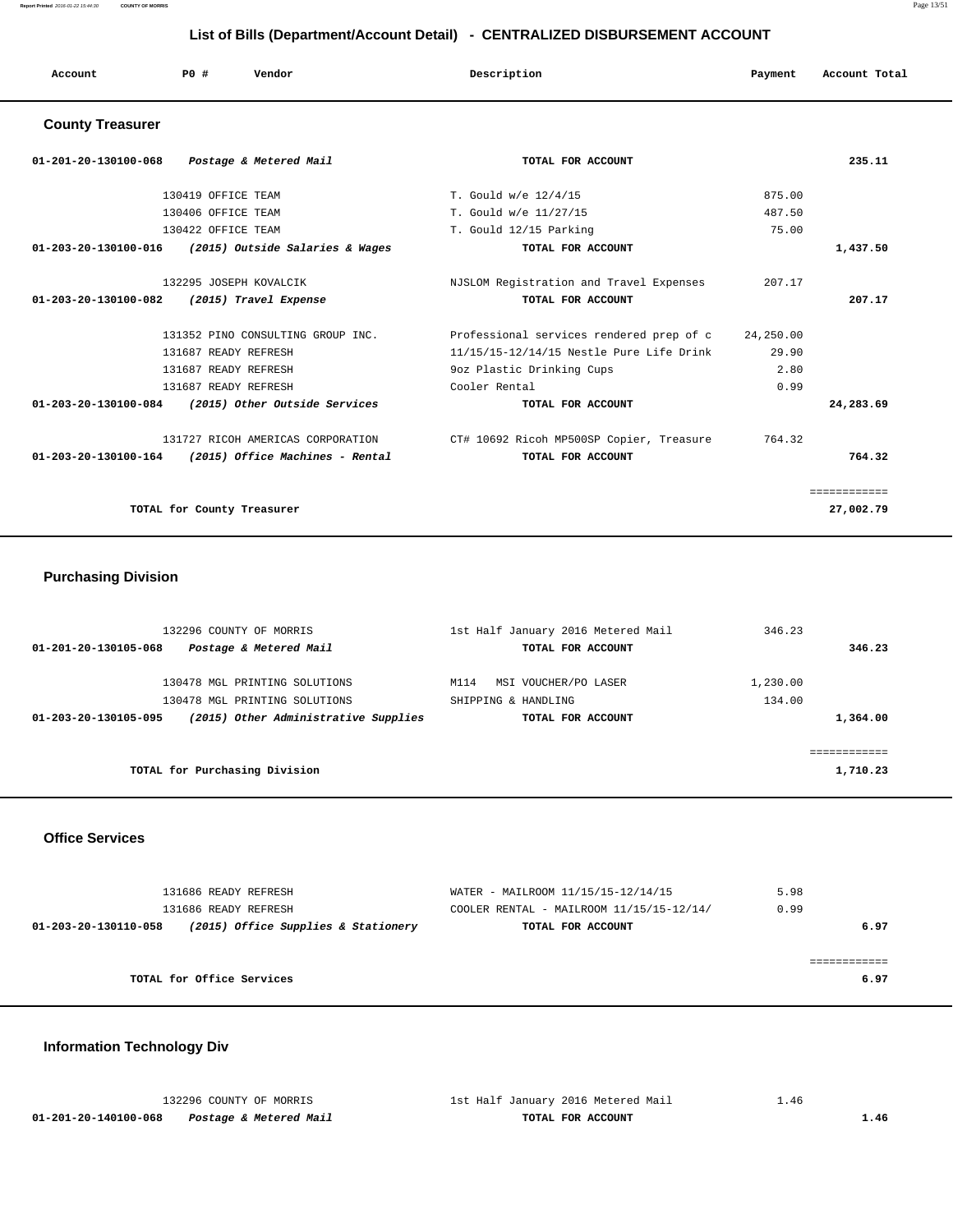**Report Printed** 2016-01-22 15:44:30 **COUNTY OF MORRIS** Page 14/51

# **List of Bills (Department/Account Detail) - CENTRALIZED DISBURSEMENT ACCOUNT**

| Account                           | PO#               | Vendor                               | Description     |                   | Payment | Account Total            |
|-----------------------------------|-------------------|--------------------------------------|-----------------|-------------------|---------|--------------------------|
| <b>Information Technology Div</b> |                   |                                      |                 |                   |         |                          |
| 01-203-20-140100-073              |                   | (2015) Records Managment Services    |                 | TOTAL FOR ACCOUNT |         | 3,800.39                 |
|                                   | 129798 LINDA NOLL |                                      | Lunch for staff |                   | 64.50   |                          |
| $01 - 203 - 20 - 140100 - 082$    |                   | (2015) Travel Expense                |                 | TOTAL FOR ACCOUNT |         | 64.50                    |
|                                   |                   | TOTAL for Information Technology Div |                 |                   |         | eessessesses<br>3,866.35 |

# **County Board of Taxation**

| 1st Half January 2016 Metered Mail | 79.60 |
|------------------------------------|-------|
| TOTAL FOR ACCOUNT                  | 79.60 |
|                                    |       |
|                                    |       |
|                                    | 79.60 |
|                                    |       |

# **County Counsel**

| 132296 COUNTY OF MORRIS                        | 1st Half January 2016 Metered Mail       | 63.18     |              |
|------------------------------------------------|------------------------------------------|-----------|--------------|
| 01-201-20-155100-068<br>Postage & Metered Mail | TOTAL FOR ACCOUNT                        |           | 63.18        |
|                                                |                                          |           |              |
| 131944 DIEGNAN & BROPHY, LLC.                  | Lapallo, B.                              | 144.00    |              |
| 131944 DIEGNAN & BROPHY, LLC.                  | Daniele, K.                              | 600.00    |              |
| 131944 DIEGNAN & BROPHY, LLC.                  | Morris View                              | 192.00    |              |
| 131944 DIEGNAN & BROPHY, LLC.                  | Dequtis, N.                              | 36.00     |              |
| 131944 DIEGNAN & BROPHY, LLC.                  | Morse, J.                                | 36.00     |              |
| 131944 DIEGNAN & BROPHY, LLC.                  | Colfax, R.                               | 48.00     |              |
| 131944 DIEGNAN & BROPHY, LLC.                  | Feldman, R.                              | 516.00    |              |
| 131944 DIEGNAN & BROPHY, LLC.                  | Morris County Adjuster                   | 828.00    |              |
| 131944 DIEGNAN & BROPHY, LLC.                  | MacCracken, J.                           | 480.00    |              |
| 131944 DIEGNAN & BROPHY, LLC.                  | Werthhammer, Marliese                    | 180.00    |              |
| 131944 DIEGNAN & BROPHY, LLC.                  | Monaghan, J                              | 180.00    |              |
| 131289 ALOIA LAW FIRM, LLC                     | 127-01M - Legal services                 | 1,815.94  |              |
| 131288 BELL, SHIVAS & FASOLO                   | Election recount matter                  | 2,016.00  |              |
| 131286 TRIMBOLI & PRUSINOWSKI, LLC             | Munoz, Juan (Psych. Disq.)               | 648.00    |              |
| 131912 CLEARY GIACOBBE ALFIERI &               | General counsel - legal services         | 12,957.00 |              |
| 131912 CLEARY GIACOBBE ALFIERI &               | Morris County-general                    | 132.00    |              |
| 01-203-20-155100-051<br>(2015) Legal           | TOTAL FOR ACCOUNT                        |           | 20,808.94    |
| 131187 RANDALL W. BUSH                         | W. Randall Bush Travel Expenses -Oct/Nov | 315.07    |              |
| 01-203-20-155100-082 (2015) Travel Expense     | TOTAL FOR ACCOUNT                        |           | 315.07       |
|                                                |                                          |           |              |
|                                                |                                          |           | ============ |
| TOTAL for County Counsel                       |                                          |           | 21,187.19    |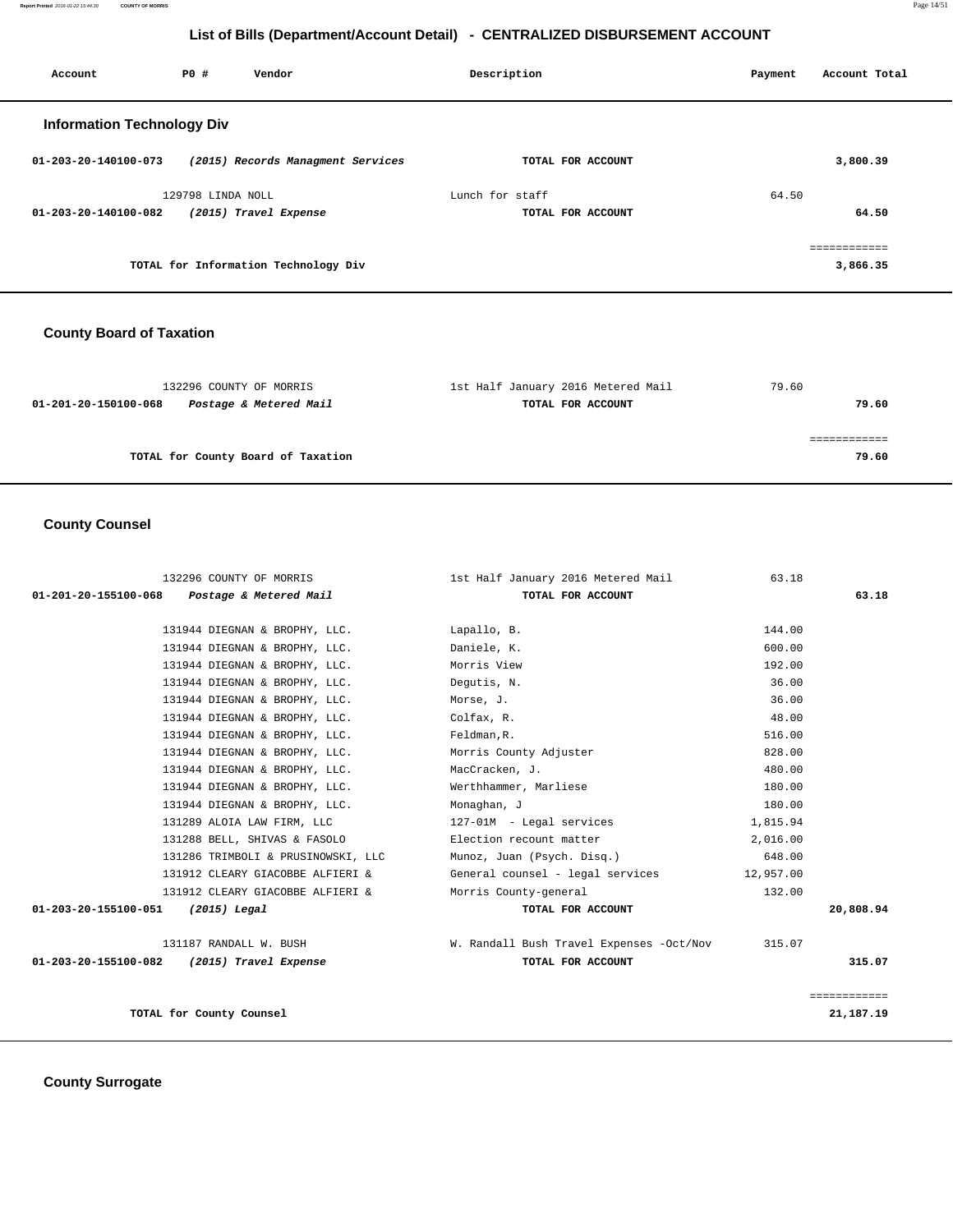**Report Printed** 2016-01-22 15:44:30 **COUNTY OF MORRIS** Page 15/51

# **List of Bills (Department/Account Detail) - CENTRALIZED DISBURSEMENT ACCOUNT**

| Account                 | PO#                        | Vendor                 | Description       | Payment | Account Total          |
|-------------------------|----------------------------|------------------------|-------------------|---------|------------------------|
| <b>County Surrogate</b> |                            |                        |                   |         |                        |
| 01-201-20-160100-068    |                            | Postage & Metered Mail | TOTAL FOR ACCOUNT |         | 336.09                 |
|                         | TOTAL for County Surrogate |                        |                   |         | ------------<br>336.09 |

# **Engineering**

| 132296 COUNTY OF MORRIS<br>1st Half January 2016 Metered Mail                     | 35.97     |              |
|-----------------------------------------------------------------------------------|-----------|--------------|
|                                                                                   |           |              |
| 01-201-20-165100-068<br>TOTAL FOR ACCOUNT<br>Postage & Metered Mail               |           | 37.43        |
| 131119 JOSEPH RUSSO<br>Travel Expenses, Mileage, Tolls, NJTPA.**                  | 162.65    |              |
| (2015) Books & Periodicals<br>TOTAL FOR ACCOUNT<br>01-203-20-165100-028           |           | 162.65       |
| 131133 READY REFRESH<br>Water, Cup delivery for 11/15/15-12/14/                   | 29.39     |              |
| (2015) Office Supplies & Stationery<br>TOTAL FOR ACCOUNT<br>01-203-20-165100-058  |           | 29.39        |
| 131113 JOHN J. HAYES<br>Travel Expense - NJTPA, parking, mileage.                 | 82.10     |              |
| Purchase Shop Drawings (see attached)<br>131112 DEBRA DELLAGIACOMA                | 80.00     |              |
| 131114 GERALD ROHSLER<br>NJTPA Meetings in Newark, Parking & Mile                 | 1,250.36  |              |
| TOTAL FOR ACCOUNT<br>01-203-20-165100-082<br>(2015) Travel Expense                |           | 1,412.46     |
| 129171 METRO COUNT USA INC<br>Acc: 6V Welded Battery Pack                         | 120.00    |              |
| 129171 METRO COUNT USA INC<br>Vol. Disc.-Acc. 6V Welded Battery Pack              | $-12.00$  |              |
| Field Road Nails 50 Pack<br>129171 METRO COUNT USA INC                            | 336.00    |              |
| 129171 METRO COUNT USA INC<br>Metro Count 5600 Plus (w/o Roadcase)                | 700.00    |              |
| 129171 METRO COUNT USA INC<br>Logger DetailsKE02VoXF MC5600 PlusSignat            | $-100.00$ |              |
| 129171 METRO COUNT USA INC<br>Freight                                             | 25.00     |              |
| (2015) Other Administrative Supplies<br>01-203-20-165100-095<br>TOTAL FOR ACCOUNT |           | 1,069.00     |
| 129332 MORRISTOWN LUMBER &<br>D Cell Lantern 2pk batteries                        | 19.98     |              |
| 129332 MORRISTOWN LUMBER &<br>PGP80XTL Pro Plus Syn Suede Glove                   | 18.99     |              |
| 129332 MORRISTOWN LUMBER &<br>PGP80TM Pro Plus Syn Suede                          | 18.99     |              |
| 129332 MORRISTOWN LUMBER &<br>PGP80XTL Pro Plus Syn Suede Glov                    | 18.99     |              |
| 129332 MORRISTOWN LUMBER &<br>3022285 CL2 Mesh Vest XL/2X                         | 38.97     |              |
| PGP89TMS SYN Suede Glove<br>129332 MORRISTOWN LUMBER &                            | 59.97     |              |
| Pro grade Syn Sede Glv HI VIS XL<br>129332 MORRISTOWN LUMBER &                    | 59.97     |              |
| LN 704 Liquid Nails 10 oz<br>129332 MORRISTOWN LUMBER &                           | 1.99      |              |
| 01-203-20-165100-225<br>(2015) Chemicals & Sprays<br>TOTAL FOR ACCOUNT            |           | 237.85       |
|                                                                                   |           | ============ |
| TOTAL for Engineering                                                             |           | 2,948.78     |

# **Heritage Commission**

| (2015) Other Administrative Supplies<br>01-203-20-175100-095 | TOTAL FOR ACCOUNT       | 37.86    |
|--------------------------------------------------------------|-------------------------|----------|
| 129677 STAPLES ADVANTAGE                                     | refund item credit memo | $-43.90$ |
| 129677 STAPLES ADVANTAGE                                     | magnetic numbers        | 21.95    |
| 129677 STAPLES ADVANTAGE                                     | magnetic letters        | 21.95    |
| 129677 STAPLES ADVANTAGE                                     | highlighters            | 9.74     |
| 129677 STAPLES ADVANTAGE                                     | command strips          | 28.12    |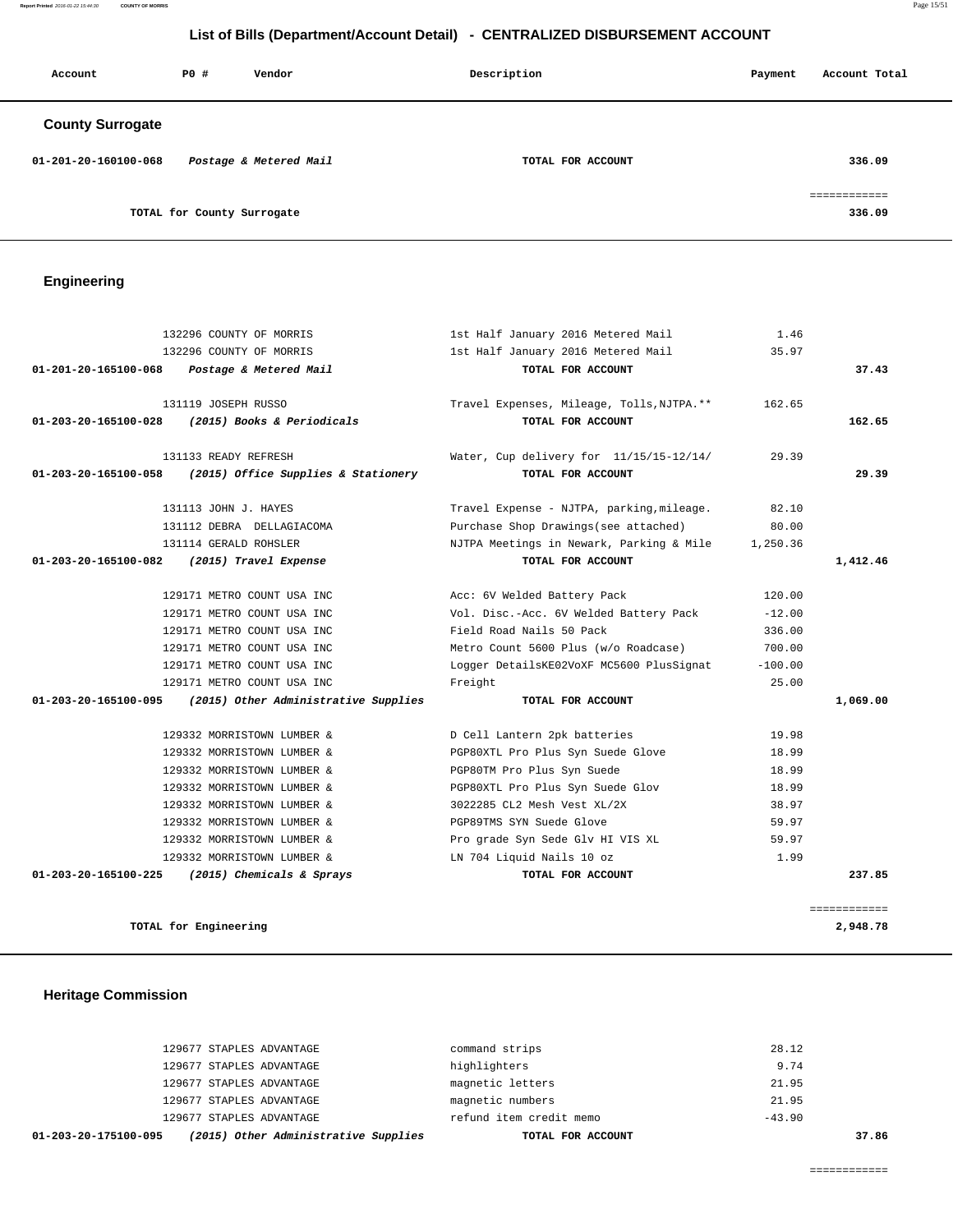| Account                    | PO#                           | Vendor | Description | Payment | Account Total |
|----------------------------|-------------------------------|--------|-------------|---------|---------------|
| <b>Heritage Commission</b> |                               |        |             |         |               |
|                            | TOTAL for Heritage Commission |        |             |         | 37.86         |

 **Planning Board** 

| 131293 VIRGINIA MICHELIN                                    | Reimbursement for the 2016 American Wate | 179.00   |          |
|-------------------------------------------------------------|------------------------------------------|----------|----------|
| Associations and Memberships<br>01-201-20-180100-023        | TOTAL FOR ACCOUNT                        |          | 179.00   |
|                                                             |                                          |          |          |
| 132296 COUNTY OF MORRIS                                     | 1st Half January 2016 Metered Mail       | 69.61    |          |
| 01-201-20-180100-068<br>Postage & Metered Mail              | TOTAL FOR ACCOUNT                        |          | 69.61    |
|                                                             |                                          |          |          |
| 130048 NJ COUNTY PLANNERS ASSOCIATION                       | Registration for Christine Marion and Vi | 30.00    |          |
| 131899 DEENA LEARY                                          | Fall 2015 Semester at Rutgers University | 2,757.00 |          |
| (2015) Education Schools & Training<br>01-203-20-180100-039 | TOTAL FOR ACCOUNT                        |          | 2,787.00 |
|                                                             |                                          |          |          |
|                                                             |                                          |          |          |
| TOTAL for Planning Board                                    |                                          |          | 3,035.61 |

# **County Weights & Measures**

|                                       | 132296 COUNTY OF MORRIS                                    | 1st Half January 2016 Metered Mail                                         | 0.49     |          |
|---------------------------------------|------------------------------------------------------------|----------------------------------------------------------------------------|----------|----------|
|                                       | $01 - 201 - 22 - 201100 - 068$ Postage & Metered Mail      | TOTAL FOR ACCOUNT                                                          |          | 0.49     |
|                                       | 131733 CABLEVISION                                         | 07876-542182-02-5 JANUARY 2016                                             | 83.65    |          |
|                                       | 131733 CABLEVISION                                         | 07876-542182-02-5 FEBRUARY 2016                                            | 83.65    |          |
|                                       | 131733 CABLEVISION                                         | 07876-542182-02-5 MARCH 2016                                               | 83.65    |          |
|                                       | 01-201-22-201100-084 Other Outside Services                | TOTAL FOR ACCOUNT                                                          |          | 250.95   |
|                                       | 131728 KINGS SUPERMARKET INC                               | IN HOUSE FULL DAY TRAINING SESSION - LUN                                   | 199.66   |          |
|                                       | $01-203-22-201100-039$ (2015) Education Schools & Training | TOTAL FOR ACCOUNT                                                          |          | 199.66   |
|                                       | 127115 STAPLES ADVANTAGE                                   | EMERGENCY EYEWASH & WALL STATION                                           | 42.27    |          |
|                                       | $01-203-22-201100-058$ (2015) Office Supplies & Stationery | TOTAL FOR ACCOUNT                                                          |          | 42.27    |
|                                       | 131916 READY REFRESH                                       | $11/15/15 - 12/14/15$                                                      | 29.79    |          |
|                                       | 131731 EMPLOYMENT HORIZONS, INC. NOVEMBER 2015             |                                                                            | 859.00   |          |
|                                       | 131731 EMPLOYMENT HORIZONS, INC.                           | DECEMBER 2015                                                              | 859.00   |          |
|                                       | 131730 MC MUA TRANSFER STATION                             | NOVMEMBER 2015                                                             | 350.00   |          |
|                                       | 131730 MC MUA TRANSFER STATION THE DECEMBER 2015           |                                                                            | 350.00   |          |
|                                       | $01-203-22-201100-084$ (2015) Other Outside Services       | TOTAL FOR ACCOUNT                                                          |          | 2,447.79 |
|                                       | 132333 NATIONAL FUEL OIL INC. TUEL CHARGES, 12/15          |                                                                            | 547.47   |          |
|                                       | 01-203-22-201100-140 (2015) Gas Purchases                  | TOTAL FOR ACCOUNT                                                          |          | 547.47   |
|                                       |                                                            | 129131 SUBURBAN PROPANE -2347 ACT# 2347-454702 BULK TANK RENT 1 YEAR       | 200.00   |          |
|                                       |                                                            | 129130 RICOH AMERICAS CORPORATION CONTRACT# 11672 S/N W523L601042SEP-NOV.D | 708.50   |          |
| 01-203-22-201100-258 (2015) Equipment |                                                            | TOTAL FOR ACCOUNT                                                          |          | 908.50   |
|                                       | 127035 PEMBERTON FABRICATORS, INC. RECONFIGURE             |                                                                            | 5,600.00 |          |
|                                       | 01-203-22-201100-262 (2015) Machinery Repairs & Parts      | TOTAL FOR ACCOUNT                                                          |          | 5,600.00 |
|                                       |                                                            |                                                                            |          |          |

 ============ **TOTAL for County Weights & Measures 9,997.13**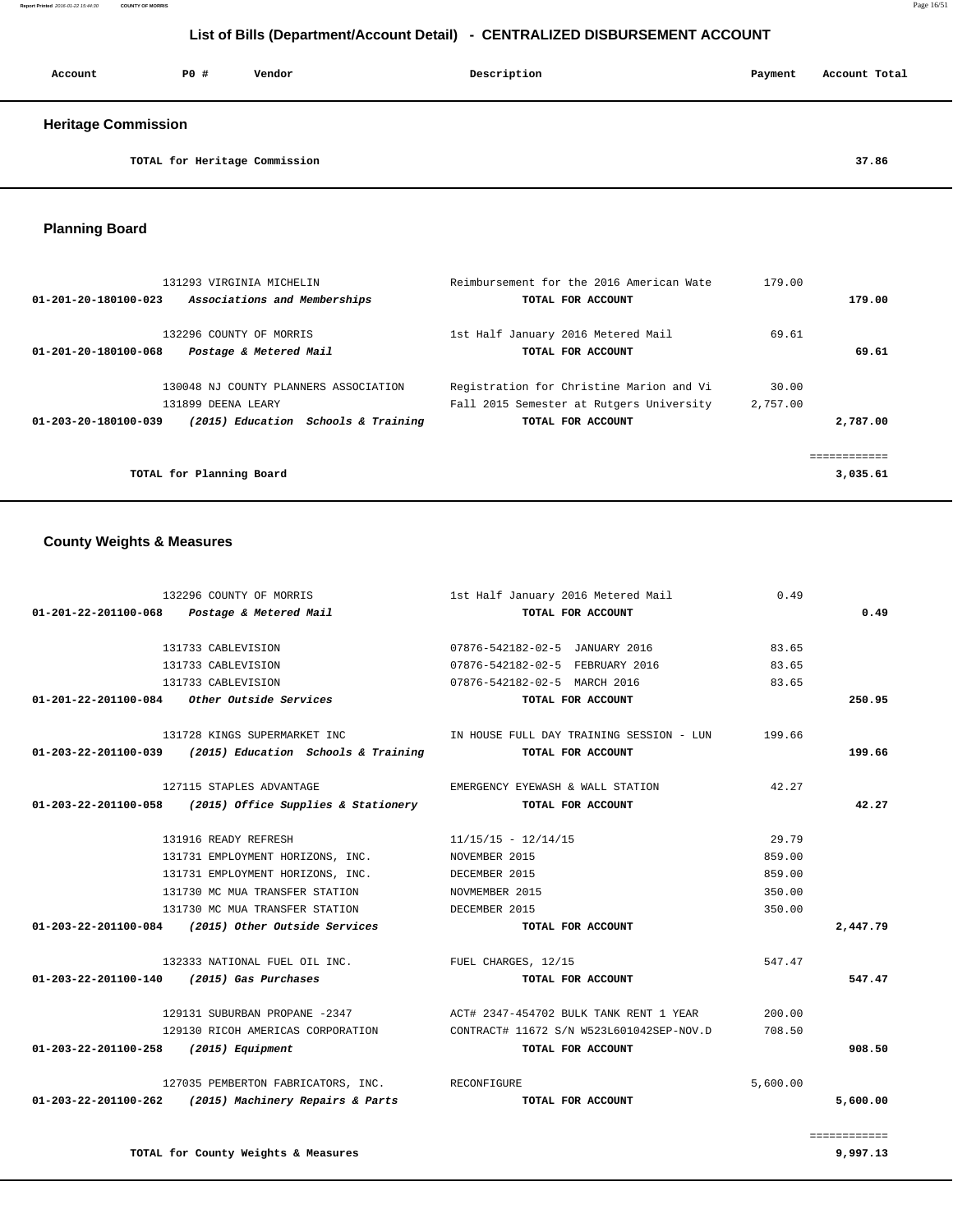**Report Printed** 2016-01-22 15:44:30 **COUNTY OF MORRIS** Page 17/51

# **List of Bills (Department/Account Detail) - CENTRALIZED DISBURSEMENT ACCOUNT**

| Account                         | <b>PO #</b> | Vendor                                                                     | Description                                                   | Payment  | Account Total            |
|---------------------------------|-------------|----------------------------------------------------------------------------|---------------------------------------------------------------|----------|--------------------------|
| <b>Employee Group Insurance</b> |             |                                                                            |                                                               |          |                          |
| 01-203-23-220100-090            |             | 128852 SODEXO INC & AFFILIATES<br>(2015) Employee Group Insurance Expendit | Employee Health Fair - October 9, 2015 -<br>TOTAL FOR ACCOUNT | 1,090.00 | 1,090.00                 |
|                                 |             | TOTAL for Employee Group Insurance                                         |                                                               |          | ============<br>1,090.00 |

# **Office of Emergency Management**

| 131070 VILLAGE SUPER MARKET, INC.                                  | Rescue Task Force Roll-out for UASI Juri | 347.29 |              |
|--------------------------------------------------------------------|------------------------------------------|--------|--------------|
| 131070 VILLAGE SUPER MARKET, INC.                                  | RTF Program Overview for Morris County P | 166.73 |              |
| $01-201-25-252100-039$ Education Schools & Training                | TOTAL FOR ACCOUNT                        |        | 514.02       |
| 131753 JEFFREY PAUL                                                | EOC Supplies / Services                  | 358.43 |              |
| 01-201-25-252100-059 Other General Expenses                        | TOTAL FOR ACCOUNT                        |        | 358.43       |
| 132296 COUNTY OF MORRIS                                            | 1st Half January 2016 Metered Mail       | 5.68   |              |
| 132296 COUNTY OF MORRIS                                            | 1st Half January 2016 Metered Mail       | 3.40   |              |
| Postage & Metered Mail<br>01-201-25-252100-068                     | TOTAL FOR ACCOUNT                        |        | 9.08         |
| 131070 VILLAGE SUPER MARKET, INC. RTF Overview Mtg - 12/14/15      |                                          | 97.26  |              |
| 130852 M.C. POLICE CHIEFS ASSOCIATION                              | Personal and Operational Preparedness fo | 100.00 |              |
| $01 - 203 - 25 - 252100 - 039$ (2015) Education Schools & Training | TOTAL FOR ACCOUNT                        |        | 197.26       |
| 128976 INTERNATIONAL CODE COUNCIL INC                              | Item #3000L15NJ - 2015 International Bui | 124.00 |              |
| 128976 INTERNATIONAL CODE COUNCIL INC                              | Item #3300S15 - International Mechanical | 62.00  |              |
| 128976 INTERNATIONAL CODE COUNCIL INC                              | Shipping                                 | 14.00  |              |
| 129791 ALL COUNTY RENTAL CENTER                                    | Forklift Propane Inv Date 11/7/15        | 60.00  |              |
| 131060 DIRECT TV INC                                               | Account 065593658 - Monthly Access Charg | 45.00  |              |
| 130851 LOMBARDO LETTERING INC.                                     | Ouote #4943 12/17/15 10" black and white | 230.00 |              |
| 131753 JEFFREY PAUL                                                | EOC Expenses                             | 17.21  |              |
| 129793 SHI INTERNATIONAL CORP                                      | Adobe Acrobat Pro DC 2015 Per Attached O | 733.48 |              |
| 129793 SHI INTERNATIONAL CORP                                      | Nuance Power PDF Advanced Per Attached O | 122.00 |              |
| 01-203-25-252100-059 (2015) Other General Expenses                 | TOTAL FOR ACCOUNT                        |        | 1,407.69     |
|                                                                    |                                          |        | ============ |
| TOTAL for Office of Emergency Management                           |                                          |        | 2,486.48     |

#### **Communications Center**

| 132296 COUNTY OF MORRIS<br>Postage & Metered Mail<br>01-201-25-252105-068 |                                                                  | 1st Half January 2016 Metered Mail<br>TOTAL FOR ACCOUNT                             | 11.90            | 11.90  |  |
|---------------------------------------------------------------------------|------------------------------------------------------------------|-------------------------------------------------------------------------------------|------------------|--------|--|
| 01-203-25-252105-117                                                      | 130721 VOIANCE LANGUAGE SERVICES, LLC<br>(2015) Interpretor Fees | Cust# CV45120, 11/30/15, Interpreter fee<br>TOTAL FOR ACCOUNT                       | 517.23           | 517.23 |  |
|                                                                           | 130723 BOROUGH OF BUTLER<br>130718 JERSEY CENTRAL POWER & LIGHT  | 3680-0, 12/3/15, Denise Drive cell tower<br>100 078 772 546, 12/2/15, Weldon Rd Oak | 456.85<br>561.99 |        |  |
|                                                                           | 130718 JERSEY CENTRAL POWER & LIGHT                              | 100 078 771 605, 12/15/15, George St Dov                                            | 460.59           |        |  |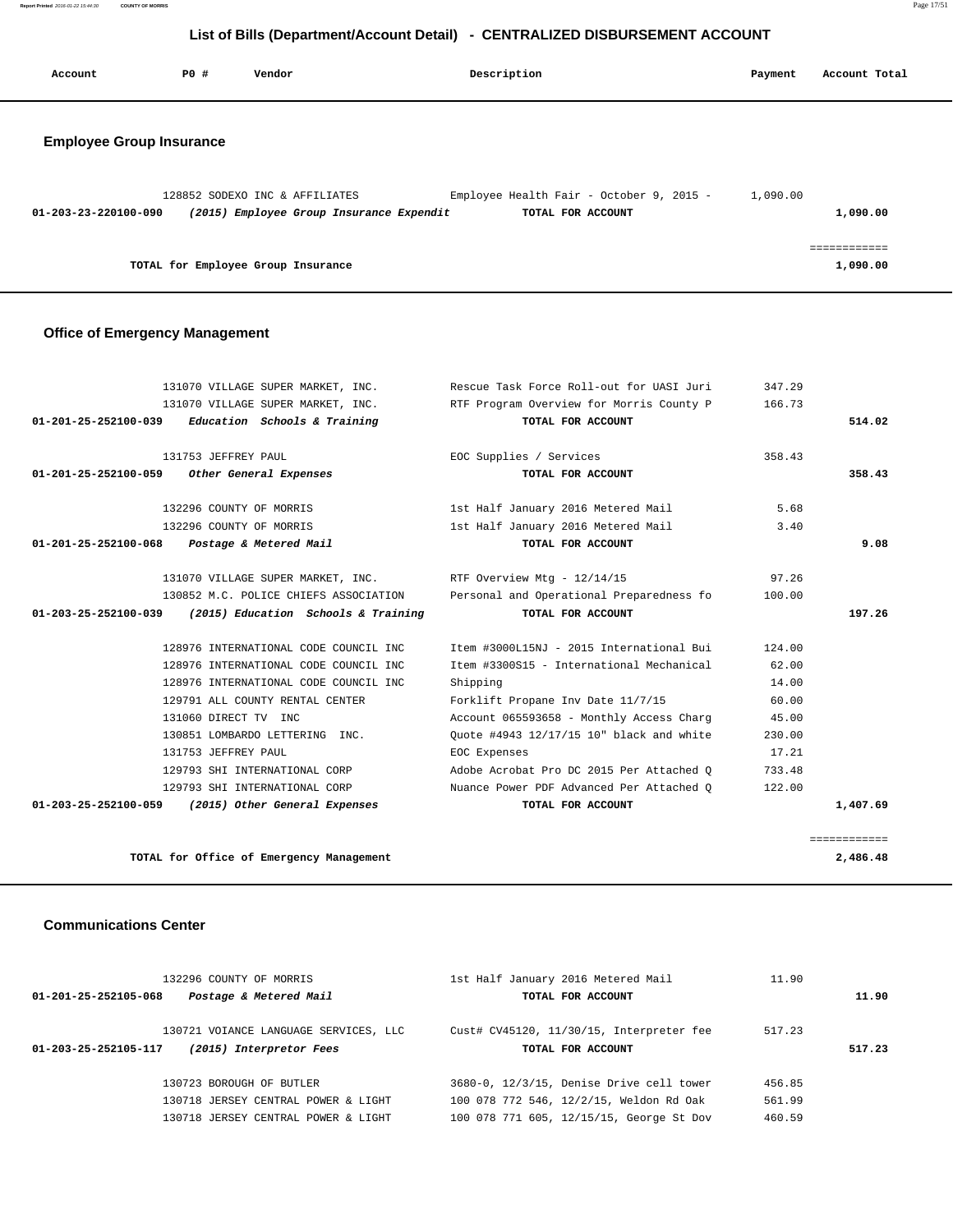**Report Printed** 2016-01-22 15:44:30 **COUNTY OF MORRIS** Page 18/51

# **List of Bills (Department/Account Detail) - CENTRALIZED DISBURSEMENT ACCOUNT**

| Account                        | PO#                             | Vendor                                                       | Description                              | Payment  | Account Total |
|--------------------------------|---------------------------------|--------------------------------------------------------------|------------------------------------------|----------|---------------|
| <b>Communications Center</b>   |                                 |                                                              |                                          |          |               |
|                                |                                 | 130718 JERSEY CENTRAL POWER & LIGHT                          | 100 097 920 035, 12/16/15, W Springtown  | 337.17   |               |
|                                |                                 | 130718 JERSEY CENTRAL POWER & LIGHT                          | 100 100 194 933, 12/17/15, High Ridge Rd | 360.93   |               |
|                                |                                 | 130718 JERSEY CENTRAL POWER & LIGHT                          | 100 097 970 519, 12/22/15, W Hanover Dr  | 975.15   |               |
|                                |                                 | 130718 JERSEY CENTRAL POWER & LIGHT                          | 100 078 770 714, 12/28/15, Conkling Rd F | 616.33   |               |
|                                |                                 | 130718 JERSEY CENTRAL POWER & LIGHT                          | 100 082 995 745, 12/28/15, Conkling Rd A | 10.27    |               |
|                                |                                 | 130718 JERSEY CENTRAL POWER & LIGHT                          | 100 078 774 427, 12/31/15, Ross Dr Boont | 618.83   |               |
| 01-203-25-252105-137           |                                 | (2015) Electricity                                           | TOTAL FOR ACCOUNT                        |          | 4,826.74      |
|                                |                                 |                                                              |                                          |          |               |
|                                |                                 | 129132 V.E. RALPH & SON INC.                                 | Medical support supplies and equipment p | 4,359.28 |               |
|                                |                                 | 129132 V.E. RALPH & SON INC.                                 |                                          | 7,093.80 |               |
|                                |                                 | 129132 V.E. RALPH & SON INC.                                 |                                          | 1,505.40 |               |
|                                |                                 | 129132 V.E. RALPH & SON INC.                                 |                                          | 1,733.62 |               |
| 01-203-25-252105-189           | (2015) Medical                  |                                                              | TOTAL FOR ACCOUNT                        |          | 14,692.10     |
|                                |                                 | 129169 V.E. RALPH & SON INC.                                 | Per attached Ouote #60409 Dated 11/18/15 | 1,813.19 |               |
|                                |                                 |                                                              |                                          | 567.72   |               |
|                                |                                 | 129169 V.E. RALPH & SON INC.<br>129169 V.E. RALPH & SON INC. |                                          | 832.20   |               |
|                                |                                 |                                                              |                                          |          |               |
| $01 - 203 - 25 - 252105 - 258$ |                                 | (2015) Equipment                                             | TOTAL FOR ACCOUNT                        |          | 3,213.11      |
|                                |                                 |                                                              |                                          |          | ============  |
|                                | TOTAL for Communications Center |                                                              |                                          |          | 23,261.08     |

# **County Medical Examiner Office**

|                      | 132296 COUNTY OF MORRIS                            | 1st Half January 2016 Metered Mail       | 24.09    |              |
|----------------------|----------------------------------------------------|------------------------------------------|----------|--------------|
| 01-201-25-254100-068 | Postage & Metered Mail                             | TOTAL FOR ACCOUNT                        |          | 24.09        |
|                      | 130728 MAYO MEDICAL LABORATORIES                   | AC#7024512, 12/31/15 Case 14150863       | 62.41    |              |
|                      | 130700 JOHN PAUL BOUFFARD                          | Neuropathology Consult, 12/23/15 14-15   | 500.00   |              |
|                      | 130701 JOHN PAUL BOUFFARD                          | Neuropathology Consult, 12/9/15 14-15-08 | 900.00   |              |
|                      | 130701 JOHN PAUL BOUFFARD                          | Neuropathology Consult, 12/9/15 21-15-02 | 900.00   |              |
|                      | 129880 JOHN PAUL BOUFFARD                          | Case 14-15-0817                          | 500.00   |              |
|                      | 01-203-25-254100-035 (2015) Consultation Fee       | TOTAL FOR ACCOUNT                        |          | 2,862.41     |
|                      | 130909 ILIFF-RUGGIERO FUNERAL HOME INC.            | Sussex Livery, 12/15 Partial payment to  | 2,350.00 |              |
|                      | 130908 ILIFF-RUGGIERO FUNERAL HOME INC.            | Sussex Livery, Partial payment to liquef | 650.00   |              |
|                      | 130706 TEW FUNERAL SERVICES INC.                   | Livery Warren County 12/15               | 1,415.00 |              |
|                      | 130708 ILIFF-RUGGIERO FUNERAL HOME INC.            | Morris Livery 12/15 1 case               | 295.00   |              |
| 01-203-25-254100-059 | (2015) Other General Expenses                      | TOTAL FOR ACCOUNT                        |          | 4,710.00     |
|                      | 130713 FEDEX                                       | AC#1642-1593-8, 12/7/15, Case 14150863   | 89.80    |              |
|                      | 01-203-25-254100-068 (2015) Postage & Metered Mail | TOTAL FOR ACCOUNT                        |          | 89.80        |
|                      | 130705 ATLANTIC CONSOLIDATED LABORATORY            | AC#A1532001534, 11/15, Case 21150212     | 2,709.00 |              |
|                      | 130705 ATLANTIC CONSOLIDATED LABORATORY            | AC#A1535900353, 12/15 Case 19150248      | 779.00   |              |
| 01-203-25-254100-203 | (2015) X-Ray & Medical Supplies                    | TOTAL FOR ACCOUNT                        |          | 3,488.00     |
|                      |                                                    |                                          |          | ============ |

TOTAL for County Medical Examiner Office 11,174.30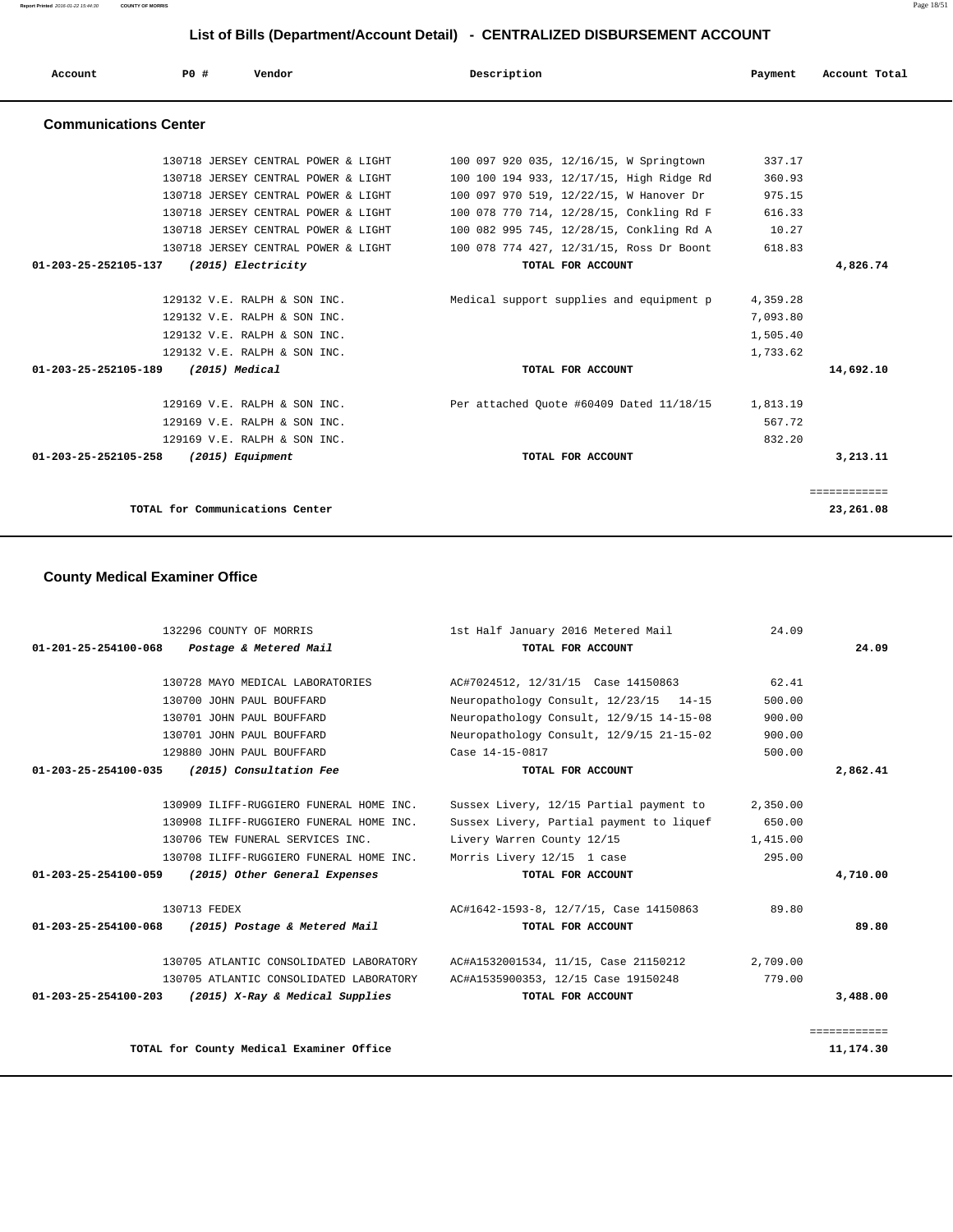**Report Printed** 2016-01-22 15:44:30 **COUNTY OF MORRIS** Page 19/51

# **List of Bills (Department/Account Detail) - CENTRALIZED DISBURSEMENT ACCOUNT**

| Account              | P0 #<br>Vendor                                            | Description                                             | Payment  | Account Total |
|----------------------|-----------------------------------------------------------|---------------------------------------------------------|----------|---------------|
| 01-201-25-270100-068 | 132296 COUNTY OF MORRIS<br>Postage & Metered Mail         | 1st Half January 2016 Metered Mail<br>TOTAL FOR ACCOUNT | 594.46   | 594.46        |
|                      |                                                           |                                                         |          |               |
|                      | 129561 GRAINGER                                           | BOX - HYDE fixed blade 5-7/8" Safety Box                | 22.13    |               |
|                      | 129561 GRAINGER                                           | POWER FIRST Cable Tie, Standard, 11.8 in                | 101.70   |               |
|                      | 129561 GRAINGER                                           | GRAINGER APPROVED Grocery Bag, BROWN, 6                 | 131.34   |               |
|                      | 129561 GRAINGER                                           | TOUGH GUY 65 gal. CLEAR Trash Bags, Supe                | 86.77    |               |
|                      | 129561 GRAINGER                                           | QUALITY PARK Kraft Catalong Envelope, 5"                | 121.77   |               |
|                      | 129561 GRAINGER                                           | GENERAL Tweezer, Spade Point (ITEM #3G97                | 59.00    |               |
|                      | 129561 GRAINGER                                           | DUKAL CORPORATION Cotton Tip Swab, Sterl                | 33.70    |               |
|                      | 129561 GRAINGER                                           | PDI Disinfecting Wipes, 8 x 14", Number                 | 120.40   |               |
|                      | 129561 GRAINGER                                           | ENVIROCIDE Cleaner and Disinfectant, 24o                | 463.68   |               |
|                      | 129561 GRAINGER                                           | STABILA Indoor Laser Distance Meter, +/3                | 1,444.48 |               |
|                      | 129927 MOORE MEDICAL LLC                                  | ITEM #81831 - Super Sani-Cloth Germicida                | 107.16   |               |
|                      | 129927 MOORE MEDICAL LLC                                  | ITEM #99537 - MooreBrand Nail Clippers (                | 70.56    |               |
|                      | 01-203-25-270100-047 (2015) Identification Equip&Supplies | TOTAL FOR ACCOUNT                                       |          | 2,762.69      |
|                      |                                                           |                                                         |          |               |
|                      | 130277 PORTER LEE CORPORATION                             | SOFTWARE - Additional BEAST Property Man                | 1,000.00 |               |
|                      | 130277 PORTER LEE CORPORATION                             | HARDWARE - Zebra GK420t thermal transfer                | 695.00   |               |
|                      | 130277 PORTER LEE CORPORATION                             | HARDWARE - LI4278 USB Kit TWILIGHT BLACK                | 500.00   |               |
|                      | 130277 PORTER LEE CORPORATION                             | HARDWARE - POWER SUPPLY 5V 850MA, Part #                | 32.00    |               |
|                      | 130277 PORTER LEE CORPORATION                             | HARDWARE - TOPAZ, SIGNATURE GEM, 1X5 LCD                | 395.00   |               |
|                      | 130277 PORTER LEE CORPORATION                             | SERVICES - Annual Software Support, Part                | 200.00   |               |
| 01-203-25-270100-078 | (2015) Software Maintenance                               | TOTAL FOR ACCOUNT                                       |          | 2,822.00      |
|                      | 129565 U.S. SECURITY ASSOCIATES, INC.                     | 573-1067-000 - GUARDS - SHERIFF'S OFFICE                | 3,008.44 |               |
|                      | 129565 U.S. SECURITY ASSOCIATES, INC.                     | GUARDS - SHERIFF'S OFFICE, 9/25/15 - 10/                | 3,057.76 |               |
|                      | 129565 U.S. SECURITY ASSOCIATES, INC.                     | GUARDS - SHERIFF'S OFFICE, 10/23/15 - 10                | 3,371.32 |               |
|                      | 129565 U.S. SECURITY ASSOCIATES, INC.                     | GUARDS - SHERIFF'S OFFICE, 10/30/15 - 11                | 2,384.90 |               |
|                      | 129565 U.S. SECURITY ASSOCIATES, INC.                     | GUARDS - SHERIFF'S OFFICE, $11/06/15$ - $11/$           | 2,606.88 |               |
|                      | 129565 U.S. SECURITY ASSOCIATES, INC.                     | CREDIT - from PO#116279 (Inv#981148) OVE                | $-3.53$  |               |
|                      | 129565 U.S. SECURITY ASSOCIATES, INC.                     | CREDIT - from PO#68066 (Inv#884758) OVER                | $-96.24$ |               |
|                      | (2015) Other Outside Services                             | TOTAL FOR ACCOUNT                                       |          | 14,329.53     |
|                      |                                                           |                                                         |          |               |
|                      |                                                           |                                                         |          |               |
|                      | 118174 ATLANTIC TACTICAL OF NJ, INC.                      | FNH4001-AGENCY - FNH FN303 Projectiles,                 | 3,450.93 |               |
| 01-203-25-270100-084 | 118174 ATLANTIC TACTICAL OF NJ, INC.                      | FNH-48048615 - FNH FN303 Trainer Project                | 777.35   |               |
|                      | 118174 ATLANTIC TACTICAL OF NJ, INC.                      | DEF217 - Def-Tec 12ga. drag-stablized ro                | 267.50   |               |
|                      | 118174 ATLANTIC TACTICAL OF NJ, INC.                      | DEF215 - Def-Tec 12ga. 32 cal. Stinger B                | 252.50   |               |

**TOTAL for County Sheriff's Department 25,256.96**

# **County Prosecutor's Office**

| 130964 MATTHEW TRIOANO                               | Annual Fee for Certified Attorneys       | 125.00 |        |  |
|------------------------------------------------------|------------------------------------------|--------|--------|--|
| Associations and Memberships<br>01-201-25-275100-023 | TOTAL FOR ACCOUNT                        |        | 125.00 |  |
|                                                      |                                          |        |        |  |
| 130963 STEVEN BRYLINSKI                              | External Hard Drive ((2015X-001492)- Pur | 74.89  |        |  |
| Data Processing Supplies<br>01-201-25-275100-037     | TOTAL FOR ACCOUNT                        |        | 74.89  |  |
|                                                      |                                          |        |        |  |
| 132296 COUNTY OF MORRIS                              | 1st Half January 2016 Metered Mail       | 983.57 |        |  |
| Postage & Metered Mail<br>01-201-25-275100-068       | TOTAL FOR ACCOUNT                        |        | 983.57 |  |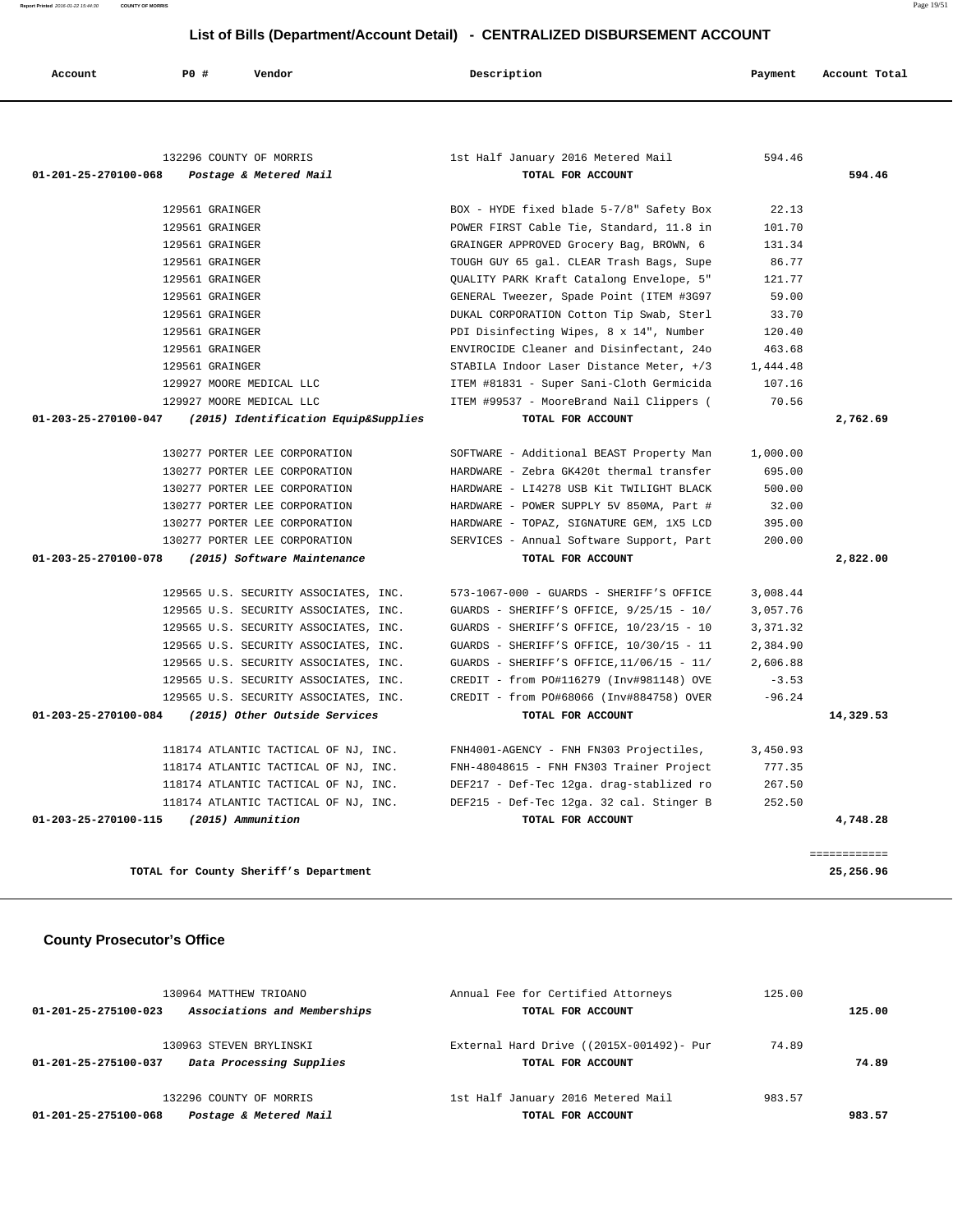**Report Printed** 2016-01-22 15:44:30 **COUNTY OF MORRIS** Page 20/51

# **List of Bills (Department/Account Detail) - CENTRALIZED DISBURSEMENT ACCOUNT**

| Account                           | PO#                | Vendor                                | Description                               | Payment  | Account Total |
|-----------------------------------|--------------------|---------------------------------------|-------------------------------------------|----------|---------------|
| <b>County Prosecutor's Office</b> |                    |                                       |                                           |          |               |
| 01-203-25-275100-037              |                    | (2015) Data Processing Supplies       | TOTAL FOR ACCOUNT                         |          | 85.59         |
|                                   |                    | 130948 ANNE-MARIE TRUPPO              | Commercial Sexual Exploitation of Childr  | 66.18    |               |
|                                   | 132055 JANET THAI  |                                       | NJ Sex Crimes Annual Conference- Meal Ex  | 96.91    |               |
| 01-203-25-275100-039              |                    | (2015) Education Schools & Training   | TOTAL FOR ACCOUNT                         |          | 163.09        |
|                                   |                    | 130956 M.C. PROSECUTOR'S EMERGENT     | Reimbursement to Prosecutor's Emergent R  | 2,400.00 |               |
| 01-203-25-275100-079              |                    | (2015) Special Projects               | TOTAL FOR ACCOUNT                         |          | 2,400.00      |
|                                   |                    | 130949 MARSHALL WANG                  | Sex Crimes Information Sharing Conferenc  | 93.13    |               |
|                                   |                    | 130960 STEPHANIE MERCED               | 18th Annual Sex Crimes Conference(12/1-1  | 342.27   |               |
|                                   | 132060 JAMES BRUNO |                                       | 18th Annual Sex Crimes Conference 12/1-1  | 408.95   |               |
|                                   |                    | 132059 JUSTIN R TELLONE               | Training- SC/CEU Newport RI- Meal Expens  | 75.39    |               |
|                                   | 132057 SASHA GOULD |                                       | Frances Glessner Lee Homicide Investigat  | 993.83   |               |
| 01-203-25-275100-082              |                    | (2015) Travel Expense                 | TOTAL FOR ACCOUNT                         |          | 1,913.57      |
|                                   |                    | 130947 PATRICIA STEWART               | to Lambertiville for Holdiay State Coord  | 16.03    |               |
|                                   |                    | 130947 PATRICIA STEWART               | to Morristown from Lamberville            | 15.89    |               |
|                                   |                    | 130947 PATRICIA STEWART               | Meal                                      | 32.00    |               |
| 01-203-25-275100-088              |                    | (2015) Meeting Exp Advisory Board Etc | TOTAL FOR ACCOUNT                         |          | 63.92         |
|                                   |                    | 130950 MARGARET RODRIGUEZ             | State v Estrada 13-0638 (Garage Parking   | 55.00    |               |
|                                   |                    | 129396 HEWLETT-PACKARD COMPANY        | F2D64AV Configurable HP Z640 Microsoft W  | 4,425.60 |               |
|                                   |                    | 129396 HEWLETT-PACKARD COMPANY        | HP 5y NextBusDay Onsite/DMR WS Only Svc.  | 209.82   |               |
|                                   |                    | 129396 HEWLETT-PACKARD COMPANY        | HP EliteDisplay E271i 27-inch IPS LED Ba  | 514.00   |               |
| 01-203-25-275100-118              |                    | (2015) Investigation Expense          | TOTAL FOR ACCOUNT                         |          | 5,204.42      |
|                                   |                    | 130946 GREGORY ROSSI                  | State v Gonzalez-Luis (15-2248) Extraditi | 332.85   |               |
| 01-203-25-275100-126              |                    | (2015) Court Expenses-Extradition     | TOTAL FOR ACCOUNT                         |          | 332.85        |
|                                   |                    |                                       |                                           |          | ============  |
|                                   |                    | TOTAL for County Prosecutor's Office  |                                           |          | 11,346.90     |
|                                   |                    |                                       |                                           |          |               |
|                                   |                    |                                       |                                           |          |               |
| <b>County Jail</b>                |                    |                                       |                                           |          |               |

| 132296 COUNTY OF MORRIS                                               | 1st Half January 2016 Metered Mail       | 104.01   |  |
|-----------------------------------------------------------------------|------------------------------------------|----------|--|
| $01 - 201 - 25 - 280100 - 068$<br>Postage & Metered Mail              | TOTAL FOR ACCOUNT                        | 104.01   |  |
|                                                                       |                                          |          |  |
| 129840 MARIN CONSULTING ASSOCIATES                                    | TRAINING FOR JOHNSTON ON 10/6,7/15       | 240.00   |  |
| 129104 THE PENNSYLVANIA STATE UNIVERSITY                              | TRAINING FOR D. GRANT ON 11/9,10/15      | 345.00   |  |
| 129104 THE PENNSYLVANIA STATE UNIVERSITY                              | TRAINING FOR BENEVENGA ON 11/9,10/15     | 345.00   |  |
| 129104 THE PENNSYLVANIA STATE UNIVERSITY                              | TRAINING FOR STEWART FROM 10/21/15 TO 10 | 450.00   |  |
| 129104 THE PENNSYLVANIA STATE UNIVERSITY                              | TRAINING FOR BENEVENGA FROM 10/21/15 TO  | 450.00   |  |
| (2015) Education Schools & Training<br>$01 - 203 - 25 - 280100 - 039$ | TOTAL FOR ACCOUNT                        | 1,830.00 |  |
|                                                                       |                                          |          |  |
| 129848 OFFICE CONCEPTS GROUP, INC.                                    | OFFICE SUPPLIES DATED 11.25.15           | 732.08   |  |
| 128966 OFFICE CONCEPTS GROUP, INC.                                    | OFFICE SUPPLIES DATED 9.30.15            | 782.91   |  |
| 128966 OFFICE CONCEPTS GROUP, INC.                                    | OFFICE SUPPLIES DATED 10.16.15           | 119.68   |  |
| 128966 OFFICE CONCEPTS GROUP, INC.                                    | OFFICE SUPPLIES DATED 10.21.15           | 271.72   |  |
| 129407 OFFICE CONCEPTS GROUP, INC.                                    | OFFICE SUPPLIES DATED 11.3.15            | 451.81   |  |
| 129407 OFFICE CONCEPTS GROUP, INC.                                    | OFFICE SUPPLIES DATED 11.11.15           | 216.00   |  |
| 129830 OFFICE CONCEPTS GROUP, INC.                                    | OFFICE SUPPLIES DATED 11.17.15           | 129.80   |  |
| 01-203-25-280100-058<br>(2015) Office Supplies & Stationery           | TOTAL FOR ACCOUNT                        | 2,704.00 |  |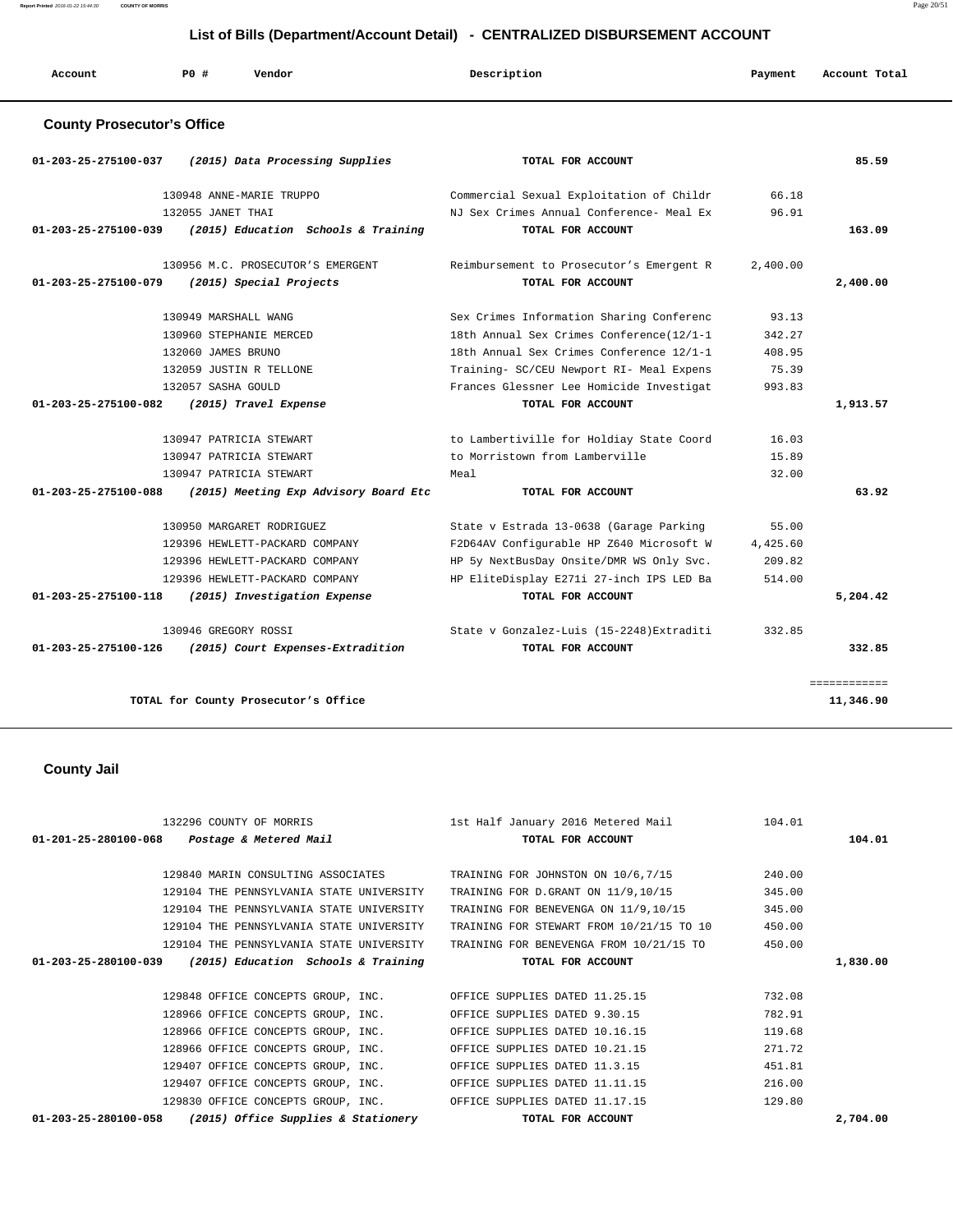| Account              | P0 #<br>Vendor                                            | Description                                                                 | Payment               | Account Total             |
|----------------------|-----------------------------------------------------------|-----------------------------------------------------------------------------|-----------------------|---------------------------|
| <b>County Jail</b>   |                                                           |                                                                             |                       |                           |
|                      |                                                           |                                                                             |                       |                           |
|                      | 127607 U-LINE SHIPPING SUPPLY NUMBER DECALS DATED 9.25.15 |                                                                             | 84.49                 |                           |
|                      | 01-203-25-280100-059 (2015) Other General Expenses        | TOTAL FOR ACCOUNT                                                           |                       | 375.19                    |
|                      | 129838 CASTLE PRINTING                                    | BUSINESS CARDS DATED 11.20.15                                               | 100.00                |                           |
|                      | 129851 CASTLE PRINTING                                    | BUSINESS CARDS DATED 11.30.15                                               | 25.00                 |                           |
|                      | $01-203-25-280100-069$ (2015) Printing                    | TOTAL FOR ACCOUNT                                                           |                       | 125.00                    |
|                      |                                                           | 117805 EQUIFAX INFORMATION SVCS LLC 444VC01275 - CREDIT CHECKS DATED 3.7.15 | 201.57                |                           |
|                      | 01-203-25-280100-084 (2015) Other Outside Services        | TOTAL FOR ACCOUNT                                                           |                       | 201.57                    |
|                      |                                                           | 129510 BOSCH SECURITY SYSTEMS, INC. SECURITY SYSTEM REPAIRS DATED 9.14.15   | 180.00                |                           |
|                      | 129806 CY DRAKE LOCKSMITHS, INC.                          | CYLINDER AND RINGS DATED 11.18.15                                           | 26.10                 |                           |
|                      | 129833 CY DRAKE LOCKSMITHS, INC.                          | KEYS DATED 11.20.15                                                         | 51.00                 |                           |
|                      | 129847 CY DRAKE LOCKSMITHS, INC.                          | KEYS DATED 11.30.15                                                         | 29.10                 |                           |
| 01-203-25-280100-128 | (2015) Security Equipment                                 | TOTAL FOR ACCOUNT                                                           |                       | 286.20                    |
|                      | 129100 ATLANTIC HEALTH SYSTEM                             | MEDICAL CARE FOR V.BROWN DATED 8.24.15                                      | 1,348.75              |                           |
|                      | 129100 ATLANTIC HEALTH SYSTEM                             | MEDICAL CARE FOR R.RADCLIFF DATED 10.6.1                                    | 3,784.95              |                           |
|                      | 129857 HEALTH CARE LOGISTICS INC.                         | MEDICAL SUPPLIES DATED 11.17.15                                             | 182.30                |                           |
|                      | 129854 MORRIS IMAGING ASSOC II PA                         | MEDICAL CARE FOR W.ORTIZ DATED 11.6.15                                      | 40.00                 |                           |
|                      | 129825 ANESTHESIA ASSOCIATES OF                           | MEDICAL CARE FOR W.ORTIZ DATED 11.6.15                                      | 2,255.00              |                           |
|                      | 129809 MORRIS IMAGING ASSOC II PA                         | MEDICAL CARE FOR A. FELICIANO DATED 10.17                                   | 42.00                 |                           |
|                      | 129405 MOBILEX USA                                        | INMATE XRAYS FOR OCT 2015 DATED 11.1.15                                     | 408.00                |                           |
|                      | 129842 HENRY SCHEIN INC                                   | MEDICIAL SUPPLIES DATED 11.23.15                                            | 198.01                |                           |
|                      | 129842 HENRY SCHEIN INC                                   | MEDICIAL SUPPLIES DATED 11.20.15                                            | 193.62                |                           |
|                      | 129229 UNIVERSITY HOSPITAL                                | MEDICAL CARE FOR C.KOTZ DATED 09.15.15                                      | 322.00                |                           |
|                      | 129234 HENRY SCHEIN INC                                   | MEDICAL SUPPLIES DATED 10.16.15                                             | 211.49                |                           |
|                      | 129234 HENRY SCHEIN INC                                   | MEDICAL SUPPLIES DATED 10.28.15                                             | 21.07                 |                           |
|                      | 129234 HENRY SCHEIN INC                                   | MEDICAL SUPPLIES DATED 10.16.15                                             | 67.62                 |                           |
|                      | 129234 HENRY SCHEIN INC                                   | MEDICAL SUPPLIES DATED 10.19.15                                             | 16.62                 |                           |
|                      | 129234 HENRY SCHEIN INC<br>129234 HENRY SCHEIN INC        | MEDICAL SUPPLIES DATED 10.22.15                                             | 68.05                 |                           |
|                      | 129234 HENRY SCHEIN INC                                   | CREDIT MEMO DATED 10.21.15<br>CREDIT MEMO DATED 10.20.15                    | $-211.49$<br>$-43.84$ |                           |
| 01-203-25-280100-189 | (2015) Medical                                            | TOTAL FOR ACCOUNT                                                           |                       | 8,904.15                  |
|                      | 129409 ATLANTIC TACTICAL OF NJ, INC.                      | BADGES-5 RETIRED CORPORAL PLUS SHIPPING                                     | 401.49                |                           |
|                      | 129418 ATLANTIC TACTICAL OF NJ, INC.                      | BADGES-1 RETIRED CAPTAIN, 2 RETIRED SERG                                    | 228.30                |                           |
|                      | 129834 UNIVERSAL UNIFORM SALES CO INC                     | UNIFORMS FOR BENEVENGA DATED 11.16.15                                       | 590.00                |                           |
|                      | 129834 UNIVERSAL UNIFORM SALES CO INC                     | UNIFORMS FOR STEWART DATED 11.6.15                                          | 122.00                |                           |
|                      | 129834 UNIVERSAL UNIFORM SALES CO INC                     | UNIFORMS FOR BILECI DATED 11.6.15                                           | 54.50                 |                           |
|                      | 129826 UNIVERSAL UNIFORM SALES CO INC                     | UNIFORMS FOR FLORES DATED 10.28.15                                          | 59.00                 |                           |
|                      | 129826 UNIVERSAL UNIFORM SALES CO INC                     | UNIFORMS FOR MORSCH DATED 10.6.15                                           | 12.00                 |                           |
|                      | 01-203-25-280100-202 (2015) Uniform And Accessories       | TOTAL FOR ACCOUNT                                                           |                       | 1,467.29                  |
|                      | 119186 U-LINE SHIPPING SUPPLY                             | MOP HANDLES DATED 5.6.15                                                    | 384.17                |                           |
|                      | 01-203-25-280100-252 (2015) Janitorial Supplies           | TOTAL FOR ACCOUNT                                                           |                       | 384.17                    |
|                      | 129853 JOHNSTONE SUPPLY                                   | MOTOR FOR WATER HEATERS DATED 11.16.15                                      | 196.79                |                           |
| 01-203-25-280100-262 | (2015) Machinery Repairs & Parts                          | TOTAL FOR ACCOUNT                                                           |                       | 196.79                    |
|                      | TOTAL for County Jail                                     |                                                                             |                       | ============<br>16,578.37 |
|                      |                                                           |                                                                             |                       |                           |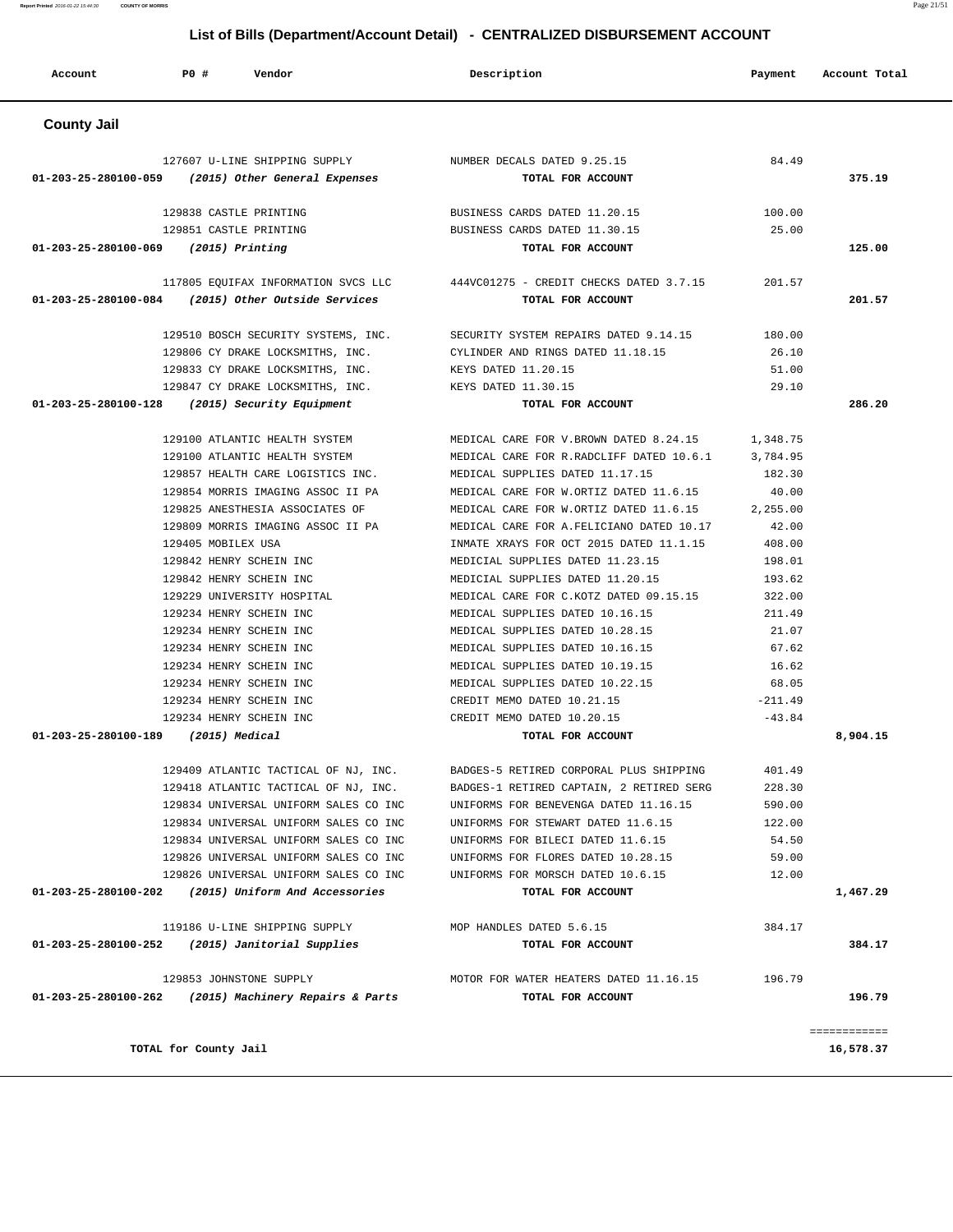**Report Printed** 2016-01-22 15:44:30 **COUNTY OF MORRIS** Page 22/51

# **List of Bills (Department/Account Detail) - CENTRALIZED DISBURSEMENT ACCOUNT**

| Account              | PO#                     | Vendor                                   | Description                               | Payment  | Account Total |
|----------------------|-------------------------|------------------------------------------|-------------------------------------------|----------|---------------|
|                      |                         |                                          |                                           |          |               |
|                      | 132296 COUNTY OF MORRIS |                                          | 1st Half January 2016 Metered Mail        | 35.17    |               |
| 01-201-25-281100-068 |                         | Postage & Metered Mail                   | TOTAL FOR ACCOUNT                         |          | 35.17         |
|                      |                         | 131283 WHITES HEALTHCARE ENTERPRISES INC | Supply of medicine for November 2015      | 615.22   |               |
|                      |                         | 131283 WHITES HEALTHCARE ENTERPRISES INC | Supply of medicine for October 2015       | 307.48   |               |
|                      |                         | 131283 WHITES HEALTHCARE ENTERPRISES INC | Supply of medicine for September 2015     | 798.83   |               |
|                      |                         | 131283 WHITES HEALTHCARE ENTERPRISES INC | Supply of medicine for August 2015        | 450.19   |               |
| 01-203-25-281100-189 | (2015) Medical          |                                          | TOTAL FOR ACCOUNT                         |          | 2,171.72      |
|                      |                         |                                          |                                           |          |               |
|                      |                         | 131175 ALLEN PAPER & SUPPLY CO           | Variety of Coarse paper and household su  | 2,727.99 |               |
|                      |                         | 131175 ALLEN PAPER & SUPPLY CO           | Fluff out facial tissue (30/100)          | 137.00   |               |
|                      |                         | 131178 ALLEN PAPER & SUPPLY CO           | Tradex 1 mil lg clr emboss poly glove (2) | 32.50    |               |
| 01-203-25-281100-252 |                         | (2015) Janitorial Supplies               | TOTAL FOR ACCOUNT                         |          | 2,897.49      |
|                      |                         |                                          |                                           |          |               |
|                      |                         |                                          |                                           |          | ============  |
|                      |                         | TOTAL for County Youth Detention Facilit |                                           |          | 5,104.38      |

 **Road Repairs** 

| 132296 COUNTY OF MORRIS                                        | 1st Half January 2016 Metered Mail | 9.15     |
|----------------------------------------------------------------|------------------------------------|----------|
| $01 - 201 - 26 - 290100 - 068$<br>Postage & Metered Mail       | TOTAL FOR ACCOUNT                  | 9.15     |
|                                                                |                                    |          |
| 130732 EARL PARSONS                                            | work boots per contract            | 90.00    |
| 130730 FRANK SCHOTT                                            | work boots per contract            | 29.77    |
| Uniform & Clothing Allowance<br>$01 - 201 - 26 - 290100 - 207$ | TOTAL FOR ACCOUNT                  | 119.77   |
| 132333 NATIONAL FUEL OIL INC.                                  | FUEL CHARGES, 12/15                | 3,272.11 |
|                                                                |                                    |          |
| $01 - 203 - 26 - 290100 - 140$<br>(2015) Gas Purchases         | TOTAL FOR ACCOUNT                  | 3,272.11 |
|                                                                |                                    |          |
| TOTAL for Road Repairs                                         |                                    | 3,401.03 |
|                                                                |                                    |          |

 **Bridges and Culverts** 

|                                | 129574 W.B. MASON COMPANY INC        | Calendar, Desk Pad, Mo 22x17              | 25.70    |          |
|--------------------------------|--------------------------------------|-------------------------------------------|----------|----------|
|                                | 129574 W.B. MASON COMPANY INC        | Diary, 5x7 Daily Reminder 2016            | 100.32   |          |
|                                | 129574 W.B. MASON COMPANY INC        | Pens, Ball point                          | 2.47     |          |
|                                | 129574 W.B. MASON COMPANY INC        | Note, Post It 5x2                         | 5.85     |          |
|                                | 129574 W.B. MASON COMPANY INC        | Marker, Sharpie Marker                    | 8.14     |          |
| 01-203-26-292100-058           | (2015) Office Supplies & Stationery  | TOTAL FOR ACCOUNT                         |          | 142.48   |
|                                | 129575 AH HARRIS & SONS, INC.        | Concrete Green 60#/50plt Rapid Set.       | 810.00   |          |
|                                | 129575 AH HARRIS & SONS, INC.        | Delivery Charge                           | 50.00    |          |
|                                | 01-203-26-292100-227 (2015) Concrete | TOTAL FOR ACCOUNT                         |          | 860.00   |
|                                | 130177 COUNTY WELDING SUPPLY CO      | Contact Tip, .030 M5x.8MM Thread          | 9.10     |          |
|                                | 130177 COUNTY WELDING SUPPLY CO      | UN1006 Argon, Compressed 2.2CWS Argon 125 | 82.98    |          |
|                                | 130177 COUNTY WELDING SUPPLY CO      | UN 1072 Oxygen Compressed 2.2, CWS 251 c  | 21.50    |          |
|                                | 130177 COUNTY WELDING SUPPLY CO      | 4-1/2x1/4x7/8 Norton Bluefire.Comeaux Cr  | 165.75   |          |
|                                | 130365 COUNTY WELDING SUPPLY CO      | Bobcat 250 (Kohler), 2AF FemaleTerminal   | 4,451.75 |          |
| $01 - 203 - 26 - 292100 - 248$ | (2015) Welding-Oxygen-Acetylene Etc  | TOTAL FOR ACCOUNT                         |          | 4,731.08 |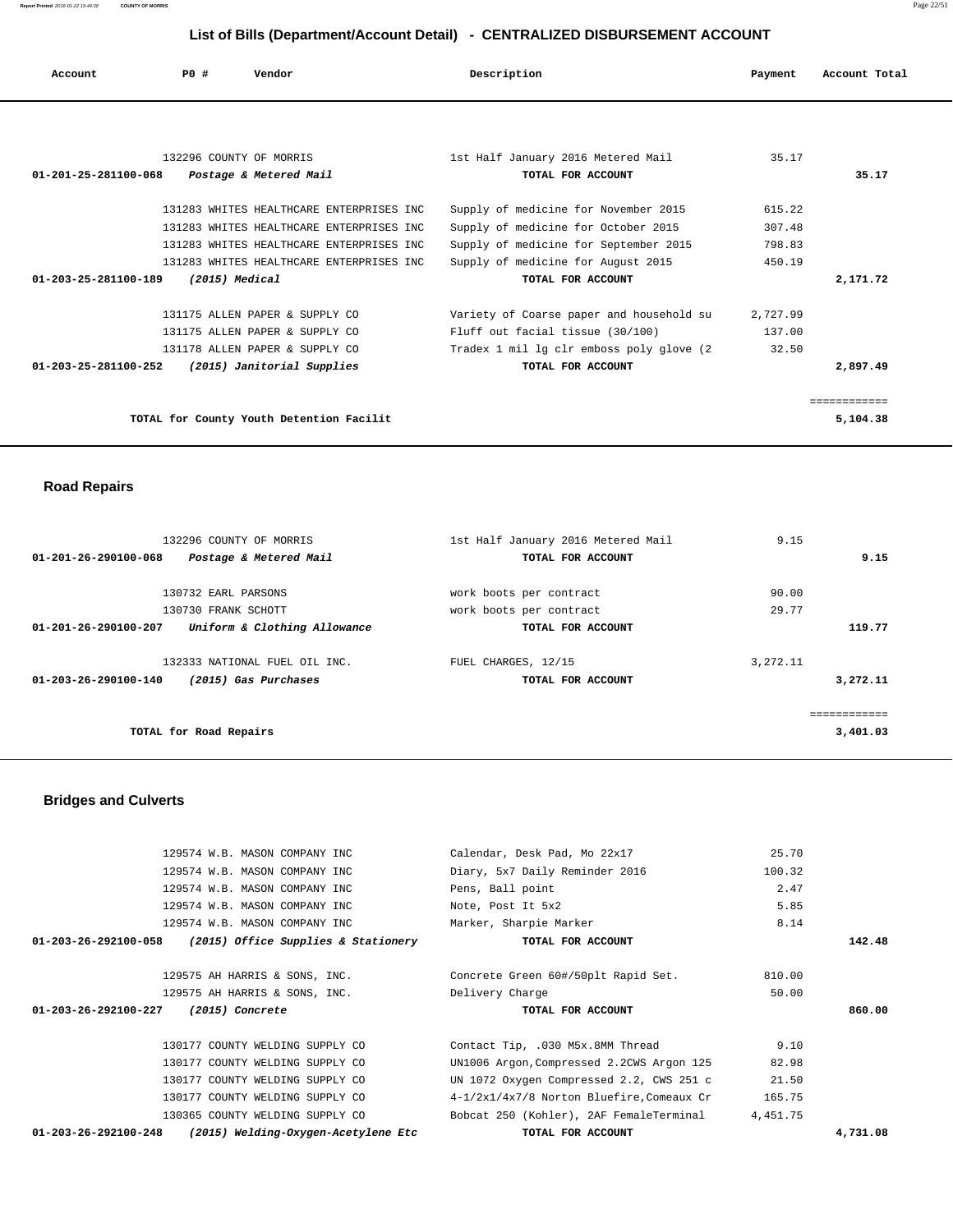131059 MORRISTOWN PARKING AUTHORITY MARCH 2016 - PARKING MAINTENANCE FEE 1,820.00 131058 MORRISTOWN PARKING AUTHORITY JANUARY 2016 - PARKING MAINTENANCE FEE 11,900.00 131058 MORRISTOWN PARKING AUTHORITY FEBRUARY 2016 - PARKING MAINTENANCE FEE 11,900.00 131058 MORRISTOWN PARKING AUTHORITY MARCH 2016 - PARKING MAINTENANCE FEE 11,900.00  **01-201-26-310100-062 Parking Lot Rental TOTAL FOR ACCOUNT 41,160.00** 130890 RICOH AMERICAS CORP CONTRACT # 11674 - RICOH MPC3002 COPIER 497.59  **01-201-26-310100-164 Office Machines - Rental TOTAL FOR ACCOUNT 497.59** 131694 ORLAN HENAO RE: 2016 WORK BOOTS - NIGHT CREW/ 01-03- 90.00 131294 EVERT PADILLA RE: 2016 WORK BOOTS/ 01-08-16 89.99 131693 JORGE ROMERO RE: 2016 WORK BOOTS - NIGHT CREW/ 01-02- 90.00 131292 LUCIANO RAMIREZ RE: 2016 WORK BOOTS - NIGHT CREW/ 01-03- 90.00  **01-201-26-310100-207 Uniform & Clothing Allowance TOTAL FOR ACCOUNT 359.99** 132021 JOHNSTONE SUPPLY WO76824/ RE: CH/ 01-05-16 105.44 132021 JOHNSTONE SUPPLY WO76751/ RE: LAW & PUB SAFETY/ 01-05-16 370.22  **01-201-26-310100-264 Heat & A/C TOTAL FOR ACCOUNT 475.66** 130883 READY REFRESH 0434507703/ 11-15-15 THRU 12-14-15/ DATE 58.27  **01-203-26-310100-095 (2015) Other Administrative Supplies TOTAL FOR ACCOUNT 58.27** 130890 RICOH AMERICAS CORP CONTRACT # 11674 - RICOH MPC3002 COPIER 248.80  **01-203-26-310100-164 (2015) Office Machines - Rental TOTAL FOR ACCOUNT 248.80**

#### **Buildings & Grounds**

|                      | 131984 BRIAN DAVIS                 | work boots per contract                | 90.00  |              |
|----------------------|------------------------------------|----------------------------------------|--------|--------------|
| 01-201-26-300100-207 | Uniform & Clothing Allowance       | TOTAL FOR ACCOUNT                      |        | 90.00        |
|                      | 124487 NORTHERN SAFETY CO. INC.    | item #30720 safety cans type II 1"hose | 245.97 |              |
|                      | 124487 NORTHERN SAFETY CO. INC.    | Shipping/Handling                      | 30.95  |              |
| 01-203-26-300100-251 | (2015) Ground Maintenance Supplies | TOTAL FOR ACCOUNT                      |        | 276.92       |
|                      |                                    |                                        |        | ------------ |
|                      | TOTAL for Shade Tree Commission    |                                        |        | 366.92       |

131706 WILLIAM F. BARNISH RENT FOR DOVER PROBATION / FEBRUARY 2016 8,437.49  **01-201-26-310100-029 Building Rental TOTAL FOR ACCOUNT 8,437.49**

> 131059 MORRISTOWN PARKING AUTHORITY JANUARY 2016 - PARKING MAINTENANCE FEE 1,820.00 131059 MORRISTOWN PARKING AUTHORITY FEBRUARY 2016 - PARKING MAINTENANCE FEE 1,820.00

## **Shade Tree Commission**

| <b>Bridges and Culverts</b>                                                          |                                                              |                  |
|--------------------------------------------------------------------------------------|--------------------------------------------------------------|------------------|
| 130183 RICOH AMERICAS CORPORATION<br>(2015) Equipment Rental<br>01-203-26-292100-259 | (1) Ricoh MPC2051 Digital Copier Public<br>TOTAL FOR ACCOUNT | 522.78<br>608.74 |
| TOTAL for Bridges and Culverts                                                       |                                                              | 6,342.30         |

# **List of Bills (Department/Account Detail) - CENTRALIZED DISBURSEMENT ACCOUNT**

 **Account P0 # Vendor Description Payment Account Total**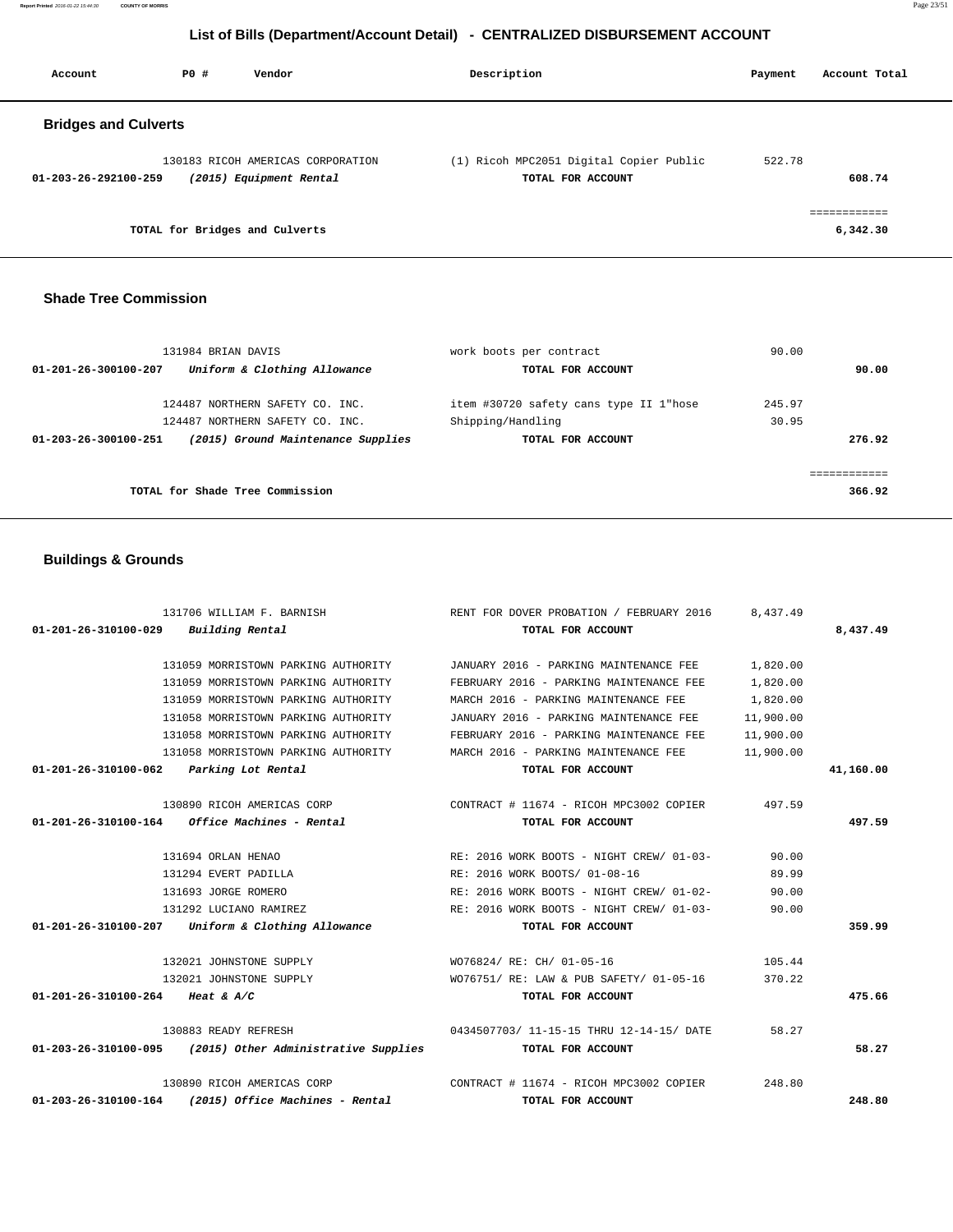**Report Printed** 2016-01-22 15:44:30 **COUNTY OF MORRIS** Page 24/51

# **List of Bills (Department/Account Detail) - CENTRALIZED DISBURSEMENT ACCOUNT**

| Account                        | PO#<br>Vendor                       | Description                   | Account Total<br>Payment |
|--------------------------------|-------------------------------------|-------------------------------|--------------------------|
| <b>Buildings &amp; Grounds</b> |                                     |                               |                          |
| 01-203-26-310100-207           | (2015) Uniform & Clothing Allowance | TOTAL FOR ACCOUNT             | 113.32                   |
|                                | 130132 GRAINGER                     | WO76597/ RE: A&R-P1/ 12-02-15 | 214.14                   |
|                                | 130132 GRAINGER                     | WO76602/ RE: B&G/ 12-02-15    | 250.02                   |
| 01-203-26-310100-249           | (2015) Bldg Maintenance Supplies    | TOTAL FOR ACCOUNT             | 464.16                   |
|                                | 130132 GRAINGER                     | WO76478/ RE: B&G/ 12-02-15    | 99.00                    |
| 01-203-26-310100-264           | $(2015)$ Heat & A/C                 | TOTAL FOR ACCOUNT             | 99.00                    |
|                                |                                     |                               | ------------             |
|                                | TOTAL for Buildings & Grounds       |                               | 51,914.28                |

## **Motor Services Center**

|                      | 130068 GRAINGER                      | CLEAR PLASTIC EYE CUP                     | 23.08    |
|----------------------|--------------------------------------|-------------------------------------------|----------|
| 01-203-26-315100-098 | (2015) Other Operating&Repair Supply | TOTAL FOR ACCOUNT                         | 23.08    |
|                      |                                      |                                           |          |
|                      | 130104 ZEP SALES & SERVICE           | ZEP 2000 AERO DZ                          | 159.88   |
|                      | 129386 ZEP SALES & SERVICE           | ZEP TKO SOAP                              | 241.74   |
| 01-203-26-315100-252 | (2015) Janitorial Supplies           | TOTAL FOR ACCOUNT                         | 401.62   |
|                      |                                      |                                           |          |
|                      | 130245 STEWART & STEVENSON           | (UNIT# 94F1) ECU MAX, LABOR-PROGRAM NEW T | 2,898.22 |
| 01-203-26-315100-261 | (2015) Spare Parts for Equipment     | TOTAL FOR ACCOUNT                         | 2,898.22 |
|                      |                                      |                                           |          |
|                      | 122907 AAMCO TRANSMISSIONS           | TRANS REPAIR (11-17)                      | 3,649.31 |
| 01-203-26-315100-291 | (2015) Vehicle Repairs               | TOTAL FOR ACCOUNT                         | 3,649.31 |
|                      |                                      |                                           |          |
|                      |                                      |                                           |          |
|                      | TOTAL for Motor Services Center      |                                           | 6,972.23 |
|                      |                                      |                                           |          |

# **Mosquito Extermination**

| 01-203-26-320100-039 | (2015) Education Schools & Training | TOTAL FOR ACCOUNT                        | 620.68 |
|----------------------|-------------------------------------|------------------------------------------|--------|
|                      | 130569 TERESA DUCKWORTH             | Tolls                                    | 11.25  |
|                      | 130569 TERESA DUCKWORTH             | Mileage $(556.0)$                        | 194.60 |
|                      | 130569 TERESA DUCKWORTH             | Tips                                     | 14.25  |
|                      | 130569 TERESA DUCKWORTH             | Meals                                    | 78.53  |
|                      | 130569 TERESA DUCKWORTH             | Newport Rhode Island Marriott for Northe | 322.05 |
|                      |                                     |                                          |        |

**TOTAL for Mosquito Extermination 620.68**

# **Health Management**

|                      | 130865 MORRIS COUNTY HEALTH OFFICER ASSO. Carlos Perez 2016 membership |                   | 50.00 |
|----------------------|------------------------------------------------------------------------|-------------------|-------|
| 01-201-27-330100-023 | Associations and Memberships                                           | TOTAL FOR ACCOUNT | 50.00 |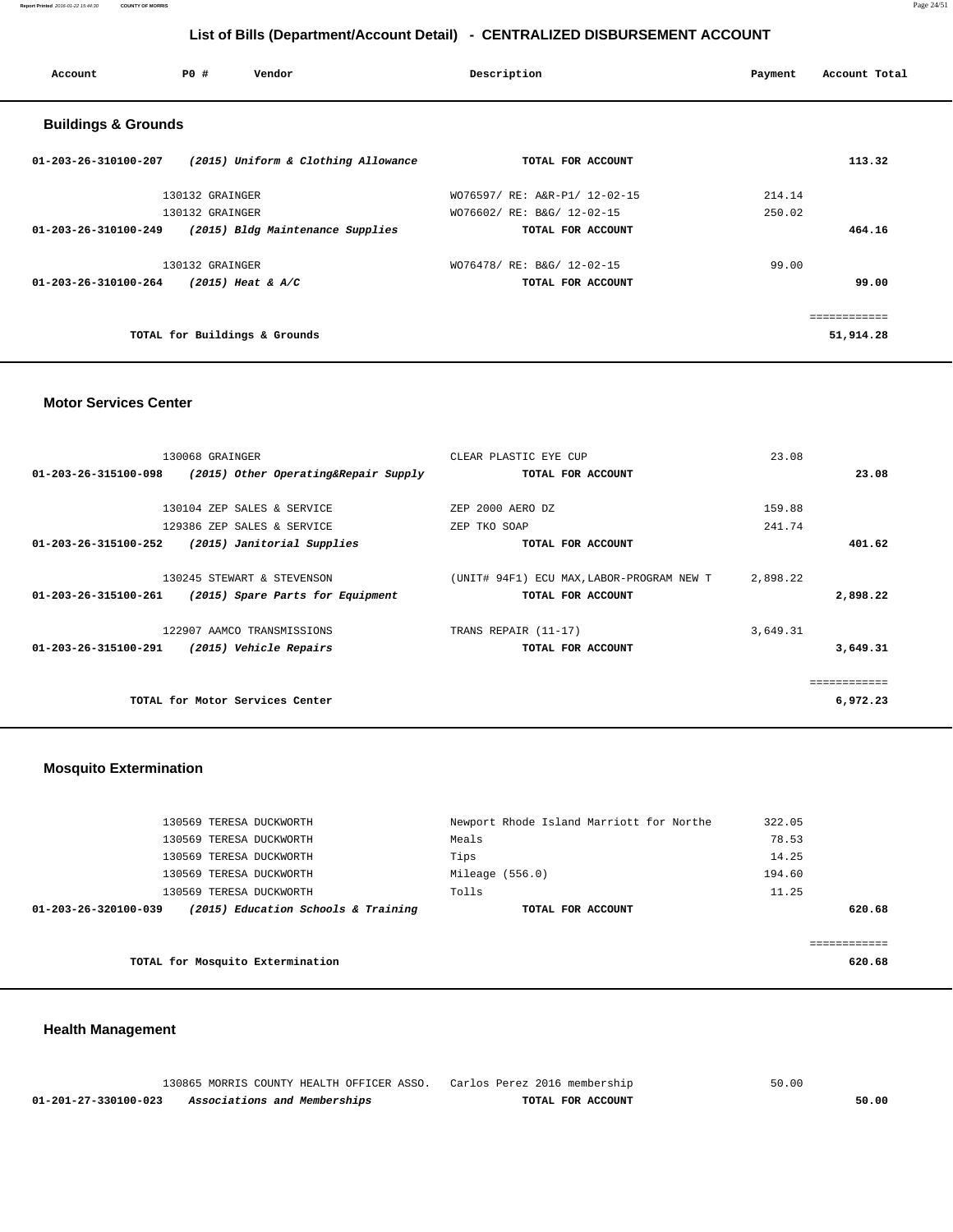**Report Printed** 2016-01-22 15:44:30 **COUNTY OF MORRIS** Page 25/51

# **List of Bills (Department/Account Detail) - CENTRALIZED DISBURSEMENT ACCOUNT**

| Account | PO# | Vendor | Description | Payment | Account Total |
|---------|-----|--------|-------------|---------|---------------|
|         |     |        |             |         |               |

# **Health Management**

| $01 - 201 - 27 - 330100 - 084$           | <i>Other Outside Services</i>                                        | TOTAL FOR ACCOUNT                                                                   |                  | 29.43                     |
|------------------------------------------|----------------------------------------------------------------------|-------------------------------------------------------------------------------------|------------------|---------------------------|
| 01-201-27-330100-164                     | 130872 RICOH AMERICAS CORPORATION<br>Office Machines - Rental        | Ricoh MPC3003S Copier Contract # 12656 B<br>TOTAL FOR ACCOUNT                       | 690.99           | 690.99                    |
| $01 - 201 - 27 - 330100 - 210$           | 132296 COUNTY OF MORRIS<br>Environmental Compliance                  | 1st Half January 2016 Metered Mail<br>TOTAL FOR ACCOUNT                             | 37.07            | 37.07                     |
| 01-203-27-330100-079                     | 131750 MORRISTOWN MEDICAL CENTER<br>(2015) Special Projects          | For the Month of December 2015<br>TOTAL FOR ACCOUNT                                 | 10,000.00        | 10,000.00                 |
| 130871 TOM MYNES<br>01-203-27-330100-210 | 130874 RICOH AMERICAS CORPORATION<br>(2015) Environmental Compliance | travel and meal reimbursement<br>color copies Machine ID# 6417<br>TOTAL FOR ACCOUNT | 125.83<br>427.98 | 553.81                    |
| 01-203-27-330100-231                     | 131071 CLEAN VENTURE, INC.<br>(2015) Hazardous Material Disposal     | Ammunition, Explosives, Fireworks, and D<br>TOTAL FOR ACCOUNT                       | 20,618.10        | 20,618.10                 |
| $01 - 203 - 27 - 330100 - 258$           | 130870 READY REFRESH<br>(2015) Equipment                             | 0434540191 billing period 11/15/15-12/14<br>TOTAL FOR ACCOUNT                       | 38.46            | 38.46                     |
| TOTAL for Health Management              |                                                                      |                                                                                     |                  | ============<br>32,017.86 |

#### **Human Services**

| 147.84   |
|----------|
| 147.84   |
|          |
| 2,268.40 |
| 7.62     |
| 2,276.02 |
|          |
| 45.50    |
| 3.30     |
| 48.80    |
| 729.28   |
| 729.28   |
|          |
| 3,201.94 |
|          |

# **Youth Shelter**

| 132296 COUNTY OF MORRIS                          | 1st Half January 2016 Metered Mail       | 5.49     |      |  |
|--------------------------------------------------|------------------------------------------|----------|------|--|
| Postage and Metered Mail<br>01-201-27-331110-068 | TOTAL FOR ACCOUNT                        |          | 5.49 |  |
| 128428 RUTGERS THE STATE UNIVERSITY              | Training for Carline Dumay MCYS 11/13/15 | 129.00   |      |  |
| 126649 DELL MARKETING L.P.                       | Dell Inspiron 13 7000 series 2 in 1. (73 | 2,275.42 |      |  |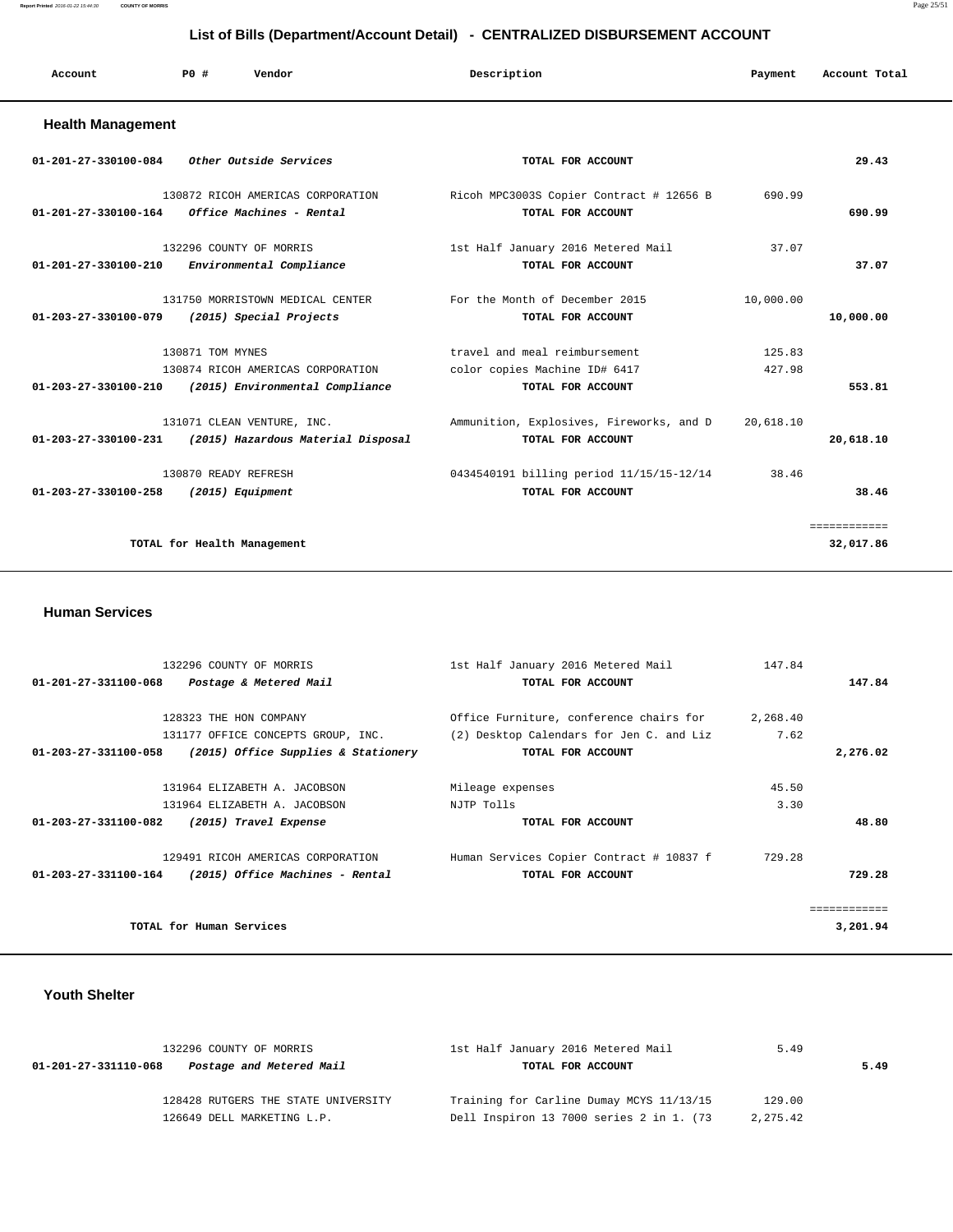| Account              | PO#                     | Vendor                                   | Description                              | Payment | Account Total |
|----------------------|-------------------------|------------------------------------------|------------------------------------------|---------|---------------|
| <b>Youth Shelter</b> |                         |                                          |                                          |         |               |
| 01-203-27-331110-039 |                         | (2015) Education Schools & Training      | TOTAL FOR ACCOUNT                        |         | 3,004.42      |
|                      |                         | 129654 OFFICE CONCEPTS GROUP, INC.       | Supplies for MC Youth Shelter 11/20/15   | 271.02  |               |
|                      |                         | 129654 OFFICE CONCEPTS GROUP, INC.       | Supplies for MC Youth Shelter 12/2/15 To | 436.14  |               |
| 01-203-27-331110-058 |                         | (2015) Office Supplies & Stationery      | TOTAL FOR ACCOUNT                        |         | 707.16        |
|                      |                         | 129650 LONGFELLOWS SANDWICH DELI         | Refreshments for Meeting at the Youth Sh | 135.00  |               |
|                      |                         | 129650 LONGFELLOWS SANDWICH DELI         | 3 bottles of soda                        | 9.00    |               |
| 01-203-27-331110-185 | (2015) Food             |                                          | TOTAL FOR ACCOUNT                        |         | 144.00        |
|                      |                         | 129044 INSTITUTE FOR FORENSIC PSYCHOLOGY | Phychological test for New Hire Jessica  | 350.00  |               |
|                      |                         | 129044 INSTITUTE FOR FORENSIC PSYCHOLOGY | Phychological test for new Hire Sara Jan | 350.00  |               |
| 01-203-27-331110-189 | (2015) Medical          |                                          | TOTAL FOR ACCOUNT                        |         | 700.00        |
|                      |                         |                                          |                                          |         | eessessesses  |
|                      | TOTAL for Youth Shelter |                                          |                                          |         | 4,561.07      |

 **Office on Aging** 

| 132296 COUNTY OF MORRIS                                    | 1st Half January 2016 Metered Mail                                   | 92.70 |       |
|------------------------------------------------------------|----------------------------------------------------------------------|-------|-------|
| 01-201-27-333100-068  Postage & Metered Mail               | TOTAL FOR ACCOUNT                                                    |       | 92.70 |
| 131170 LUCY CANNIZZO                                       | Auto Insurance Reimbursement Dec. 2015 12.00                         |       |       |
| 130749 BETH DENMEAD                                        | Car Insurance Reimbursement Nov. 2015                                | 12.00 |       |
| 131171 OPHELIA V. CRUSE                                    | Parking for NJT meeting 11/23/2015                                   | 8.50  |       |
|                                                            | 131171 OPHELIA V. CRUSE THE SERIES Insurance Reimbursement Nov. 2015 | 12.00 |       |
| 01-203-27-333100-048 (2015) Insurance                      | TOTAL FOR ACCOUNT                                                    |       | 44.50 |
|                                                            |                                                                      |       |       |
| 129247 W.B. MASON COMPANY INC                              | USB Flash Drive item # VER97088 24.96                                |       |       |
| 129247 W.B. MASON COMPANY INC                              | Brother Ribbon item # BRT1030                                        | 5.00  |       |
| 129247 W.B. MASON COMPANY INC                              | Universal File Folders item # UNV12123 10.18                         |       |       |
| 129247 W.B. MASON COMPANY INC                              | Universal Folders Legal item # UNV15113 5.12                         |       |       |
| $01-203-27-333100-058$ (2015) Office Supplies & Stationery | TOTAL FOR ACCOUNT                                                    |       | 45.26 |
|                                                            |                                                                      |       |       |
| 131170 LUCY CANNIZZO                                       | Morris Twp. / Lake Hiawatha 12/7/15 5.25                             |       |       |
| 131170 LUCY CANNIZZO                                       | Morris Twp. / Denville 12/11/15<br>3.50                              |       |       |
| 131170 LUCY CANNIZZO                                       | Morris Twp. / Parsippany 12/16/15                                    | 5.25  |       |
| 130749 BETH DENMEAD                                        | Morris Twp. - Randolph 11/2/15                                       | 2.45  |       |
| 130749 BETH DENMEAD                                        | Morris Twp. - East Hanover - Morris Twp.                             | 9.10  |       |
| 130749 BETH DENMEAD                                        | Morris Twp.- Landing 11/5/15                                         | 3.15  |       |
| 130749 BETH DENMEAD                                        | Morris Twp. - Mendham - Morris Twp. 11/6                             | 4.90  |       |
| 130749 BETH DENMEAD                                        | Morris Twp. - Randolph 11/6/15                                       | 2.45  |       |
| 130749 BETH DENMEAD                                        | Morris Twp. - Morristown 11/9/15                                     | 1.75  |       |
| 130749 BETH DENMEAD                                        | Morris Twp. - Denville 11/10/15                                      | 2.45  |       |
| 130749 BETH DENMEAD                                        | Morris Twp. - Roxbury 11/12/2015                                     | 3.15  |       |
| 130749 BETH DENMEAD                                        | Morris Twp. - Succasunna $11/13/15$ 3.15                             |       |       |
| 130749 BETH DENMEAD                                        | Morris Twp., to Flanders 11/16/15                                    | 4.20  |       |
| 130749 BETH DENMEAD                                        | Morris Twp.- Landing 11/17/15                                        | 3.15  |       |
| 130749 BETH DENMEAD                                        | Morris Twp. - Long Valley - Morris Twp.                              | 9.80  |       |
| 130749 BETH DENMEAD                                        | Morris Twp. - Lk Hiawatha 11/19/15                                   | 3.50  |       |
| 130749 BETH DENMEAD                                        | Morris Twp. - Mendham - Flanders 11/20/1 5.95                        |       |       |
| 130749 BETH DENMEAD                                        | Morris Twp. - Pompton Plains - Boonton 1                             | 10.50 |       |
| 131171 OPHELIA V. CRUSE                                    | Morris Twp./ Randolph roundtrip 11/5/201                             | 4.90  |       |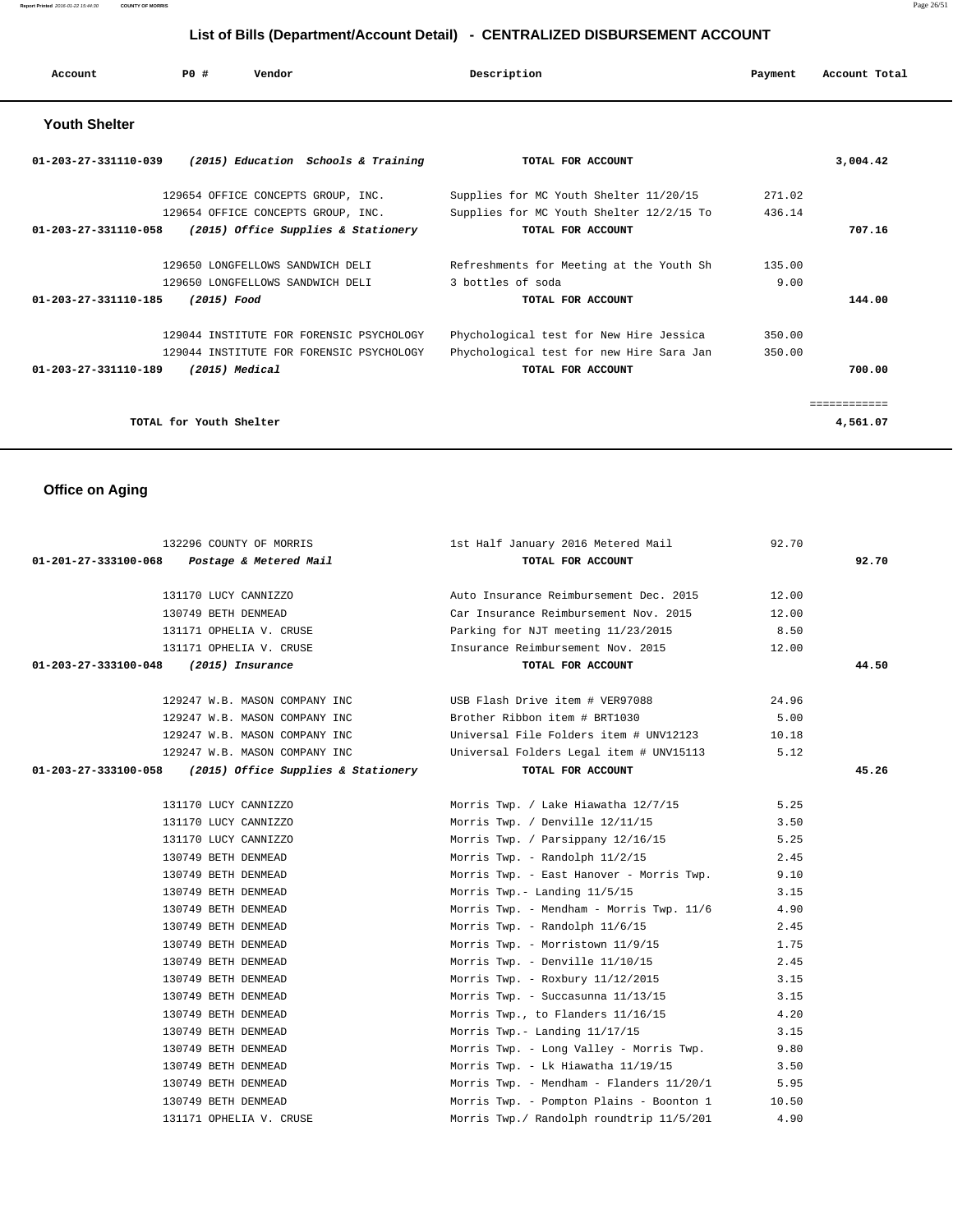**Report Printed** 2016-01-22 15:44:30 **COUNTY OF MORRIS** Page 27/51

# **List of Bills (Department/Account Detail) - CENTRALIZED DISBURSEMENT ACCOUNT**

| Account                        | PO#                       | Vendor                           | Description                              | Payment | Account Total |
|--------------------------------|---------------------------|----------------------------------|------------------------------------------|---------|---------------|
| <b>Office on Aging</b>         |                           |                                  |                                          |         |               |
|                                |                           | 131171 OPHELIA V. CRUSE          | Morris Twp./ Trenton roundtrip 11/23/201 | 43.75   |               |
|                                |                           | 131171 OPHELIA V. CRUSE          | Morris Twp./ Mt. Olive roundtrip 11/24/1 | 11.90   |               |
| 01-203-27-333100-082           |                           | (2015) Travel Expense            | TOTAL FOR ACCOUNT                        |         | 147.70        |
|                                |                           | 130863 JUST JIM CLEANING SERVICE | House Cleaning client SL 11/21/2015      | 450.00  |               |
| $01 - 203 - 27 - 333100 - 084$ |                           | (2015) Other Outside Services    | TOTAL FOR ACCOUNT                        |         | 450.00        |
|                                |                           |                                  |                                          |         |               |
|                                | TOTAL for Office on Aging |                                  |                                          |         | 780.16        |

## **Grant in Aid**

|                                |                                                                 | 131977 HOMELESS SOLUTIONS, INC. GIA-1510 Family Shelter and Men's Progra                  | 1,705.00 |              |
|--------------------------------|-----------------------------------------------------------------|-------------------------------------------------------------------------------------------|----------|--------------|
| $01 - 203 - 27 - 342000 - 460$ | (2015) Grant in Aid GIA:HOUSING SOLUTION                        | TOTAL FOR ACCOUNT                                                                         |          | 1,705.00     |
|                                | 131954 ATLANTIC HEALTH SYSTEM/MMH Fraluation                    |                                                                                           | 175.00   |              |
|                                | 131954 ATLANTIC HEALTH SYSTEM/MMH    UDP Session                |                                                                                           | 264.00   |              |
|                                | 131954 ATLANTIC HEALTH SYSTEM/MMH                               | Aftercare                                                                                 | 80.00    |              |
| 01-203-27-342000-464           | (2015) Grant in Aid GIA: MORR MEMOR. HOS                        | TOTAL FOR ACCOUNT                                                                         |          | 519.00       |
|                                | 131166 DAWN CENTER FOR INDEPENDENT                              | Subgrant GIA 1558 Care MgmtLevel of Serv 12,721.00                                        |          |              |
|                                | 01-203-27-342000-473 (2015) Grant in Aid GIA:DAWN INC           | TOTAL FOR ACCOUNT                                                                         |          | 12,721.00    |
|                                |                                                                 |                                                                                           |          |              |
|                                | 131955 ST. CLARE'S HOSPITAL                                     | IOP Sessions                                                                              | 5,250.00 |              |
|                                | 131955 ST. CLARE'S HOSPITAL                                     | Relapse Prevention Groups                                                                 | 450.00   |              |
|                                | 131955 ST. CLARE'S HOSPITAL                                     | Individual Sessions                                                                       | 630.00   |              |
|                                | 131955 ST. CLARE'S HOSPITAL                                     | Psych Med monitorings                                                                     | 550.00   |              |
|                                | 131955 ST. CLARE'S HOSPITAL                                     | Family Education                                                                          | 3,900.00 |              |
|                                | 131955 ST. CLARE'S HOSPITAL                                     | Supplies and equipment                                                                    | 1,853.35 |              |
|                                | $01-203-27-342000-484$ (2015) Grant in Aid Aid Ment Hlth Cnt-St | TOTAL FOR ACCOUNT                                                                         |          | 12,633.35    |
|                                |                                                                 | 131176 MONARCH HOUSING ASSOCIATES, INC. GIA-1504 Morris County Continuum of Care 1,250.00 |          |              |
|                                | 01-203-27-342000-495 (2015) Grant in Aid: Monarch Housing Ass   | TOTAL FOR ACCOUNT                                                                         |          | 1,250.00     |
|                                |                                                                 |                                                                                           |          | ============ |
|                                | TOTAL for Grant in Aid                                          |                                                                                           |          | 28,828.35    |
|                                |                                                                 |                                                                                           |          |              |

# **Seniors, Disabled & Veterans**

| 130388 METRO FLAG CO                                  | 12 X 18 50 star US Flags                 | 2,471.04 |          |
|-------------------------------------------------------|------------------------------------------|----------|----------|
| 01-203-27-343100-059<br>(2015) Other General Expenses | TOTAL FOR ACCOUNT                        |          | 2,471.04 |
| 130748 CHARLES JURGENSEN                              | Training Morris Twp., - Newark           | 19.25    |          |
| 130748 CHARLES JURGENSEN                              | GSP tolls for Atlantic City Accreditatio | 10.50    |          |
| 130748 CHARLES JURGENSEN                              | VA Training Freehold NJ                  | 53.20    |          |
| 01-203-27-343100-082<br>(2015) Travel Expense         | TOTAL FOR ACCOUNT                        |          | 82.95    |
|                                                       |                                          |          |          |
|                                                       |                                          |          |          |
| TOTAL for Seniors, Disabled & Veterans                |                                          |          | 2,553.99 |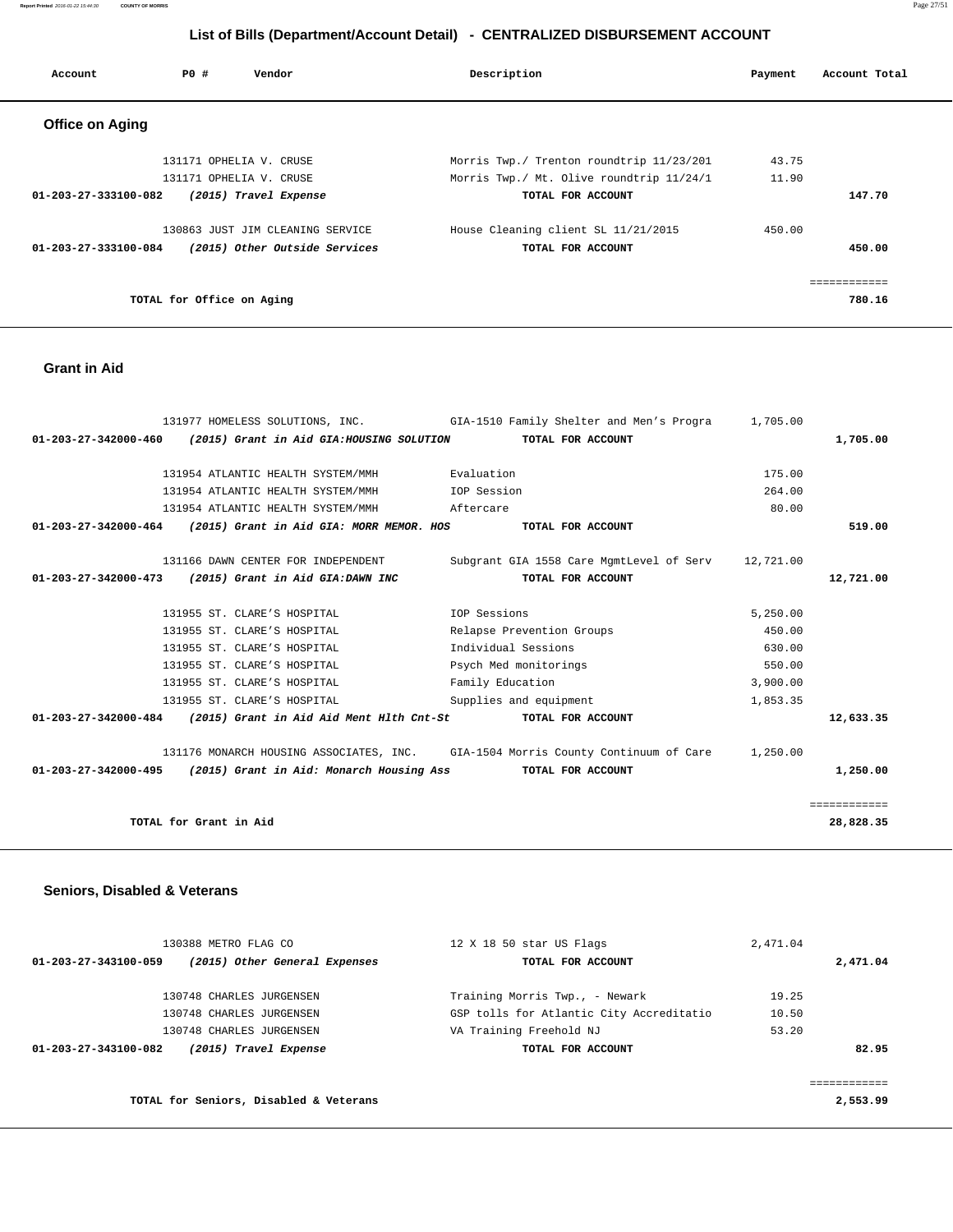**Report Printed** 2016-01-22 15:44:30 **COUNTY OF MORRIS** Page 28/51

# **List of Bills (Department/Account Detail) - CENTRALIZED DISBURSEMENT ACCOUNT**

| Account              | <b>PO #</b>            | Vendor                                                                         | Description                                  | Payment          | Account Total |
|----------------------|------------------------|--------------------------------------------------------------------------------|----------------------------------------------|------------------|---------------|
|                      |                        |                                                                                |                                              |                  |               |
|                      |                        |                                                                                |                                              |                  |               |
|                      |                        |                                                                                |                                              |                  |               |
|                      | 131992 BARBARA KENNEDY |                                                                                | Mileage reimb. for January 2016              | 3.85             |               |
| 01-201-27-345100-332 | Mileage                |                                                                                | TOTAL FOR ACCOUNT                            |                  | 3.85          |
|                      |                        |                                                                                |                                              |                  |               |
|                      | 131945 OLGA MATOS      |                                                                                | Insurance reimb. for January to June 201     | 72.00            |               |
|                      | 131942 JOANNE YOUNG    |                                                                                | ADM - Insurance reimb. for January to Ju     | 72.00            |               |
|                      | 131934 LINDA CSENGETO  |                                                                                | Insurance reimb. for January to June 201     | 72.00            |               |
|                      | 131933 LASZLO CSENGETO |                                                                                | Insurance reimb. for January to June 201     | 72.00            |               |
|                      | 131992 BARBARA KENNEDY |                                                                                | Insurance reimb. for January 2016 to Jun     | 72.00            |               |
|                      | 131990 SUDESH MEHTA    |                                                                                | MAP - Insurance reimb. for January to Ju     | 72.00            |               |
|                      | 131989 SANGITA SHAH    |                                                                                | MAP - Insurance reimb. for January to Ju     | 72.00            |               |
|                      |                        | 131988 CLAUDIA L. HINOJOSA                                                     | MAP - Insurance reimb. for January to Ju     | 72.00            |               |
|                      | 131950 STEVEN A. TOTH  |                                                                                | ADM - Insurance reimb. for January to Ju     | 72.00            |               |
|                      |                        | 131943 THOMAS BLAZOVIC JR                                                      | FSS - Insurance reimb. for January to Ju     | 72.00            |               |
| 01-201-27-345100-333 |                        | Other Allowances                                                               | TOTAL FOR ACCOUNT                            |                  | 720.00        |
|                      |                        | 129140 PITNEY BOWES CREDIT CORP                                                | Purchase of Ink Cartridges - Item no. 76     | 755.88           |               |
|                      |                        | 128891 STAPLES ADVANTAGE                                                       | Collection Box Wall Platinum - Order #71     | 144.78           |               |
|                      |                        | 128891 STAPLES ADVANTAGE                                                       | X-Stamper Pkt. 11/16INX2 7-16IN - Order      | 37.75            |               |
|                      |                        | 128891 STAPLES ADVANTAGE                                                       | Large Acrylic Collection Box - Order #71     | 34.49            |               |
| 01-203-27-345100-058 |                        | (2015) Office Supplies & Stationery                                            | TOTAL FOR ACCOUNT                            |                  | 972.90        |
|                      |                        |                                                                                |                                              |                  |               |
|                      | 131934 LINDA CSENGETO  |                                                                                | Purchase of paper products for Agency        | 21.86            |               |
| 01-203-27-345100-059 |                        | (2015) Other General Expenses                                                  | TOTAL FOR ACCOUNT                            |                  | 21.86         |
|                      |                        |                                                                                |                                              |                  |               |
|                      |                        | 131304 CITYSIDE ARCHIVES, LTD                                                  | Storage & Shredding - Office of Temp Ass     | 916.31           |               |
| 01-203-27-345100-257 |                        | $(2015)$ Rental - Other                                                        | TOTAL FOR ACCOUNT                            |                  | 916.31        |
|                      |                        |                                                                                |                                              |                  |               |
|                      |                        | 131926 U.S. SECURITY ASSOCIATES, INC.                                          | Payment for Security Officer - Client #5     | 467.20           |               |
|                      |                        | 131926 U.S. SECURITY ASSOCIATES, INC.                                          | 11/13/15-11/19/15                            | 584.00           |               |
|                      |                        | 131926 U.S. SECURITY ASSOCIATES, INC.                                          | 11/20/15-11/26/15                            | 467.20           |               |
|                      |                        | 131926 U.S. SECURITY ASSOCIATES, INC.<br>131926 U.S. SECURITY ASSOCIATES, INC. | 11/27/15-12/03/15<br>12/04/15-12/10/15       | 478.15<br>558.45 |               |
|                      |                        | 131926 U.S. SECURITY ASSOCIATES, INC.                                          | 12/11/15-12/17/15                            | 1,434.45         |               |
|                      |                        | 131926 U.S. SECURITY ASSOCIATES, INC.                                          | 12/18/15-12/24/15                            | 1,679.00         |               |
|                      |                        | 132054 JOHNSON & JOHNSON, ESOS                                                 | Legal services rendered for November 201     | 2,916.00         |               |
|                      |                        | 132054 JOHNSON & JOHNSON, ESQS                                                 | FIS - Collections - Professional Service     | 2,088.00         |               |
|                      |                        | 131925 U.S. SECURITY ASSOCIATES, INC.                                          | Payment for Security Officer - 08/28/15-     | 620.50           |               |
|                      |                        | 131925 U.S. SECURITY ASSOCIATES, INC.                                          | 09/04/15-09/10/15                            | 584.00           |               |
|                      |                        | 131925 U.S. SECURITY ASSOCIATES, INC.                                          | 09/11/15-09/17/15                            | 620.50           |               |
|                      |                        | 131925 U.S. SECURITY ASSOCIATES, INC.                                          | 09/18/15-09/24/15                            | 584.00           |               |
|                      |                        | 131925 U.S. SECURITY ASSOCIATES, INC.                                          | 09/25/15-10/01/15                            | 584.00           |               |
|                      |                        | 131925 U.S. SECURITY ASSOCIATES, INC.                                          | 10/02/15-10/08/15                            | 584.00           |               |
|                      |                        | 131925 U.S. SECURITY ASSOCIATES, INC.                                          | 10/09/15-10/15/15                            | 551.15           |               |
|                      |                        | 131925 U.S. SECURITY ASSOCIATES, INC.                                          | 10/16/15-10/22/15                            | 584.00           |               |
|                      |                        | 131925 U.S. SECURITY ASSOCIATES, INC.                                          | 10/23/15-10/29/15                            | 584.00           |               |
|                      |                        | 131925 U.S. SECURITY ASSOCIATES, INC.                                          | 10/30/15-11/05/15                            | 430.70           |               |
| 01-203-27-345100-325 |                        | (2015) Special Services                                                        | TOTAL FOR ACCOUNT                            |                  | 16,399.30     |
|                      |                        |                                                                                |                                              |                  |               |
|                      | 131936 SHARI BOEHM     |                                                                                | ADM - Mileage reimb. for July to Decembe     | 132.30           |               |
|                      | 131934 LINDA CSENGETO  |                                                                                | Mileage reimb. for October to December 2     | 130.90           |               |
|                      | 131933 LASZLO CSENGETO |                                                                                | ADM - Mileage reimb. for December 2015       | 33.60            |               |
|                      | 131932 JULIO PORRAO    |                                                                                | FSS - Mileage reimb. for December 2015       | 21.70            |               |
|                      | 131931 JAMES MCDANIEL  |                                                                                | CSP - Mileage reimb. for October & Novem     | 98.00            |               |
|                      | 131931 JAMES MCDANIEL  |                                                                                | Mileage reimb. for December 2015             | 28.00            |               |
|                      | 131930 DENES HEIDINGER |                                                                                | FSS - Mileage reimb. for August 2015         | 35.00            |               |
|                      |                        | 131929 CHRISTINE HELLYER                                                       | $ADM - Mileage$ reimb. for $11/15$ & $12/15$ | 74.90            |               |
|                      | 131992 BARBARA KENNEDY |                                                                                | MAP - Mileage reimb. for September 2015      | 3.85             |               |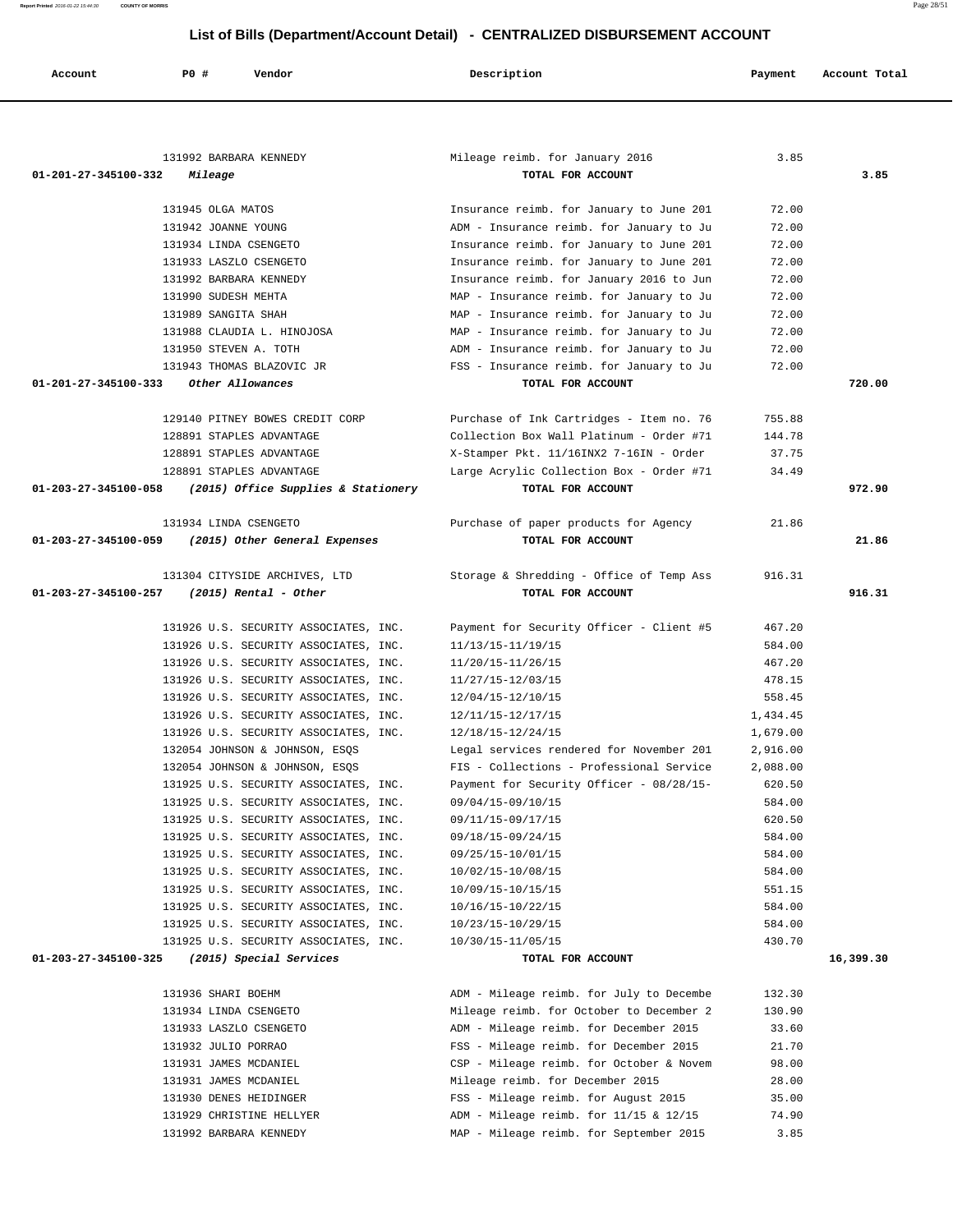**Report Printed** 2016-01-22 15:44:30 **COUNTY OF MORRIS** Page 29/51

# **List of Bills (Department/Account Detail) - CENTRALIZED DISBURSEMENT ACCOUNT**

| Account              | PO# |                    | Vendor                  |                                          | Description                                                   |  | Payment | Account Total |  |
|----------------------|-----|--------------------|-------------------------|------------------------------------------|---------------------------------------------------------------|--|---------|---------------|--|
| 01-203-27-345100-332 |     | (2015) Mileage     | 131935 MILDRED LORENZO  |                                          | ADM - Insurance reimb. for January to De<br>TOTAL FOR ACCOUNT |  | 144.00  | 908.75        |  |
|                      |     | 131945 OLGA MATOS  |                         |                                          | FIS - Insurance reimb. for July to Decem                      |  | 72.00   |               |  |
|                      |     | 131936 SHARI BOEHM |                         |                                          | Insurance reimb. for July to December 20                      |  | 72.00   |               |  |
|                      |     |                    | 131934 LINDA CSENGETO   |                                          | Parking fees                                                  |  | 1.00    |               |  |
|                      |     | 131969 JOAN BRUSEO |                         |                                          | Parking fees                                                  |  | 1.50    |               |  |
| 01-203-27-345100-333 |     |                    | (2015) Other Allowances |                                          | TOTAL FOR ACCOUNT                                             |  |         | 146.50        |  |
|                      |     |                    |                         |                                          |                                                               |  |         | ============  |  |
|                      |     |                    |                         | TOTAL for County Board of Social Service |                                                               |  |         | 20,089.47     |  |

#### **MV:Administration**

|                                       | 132121 ARNEL P GARCIA                           | LPN, 1-3-2016 thru 1-16-2016          | 2,316.23   |           |
|---------------------------------------|-------------------------------------------------|---------------------------------------|------------|-----------|
|                                       | 132120 BARKEL FLEMMING                          | LPN, 1-3-2016 thru 1-16-2016          | 1,156.52   |           |
|                                       | 132119 CARRELLE L CALIXTE                       | LPN, 1-3-2016 thru 1-16-2016          | 2,784.00   |           |
|                                       | 132118 DAMACINA L. OKE                          | LPN, 1-3-2016 thru 1-16-2016          | 920.75     |           |
|                                       | 132117 DANILO LAPID                             | RN, 1-3-2016 thru 1-16-2016           | 1,468.90   |           |
|                                       | 132116 DAVID JEAN-LOUIS                         | LPN, 1-3-2016 thru 1-16-2016          | 2,426.72   |           |
|                                       | 132115 EDITHA MARQUEZ                           | RN, 1-3-2016 thru 1-16-2016           | 915.75     |           |
|                                       | 132114 ELLEN M. NOLL                            | LPN, 1-3-2016 thru 1-16-2016          | 926.55     |           |
|                                       | 132113 EVELYN TOLENTINO                         | RN, 1-3-2016 thru 1-16-2016           | 1,258.00   |           |
|                                       | 132112 GEORGINA GRAY-HORSLEY                    | LPN, 1-3-2016 thru 1-16-2016          | 232.00     |           |
|                                       | 132111 HARRIET VALLECER RN                      | RN, 1-3-2016 thru 1-16-2016           | 1,184.00   |           |
|                                       | 132110 ILLIENE CHARLES, RN                      | RN, 1-3-2016 thru 1-16-2016           | 3,635.25   |           |
|                                       | 132109 LOREEN RAFISURA                          | RN, 1-3-2016 thru 1-16-2016           | 297.85     |           |
|                                       | 132108 LOUISE R. MACCHIA                        | RN, 1-3-2016 thru 1-16-2016           | 2,525.25   |           |
|                                       | 132107 MADUKWE IMO IBOKO, RN                    | RN, 1-3-2016 thru 1-16-2016           | 2,368.00   |           |
|                                       | 132106 MARIA CARMELITA OBLINA                   | LPN, 1-3-2016 thru 1-16-2016          | 1,160.00   |           |
|                                       | 132105 MARTHA YAGHI                             | RN, 1-3-2016 thru 1-16-2016           | 592.00     |           |
|                                       | 132104 MELOJANE CELESTINO                       | RN, 1-3-2016 thru 1-16-2016           | 905.39     |           |
|                                       | 132103 MICHELLE CAPILI                          | RN, 1-3-2016 thru 1-16-2016           | 2,590.00   |           |
|                                       | 132102 MIRLENE ESTRIPLET                        | RN, 1-3-2016 thru 1-16-2016           | 2,386.50   |           |
|                                       | 132101 ROSE DUMAPIT                             | RN, 1-3-2016 thru 1-16-2016           | 1,182.15   |           |
|                                       | 132100 ROSEMARY BATANE COBCOBO                  | RN, 1-3-2016 thru 1-16-2016           | 1,480.00   |           |
|                                       | 132099 SHELLEY REINER                           | LPN, 1-3-2016 thru 1-16-2016          | 1,413.75   |           |
|                                       | 132098 SUZIE COLLIN                             | RN, 1-3-2016 thru 1-16-2016           | 2,455.32   |           |
|                                       | 132097 TEODORA O. DELEON                        | RN, 1-3-2016 thru 1-16-2016           | 296.00     |           |
|                                       | 132096 TERESA OMWENGA                           | RN, 1-3-2016 thru 1-16-2016           | 1,184.00   |           |
| 01-201-27-350100-013                  | Temporary Help - Per Diem Nurses                | TOTAL FOR ACCOUNT                     |            | 40,060.88 |
|                                       | 132149 AEQUOR HEALTHCARE SERVICES, LLC          | Agency Nursing, $1-1$ & $1-2-2016$    | 3, 155. 73 |           |
|                                       | $01-201-27-350100-016$ Outside Salaries & Wages | TOTAL FOR ACCOUNT                     |            | 3,155.73  |
|                                       | 132164 PREMIER HEALTHCARE                       | Professional Management, January-2016 | 80, 275.64 |           |
| 01-201-27-350100-035 Consultation Fee |                                                 | TOTAL FOR ACCOUNT                     |            | 80,275.64 |
|                                       | 132296 COUNTY OF MORRIS                         | 1st Half January 2016 Metered Mail    | 273.14     |           |
|                                       | 01-201-27-350100-068 Postage & Metered Mail     | TOTAL FOR ACCOUNT                     |            | 273.14    |
|                                       | 132155 VERIZON                                  | 917-984-0357-078 33Y, January~2016    | 29.71      |           |
| 01-201-27-350100-146                  | Telephone                                       | TOTAL FOR ACCOUNT                     |            | 29.71     |
|                                       | 132146 G-NEIL COMPANIES                         | A00824588,12-10-2015                  | 836.11     |           |
| 01-203-27-350100-022                  | (2015) Advertising                              | TOTAL FOR ACCOUNT                     |            | 836.11    |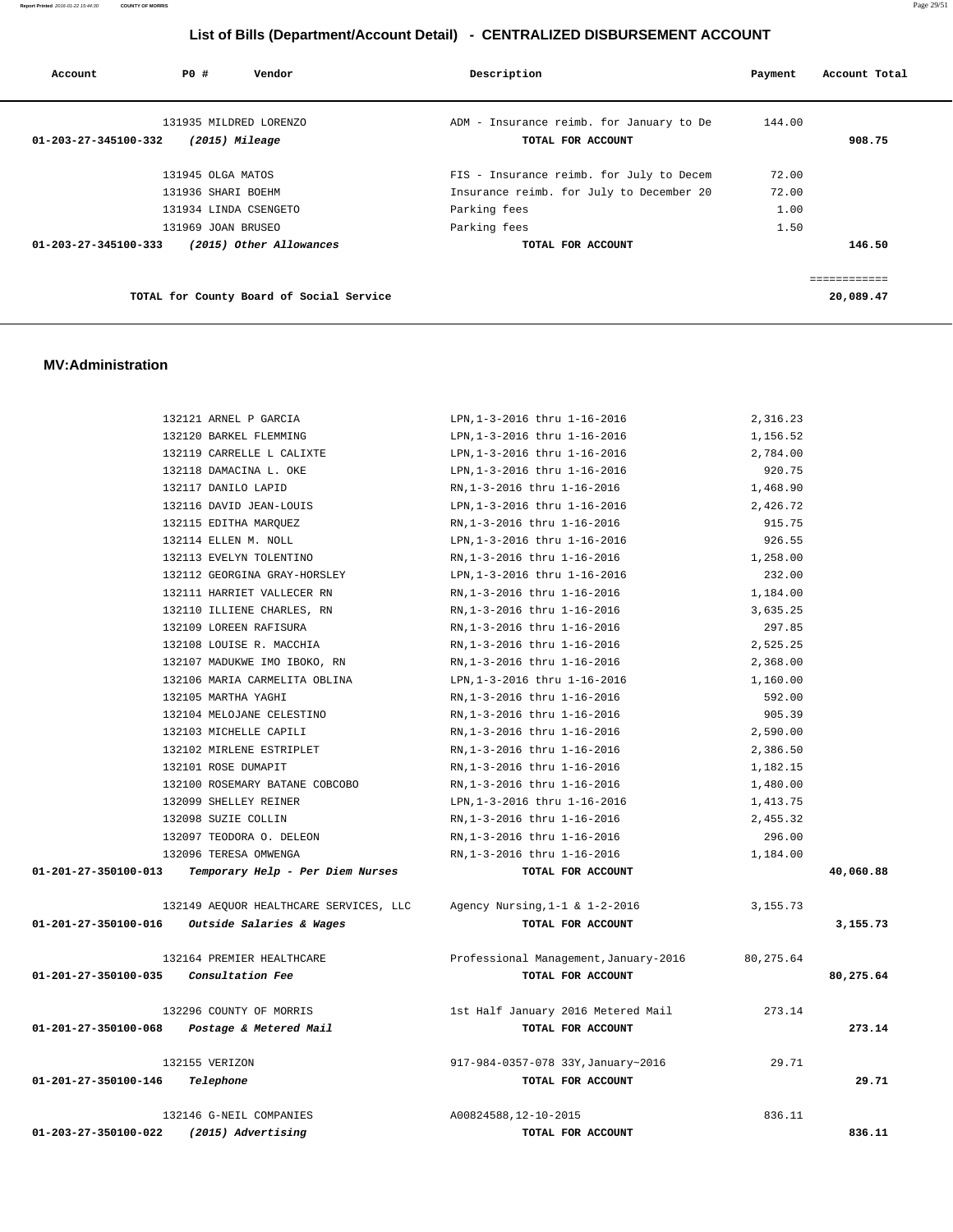| Account                  | PO#            | Vendor                                                                  | Description                                               | Payment          | Account Total |
|--------------------------|----------------|-------------------------------------------------------------------------|-----------------------------------------------------------|------------------|---------------|
| <b>MV:Administration</b> |                |                                                                         |                                                           |                  |               |
| 01-203-27-350100-041     |                | 132190 LONGFELLOWS SANDWICH DELI<br>(2015) Employee Recognition Program | Recreation Holiday Party, 12-22-2015<br>TOTAL FOR ACCOUNT | 92.27            | 384.90        |
|                          |                | 132153 W.B. MASON COMPANY INC                                           | 1032198,11-25-2015(Credit Memo)                           | $-632.06$        |               |
|                          |                | 132153 W.B. MASON COMPANY INC                                           | 1032198, 12-7-2015                                        | 924.40           |               |
|                          |                | 132153 W.B. MASON COMPANY INC                                           | 1032198, 12-4-2015                                        | 1,380.50         |               |
|                          |                | 132153 W.B. MASON COMPANY INC                                           | 1032198, 12-8-2015                                        | 172.37           |               |
|                          |                | 132153 W.B. MASON COMPANY INC                                           | 1032198, 12-14-2015                                       | 173.11           |               |
|                          |                | 132125 W.B. MASON COMPANY INC                                           | 1032198, 12-23-2015                                       | 2,134.55         |               |
|                          |                | 132125 W.B. MASON COMPANY INC                                           | 1032198,12-23-2015                                        | 99.58            |               |
|                          |                | 132125 W.B. MASON COMPANY INC                                           | 1032198,12-30-2015                                        | 238.86           |               |
| 01-203-27-350100-058     |                | (2015) Office Supplies & Stationery                                     | TOTAL FOR ACCOUNT                                         |                  | 4,491.31      |
|                          |                | 132333 NATIONAL FUEL OIL INC.                                           | FUEL CHARGES, 12/15                                       | 302.96           |               |
| 01-203-27-350100-140     |                | (2015) Gas Purchases                                                    | TOTAL FOR ACCOUNT                                         |                  | 302.96        |
|                          | 132155 VERIZON |                                                                         | 917-984-0357-078 33Y, December~2015                       | 29.71            |               |
| 01-203-27-350100-146     |                | (2015) Telephone                                                        | TOTAL FOR ACCOUNT                                         |                  | 29.71         |
|                          |                |                                                                         |                                                           |                  |               |
|                          |                | 132156 U.S. SECURITY ASSOCIATES, INC.                                   | $573 - 1134 - 000, 11 - 20 > 11 - 26 - 2015$              | 6,980.90         |               |
|                          |                | 132156 U.S. SECURITY ASSOCIATES, INC.                                   | $573 - 1134 - 000, 11 - 27 > 12 - 03 - 2015$              | 6,651.24         |               |
|                          |                | 132191 ON TIME TRANSPORT INC.<br>132191 ON TIME TRANSPORT INC.          | Transport, 8-21-2015                                      | 106.00<br>202.00 |               |
|                          |                | 132191 ON TIME TRANSPORT INC.                                           | Transport, 8-24-2015<br>Transport, 8-24-2015              | 100.00           |               |
|                          |                | 132191 ON TIME TRANSPORT INC.                                           | Transport, 8-25-2015                                      | 112.00           |               |
|                          |                | 132191 ON TIME TRANSPORT INC.                                           | Transport, 8-26-2015                                      | 154.00           |               |
|                          |                | 132191 ON TIME TRANSPORT INC.                                           | Transport, 8-26-2015                                      | 100.00           |               |
|                          |                | 132191 ON TIME TRANSPORT INC.                                           | Transport, 8-28-2015                                      | 100.00           |               |
|                          |                | 132191 ON TIME TRANSPORT INC.                                           | Transport, 8-31-2015                                      | 100.00           |               |
|                          |                | 132191 ON TIME TRANSPORT INC.                                           | Transport, 9-01-2015                                      | 184.00           |               |
|                          |                | 132191 ON TIME TRANSPORT INC.                                           | Transport, 9-02-2015                                      | 100.00           |               |
|                          |                | 132191 ON TIME TRANSPORT INC.                                           | Transport, 9-04-2015                                      | 100.00           |               |
|                          |                | 132191 ON TIME TRANSPORT INC.                                           | Transport, 9-07-2015                                      | 100.00           |               |
|                          |                | 132191 ON TIME TRANSPORT INC.                                           | Transport, 9-09-2015                                      | 202.00           |               |
|                          |                | 132191 ON TIME TRANSPORT INC.                                           | Transport, 9-09-2015                                      | 100.00           |               |
|                          |                | 132191 ON TIME TRANSPORT INC.                                           | Transport, 9-11-2015                                      | 100.00           |               |
|                          |                | 132191 ON TIME TRANSPORT INC.                                           | Transport, 9-14-2015                                      | 202.00           |               |
|                          |                | 132191 ON TIME TRANSPORT INC.                                           | Transport, 9-14-2015                                      | 100.00           |               |
|                          |                | 132191 ON TIME TRANSPORT INC.                                           | Transport, 9-16-2015                                      | 77.00            |               |
|                          |                | 132191 ON TIME TRANSPORT INC.                                           | Transport, 9-18-2015                                      | 77.00            |               |
|                          |                | 132191 ON TIME TRANSPORT INC.                                           | Transport, 9-21-2015                                      | 166.00           |               |
|                          |                | 132191 ON TIME TRANSPORT INC.                                           | Transport, 9-21-2015                                      | 100.00           |               |
|                          |                | 132191 ON TIME TRANSPORT INC.                                           | Transport, 9-23-2015                                      | 100.00           |               |
|                          |                | 132191 ON TIME TRANSPORT INC.                                           | Transport, 9-25-2015                                      | 100.00           |               |
|                          |                | 132191 ON TIME TRANSPORT INC.                                           | Transport, 9-28-2015                                      | 202.00<br>100.00 |               |
|                          |                | 132191 ON TIME TRANSPORT INC.                                           | Transport, 9-28-2015                                      | 100.00           |               |
|                          |                | 132191 ON TIME TRANSPORT INC.<br>132191 ON TIME TRANSPORT INC.          | Transport, 10-02-2015<br>Transport, 10-02-2015            | 106.00           |               |
|                          |                | 132191 ON TIME TRANSPORT INC.                                           | Transport, 10-05-2015                                     | 100.00           |               |
|                          |                | 132191 ON TIME TRANSPORT INC.                                           | Transport, 10-06-2015                                     | 184.00           |               |
|                          |                | 132191 ON TIME TRANSPORT INC.                                           | Transport, 10-07-2015                                     | 100.00           |               |
|                          |                | 132191 ON TIME TRANSPORT INC.                                           | Transport, 10-09-2015                                     | 100.00           |               |
|                          |                | 132191 ON TIME TRANSPORT INC.                                           | Transport, 10-12-2015                                     | 196.00           |               |
|                          |                | 132191 ON TIME TRANSPORT INC.                                           | Transport, 10-12-2015                                     | 172.50           |               |
|                          |                | 132191 ON TIME TRANSPORT INC.                                           | Transport, 10-12-2015                                     | 94.00            |               |
|                          |                | 132191 ON TIME TRANSPORT INC.                                           | Transport, 10-14-2015                                     | 106.00           |               |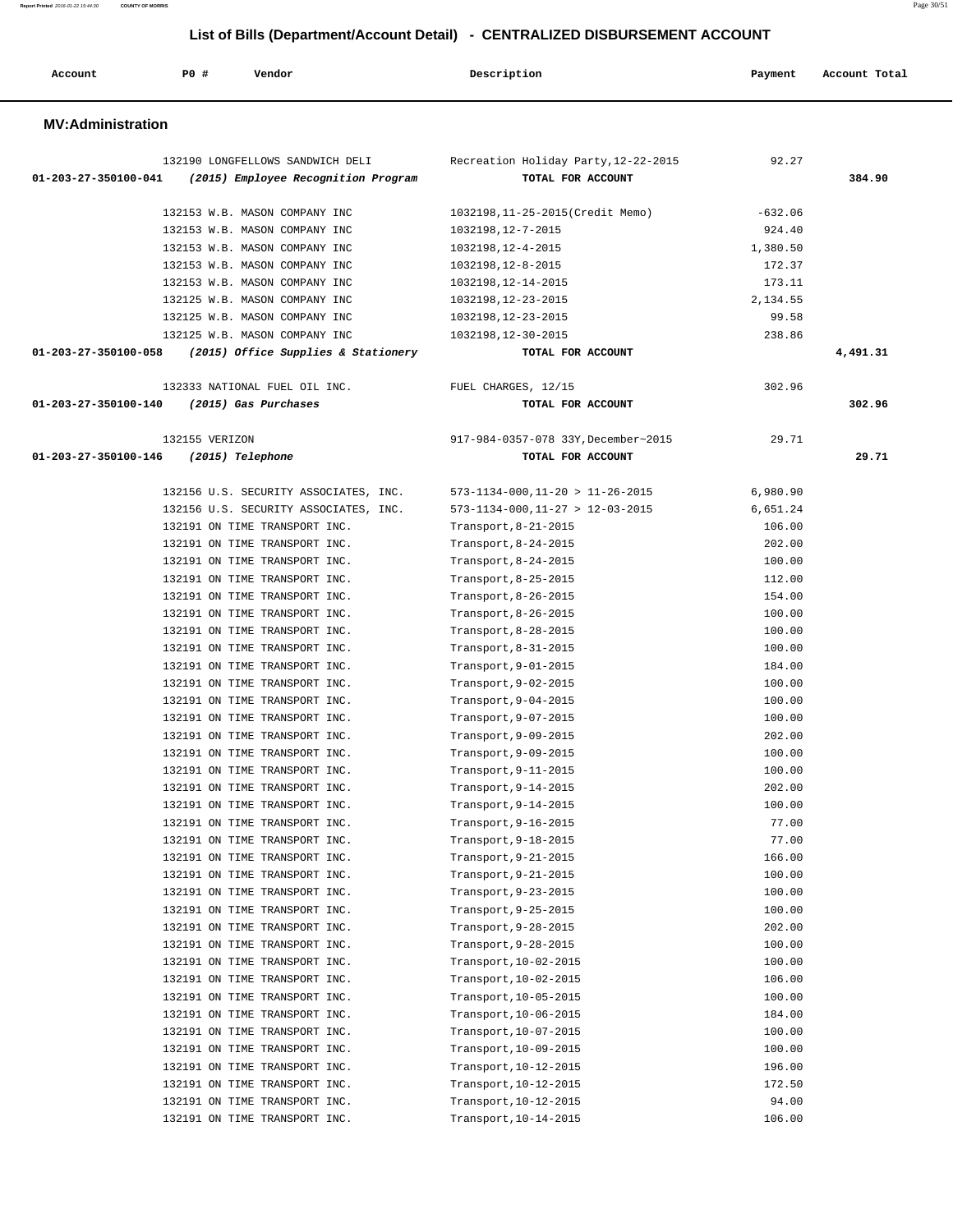132158 STAR LEDGER 947758,w/e 12-19-2015 66.25

**TOTAL for MV:Dietary 120.50**

 **MV:Dietary** 

| 01-203-27-350110-204 | 132195 AGL WELDING SUPPLY CO INC<br>(2015) Plant Operation | $584500, 11-26 > 12-25-2015$<br>TOTAL FOR ACCOUNT | 250.00<br>9,118.99 |
|----------------------|------------------------------------------------------------|---------------------------------------------------|--------------------|
|                      | 132195 AGL WELDING SUPPLY CO INC                           | $584500.11 - 10 > 12 - 09 - 2015$                 | 200.00             |
|                      | 132195 AGL WELDING SUPPLY CO INC                           | $584500, 11-09 > 12-08-2015$                      | 250.00             |
|                      | 132195 AGL WELDING SUPPLY CO INC                           | $584500, 11-02 > 12-01-2015$                      | 250.00             |
|                      | 132194 AGL WELDING SUPPLY CO INC                           | $584500, 9 - 10 > 10 - 09 - 2015$                 | 200.00             |
|                      | 132194 AGL WELDING SUPPLY CO INC                           | $584500, 9-09 > 10-08-2015$                       | 250.00             |
|                      | 132194 AGL WELDING SUPPLY CO INC                           | $584500, 9-02 > 10-01-2015$                       | 250.00             |
|                      | 132194 AGL WELDING SUPPLY CO INC                           | $584500, 9-26 > 10-25-2015$                       | 250.00             |
|                      | 132166 PRAXAIR DISTRIBUTION                                | 71615034,12-16-2015                               | 15.67              |
|                      | 132166 PRAXAIR DISTRIBUTION                                | 71615034,12-16-2015                               | 564.08             |
|                      | 132166 PRAXAIR DISTRIBUTION                                | 71615034,12-07-2015                               | 383.58             |
|                      | 132166 PRAXAIR DISTRIBUTION                                | 71615034,11-30-2015                               | 383.58             |
|                      | 132136 PRAXAIR DISTRIBUTION                                | 716150034,11-21-2015                              | 1,667.85           |
|                      | 132136 PRAXAIR DISTRIBUTION                                | 716150034,11-24-2015                              | 383.58             |
|                      | 132136 PRAXAIR DISTRIBUTION                                | 716150034,11-23-2015                              | 2,629.49           |
|                      | 132136 PRAXAIR DISTRIBUTION                                | 716150034,11-18-2015                              | 383.58             |
|                      | 132136 PRAXAIR DISTRIBUTION                                | 716150034, 11-13-2015                             | 383.58             |
|                      | 132136 PRAXAIR DISTRIBUTION                                | 716150034,11-06-2015                              | 159.78             |
|                      | 132136 PRAXAIR DISTRIBUTION                                | 716150034,11-02-2015                              | 264.22             |

#### **MV:Building Services**

| LIST OF DIIIS (Department/Account Detail) - CENTRALIZED DISBURSEMENT ACCOUNT |                             |                               |                       |                          |  |  |
|------------------------------------------------------------------------------|-----------------------------|-------------------------------|-----------------------|--------------------------|--|--|
| Account                                                                      | PO#                         | Vendor                        | Description           | Account Total<br>Payment |  |  |
| <b>MV:Administration</b>                                                     |                             |                               |                       |                          |  |  |
|                                                                              |                             | 132191 ON TIME TRANSPORT INC. | Transport, 10-16-2015 | 172.50                   |  |  |
|                                                                              |                             | 132191 ON TIME TRANSPORT INC. | Transport, 10-19-2015 | 172.50                   |  |  |
|                                                                              |                             | 132191 ON TIME TRANSPORT INC. | Transport, 10-21-2015 | 172.50                   |  |  |
|                                                                              |                             | 132191 ON TIME TRANSPORT INC. | Transport, 10-23-2015 | 172.50                   |  |  |
|                                                                              |                             | 132191 ON TIME TRANSPORT INC. | Transport, 10-26-2015 | 172.50                   |  |  |
|                                                                              |                             | 132191 ON TIME TRANSPORT INC. | Transport, 10-30-2015 | 106.00                   |  |  |
| 01-203-27-350100-266                                                         |                             | (2015) Safety Items           | TOTAL FOR ACCOUNT     | 19,115.64                |  |  |
|                                                                              |                             |                               |                       |                          |  |  |
|                                                                              |                             |                               |                       | ============             |  |  |
|                                                                              | TOTAL for MV:Administration |                               |                       | 148,955.73               |  |  |

 132132 SODEXO INC & AFFILIATES 100022833,November~2015 184,877.78 132131 SODEXO INC & AFFILIATES 100022833,December~2015 208,498.37 132154 W.B. MASON COMPANY INC 1032198,12-10-2015 2,081.45 132193 ACORN TERMITE AND PEST Pest Control/Bed Bug Infest.,October-201 925.00 132193 ACORN TERMITE AND PEST Pest Control/Bed Bug Infest.,November-20 1,500.00 132193 ACORN TERMITE AND PEST Pest Control,December-2015 750.00  **01-203-27-350110-036 (2015) Contracted Services TOTAL FOR ACCOUNT 398,632.60**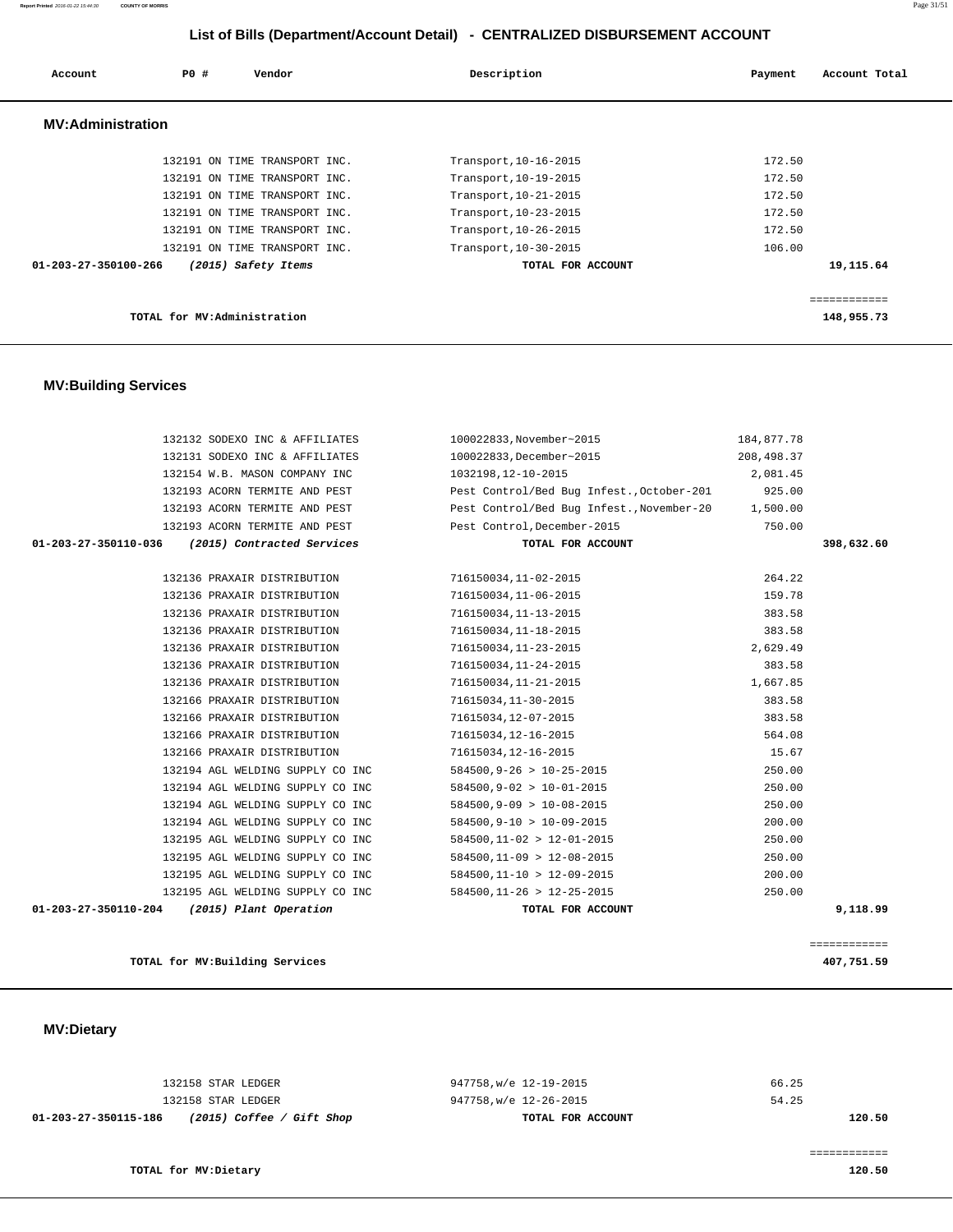| Account | <b>PO #</b> | Vendor | Description | Payment | Account Total |
|---------|-------------|--------|-------------|---------|---------------|
|         |             |        |             |         |               |

# **MV:Laundry**

| 132130 SODEXO INC & AFFILIATES                     | 100005746, December~2015 | 109, 310.17  |
|----------------------------------------------------|--------------------------|--------------|
| (2015) Contracted Services<br>01-203-27-350125-036 | TOTAL FOR ACCOUNT        | 109,310.17   |
| 132140 MEDLINE INDUSTRIES INC.                     | 1183053, 12-3-2015       | 4,353.60     |
| 132169 EMERALD PROFESSIONAL                        | 285632, 12-2-2015        | 14,950.60    |
| 132169 EMERALD PROFESSIONAL                        | 285632, 12-17-2015       | 2,405.40     |
| 132139 MEDLINE INDUSTRIES INC                      | 1183053, 12-4-2015       | 3,274.10     |
| $(2015)$ Diapers<br>01-203-27-350125-182           | TOTAL FOR ACCOUNT        | 24,983.70    |
|                                                    |                          |              |
|                                                    |                          | ============ |
| TOTAL for MV: Laundry                              |                          | 134,293.87   |
|                                                    |                          |              |

# **MV:Nursing**

|                      | 132164 PREMIER HEALTHCARE            | Admissions Nursing, January-2016             | 538.47    |           |
|----------------------|--------------------------------------|----------------------------------------------|-----------|-----------|
| 01-201-27-350130-036 | Contracted Services                  | TOTAL FOR ACCOUNT                            |           | 538.47    |
|                      |                                      |                                              |           |           |
|                      | 132147 FRIENDLY CARE MEDICAL         | Transport, $1-5-2016$                        | 464.00    |           |
|                      | 132147 FRIENDLY CARE MEDICAL         | Transport, 1-5-2016                          | 112.00    |           |
|                      | 132147 FRIENDLY CARE MEDICAL         | Transport, 1-5-2016                          | 133.00    |           |
|                      | 132147 FRIENDLY CARE MEDICAL         | Transport, 1-5-2016                          | 464.00    |           |
|                      | 132147 FRIENDLY CARE MEDICAL         | Transport, 1-5-2016                          | 464.00    |           |
| 01-201-27-350130-340 | Transportation Services              | TOTAL FOR ACCOUNT                            |           | 1,637.00  |
|                      |                                      |                                              |           |           |
|                      | 132165 PHARMA CARE INC               | MORR02, November-2015                        | 3,991.76  |           |
|                      | 132196 ALBERTA SCOCOZZA R.R.A.       | Record Consultation, December-2015           | 350.00    |           |
| 01-203-27-350130-035 | (2015) Consultation Fee              | TOTAL FOR ACCOUNT                            |           | 4,341.76  |
|                      |                                      |                                              |           |           |
|                      | 132167 JAGDISH DANG                  | Psychiatric Services, November-2015          | 2,200.00  |           |
|                      | 132141 JAGDISH DANG                  | Psychiatric Services, December~2015          | 2,200.00  |           |
|                      | 132145 IPC HOSPITALIST PHYSICIANS NJ | Medical Director, 12-7, 12-10, 12-14, 12-17, | 3,900.00  |           |
| 01-203-27-350130-036 | (2015) Contracted Services           | TOTAL FOR ACCOUNT                            |           | 8,300.00  |
|                      | 132168 JML MEDICAL INC.              | 5MOC02, November-2015                        | 958.80    |           |
|                      | 132168 JML MEDICAL INC.              | 5MOC02, 11-24-2015                           | 2,674.19  |           |
|                      | 132168 JML MEDICAL INC.              | 5MOC02, 12-14-2015                           | 1,734.28  |           |
|                      | 132168 JML MEDICAL INC.              | 5MOC02, 12-16-2015                           | 324.00    |           |
|                      | 132168 JML MEDICAL INC.              | 5MOC02, 12-21-2015                           | 1,245.60  |           |
|                      | 132168 JML MEDICAL INC.              | 5MOC02, 12-24-2015                           | 237.14    |           |
|                      | 132139 MEDLINE INDUSTRIES INC        | 1183053, 12-16-2015                          | 300.33    |           |
| 01-203-27-350130-046 | (2015) General Stores                | TOTAL FOR ACCOUNT                            |           | 7,474.34  |
|                      |                                      |                                              |           |           |
|                      | 132144 GERISCRIPT PHARMACY           | Medicare Legendary, November~2015            | 32,810.64 |           |
|                      | 132144 GERISCRIPT PHARMACY           | Medicare Legendary, December~2015            | 36,633.87 |           |
| 01-203-27-350130-171 | (2015) Legend Drugs (Prescription)   | TOTAL FOR ACCOUNT                            |           | 69,444.51 |
|                      |                                      |                                              |           |           |
|                      | 132144 GERISCRIPT PHARMACY           | IV Stock & OTC Pharmacy, November~2015       | 4,429.95  |           |
|                      | 132144 GERISCRIPT PHARMACY           | IV Stock & OTC Pharmacy                      | 10,005.76 |           |
| 01-203-27-350130-172 | (2015) Non-Legend Drugs (OTC)        | TOTAL FOR ACCOUNT                            |           | 14,435.71 |
|                      |                                      |                                              |           |           |
|                      | 132143 SAINT BARNABAS MEDICAL CENTER | Pat.Cntl.#:14411227, DOS-4/16, 4/30/2014     | 112.50    |           |

**Report Printed** 2016-01-22 15:44:30 **COUNTY OF MORRIS** Page 32/51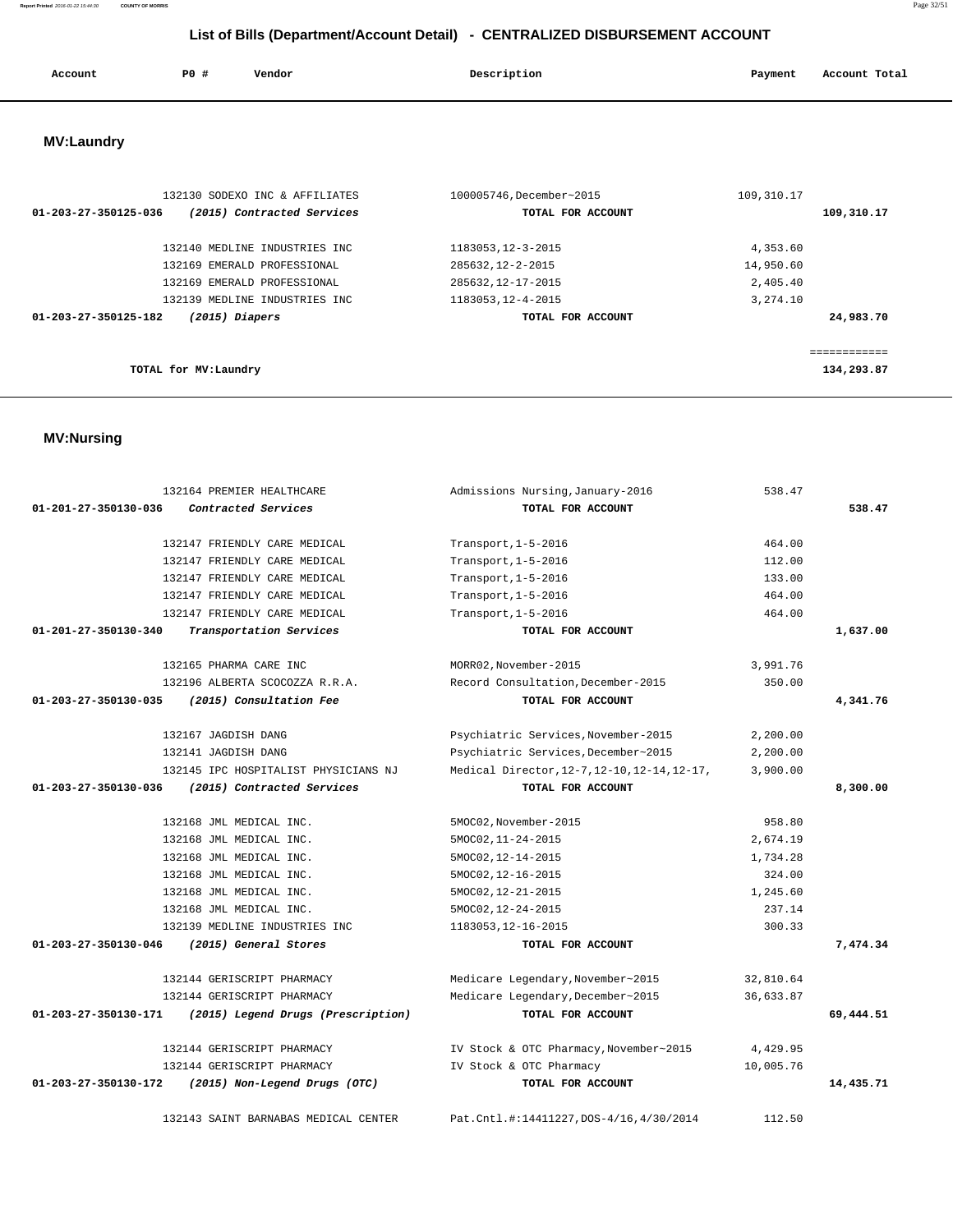#### **Report Printed** 2016-01-22 15:44:30 **COUNTY OF MORRIS** Page 33/51

# **List of Bills (Department/Account Detail) - CENTRALIZED DISBURSEMENT ACCOUNT**

| Account                        | PO#                   | Vendor                         | Description             | Payment | Account Total |
|--------------------------------|-----------------------|--------------------------------|-------------------------|---------|---------------|
| <b>MV:Nursing</b>              |                       |                                |                         |         |               |
| $01 - 203 - 27 - 350130 - 189$ |                       | (2015) Medical                 | TOTAL FOR ACCOUNT       |         | 599.58        |
|                                |                       | 132148 FRIENDLY CARE MEDICAL   | Transport, 12-8-2015    | 112.00  |               |
|                                |                       | 132203 FRIENDLY CARE MEDICAL   | Transport on 12-9-2015  | 100.00  |               |
|                                |                       | 132203 FRIENDLY CARE MEDICAL   | Transport on 12-15-2015 | 133.00  |               |
|                                |                       | 132203 FRIENDLY CARE MEDICAL   | Transport on 12-18-2015 | 121.00  |               |
| $01 - 203 - 27 - 350130 - 340$ |                       | (2015) Transportation Services | TOTAL FOR ACCOUNT       |         | 466.00        |
|                                |                       |                                |                         |         |               |
|                                |                       |                                |                         |         | ============  |
|                                | TOTAL for MV: Nursing |                                |                         |         | 107,237.37    |

#### **MV:Recreation/Volunteer Svc**

|                      | 132138 NICHOLAS L. ROCCAFORTE                                                    | Music Program/2D, 1-4-2016                | 75.00    |              |
|----------------------|----------------------------------------------------------------------------------|-------------------------------------------|----------|--------------|
| 01-201-27-350135-194 | Patient Activities                                                               | TOTAL FOR ACCOUNT                         |          | 75.00        |
|                      | 132159 SENIOR SALON SERVICES LLC                                                 | 6409, November~2015                       | 5,950.00 |              |
|                      | 132133 SENIOR SALON SERVICES LLC                                                 | 6409, December~2015                       | 6,220.15 |              |
| 01-203-27-350135-036 | (2015) Contracted Services                                                       | TOTAL FOR ACCOUNT                         |          | 12,170.15    |
|                      | 132128 VAN MARTIN                                                                | Music for Resident Holiday Party, 12-15-2 | 125.00   |              |
|                      | 132163 PRECIOUS GEMS MUSIC, LLC                                                  | Music Program/2D, 12-10-2015              | 125.00   |              |
|                      | 132162 RABBI YOSEF NEWFIELD                                                      | Chanukkah Service, 12-13-2015             | 175.00   |              |
|                      | 132142 JV MUSIC AND ENTERTAINMENTASSO, LLC N.Y. Entertainers & Music, 12-31-2015 |                                           | 300.00   |              |
|                      | 132192 DENNIS GRAU                                                               | Music Therapy/2D, 12-24-2015              | 200.00   |              |
|                      | 132197 CREATING WITH CLAY LLC                                                    | Pottery Class/2nd Floor, 12-3-2015        | 100.00   |              |
|                      | 132197 CREATING WITH CLAY LLC                                                    | Pttery Class/Atrium, 12-10-2015           | 100.00   |              |
|                      | 132204 ARTISTIC AQUARIA INC                                                      | Fish Tank Maintenance, December-2015      | 550.00   |              |
|                      | 132200 NICHOLAS L. ROCCAFORTE                                                    | Music Program/2D, 12-7-2015               | 75.00    |              |
|                      | 132199 KERRY KUBER                                                               | Stretching with Kerry/2D, 12-2-2015       | 100.00   |              |
|                      | 132199 KERRY KUBER                                                               | Stretching with Kerry/Atrium, 12-9-2015   | 100.00   |              |
|                      | 132199 KERRY KUBER                                                               | Stretching with Kerry/2D, 12-16-2015      | 100.00   |              |
| 01-203-27-350135-194 | (2015) Patient Activities                                                        | TOTAL FOR ACCOUNT                         |          | 2,050.00     |
|                      |                                                                                  |                                           |          |              |
|                      |                                                                                  |                                           |          | ============ |
|                      | TOTAL for MV: Recreation/Volunteer Svc                                           |                                           |          | 14,295.15    |

#### **MV:Rehabilitation**

| TOTAL for MV: Rehabilitation                  |                                          | 6,996.90 |
|-----------------------------------------------|------------------------------------------|----------|
| (2015) General Stores<br>01-203-27-350140-046 | TOTAL FOR ACCOUNT                        | 6,996.90 |
| 132139 MEDLINE INDUSTRIES INC                 | 1183053, 12-4-2015                       | 50.24    |
| 132139 MEDLINE INDUSTRIES INC                 | 1183053, 12-18-2015                      | 155.31   |
| 132139 MEDLINE INDUSTRIES INC                 | 1183053, 12-2-2015                       | 87.99    |
| 132129 TOTAL HEARING CARE                     | Right & Left Hearing Aid for Resident Na | 6,300.00 |
| 132137 PATTERSON MEDICAL SUPPLY, INC.         | 104022453, 12-17-2015                    | 403.36   |
|                                               |                                          |          |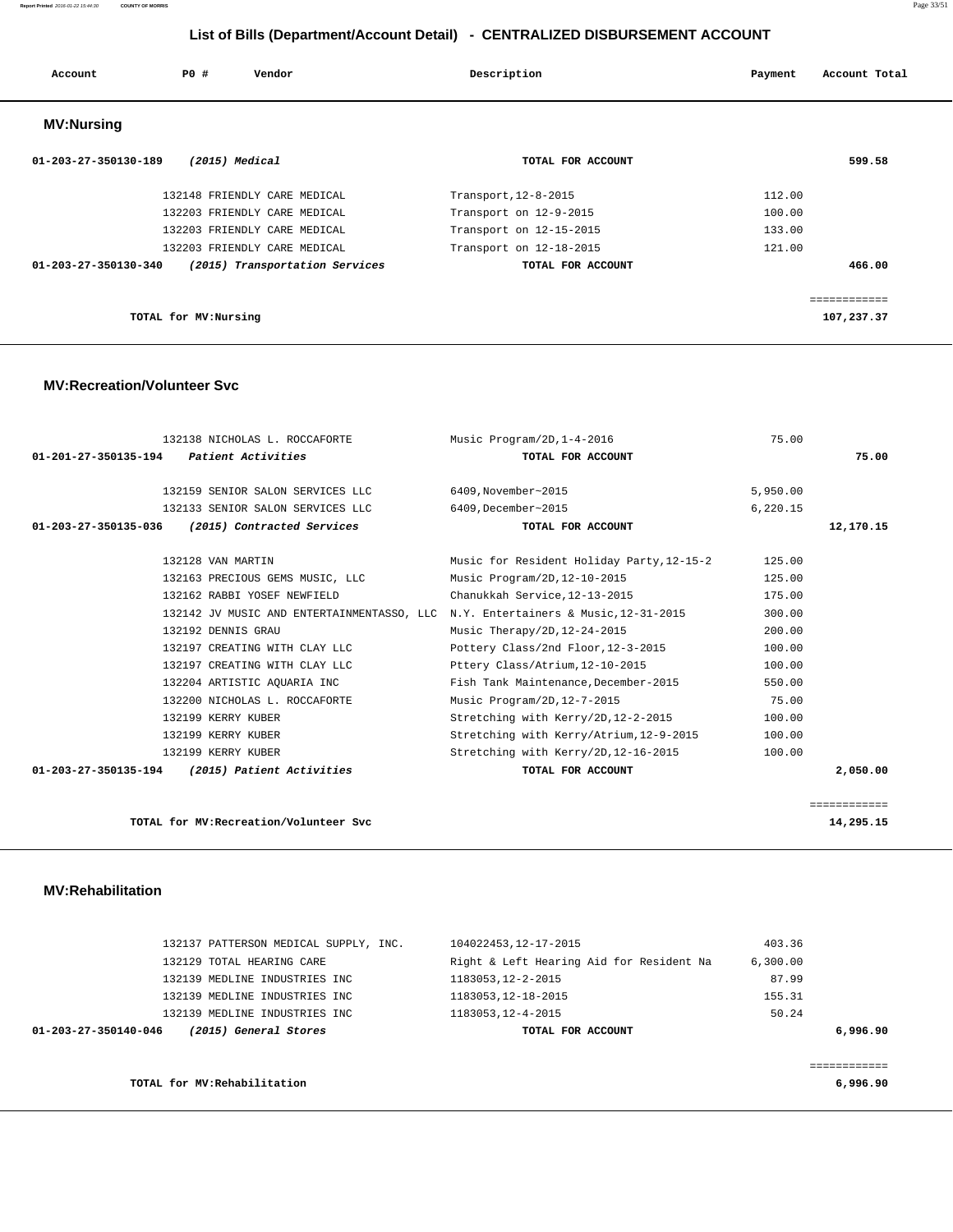| Account              | PO# | Vendor                                                                             | Description                                                   | Payment   | Account Total             |
|----------------------|-----|------------------------------------------------------------------------------------|---------------------------------------------------------------|-----------|---------------------------|
| 01-201-27-354100-091 |     | 131949 OFFICE OF TEMPORARY ASSISTANCE<br>Assistance Dep Child: Local Shr Program E | For estimated Co. Share of TANF Recipien<br>TOTAL FOR ACCOUNT | 10,000.00 | 10,000.00                 |
|                      |     | TOTAL for Assistance Dep Child: Local Shr                                          |                                                               |           | ============<br>10,000.00 |

# **Assistance SSI Income Recipien**

| 40,000.00 |
|-----------|
|           |
|           |
| 40,000.00 |
|           |

 **County Adjuster** 

| 132296 COUNTY OF MORRIS                        | 1st Half January 2016 Metered Mail | 369.61 |
|------------------------------------------------|------------------------------------|--------|
| Postage & Metered Mail<br>01-201-27-357100-068 | TOTAL FOR ACCOUNT                  | 369.61 |
|                                                |                                    |        |
|                                                |                                    |        |
| TOTAL for County Adjuster                      |                                    | 369.61 |
|                                                |                                    |        |

# **County Library**

|                                                     | 132296 COUNTY OF MORRIS 195.41 18t Half January 2016 Metered Mail 995.41          |          |        |
|-----------------------------------------------------|-----------------------------------------------------------------------------------|----------|--------|
| $01-201-29-390100-068$ Postage & Metered Mail       | TOTAL FOR ACCOUNT                                                                 |          | 995.41 |
|                                                     | 129636 ACME BOOKBINDING COMPANY 16421 dated 10/15/15 128.15                       |          |        |
| $01-203-29-390100-027$ (2015) Book Binding & Repair | TOTAL FOR ACCOUNT                                                                 |          | 128.15 |
|                                                     |                                                                                   |          |        |
|                                                     | 178.77 19149 BAKER & TAYLOR BOOKS 321652 L044405 3 B00000 dated $09/29/15$ 178.77 |          |        |
|                                                     | 129149 BAKER & TAYLOR BOOKS 321652 L044405 3 B00000 dated 10/06/15 45.45          |          |        |
|                                                     | 129149 BAKER & TAYLOR BOOKS 321652 L044405 3 B00000 dated 10/13/15                | 134.33   |        |
|                                                     | 129151 BAKER & TAYLOR BOOKS 321652 C000745 3 B00000 dated 10/08/15                | 581.46   |        |
|                                                     | 130201 BAKER & TAYLOR BOOKS 321652 C000745 3 B00000 dated 11/06/15                | 553.47   |        |
| 130250 BERNAN                                       | 0782711 dated 11/05/15                                                            | 96.00    |        |
| 129152 BERNAN                                       | 0782711 dated 10/13/15                                                            | 89.00    |        |
| 129152 BERNAN                                       | CR047218 dated 11/02/15                                                           | $-89.00$ |        |
| 129152 BERNAN                                       | 0782711 dated 11/04/15 37.00                                                      |          |        |
| 129153 BOOK PAGE                                    | M6054 dated 11/15/15                                                              | 480.00   |        |
|                                                     | 129121 CENTER POINT LARGE PRINT 66.08                                             |          |        |
|                                                     | 130196 CENTER POINT LARGE PRINT Purchase Order#XCP15-11 dated 11/02/15            | 120.10   |        |
| 130251 EBSCO INFORMATION SERVICES                   | TN-S-31910-00 dated 12/02/15                                                      | 30.60    |        |
| 130195 GALE                                         | 116418 dated 10/22/15                                                             | 25.59    |        |
| 130195 GALE                                         | 116418 dated 11/04/15                                                             | 27.99    |        |
| 130195 GALE                                         | 116418 dated 11/05/15                                                             | 314.29   |        |
| 130195 GALE                                         | 116418 dated 11/06/15                                                             | 299.90   |        |
| 129641 GANN LAW BOOKS                               | 000184-0-005 dated 10/19/15                                                       | 153.00   |        |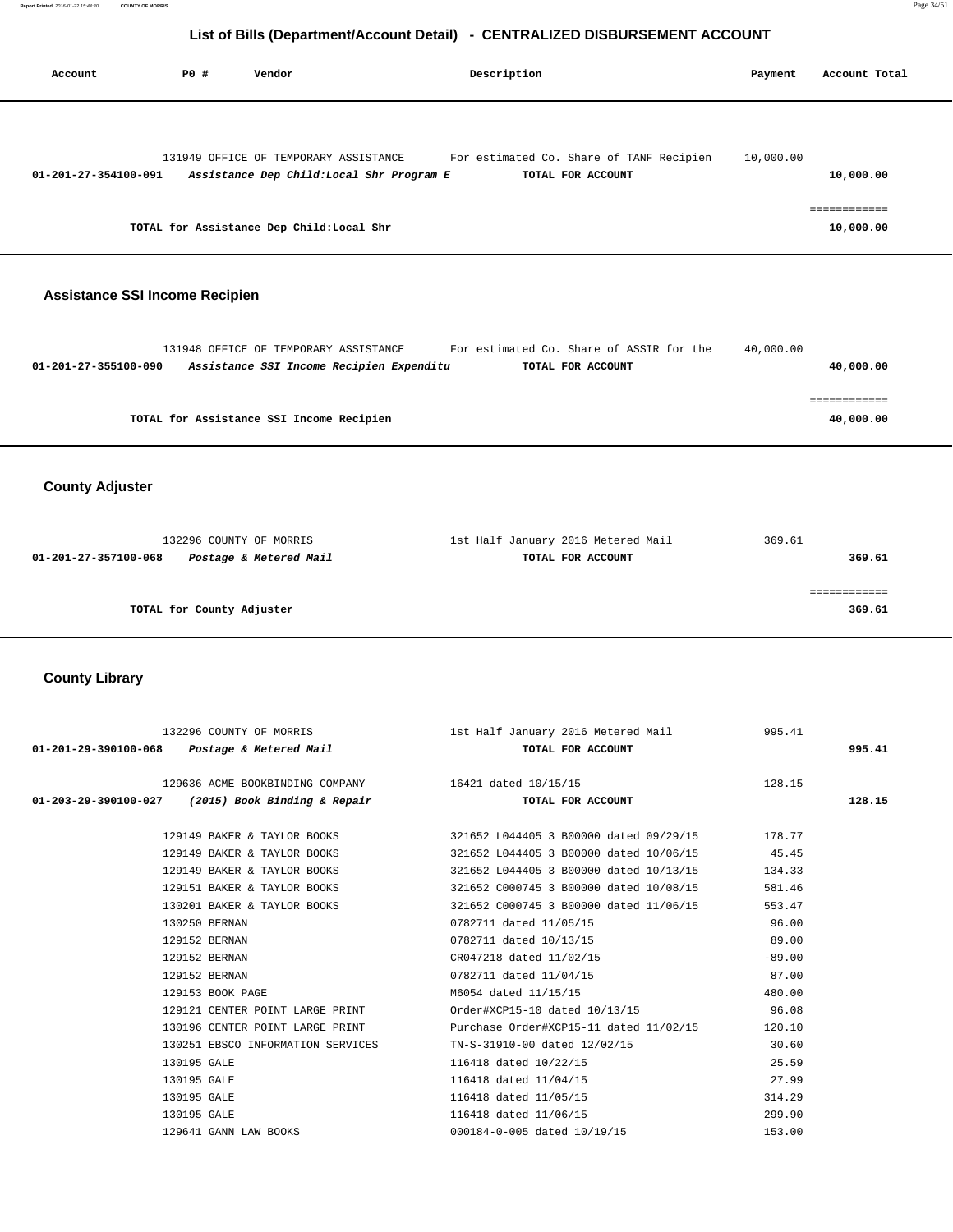| Account | PO# | Vendor | Description | Payment | Account Total |
|---------|-----|--------|-------------|---------|---------------|
|         |     |        |             |         |               |

# **County Library**

| 129631 GANN LAW BOOKS                                 | 000184-0-009 dated 10/21/15                     | 161.00   |
|-------------------------------------------------------|-------------------------------------------------|----------|
| 130188 INFOBASE LEARNING                              | 100845 dated 12/04/15; Proforma Dec 2015        | 445.83   |
| 129640 LEXIS NEXIS                                    | 150KMG dated 10/31/15                           | 174.00   |
| 130261 NEWSBANK INC                                   | 124737 Quote                                    | 6,400.00 |
| 128105 OXFORD UNIVERSITY PRESS 1087326 dated 10/06/15 |                                                 | 760.00   |
| 129635 PDR DISTRIBUTION, LLC 2083956 dated 09/29/15   |                                                 | 59.95    |
| 130254 PROQUEST LLC                                   | 157768 dated 09/12/15; Order#700254557 7,259.85 |          |
| 129638 SHEET MUSIC PLUS                               | Order#670662644 dated 09/17/15                  | 15.99    |
| 129638 SHEET MUSIC PLUS                               | Order#433174358 dated 09/23/15                  | 19.19    |
| 129472 INGRAM LIBRARY SERVICES                        | 20C0083 dated 10/20/15                          | 757.45   |
| 129472 INGRAM LIBRARY SERVICES                        | 20C0083 dated 10/21/15                          | 235.50   |
| 129472 INGRAM LIBRARY SERVICES                        | 20C0083 dated 10/21/15                          | 567.78   |
| 129472 INGRAM LIBRARY SERVICES 20C0083 dated 10/21/15 |                                                 | 27.97    |
| 129472 INGRAM LIBRARY SERVICES 20C0083 dated 10/21/15 |                                                 | 207.48   |
| 129472 INGRAM LIBRARY SERVICES                        | 20C0083 dated 10/27/15                          | 1,996.78 |
| 129479 INGRAM LIBRARY SERVICES                        | 20C0083 dated 10/22/15                          | 175.08   |
| 129479 INGRAM LIBRARY SERVICES                        | 20C0083 dated 10/23/15                          | 52.11    |
| 129479 INGRAM LIBRARY SERVICES                        | 20C0083 dated 10/26/15                          | 352.02   |
| 129479 INGRAM LIBRARY SERVICES                        | 20C0083 dated 10/26/15                          | 14.22    |
|                                                       |                                                 |          |
| 129479 INGRAM LIBRARY SERVICES                        | 20C0083 dated 10/26/15                          | 1,133.26 |
| 129479 INGRAM LIBRARY SERVICES 20C0083 dated 10/26/15 |                                                 | 191.77   |
| 129479 INGRAM LIBRARY SERVICES 20C0083 dated 10/26/15 |                                                 | 195.46   |
| 129479 INGRAM LIBRARY SERVICES                        | 20C0083 dated 10/26/15                          | 32.21    |
| 129479 INGRAM LIBRARY SERVICES                        | 20C0083 dated 10/27/15                          | 177.32   |
| 129463 INGRAM LIBRARY SERVICES                        | 20C0083 dated 10/15/15                          | 2,290.00 |
| 129463 INGRAM LIBRARY SERVICES                        | 20C0083 dated 10/16/15                          | 40.45    |
| 129463 INGRAM LIBRARY SERVICES                        | 20C0083 dated 10/19/15                          | 49.99    |
| 129463 INGRAM LIBRARY SERVICES 20C0083 dated 10/19/15 |                                                 | 66.15    |
| 129462 INGRAM LIBRARY SERVICES 20C0083 dated 10/05/15 |                                                 | 106.24   |
| 129462 INGRAM LIBRARY SERVICES                        | 20C0083 dated 10/07/15                          | 15.04    |
| 129462 INGRAM LIBRARY SERVICES                        | 20C0083 dated 10/08/15                          | 70.73    |
| 129462 INGRAM LIBRARY SERVICES                        | 20C0083 dated 10/12/15                          | 69.84    |
| 129462 INGRAM LIBRARY SERVICES                        | 20C0083 dated 10/14/15                          | 146.30   |
| 129462 INGRAM LIBRARY SERVICES                        | 20C0083 dated 10/14/15                          | 104.18   |
| 129462 INGRAM LIBRARY SERVICES                        | 20C0083 dated 10/15/15                          | 7.78     |
| 129462 INGRAM LIBRARY SERVICES                        | 20C0083 dated 10/15/15                          | 80.34    |
| 129462 INGRAM LIBRARY SERVICES                        | 20C0083 dated 10/15/15                          | 308.32   |
| 129462 INGRAM LIBRARY SERVICES                        | 20C0083 dated 10/19/15                          | $-7.83$  |
| 130255 INGRAM LIBRARY SERVICES                        | 20C0083 dated 09/14/15                          | 112.47   |
| 130255 INGRAM LIBRARY SERVICES                        | 20C0083 dated 10/09/15                          | $-31.50$ |
| 130255 INGRAM LIBRARY SERVICES                        | 20C0083 dated 10/28/15                          | 31.50    |
| 130255 INGRAM LIBRARY SERVICES                        | 20C0083 dated 10/28/15                          | 31.50    |
| 130255 INGRAM LIBRARY SERVICES                        | 20C0083 dated 10/22/15                          | 55.10    |
| 130255 INGRAM LIBRARY SERVICES                        | 20C0083 dated 10/28/15                          | 8.31     |
| 130255 INGRAM LIBRARY SERVICES                        | 20C0083 dated 10/28/15                          | 362.90   |
| 130255 INGRAM LIBRARY SERVICES                        | 20C0083 dated 10/28/15                          |          |
|                                                       | 20C0083 dated 10/29/15                          | 12.90    |
| 130255 INGRAM LIBRARY SERVICES                        |                                                 | 1,377.74 |
| 130256 INGRAM LIBRARY SERVICES                        | 20C0083 dated 10/28/15                          | 12.90    |
| 130256 INGRAM LIBRARY SERVICES                        | 20C0083 dated 10/28/15                          | 24.90    |
| 130256 INGRAM LIBRARY SERVICES                        | 20C0083 dated 10/28/15                          | 14.45    |
| 130256 INGRAM LIBRARY SERVICES                        | 20C0083 dated 10/28/15                          | 462.53   |
| 130256 INGRAM LIBRARY SERVICES                        | 20C0083 dated 10/29/15                          | 1,112.19 |
| 130256 INGRAM LIBRARY SERVICES                        | 20C0083 dated 10/30/15                          | 75.38    |
| 130256 INGRAM LIBRARY SERVICES                        | 20C0083 dated 10/30/15                          | 32.48    |
| 130256 INGRAM LIBRARY SERVICES                        | 20C0083 dated 10/30/15                          | 371.28   |
| 130256 INGRAM LIBRARY SERVICES                        | 20C0083 dated 11/02/15                          | 199.12   |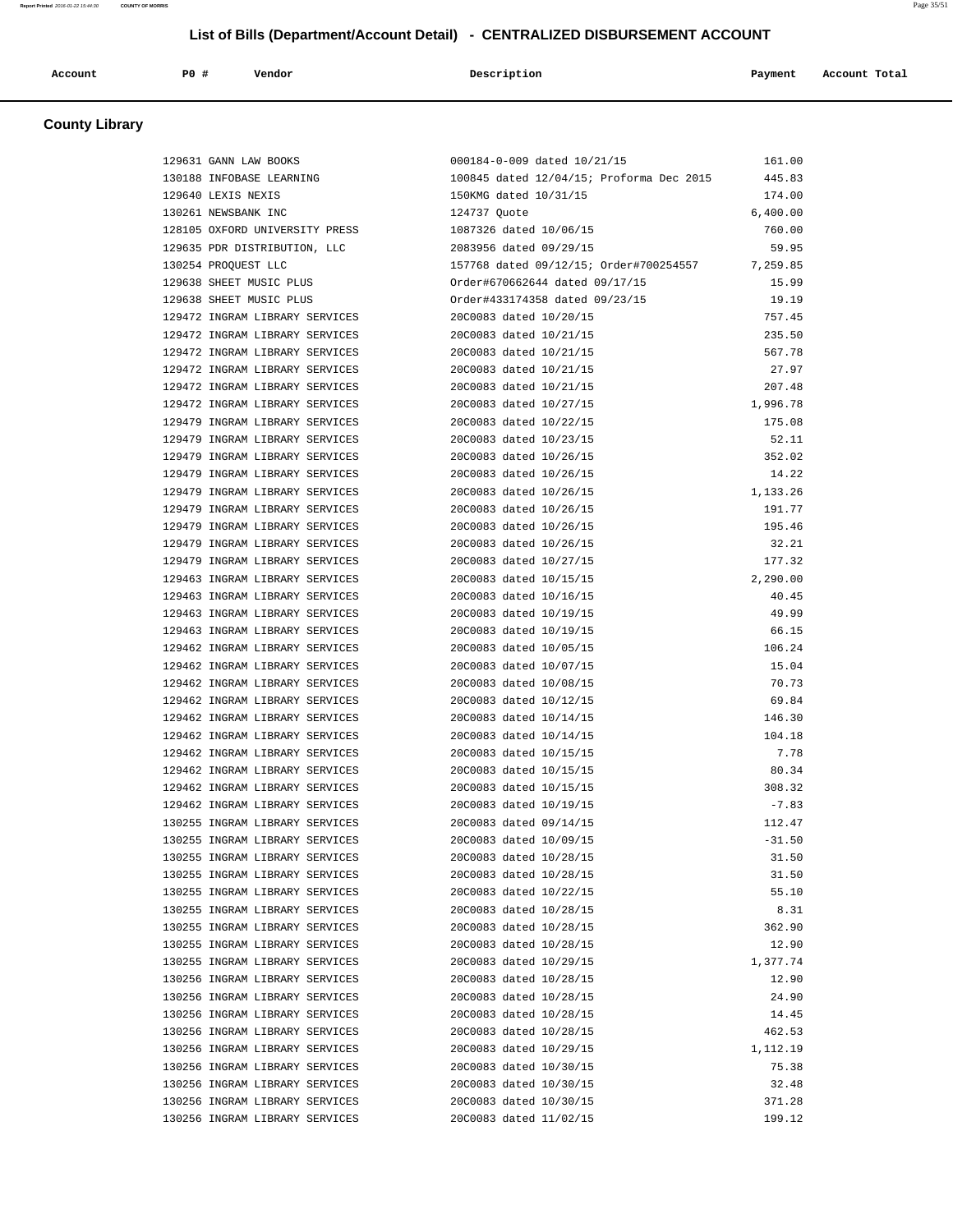# **List of Bills (Department/Account Detail) - CENTRALIZED DISBURSEMENT ACCOUNT Account P0 # Vendor Description Payment Account Total County Library**  130257 INGRAM LIBRARY SERVICES 20C0083 dated 11/02/15 1,666.21 130257 INGRAM LIBRARY SERVICES 20C0083 dated 11/02/15 64.63 130257 INGRAM LIBRARY SERVICES 20C0083 dated 11/03/15 37.34 130257 INGRAM LIBRARY SERVICES 20C0083 dated 11/03/15 Split Object Code 14.39 130257 INGRAM LIBRARY SERVICES 20C0083 dated 11/03/15 50.34 130257 INGRAM LIBRARY SERVICES 20C0083 dated 11/04/15 671.75 130257 INGRAM LIBRARY SERVICES 20C0083 dated 11/04/15 511.99 130257 INGRAM LIBRARY SERVICES 20C0083 dated 11/05/15 9.57 130257 INGRAM LIBRARY SERVICES 20C0083 dated 11/05/15 77.15 130258 INGRAM LIBRARY SERVICES 20C0083 dated 11/05/15 489.90 130258 INGRAM LIBRARY SERVICES 20C0083 dated 11/06/15 329.50 130258 INGRAM LIBRARY SERVICES 20C0083 dated 11/09/15 840.94 130258 INGRAM LIBRARY SERVICES 20C0083 dated 11/10/15 103.09 130258 INGRAM LIBRARY SERVICES 20C0083 dated 11/10/15 15.69 130258 INGRAM LIBRARY SERVICES 20C0083 dated 11/12/15 698.36 130258 INGRAM LIBRARY SERVICES 20C0083 dated 11/12/15 63.24 130258 INGRAM LIBRARY SERVICES 20C0083 dated 11/12/15 29.97 130258 INGRAM LIBRARY SERVICES 20C0083 dated 11/13/15 11.99 130258 INGRAM LIBRARY SERVICES 20C0083 dated 11/16/15 168.44 130259 INGRAM LIBRARY SERVICES 20C0083 dated 11/16/15 316.34<br>130259 INGRAM LIBRARY SERVICES 20C0083 dated 11/17/15 3297.28 130259 INGRAM LIBRARY SERVICES 20C0083 dated 11/17/15 297.28 130259 INGRAM LIBRARY SERVICES 20C0083 dated 11/17/15 1,452.84 130259 INGRAM LIBRARY SERVICES 20C0083 dated 11/17/15 693.76 130259 INGRAM LIBRARY SERVICES 20C0083 dated 11/18/15 23.49 130259 INGRAM LIBRARY SERVICES 20C0083 dated 11/20/15 83.59 130259 INGRAM LIBRARY SERVICES 20C0083 dated 11/20/15 982.14 130259 INGRAM LIBRARY SERVICES 20C0083 dated 11/20/15 Split Object Code 58.05 130259 INGRAM LIBRARY SERVICES 20C0083 dated 11/24/15 11.99  **01-203-29-390100-028 (2015) Books & Periodicals TOTAL FOR ACCOUNT 42,166.47** 129118 BRODART CO 290667 dated 10/26/15 545.04 130202 BRODART CO 290667 dated 11/09/15 360.00 130186 DEMCO 290190055 dated 10/23/15 382.70 130186 DEMCO 290190055 dated 10/23/15 memo#C95195 -41.52 129629 OFFICE CONCEPTS GROUP, INC. ACCT# 16868 Dept# LIB dated 10/26/15 Spl 218.40 130189 OFFICE CONCEPTS GROUP, INC. 16868 Dept#LIB 10/21/15 484.01 129466 PAPER MART INC 85928 Order#246943 11/18/15 1,160.00 129630 W.B. MASON COMPANY INC C1033751 dated 10/22/15 134.20  **01-203-29-390100-058 (2015) Office Supplies & Stationery TOTAL FOR ACCOUNT 3,242.83** 130190 RICOH AMERICAS CORPORATION CTMORR dated 10/01/15; ID#5987 Ref 6.02 130190 RICOH AMERICAS CORPORATION CTMORR dated 10/01/15; ID#5988 Tech Svc 108.64  **01-203-29-390100-069 (2015) Printing TOTAL FOR ACCOUNT 114.66** 130252 MIDWEST TAPE LLC 2000001148 dated 10/22/15 66.97 130252 MIDWEST TAPE LLC 2000001148 dated 10/19/15 52.97 130252 MIDWEST TAPE LLC 2000001148 dated 11/05/15 63.97 130252 MIDWEST TAPE LLC 2000001148 dated 11/12/15 14.99 129638 SHEET MUSIC PLUS Order#670662644 dated 8/27/15 327.13 129638 SHEET MUSIC PLUS Credit Email 11/13/15; Tijana Roefrig -2.00 130255 INGRAM LIBRARY SERVICES 20C0083 dated 10/28/15 12.04 130256 INGRAM LIBRARY SERVICES 20C0083 dated 11/02/15 Split Object Code 595.30 130257 INGRAM LIBRARY SERVICES 20C0083 dated 11/03/15 Split Object Code 81.07 130259 INGRAM LIBRARY SERVICES 20C0083 dated 11/20/15 Split Object Code 103.17 130259 INGRAM LIBRARY SERVICES 20C0083 dated 11/24/15 1,204.13

 **01-203-29-390100-083 (2015) Video & Film Materials TOTAL FOR ACCOUNT 2,519.74**

**Report Printed** 2016-01-22 15:44:30 **COUNTY OF MORRIS** Page 36/51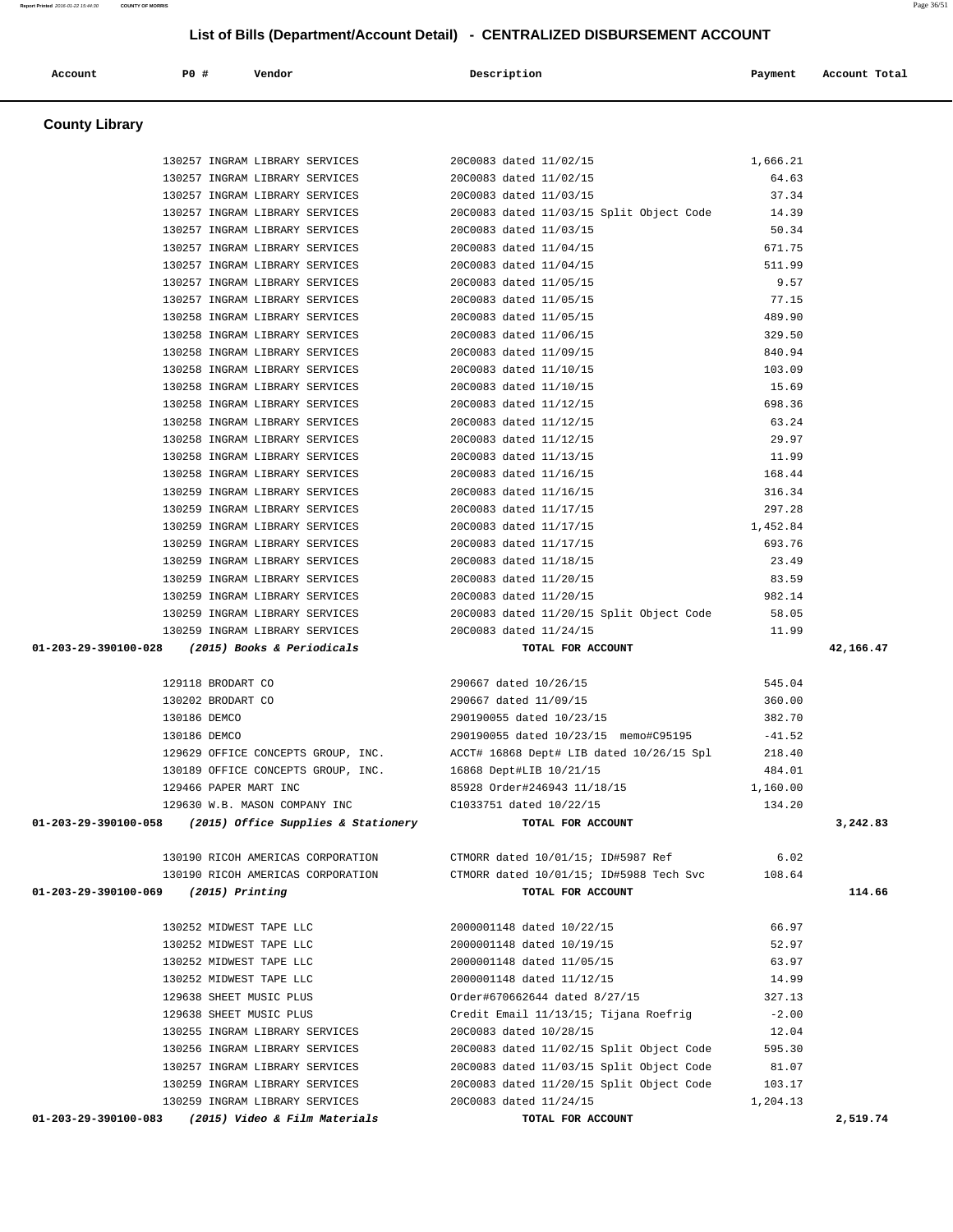| Account | P <sub>0</sub> | Vendor | Description | Payment | Account Total |
|---------|----------------|--------|-------------|---------|---------------|
|         |                |        |             |         |               |

# **County Library**

| 01-203-29-390100-084<br>(2015) Other Outside Services            | TOTAL FOR ACCOUNT                        | 2,101.86  |
|------------------------------------------------------------------|------------------------------------------|-----------|
| 129118 BRODART CO                                                | 290667 dated 10/27/15                    | 92.57     |
| 130202 BRODART CO                                                | 290667 dated 11/16/15                    | 51.00     |
| 129629 OFFICE CONCEPTS GROUP, INC.                               | ACCT# 16868 Dept# LIB dated 10/26/15 Spl | 251.21    |
| 129629 OFFICE CONCEPTS GROUP, INC.                               | ACCT# 16868 Dept# LIB dated 10/26/15     | 12.31     |
| 130189 OFFICE CONCEPTS GROUP, INC. 16868 Dept#LIB dated 09/28/15 |                                          | 56.21     |
| 130194 ORIENTAL TRADING COMPANY INC.                             | 11040960 dated 11/16/15                  | 154.96    |
| 129630 W.B. MASON COMPANY INC                                    | C1033751 dated 10/28/15                  | 45.06     |
| 01-203-29-390100-095<br>(2015) Other Administrative Supplies     | TOTAL FOR ACCOUNT                        | 663.32    |
| 129005 RICOH AMERICAS CORPORATION                                | 9723 dated 10/01/2015 - Ref & Tech Svc ( | 1,657.12  |
| 129005 RICOH AMERICAS CORPORATION                                | 9725 dated 10/01/2015 - Admin & Read Svc | 1,333.12  |
| 01-203-29-390100-164<br>(2015) Office Machines - Rental          | TOTAL FOR ACCOUNT                        | 2,990.24  |
|                                                                  |                                          |           |
| TOTAL for County Library                                         |                                          | 54,922.68 |

# **County Superintendent of Schoo**

|                      | 132296 COUNTY OF MORRIS                  | 1st Half January 2016 Metered Mail        | 116.25 |        |
|----------------------|------------------------------------------|-------------------------------------------|--------|--------|
| 01-201-29-392100-068 | Postage & Metered Mail                   | TOTAL FOR ACCOUNT                         |        | 116.25 |
|                      | 130390 OFFICE CONCEPTS GROUP, INC.       | 17885<br>MISC OFFICE SUPPLIES             | 34.50  |        |
| 01-203-29-392100-058 | (2015) Office Supplies & Stationery      | TOTAL FOR ACCOUNT                         |        | 34.50  |
|                      | 130389 READY REFRESH                     | 0434565933<br>10/15/15-11/14/15 NESTLE PU | 6.97   |        |
| 01-203-29-392100-162 | (2015) Furniture & Fixtures              | TOTAL FOR ACCOUNT                         |        | 6.97   |
|                      |                                          |                                           |        |        |
|                      | TOTAL for County Superintendent of Schoo |                                           |        | 157.72 |

# **Contribution to County College**

| 132332 COUNTY COLLEGE OF MORRIS<br>Expenditures<br>01-201-29-395100-090        | 2nd Half 1/16 Operating Budget<br>TOTAL FOR ACCOUNT | 492,916.67<br>492,916.67 |
|--------------------------------------------------------------------------------|-----------------------------------------------------|--------------------------|
| 132290 COUNTY COLLEGE OF MORRIS<br>(2015) Expenditures<br>01-203-29-395100-090 | 12/15 OPERATING BUDGET<br>TOTAL FOR ACCOUNT         | 81,752.38<br>81,752.38   |
| TOTAL for Contribution to County College                                       |                                                     | 574,669.05               |

# **Rutgers Extension Service**

|                      | 132296 COUNTY OF MORRIS | 1st Half January 2016 Metered Mail | 8.98 |
|----------------------|-------------------------|------------------------------------|------|
| 01-201-29-396100-068 | Postage & Metered Mail  | TOTAL FOR ACCOUNT                  | 8.98 |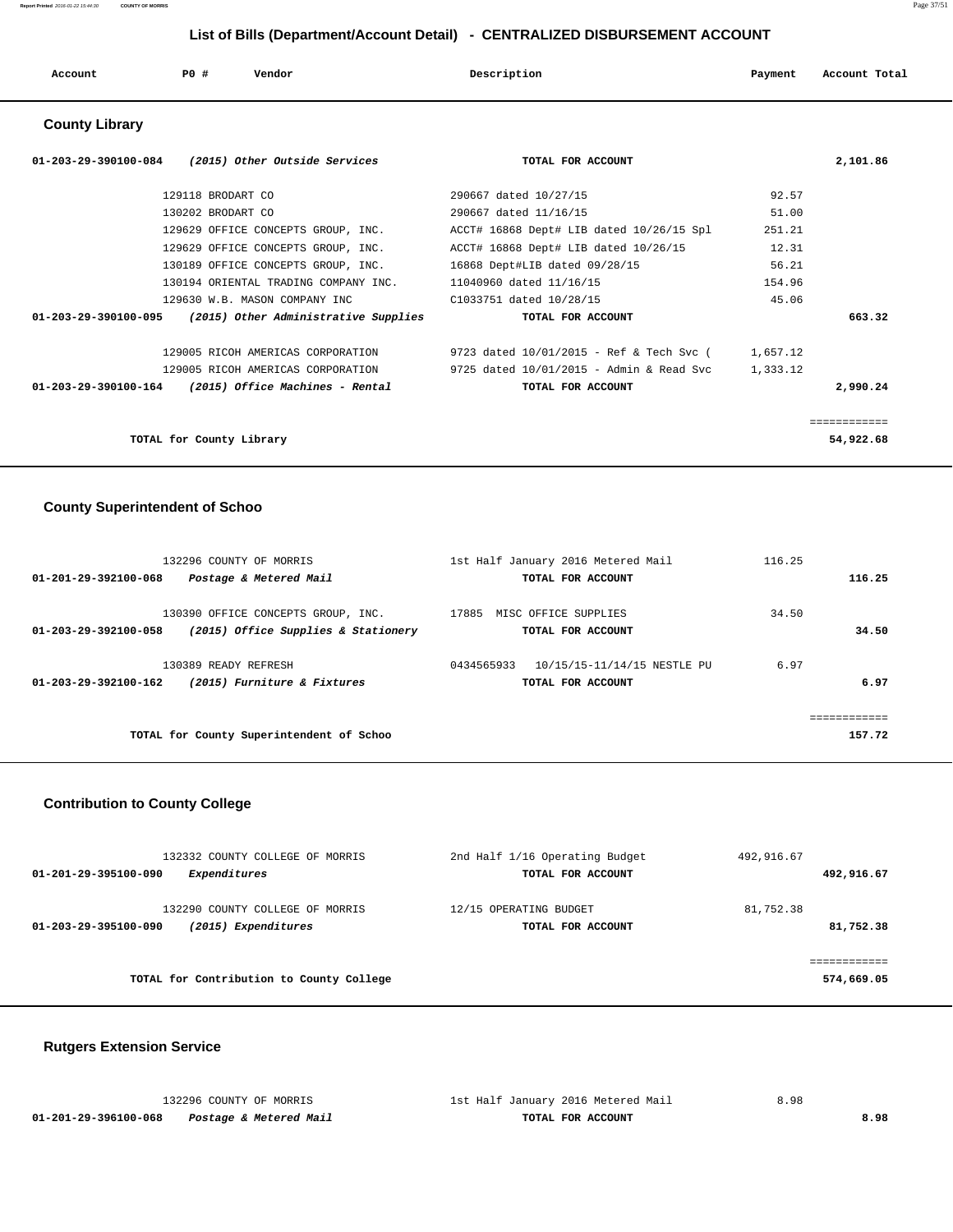| List of Bills (Department/Account Detail) - CENTRALIZED DISBURSEMENT ACCOUNT |      |                                                                                                             |                                                                                                                 |                           |                          |  |
|------------------------------------------------------------------------------|------|-------------------------------------------------------------------------------------------------------------|-----------------------------------------------------------------------------------------------------------------|---------------------------|--------------------------|--|
| Account                                                                      | P0 # | Vendor                                                                                                      | Description                                                                                                     | Payment                   | Account Total            |  |
| <b>Rutgers Extension Service</b>                                             |      |                                                                                                             |                                                                                                                 |                           |                          |  |
| 01-203-29-396100-011                                                         |      | 132284 RUTGERS THE STATE UNIVERSITY<br>(2015) Salaries & Wages-Full Time                                    | Ross, D.<br>TOTAL FOR ACCOUNT                                                                                   | 1,275.00                  | 6,900.31                 |  |
|                                                                              |      | TOTAL for Rutgers Extension Service                                                                         |                                                                                                                 |                           | ============<br>6,909.29 |  |
| Cont M.C. School of Tech                                                     |      |                                                                                                             |                                                                                                                 |                           |                          |  |
| 01-201-29-400100-090                                                         |      | 132286 MC VOCATIONAL SCHOOL DISTRICT<br>Cont M.C. School of Tech Expenditures                               | 1/16 District Taxes to be Raised<br>TOTAL FOR ACCOUNT                                                           | 1,500,000.00              | 1,500,000.00             |  |
|                                                                              |      | TOTAL for Cont M.C. School of Tech                                                                          |                                                                                                                 |                           | 1,500,000.00             |  |
| <b>Fire and Police Academy</b>                                               |      |                                                                                                             |                                                                                                                 |                           |                          |  |
| 01-201-29-407100-068                                                         |      | 132296 COUNTY OF MORRIS<br>Postage & Metered Mail                                                           | 1st Half January 2016 Metered Mail<br>TOTAL FOR ACCOUNT                                                         | 59.94                     | 59.94                    |  |
| 01-203-29-407100-258                                                         |      | 124587 TRENTON CORRUGATED PRODUCTS<br>(2015) Equipment                                                      | 24x43 Cardboard<br>TOTAL FOR ACCOUNT                                                                            | 413.28                    | 413.28                   |  |
|                                                                              |      | TOTAL for Fire and Police Academy                                                                           |                                                                                                                 |                           | ============<br>473.22   |  |
| <b>Utilities</b>                                                             |      |                                                                                                             |                                                                                                                 |                           |                          |  |
|                                                                              |      | 130892 HANOVER SEWERAGE AUTHORITY<br>130892 HANOVER SEWERAGE AUTHORITY<br>130892 HANOVER SEWERAGE AUTHORITY | 999817168 / BLOCK 1701 - LOT# 8<br>999817102/ BLOCK 1701 - LOT# 8 (T01)<br>999817091/ BLOCK 1701 - LOT# 8 (T02) | 567.40<br>188.70<br>67.68 |                          |  |

| $01 - 201 - 31 - 430100 - 144$<br>Sewer | TOTAL FOR ACCOUNT                    | 1,718.14 |  |
|-----------------------------------------|--------------------------------------|----------|--|
| 130892 HANOVER SEWERAGE AUTHORITY       | 999732446/ BLOCK 1901 - LOT# 8       | 836.40   |  |
| 130892 HANOVER SEWERAGE AUTHORITY       | 999671781/ BLOCK 1701 - LOT# 7       | 57.96    |  |
| 130892 HANOVER SEWERAGE AUTHORITY       | 999817091/ BLOCK 1701 - LOT# 8 (T02) | 67.68    |  |
| 130892 HANOVER SEWERAGE AUTHORITY       | 999817102/ BLOCK 1701 - LOT# 8 (T01) | 188.70   |  |
| 130892 HANOVER SEWERAGE AUTHORITY       | 999817168 / BLOCK 1701 - LOT# 8      | 567.40   |  |
|                                         |                                      |          |  |

 **01-201-31-430100-145 Solid Waste Cost TOTAL FOR ACCOUNT 1,029.53**

130722 BOROUGH OF BUTLER **Rt 23 & Decker Ave** 66.32 130722 BOROUGH OF BUTLER **Reduces 130722 BOROUGH OF BUTLER** Rt 23 Traffic Light 85.92 130722 BOROUGH OF BUTLER **Rt 23** So Light Pole #144 94.71 130711 JERSEY CENTRAL POWER & LIGHT 10-00-64-2465-3-9 Rt 53 & Diamond Sprin 33.43 130712 JERSEY CENTRAL POWER & LIGHT 10-00-59-9968-9-0 Rt 15 & Dewey Ave 12 73.31 130715 JERSEY CENTRAL POWER & LIGHT 10-00-84-5117-1-4 Berkshire Valley Road 17.97 130717 JERSEY CENTRAL POWER & LIGHT 10-00-84-5137-1-0 Berkshire Valley Road 18.22 130699 JERSEY CENTRAL POWER & LIGHT 20-00-00-0539-3-0 Master Bill 120 E Han 524.29 130697 JERSEY CENTRAL POWER & LIGHT 10-00-01-6063-0-8 Street Lighting 12/21/ 628.45 130704 JERSEY CENTRAL POWER & LIGHT 10-00-44-7627-6-1 Rt 46 & Canfield Ave 28.19

# **Utilities**

 132296 COUNTY OF MORRIS 1st Half January 2016 Metered Mail 59.94  **01-201-29-407100-068 Postage & Metered Mail TOTAL FOR ACCOUNT 59.94** 124587 TRENTON CORRUGATED PRODUCTS 24x43 Cardboard 413.28  **01-203-29-407100-258 (2015) Equipment TOTAL FOR ACCOUNT 413.28** ============ **TOTAL for Fire and Police Academy 473.22** 132157 STERICYCLE INC. 8074425,January~2016 1,029.53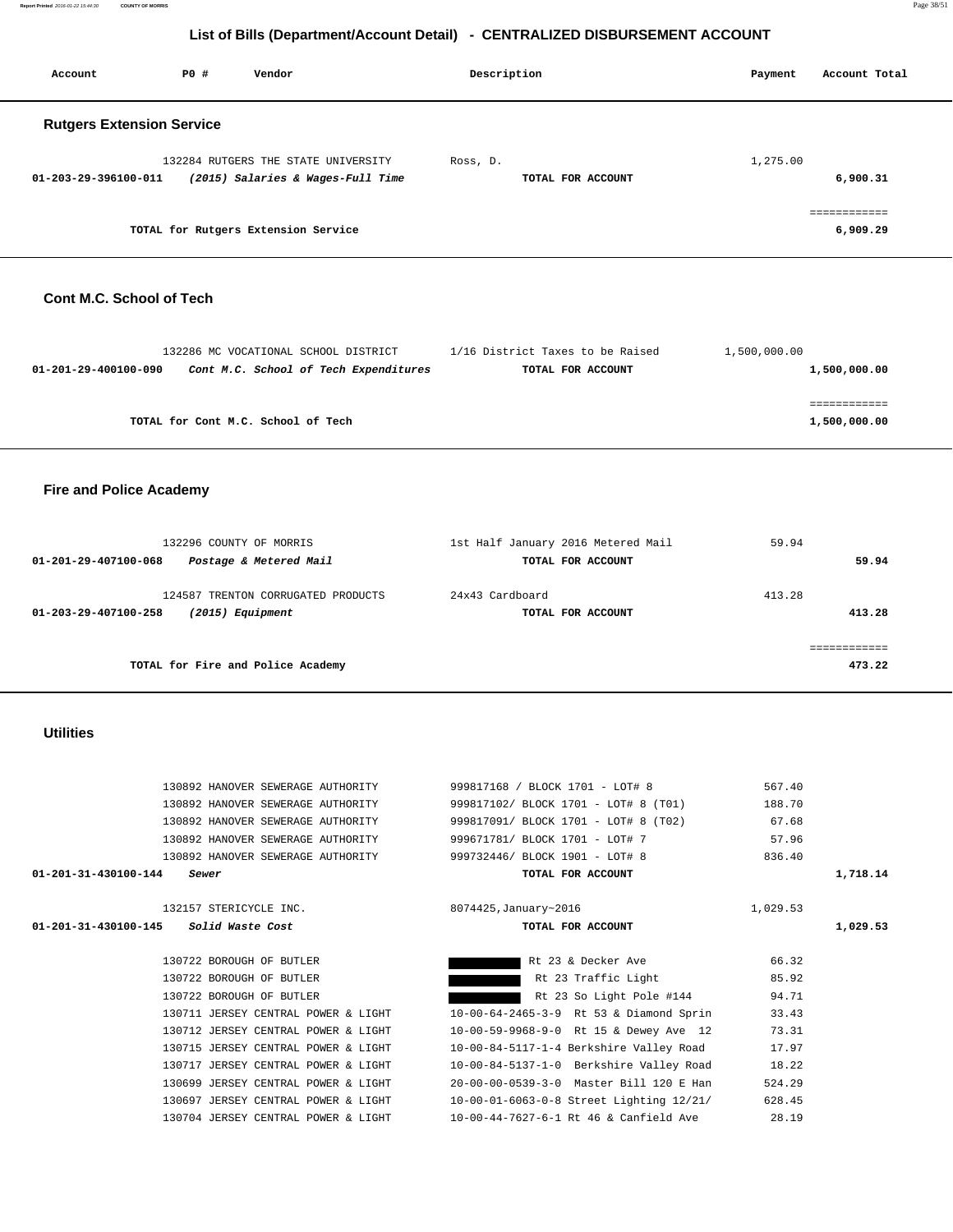**Nutrition** 

| Account              | P0 #<br>Vendor                                      | Description                              | Payment   | Account Total |
|----------------------|-----------------------------------------------------|------------------------------------------|-----------|---------------|
| <b>Utilities</b>     |                                                     |                                          |           |               |
|                      | 132198 JERSEY CENTRAL POWER & LIGHT                 | 100 004 803 738, November-2015           | 41,766.37 |               |
|                      | 132198 JERSEY CENTRAL POWER & LIGHT                 | 100 004 803 738, December-2015           | 39,085.00 |               |
|                      | 01-203-31-430100-137 (2015) Electricity             | TOTAL FOR ACCOUNT                        |           | 82,751.36     |
|                      | 132333 NATIONAL FUEL OIL INC.                       | FUEL CHARGES, 12/15                      | 26,902.69 |               |
| 01-203-31-430100-140 | (2015) Gas Purchases                                | TOTAL FOR ACCOUNT                        |           | 26,902.69     |
|                      | 131193 PSE&G CO                                     | REF # MOMBAG/ 66-254-142-04 - 18 HIGHVIE | 647.09    |               |
|                      | 131191 N.J. NATURAL GAS COMPANY                     | 22-0009-8231-77/ RE: WHARTON BRIDGE GEN/ | 25.94     |               |
|                      | 131194 N.J. NATURAL GAS COMPANY                     | 06-1126-4355-14/ RE: WHARTON BRIDGES/ 12 | 1,377.21  |               |
|                      | 131189 N.J. NATURAL GAS COMPANY                     | 12-1157-4515-09/ RE: DOVER PROBATION 12/ | 259.20    |               |
|                      | 131186 N.J. NATURAL GAS COMPANY                     | 06-1126-4174-12/ RE: WHARTON OFF/ 12/3/1 | 144.26    |               |
|                      | 131185 N.J. NATURAL GAS COMPANY                     | 06-1126-4370-18/ RE: WHARTON ROADS/ 12/3 | 574.83    |               |
|                      | 132135 PSE&G CO                                     | 65 858 068 08, December~2015             | 13,964.06 |               |
|                      | 132134 PSE&G CO                                     | 66 472 055 00, December~2015             | 1,274.82  |               |
|                      | 132151 WOODRUFF ENERGY                              | 508-584, November~2015                   | 1,472.95  |               |
|                      | 132151 WOODRUFF ENERGY                              | 508-584, December~2015                   | 1,951.24  |               |
|                      | 132152 WOODRUFF ENERGY                              | 508-579, November~2015                   | 9,517.49  |               |
|                      | 132152 WOODRUFF ENERGY                              | 508-579, December~2015                   | 16,535.75 |               |
| 01-203-31-430100-141 | (2015) Natural Gas                                  | TOTAL FOR ACCOUNT                        |           | 47,744.84     |
|                      | 131304 CITYSIDE ARCHIVES, LTD                       | Storage & Shredding - Morris View        | 859.64    |               |
|                      | 01-203-31-430100-143 (2015) Rubbish & Trash Removal | TOTAL FOR ACCOUNT                        |           | 859.64        |
|                      | 131272 WASHINGTON TOWNSHIP M.U.A.                   | 000321/ RE: LONG VALLEY GRG - SEWER      | 291.38    |               |
| 01-203-31-430100-144 | (2015) Sewer                                        | TOTAL FOR ACCOUNT                        |           | 291.38        |
|                      | 130844 VERIZON                                      | 201 V03-7261 127 66Y, 12/16/15, 911 Swit | 11,336.09 |               |
|                      | 130739 VERIZON                                      | 973-838-8083 446 48Y, 11/28/15, Kinnelon | 33.41     |               |
|                      | 130739 VERIZON                                      | 973-361-0398 892 16Y, 12/1/15, Randolph  | 127.18    |               |
|                      | 130739 VERIZON                                      | 973-455-1700 480 36Y, 12/2/15, Emerg Non | 105.45    |               |
|                      | 130739 VERIZON                                      | 973-328-3165 445 58Y, 12/4/15, Dover WT  | 33.96     |               |
|                      | 130739 VERIZON                                      | 973-829-0312 882 15Y, 12/4/15, Randolph  | 66.59     |               |
|                      | 130739 VERIZON                                      | 973-299-6835 828 04Y, 12/10/15, Boonton  | 33.96     |               |
|                      | 130739 VERIZON                                      | 973-584-2050 195 53Y, 12/11/15, Mt Rd Ro | 29.71     |               |
|                      | 130739 VERIZON                                      | 973-539-7933 842 07Y, 12/16/15, Randolph | 29.71     |               |
|                      | 130739 VERIZON                                      | 973-697-0879 521 94Y, 11/22/15, Jefferso | 29.71     |               |
|                      | 130739 VERIZON                                      | 973-697-0879 521 94Y, 12/22/15, Jefferso | 29.71     |               |
|                      | 130724 CENTURYLINK                                  | 309973303, 12/19/15, T1 Chester (12/19/1 | 1,785.33  |               |
| 01-203-31-430100-146 | (2015) Telephone                                    | TOTAL FOR ACCOUNT                        |           | 13,640.81     |
|                      | 132126 SOUTHEAST MORRIS COUNTY                      | 7635107060.00,4th Qtr. 2015              | 229.28    |               |
|                      | 132126 SOUTHEAST MORRIS COUNTY                      | 7635106200.00,4th Otr. 2015              | 384.31    |               |
|                      | 132126 SOUTHEAST MORRIS COUNTY                      | 7625100690.00,4th Qtr. 2015              | 358.12    |               |
|                      | 132160 SOUTHEAST MORRIS COUNTY                      | $2120000537.00, 11-13 > 12-09-2015$      | 4,644.61  |               |
|                      | 131272 WASHINGTON TOWNSHIP M.U.A.                   | 000321/ RE: LONG VALLEY GRG - WATER      | 70.05     |               |
|                      | 01-203-31-430100-147 (2015) Water                   | TOTAL FOR ACCOUNT                        |           | 5,686.37      |

============

**TOTAL for Utilities 180,624.76**

 **List of Bills (Department/Account Detail) - CENTRALIZED DISBURSEMENT ACCOUNT**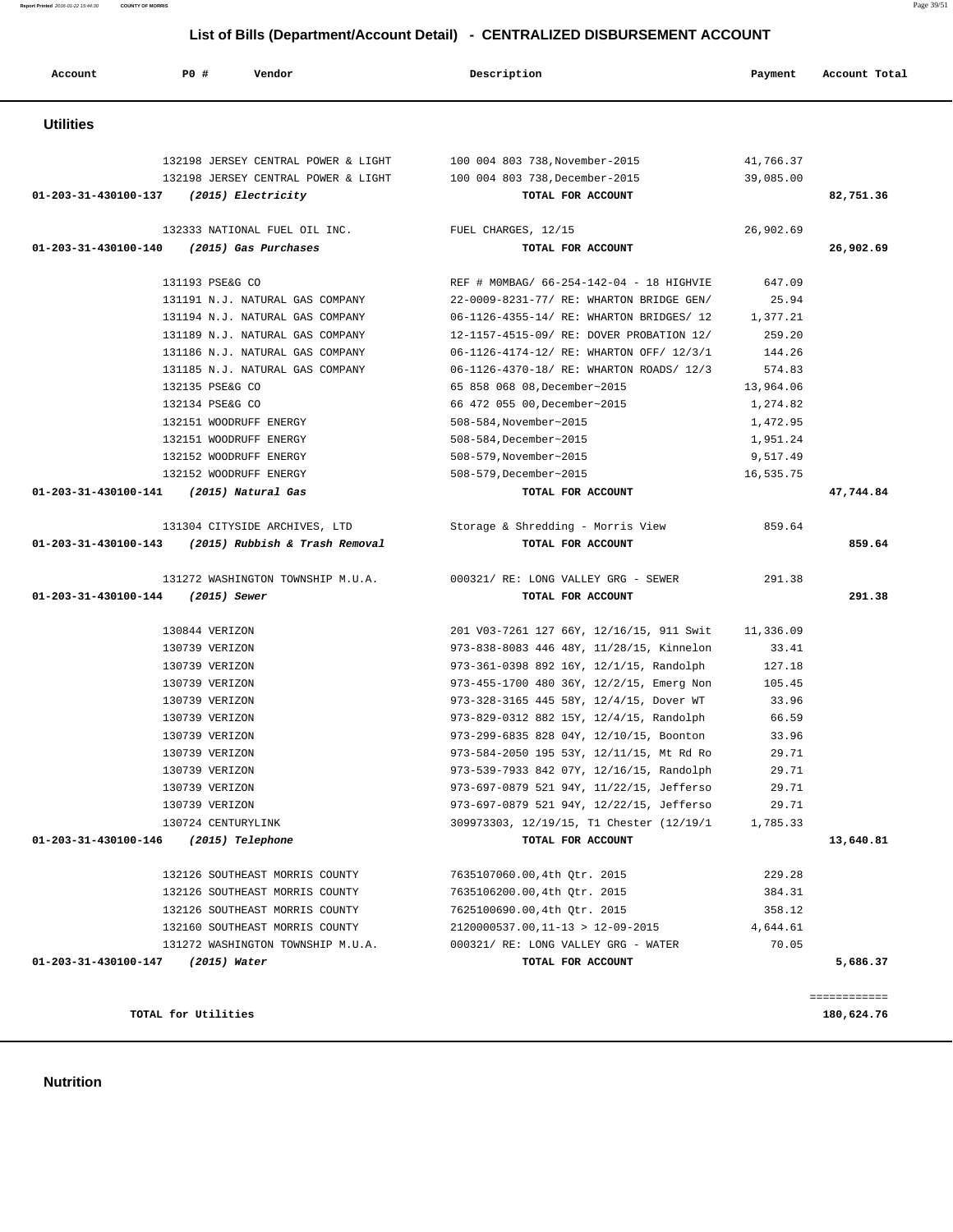| Account                        | PO#                  | Vendor                               | Description                              | Payment  | Account Total |
|--------------------------------|----------------------|--------------------------------------|------------------------------------------|----------|---------------|
| <b>Nutrition</b>               |                      |                                      |                                          |          |               |
|                                | 131174 TOWN OF DOVER |                                      | Food and Drink License for Dover Nutriti | 50.00    |               |
|                                |                      | 131168 ESHA RESEARCH INC             | One year Renewal food processor SQL Soft | 200.00   |               |
| $01 - 203 - 41 - 716100 - 059$ |                      | (2015) Other General Expenses        | TOTAL FOR ACCOUNT                        |          | 350.00        |
|                                | 131173 GRAINGER      |                                      | Button Cell Batteries                    | 5.25     |               |
|                                | 131173 GRAINGER      |                                      | Coffee Filters                           | 103.84   |               |
|                                | 131173 GRAINGER      |                                      | Antifatique Runner                       | 56.04    |               |
|                                | 131173 GRAINGER      |                                      | Bakers Pad                               | 7.06     |               |
| 01-203-41-716100-098           |                      | (2015) Other Operating&Repair Supply | TOTAL FOR ACCOUNT                        |          | 172.19        |
|                                |                      | 132333 NATIONAL FUEL OIL INC.        | FUEL CHARGES, 12/15                      | 2,283.95 |               |
| $01 - 203 - 41 - 716100 - 140$ |                      | (2015) Gas Purchases                 | TOTAL FOR ACCOUNT                        |          | 2,283.95      |
|                                | 118137 CENTURYLINK   |                                      | Monthly Service Charge April 2015 Accoun | 42.89    |               |
|                                | 129215 CENTURYLINK   |                                      | October 2015 monthly phone act# 30951826 | 44.61    |               |
|                                | 126760 CENTURYLINK   |                                      | September Phone Bill #309518262          | 44.48    |               |
| 01-203-41-716100-146           |                      | (2015) Telephone                     | TOTAL FOR ACCOUNT                        |          | 131.98        |
|                                |                      |                                      |                                          |          |               |
|                                |                      |                                      |                                          |          | ============= |
|                                | TOTAL for Nutrition  |                                      |                                          |          | 2,938.12      |

# **ALPN**

| 131281 DAWN CENTER FOR INDEPENDENT                | Subgrant PG 1520Level of Service this Ou | 11,108.00 |
|---------------------------------------------------|------------------------------------------|-----------|
| (2015) ALPN Peer Grouping<br>01-203-41-759000-063 | TOTAL FOR ACCOUNT                        | 11,108.00 |
|                                                   |                                          |           |
|                                                   |                                          |           |
| TOTAL for ALPN                                    |                                          | 11,108.00 |
|                                                   |                                          |           |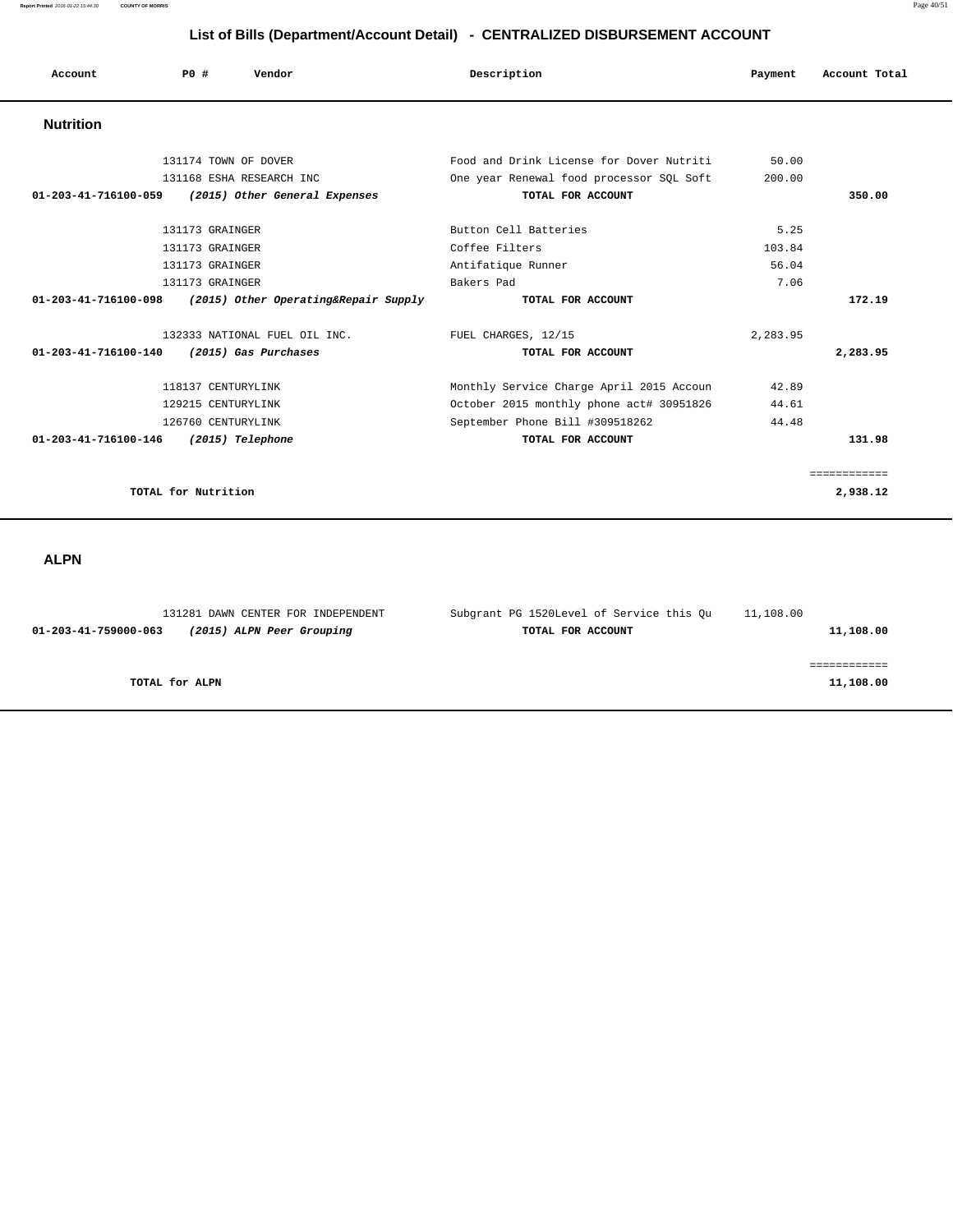**Report Printed** 2016-01-22 15:44:30 **COUNTY OF MORRIS** Page 41/51

# **List of Bills (Department/Account Detail) - CENTRALIZED DISBURSEMENT ACCOUNT**

| Account                    | P0 #                          | Vendor                         | Description                                                                    | Payment          | Account Total |
|----------------------------|-------------------------------|--------------------------------|--------------------------------------------------------------------------------|------------------|---------------|
| <b>Bio-Terrorism Grant</b> |                               |                                | <b>Grant Fund</b>                                                              |                  |               |
|                            |                               | 127598 MOORE MEDICAL LLC       | Ouote 884665 Item 84501                                                        | 104.96           |               |
|                            | 130873 CABLEVISION            | 130877 SODEXO INC & AFFILIATES | RSS Exercise-lunch<br>07876 616465 01 8 Billing period 1/1/201                 | 113.18<br>242.52 |               |
|                            | 130869 CYNTHIA BELLA          | 132298 COUNTY OF MORRIS        | Reimbursement for refreshments for RSS E<br>1st Half January 2016 Metered Mail | 36.35<br>33.64   |               |
| 02-213-41-718605-391       |                               |                                | Public Health Emer Grant $(7/1/15-6/30/16)$<br>TOTAL FOR ACCOUNT               |                  | 530.65        |
|                            |                               |                                |                                                                                |                  |               |
|                            | TOTAL for Bio-Terrorism Grant |                                |                                                                                |                  | 530.65        |

#### **DEPARTMENT 741615**

| 130829 BRAD SCHMITT                                 | December 2015 travel (2 dates).              | 58.90       |
|-----------------------------------------------------|----------------------------------------------|-------------|
| 130828 MANUELA SCHUSTER                             |                                              | 9.67        |
| 130827 JOY SULLIVAN                                 | travel & expenses from $6/22/15$ to $12/11/$ | 121.16      |
| 130823 VERIZON                                      |                                              | 8.43        |
| 130810 AEROFUND FINANCIAL INC.                      | Transportation from 12/14/15 to 12/18/15     | 3,331.94    |
| 131101 EDWARDS LEARNING CENTER                      | Monthly expenses for November 2015.          | 4,534.30    |
| 131109 READY REFRESH                                |                                              | 1.54        |
| 131102 RICOH AMERICAS CORPORATION                   |                                              | 10.07       |
| 131102 RICOH AMERICAS CORPORATION                   |                                              | 17.76       |
| 02-213-41-741615-392<br>WFNJ-TANF (7/1/15-12/31/16) | TOTAL FOR ACCOUNT                            | 8,093.77    |
|                                                     |                                              |             |
|                                                     |                                              | ----------- |
| TOTAL for DEPARTMENT 741615                         |                                              | 8,093.77    |

## **DEPARTMENT 741620**

|                   | 6.45   |        |
|-------------------|--------|--------|
|                   | 5.62   |        |
|                   | 768.91 |        |
|                   | 1.03   |        |
|                   | 6.72   |        |
|                   | 11.84  |        |
| TOTAL FOR ACCOUNT |        | 800.57 |
|                   |        |        |
|                   |        |        |
|                   |        | 800.57 |
|                   |        |        |

| 130828 MANUELA SCHUSTER | 48.37 |  |
|-------------------------|-------|--|
| 130826 KIMBERLY JOHNSON | 13.24 |  |
| 130823 VERIZON          | 42.13 |  |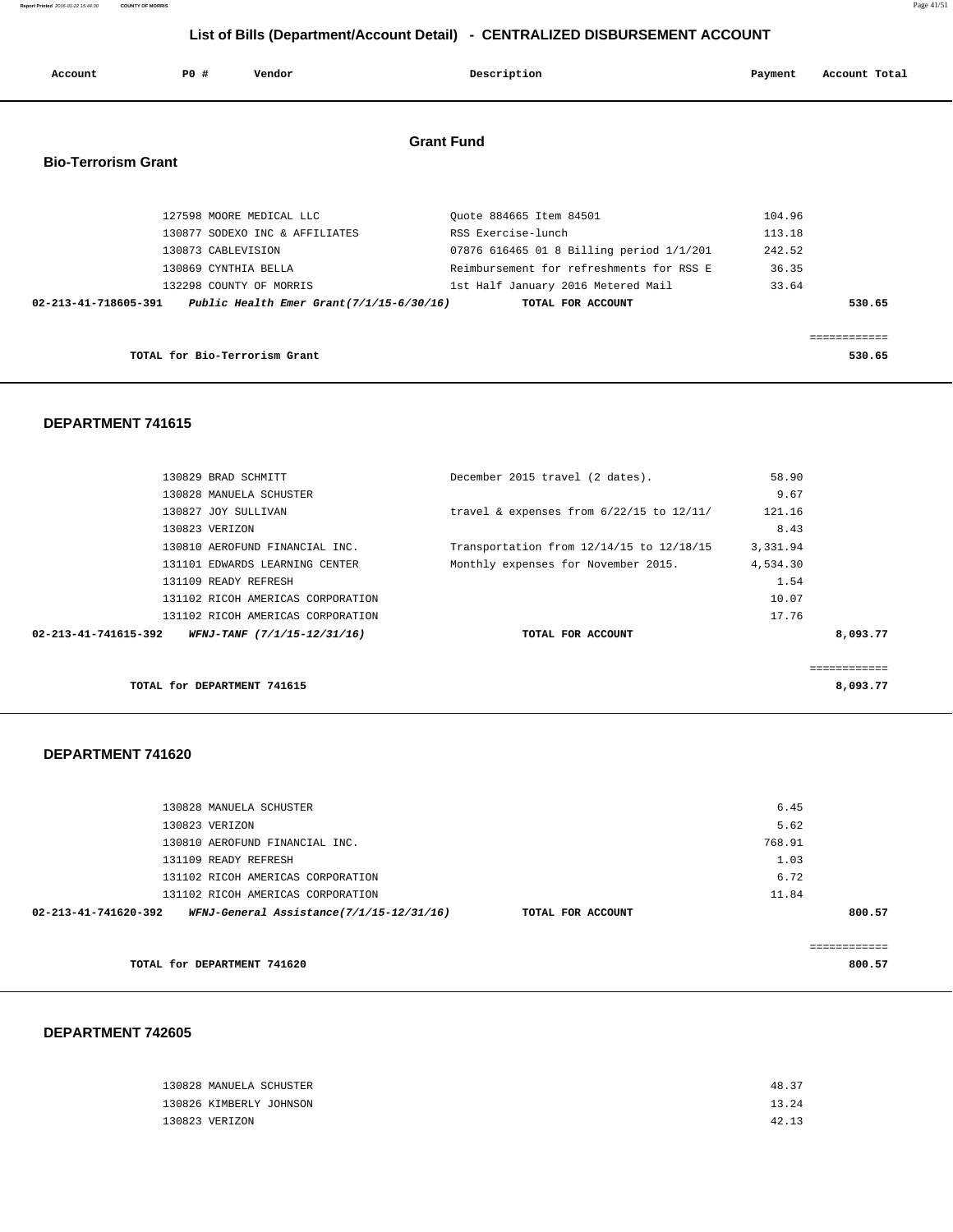**Report Printed** 2016-01-22 15:44:30 **COUNTY OF MORRIS** Page 42/51

# **List of Bills (Department/Account Detail) - CENTRALIZED DISBURSEMENT ACCOUNT**

| Account              | PO#                         | Vendor                            | Description                       | Payment | Account Total |
|----------------------|-----------------------------|-----------------------------------|-----------------------------------|---------|---------------|
| DEPARTMENT 742605    |                             |                                   |                                   |         |               |
|                      | 132061 JOAN STREHL          |                                   | Travel from 11/19/15 to 12/17/15. | 16.37   |               |
|                      | 131109 READY REFRESH        |                                   |                                   | 7.70    |               |
|                      |                             | 131102 RICOH AMERICAS CORPORATION |                                   | 50.35   |               |
|                      |                             | 131102 RICOH AMERICAS CORPORATION |                                   | 88.78   |               |
|                      |                             | 132333 NATIONAL FUEL OIL INC.     | FUEL CHARGES, 12/15               | 10.72   |               |
| 02-213-41-742605-391 |                             | WIA Adult (7/1/14-6/30/16)        | TOTAL FOR ACCOUNT                 |         | 917.66        |
|                      |                             |                                   |                                   |         |               |
|                      | TOTAL for DEPARTMENT 742605 |                                   |                                   |         | 917.66        |

## **DEPARTMENT 742610**

| 02-213-41-742610-391 | WIA Dislocated Worker (7/1/14-6/30/16) | TOTAL FOR ACCOUNT                        | 3,010.93 |
|----------------------|----------------------------------------|------------------------------------------|----------|
|                      | 132298 COUNTY OF MORRIS                | 1st Half January 2016 Metered Mail       | 294.11   |
|                      | 131102 RICOH AMERICAS CORPORATION      | Contract # 15603 -Ouarterly lease paymen | 372.87   |
|                      | 131102 RICOH AMERICAS CORPORATION      | Contract# 15602 - Quarterly bill from 11 | 211.48   |
|                      | 131109 READY REFRESH                   | 0434508545 11/15/15-12/14/15 Water cool  | 32.34    |
|                      | 132061 JOAN STREHL                     | Travel 11/19/15-12/17/15                 | 65.47    |
|                      | 131099 BTII INSTITUTE, LLC             | Eileen W.                                | 800.00   |
|                      | 131100 BTII INSTITUTE, LLC             | Oscar D.                                 | 800.00   |
|                      | 130823 VERIZON                         | 908-859-3220 143 27Y - bill dated 12/4/1 | 176.92   |
|                      | 130826 KIMBERLY JOHNSON                | Travel from 9/24/15 to 12/18/15.         | 54.60    |
|                      | 130828 MANUELA SCHUSTER                | Mar-Dec. travel expenses.                | 203.14   |

============

**TOTAL for DEPARTMENT 742610** 3,010.93

# **DEPARTMENT 742620**

|                      | TOTAL for DEPARTMENT 742620       |                   |        | 283.87 |
|----------------------|-----------------------------------|-------------------|--------|--------|
|                      |                                   |                   |        |        |
| 02-213-41-742620-391 | WIA Youth (7/1/14-6/30/16)        | TOTAL FOR ACCOUNT |        | 283.87 |
|                      | 131102 RICOH AMERICAS CORPORATION |                   | 100.62 |        |
|                      | 131102 RICOH AMERICAS CORPORATION |                   | 57.07  |        |
|                      | 131109 READY REFRESH              |                   | 8.73   |        |
|                      | 130823 VERIZON                    |                   | 47.74  |        |
|                      | 130826 KIMBERLY JOHNSON           |                   | 14.89  |        |
|                      | 130828 MANUELA SCHUSTER           |                   | 54.82  |        |
|                      |                                   |                   |        |        |

| 131096 WINSOR'S TRACTOR TRAILER                     | Alfred G.         | 3,200.00 |
|-----------------------------------------------------|-------------------|----------|
| WIOA Adult (7/1/15-6/30/17)<br>02-213-41-742705-391 | TOTAL FOR ACCOUNT | 3,200.00 |
|                                                     |                   |          |
|                                                     |                   |          |
| TOTAL for DEPARTMENT 742705                         |                   | 3,200.00 |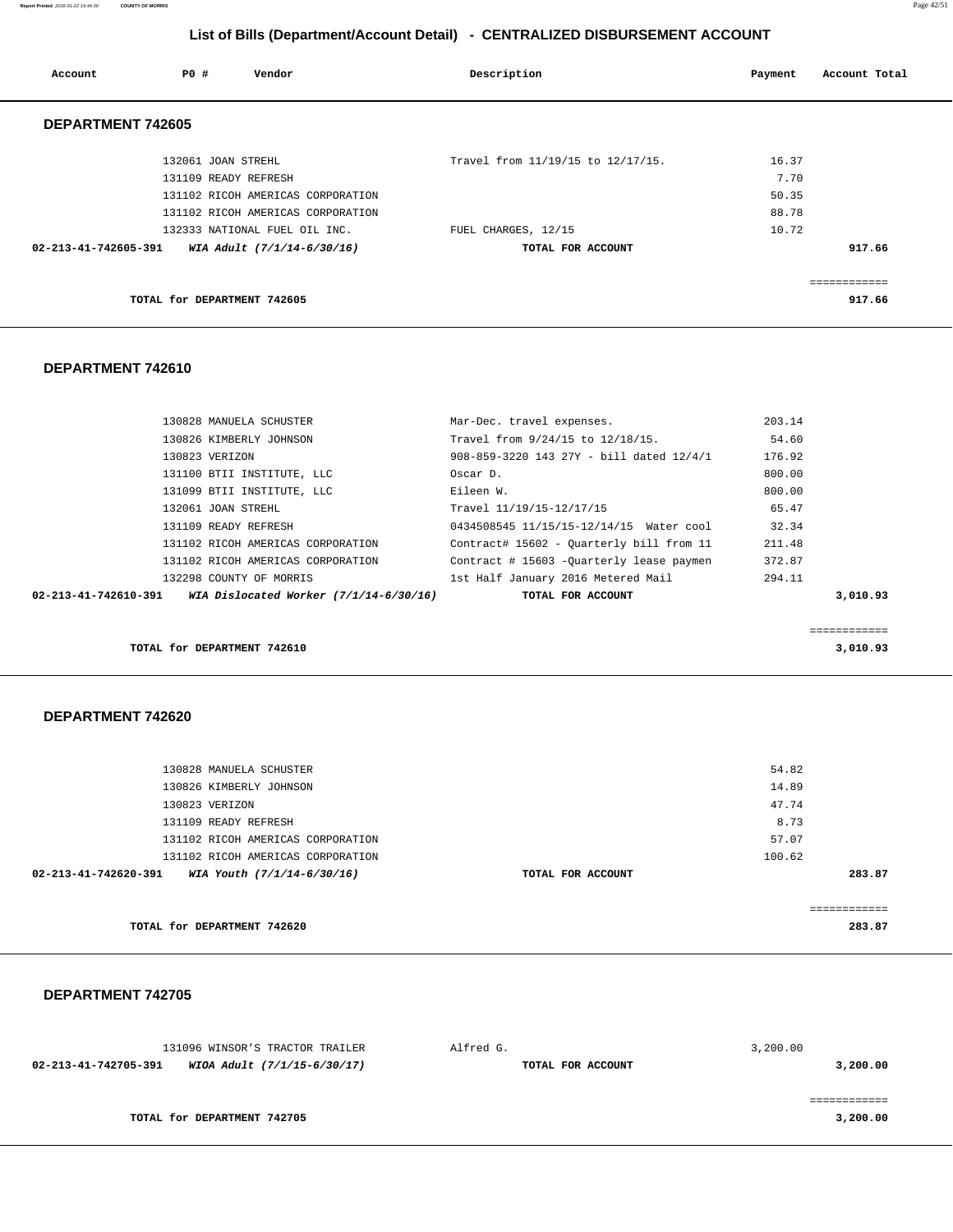**Report Printed** 2016-01-22 15:44:30 **COUNTY OF MORRIS** Page 43/51

# **List of Bills (Department/Account Detail) - CENTRALIZED DISBURSEMENT ACCOUNT**

| Account              | <b>PO #</b>                 | Vendor                                                                      | Description                   | Payment | Account Total          |
|----------------------|-----------------------------|-----------------------------------------------------------------------------|-------------------------------|---------|------------------------|
| DEPARTMENT 742710    |                             |                                                                             |                               |         |                        |
| 02-213-41-742710-391 |                             | 131065 DENTAL & MEDICAL CAREER<br>WIOA Dislocated Worker $(7/1/15-6/30/17)$ | Nyala H.<br>TOTAL FOR ACCOUNT | 794.00  | 794.00                 |
|                      | TOTAL for DEPARTMENT 742710 |                                                                             |                               |         | ------------<br>794.00 |

 **Chapter 51** 

| 131957 CFCS - HOPE HOUSE                             | Individual Sessions | 180.00 |
|------------------------------------------------------|---------------------|--------|
| 131957 CFCS - HOPE HOUSE                             | Group Sessions      | 680.00 |
| 131957 CFCS - HOPE HOUSE                             | Case management     | 25.00  |
| 131957 CFCS - HOPE HOUSE                             | Urine Screen        | 25.00  |
| Chapter 51 (1/1/15-12/31/15)<br>02-213-41-757505-392 | TOTAL FOR ACCOUNT   | 910.00 |
|                                                      |                     |        |
|                                                      |                     |        |
| TOTAL for Chapter 51                                 |                     | 910.00 |

#### **DEPARTMENT 758510**

| 02-213-41-758510-394 | Municipal Alliance $(1/1/15-12/31/15)$ | TOTAL FOR ACCOUNT                        | 10,427.74 |
|----------------------|----------------------------------------|------------------------------------------|-----------|
|                      | 131952 TOWNSHIP OF MONTVILLE           | Montville Municipal Alliance Calendar Ye | 2,000.00  |
|                      | 131991 TOWNSHIP OF MENDHAM             | Mendham Municipal Alliance Calendar Year | 3.500.00  |
|                      | 131063 TOWNSHIP OF WASHINGTON          | Washington Twp. Municipal Alliance Calen | 1,969.22  |
|                      | 131190 TOWNSHIP OF CHESTER             | Calendar Year 2015 Chester Municipal All | 2,958.52  |

 **DEPARTMENT 758610** 

|                      | TOTAL for DEPARTMENT 758610         |                                          | 10,554.09 |  |
|----------------------|-------------------------------------|------------------------------------------|-----------|--|
| 02-213-41-758610-392 | Municipal Alliance (7/1/15-6/30/16) | TOTAL FOR ACCOUNT                        | 10,554.09 |  |
|                      | 131300 TOWNSHIP OF MONTVILLE        | Montville Municipal Alliance Fiscal Year | 475.61    |  |
|                      | 131985 ROCKAWAY BOROUGH             | Rockaway Borough Municipal Alliance Fisc | 1,364.00  |  |
|                      | 131987 TOWNSHIP OF MENDHAM          | Mendham Municipal Alliance Fiscal Year 2 | 1,394.61  |  |
|                      | 131054 TOWNSHIP OF WASHINGTON       | Fiscal Year 2016 Washington Township Mun | 2,966.20  |  |
|                      | 131192 TOWNSHIP OF CHESTER          | Chester Municipal Alliance Fiscal Year 2 | 4,081.17  |  |
|                      | 132052 SODEXO INC & AFFILIATES      | Food for Countywide Alliance Meeting on  | 272.50    |  |
|                      |                                     |                                          |           |  |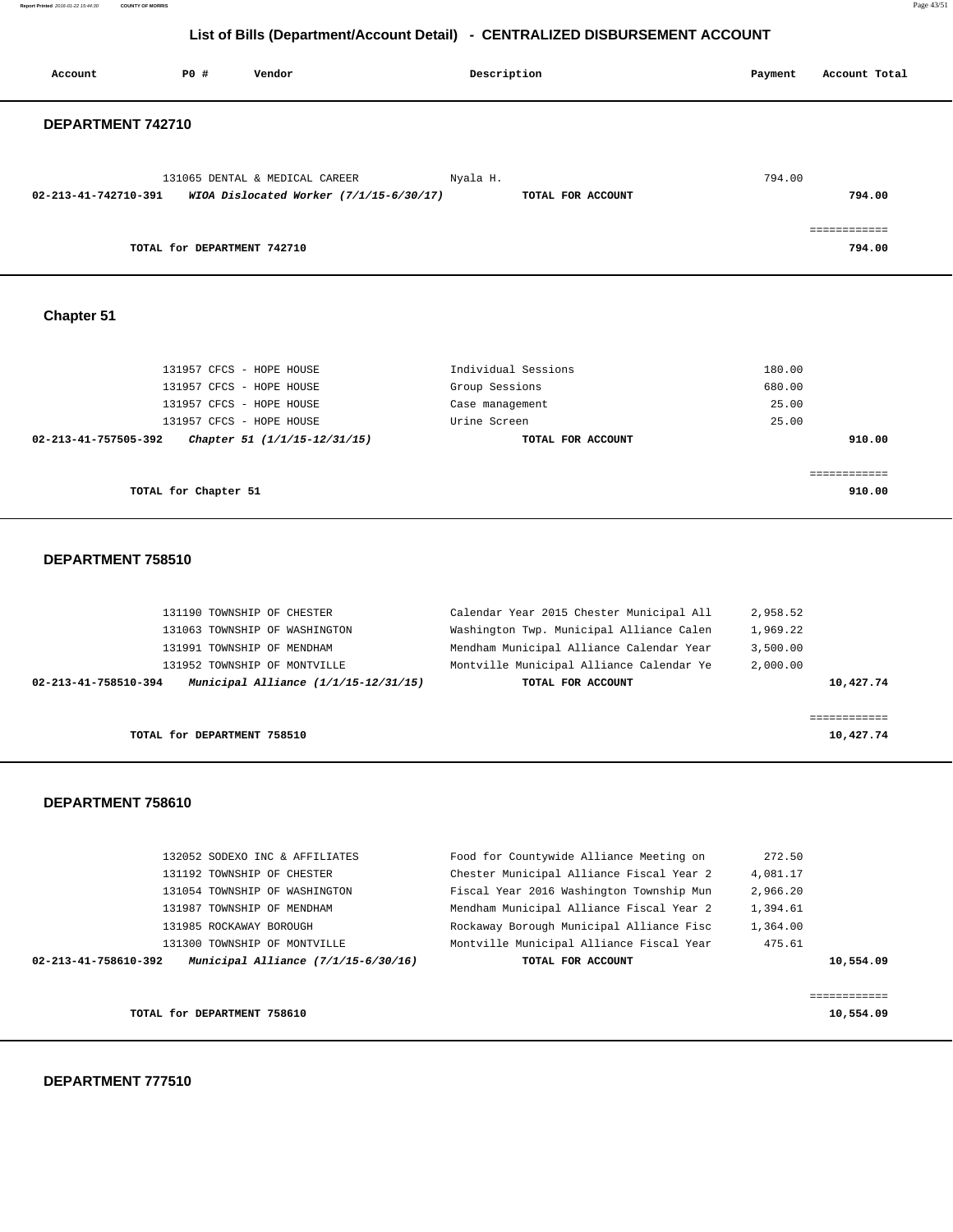**Report Printed** 2016-01-22 15:44:30 **COUNTY OF MORRIS** Page 44/51

# **List of Bills (Department/Account Detail) - CENTRALIZED DISBURSEMENT ACCOUNT**

| Account              | PO#                         | Vendor                                   | Description       | Payment | Account Total                         |
|----------------------|-----------------------------|------------------------------------------|-------------------|---------|---------------------------------------|
| DEPARTMENT 777510    |                             |                                          |                   |         |                                       |
| 02-213-41-777510-392 |                             | Victim Wit Adv Supp(10/1/14-9/30/15)1231 | TOTAL FOR ACCOUNT |         | 24.71                                 |
|                      | TOTAL for DEPARTMENT 777510 |                                          |                   |         | ------------<br>------------<br>24.71 |

#### **DEPARTMENT 784820**

| 130747 PERFORMANCE TRAILERS INC.                    | Hydratrek parts / labor per attached se | 751.50 |
|-----------------------------------------------------|-----------------------------------------|--------|
| FFY15 UASI (9/1/15-8/31/18)<br>02-213-41-784820-391 | TOTAL FOR ACCOUNT                       | 751.50 |
|                                                     |                                         |        |
|                                                     |                                         |        |
| TOTAL for DEPARTMENT 784820                         |                                         | 751.50 |
|                                                     |                                         |        |

#### **MAPS**

| 132333 NATIONAL FUEL OIL INC.<br>MAPS (1/1/15-12/31/15)<br>02-213-41-786505-392 | FUEL CHARGES, 12/15<br>TOTAL FOR ACCOUNT | 6,650.84<br>6,650.84 |
|---------------------------------------------------------------------------------|------------------------------------------|----------------------|
| 131172 PATRICIA A. ROGALSKY<br>MAPS (1/1/15-12/31/15)<br>02-213-41-786505-394   | Weekly Calendar<br>TOTAL FOR ACCOUNT     | 36.37<br>36.37       |
| TOTAL for MAPS                                                                  |                                          | 6,687.21             |

#### **NYS&W Bicycle/Pedestrian Path**

|                      | 132038 THE RBA GROUP INC.                | Professional Services rendered concernin | 109,816.39 |            |
|----------------------|------------------------------------------|------------------------------------------|------------|------------|
| 02-213-41-790015-391 | NYS&W Bicycle/Ped Path 9/16/09-xt4/30/16 | TOTAL FOR ACCOUNT                        |            | 109,816.39 |
|                      |                                          |                                          |            |            |
|                      |                                          |                                          |            |            |
|                      |                                          |                                          |            |            |
|                      | TOTAL for NYS&W Bicycle/Pedestrian Path  |                                          |            | 109,816.39 |

## **DEPARTMENT 864303**

|                      | 131132 KONKUS CORPORATION                | Replacement of Bridge No. 1400-121 on Ri | 98,877.75 |
|----------------------|------------------------------------------|------------------------------------------|-----------|
| 02-213-41-864303-392 | Rdgdl AveBrg1400-121(12/14/12ext6/14/14) | TOTAL FOR ACCOUNT                        | 98,877.75 |
|                      |                                          |                                          |           |
|                      |                                          |                                          |           |
|                      | TOTAL for DEPARTMENT 864303              |                                          | 98,877.75 |
|                      |                                          |                                          |           |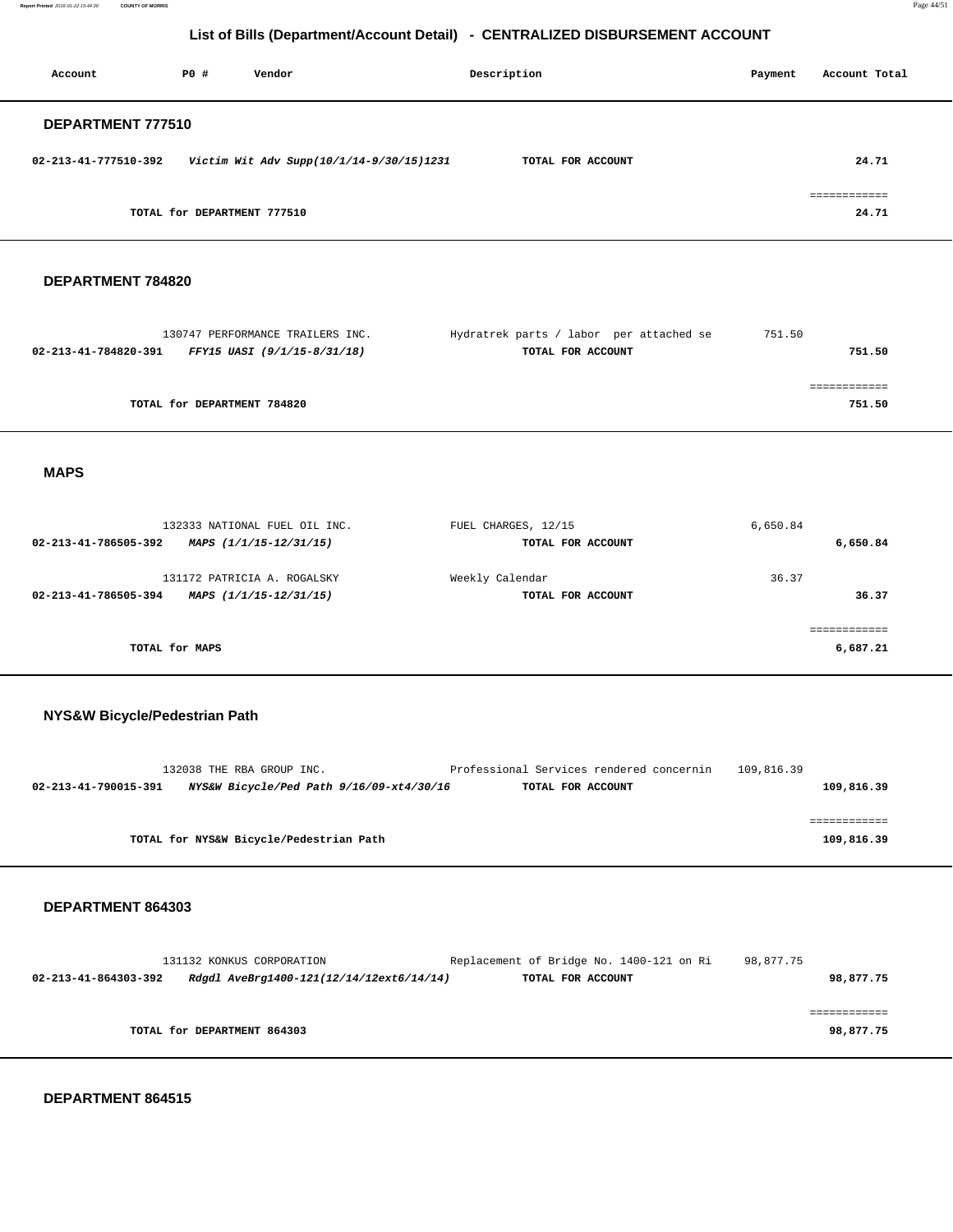**Report Printed** 2016-01-22 15:44:30 **COUNTY OF MORRIS** Page 45/51

# **List of Bills (Department/Account Detail) - CENTRALIZED DISBURSEMENT ACCOUNT**

| Account                  | PO# | Vendor                                   | Description       | Payment | Account Total            |
|--------------------------|-----|------------------------------------------|-------------------|---------|--------------------------|
| <b>DEPARTMENT 864515</b> |     |                                          |                   |         |                          |
| 02-213-41-864515-392     |     | UnionSchl/STP-C00S(337)(9/11/12-9/11/15) | TOTAL FOR ACCOUNT |         | 2,892.95                 |
|                          |     | TOTAL for DEPARTMENT 864515              |                   |         | ============<br>2,892.95 |

#### **DEPARTMENT 864603**

|                             | 131132 KONKUS CORPORATION                | 85,125.98         |           |  |
|-----------------------------|------------------------------------------|-------------------|-----------|--|
| 02-213-41-864603-392        | Rdgdl AveBrg1400-121 (12/19/14-12/18/16) | TOTAL FOR ACCOUNT | 85,125.98 |  |
|                             |                                          |                   |           |  |
|                             |                                          |                   |           |  |
| TOTAL for DEPARTMENT 864603 |                                          |                   | 85,125.98 |  |

#### **DEPARTMENT 864607**

|                      | 130819 GREENMAN PEDERSEN INC  |                                          | Construction Inspection Services for Sus | 20,918.04  |            |
|----------------------|-------------------------------|------------------------------------------|------------------------------------------|------------|------------|
|                      | 131135 T.Y. LIN INTERNATIONAL |                                          | Construction support for Sussex Tpke. Im | 17,567.79  |            |
|                      |                               | 132039 CONCRETE CONSTRUCTION CORP.       | Sussex Turnpike Intersection Improvement | 167,730.71 |            |
| 02-213-41-864607-391 |                               | Sussex(CR617)STP-0350(107)(9/8/14-9/8/16 | TOTAL FOR ACCOUNT                        |            | 206,216.54 |
|                      |                               |                                          |                                          |            |            |
|                      |                               |                                          |                                          |            |            |
|                      | TOTAL for DEPARTMENT 864607   |                                          |                                          |            | 206,216.54 |
|                      |                               |                                          |                                          |            |            |

#### **DEPARTMENT 864690**

|                      | 131128 TRANSYSTEMS CORPORATION           | Preliminary Design Services for Replacem | 20,306.64 |
|----------------------|------------------------------------------|------------------------------------------|-----------|
| 02-213-41-864690-391 | Openaki Br STP-C00S(690) (9/9/14-9/9/16) | TOTAL FOR ACCOUNT                        | 20,306.64 |
|                      |                                          |                                          |           |
|                      |                                          |                                          |           |
|                      | TOTAL for DEPARTMENT 864690              |                                          | 20,306.64 |
|                      |                                          |                                          |           |

|                      | 131115 T. Y. LIN INTERNATIONAL     | Final Design of Waterloo Road Bridge No. | 39,423.31 |
|----------------------|------------------------------------|------------------------------------------|-----------|
| 02-213-41-864701-392 | Waterloo Rd Brdg (6/23/14-6/23/17) | TOTAL FOR ACCOUNT                        | 39,423.31 |
|                      |                                    |                                          |           |
|                      |                                    |                                          |           |
|                      | TOTAL for DEPARTMENT 864701        |                                          | 39,423.31 |
|                      |                                    |                                          |           |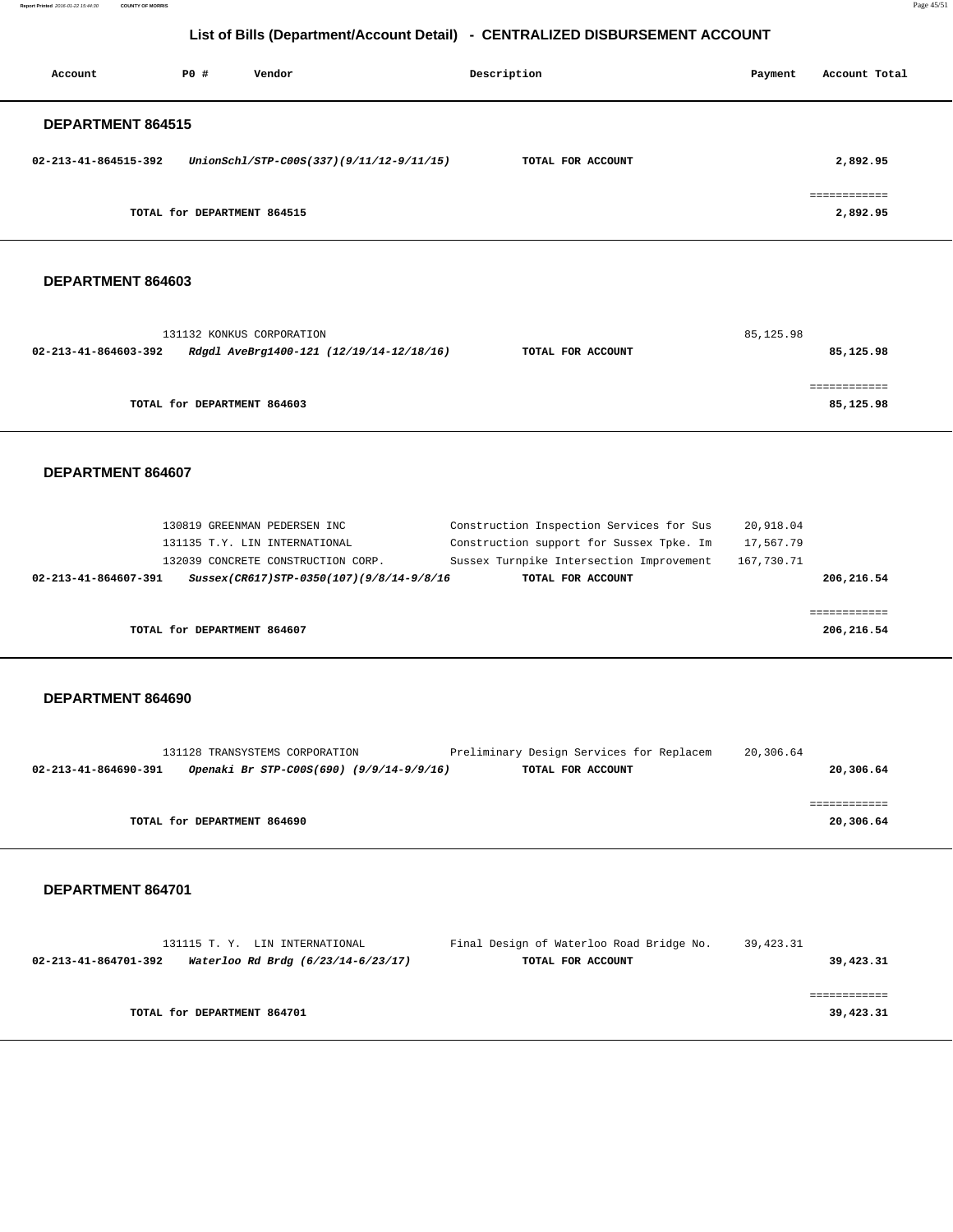| Report Printed 2016-01-22 15:44:30 COUNTY OF MORRIS |  | Page 46/51 |
|-----------------------------------------------------|--|------------|
|-----------------------------------------------------|--|------------|

| Account                                                         | P0 #                | Vendor                                                                         | Description                                                   | Payment   | Account Total            |  |  |  |
|-----------------------------------------------------------------|---------------------|--------------------------------------------------------------------------------|---------------------------------------------------------------|-----------|--------------------------|--|--|--|
| <b>County Capital</b><br><b>Bridge Design &amp; Constr Proj</b> |                     |                                                                                |                                                               |           |                          |  |  |  |
| 04-216-55-953027-909                                            | 131124 DAVID MITROS | Miscellaneous - Other                                                          | Engineering Services to Prepare Historic<br>TOTAL FOR ACCOUNT | 200.00    | 200.00                   |  |  |  |
|                                                                 |                     | TOTAL for Bridge Design & Constr Proj                                          |                                                               |           | ============<br>200.00   |  |  |  |
| Acq of prop in Twp of Washgtn                                   |                     |                                                                                |                                                               |           |                          |  |  |  |
| 04-216-55-953029-909                                            |                     | 131906 WATERS, MCPHERSON, MCNEILL, P.C.<br>Miscellaneous - Other               | Acquisition-legal services<br>TOTAL FOR ACCOUNT               | 1,188.40  | 1,188.40                 |  |  |  |
|                                                                 |                     | TOTAL for Acq of prop in Twp of Washgtn                                        |                                                               |           | ============<br>1,188.40 |  |  |  |
| <b>Bridge Design/Const Var Cty Br</b>                           |                     |                                                                                |                                                               |           |                          |  |  |  |
| 04-216-55-953089-909                                            |                     | 131127 T. Y. LIN INTERNATIONAL<br>Miscellaneous - Other                        | Replacement of the Ridgedale Avenue Brid<br>TOTAL FOR ACCOUNT | 750.00    | 750.00                   |  |  |  |
|                                                                 |                     | TOTAL for Bridge Design/Const Var Cty Br                                       |                                                               |           | ============<br>750.00   |  |  |  |
| <b>Renov CentralAveBldg Greystone</b>                           |                     |                                                                                |                                                               |           |                          |  |  |  |
| 04-216-55-953146-909                                            |                     | 130820 THE MUSIAL GROUP PA<br>Miscellaneous - Other                            | Central Avenue Complex Building AREA SIX<br>TOTAL FOR ACCOUNT | 2,450.00  | 2,450.00                 |  |  |  |
|                                                                 |                     | TOTAL for Renov CentralAveBldg Greystone                                       |                                                               |           | 2,450.00                 |  |  |  |
| DEPARTMENT 953202                                               |                     |                                                                                |                                                               |           |                          |  |  |  |
| 04-216-55-953202-951                                            |                     | 132039 CONCRETE CONSTRUCTION CORP.<br>Road Resurfacing/Construction/Imprvments | TOTAL FOR ACCOUNT                                             | 43,088.75 | 43,088.75                |  |  |  |

 ============ **TOTAL for DEPARTMENT 953202 43,088.75**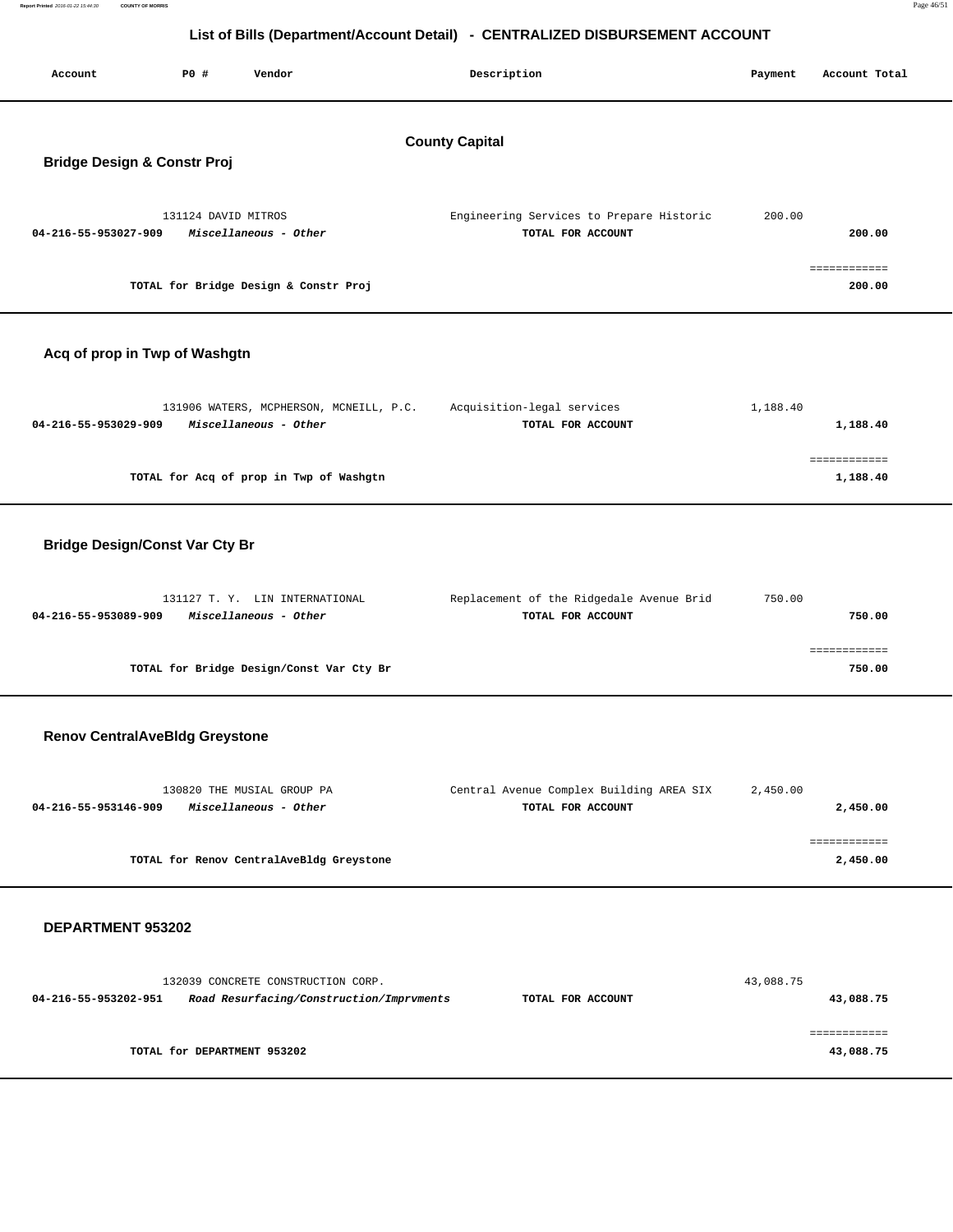| Account              | PO# | Vendor                                   | Description                              | Payment  | Account Total |
|----------------------|-----|------------------------------------------|------------------------------------------|----------|---------------|
|                      |     |                                          |                                          |          |               |
|                      |     |                                          |                                          |          |               |
|                      |     | 131049 SUBURBAN CONSULTING               | Morris Twp. - Replacement of County Brid | 127.50   |               |
|                      |     | 131051 SUBURBAN CONSULTING               | Morris Twp. - Relacement of County Bridg | 190.00   |               |
|                      |     | 132030 KEEGAN TECHNOLOGY &               | Replacement of Bridge # 696on Main Stree | 180.00   |               |
|                      |     | 132032 KEEGAN TECHNOLOGY &               | Interestion Improvements, 1186 Sussex Tp | 3,114.00 |               |
|                      |     | 132023 KEEGAN TECHNOLOGY &               | Changebridge Road in the Township of Mon | 3,470.00 |               |
|                      |     | 132029 KEEGAN TECHNOLOGY &               | Bridge No. 1400-121 Ridgedale Avenue ove | 60.00    |               |
| 04-216-55-953225-909 |     | Bridge Design, Renov, Construc - Var Loc | TOTAL FOR ACCOUNT                        |          | 7,141.50      |
|                      |     |                                          |                                          |          |               |
|                      |     |                                          |                                          |          |               |
|                      |     | TOTAL for DEPARTMENT 953225              |                                          |          | 7,141.50      |

#### **DEPARTMENT 953269**

| 131118 CHERRY WEBER & ASSOC. PC                              | Engineering Design Services for Erosion  | 2,979.65   |              |
|--------------------------------------------------------------|------------------------------------------|------------|--------------|
| 131122 CHRISTOPHER P STATILE PA                              | Engineering design services for replacem | 20,152.50  |              |
| 131117 KELLER & KIRKPATRICK                                  | Construction Inspection - Clerk of the W | 12,090.00  |              |
| 131125 CHERRY WEBER & ASSOC. PC                              | Clerk of the Works Agreement for the Con | 8,056.00   |              |
| 132033 CHERRY WEBER & ASSOC. PC                              | Clerk of the Works Agreement for the Con | 9,328.00   |              |
| Bridge Design/Constr - var locations<br>04-216-55-953269-909 | TOTAL FOR ACCOUNT                        |            | 52,606.15    |
|                                                              |                                          |            |              |
| 132037 COLONNELLI BROTHERS INC                               | Replacement of Bridge NO. 1401-189 on Ol | 119,614.64 |              |
| Bridge Design/Constr - var locations<br>04-216-55-953269-951 | TOTAL FOR ACCOUNT                        |            | 119,614.64   |
|                                                              |                                          |            |              |
|                                                              |                                          |            | ============ |
| TOTAL for DEPARTMENT 953269                                  |                                          |            | 172,220.79   |
|                                                              |                                          |            |              |

## **DEPARTMENT 953270**

| 04-216-55-953270-909 |                                         | Road Design/Construc - var locations | TOTAL FOR ACCOUNT            |          | 5,609.02 |
|----------------------|-----------------------------------------|--------------------------------------|------------------------------|----------|----------|
|                      |                                         |                                      |                              |          |          |
|                      | 131907 WATERS, MCPHERSON, MCNEILL, P.C. |                                      | Charles W. Winter            | 264.00   |          |
|                      | 131907 WATERS, MCPHERSON, MCNEILL, P.C. |                                      | Evangelos Pappas             | 1,403.82 |          |
|                      | 131907 WATERS, MCPHERSON, MCNEILL, P.C. |                                      | Randolph Town Center Assoc.  | 308.20   |          |
|                      | 131907 WATERS, MCPHERSON, MCNEILL, P.C. |                                      | 1200 Sussex LLC (parcel 6)   | 606.00   |          |
|                      | 131905 WATERS, MCPHERSON, MCNEILL, P.C. |                                      | Freedom Group                | 410.00   |          |
|                      | 131905 WATERS, MCPHERSON, MCNEILL, P.C. |                                      | Kahl Enterprises             | 168.00   |          |
|                      | 131908 LAWRENCE B. LITWIN               |                                      | Compensation to commissioner | 1,140.00 |          |
|                      | 131909 THOMAS S. BRACKIN                |                                      | Compensation to commissioner | 1,309.00 |          |
|                      |                                         |                                      |                              |          |          |

**TOTAL for DEPARTMENT 953270 5,609.02**

|                      |                             | 131116 D.R. JOHNSON & ASSOCIATES, LLC    | General Engineering Services for the per | 2, 214, 14 |          |
|----------------------|-----------------------------|------------------------------------------|------------------------------------------|------------|----------|
| 04-216-55-953291-909 |                             | Var Roadway Drainage Proj - Public Works | TOTAL FOR ACCOUNT                        |            | 2,214.14 |
|                      |                             |                                          |                                          |            |          |
|                      |                             |                                          |                                          |            |          |
|                      | TOTAL for DEPARTMENT 953291 |                                          |                                          |            | 2,214.14 |
|                      |                             |                                          |                                          |            |          |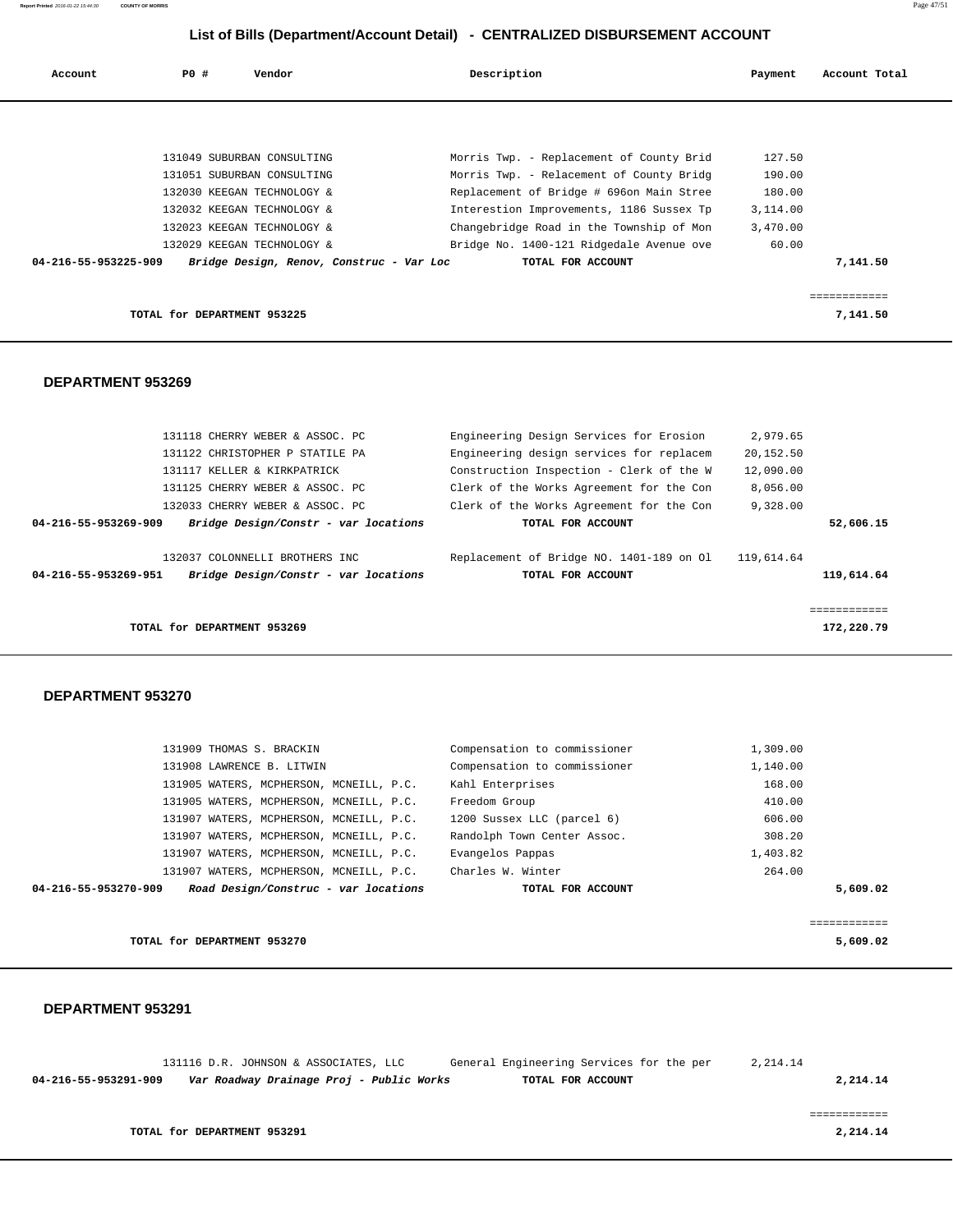**Report Printed** 2016-01-22 15:44:30 **COUNTY OF MORRIS** Page 48/51

# **List of Bills (Department/Account Detail) - CENTRALIZED DISBURSEMENT ACCOUNT**

| Account              | P0 # | Vendor                                                                         | Description                                                   | Payment    | Account Total            |
|----------------------|------|--------------------------------------------------------------------------------|---------------------------------------------------------------|------------|--------------------------|
| DEPARTMENT 953314    |      |                                                                                |                                                               |            |                          |
|                      |      | 130589 PANCIELLO CONSTRUCTION LLC                                              | RE: GATE-WESTERN AVE/ 12-17-15                                | 1,360.00   |                          |
| 04-216-55-953314-951 |      | Repair/Rplcment/Upgrd VarEquip-BldgGrnds                                       | TOTAL FOR ACCOUNT                                             |            | 1,360.00                 |
|                      |      | TOTAL for DEPARTMENT 953314                                                    |                                                               |            | ============<br>1,360.00 |
| DEPARTMENT 953323    |      |                                                                                |                                                               |            |                          |
|                      |      | 131120 CHERRY WEBER & ASSOC. PC                                                | For Construction Inspection (Clerk of Wo                      | 5,076.00   |                          |
|                      |      | 131121 CHERRY WEBER & ASSOC. PC                                                | Construction Inspection Services for the                      | 14,310.00  |                          |
|                      |      | 131055 TOWNSHIP OF MONTVILLE                                                   | Rathbun Road Culvert Replacement Bridge                       | 3,250.00   |                          |
| 04-216-55-953323-909 |      | 132034 CHERRY WEBER & ASSOC. PC<br>Bridge Design/Constr VarLoc-Public Works    | Construction Inspection Services for the<br>TOTAL FOR ACCOUNT | 16,560.00  | 39,196.00                |
|                      |      | 131056 TOWNSHIP OF MONTVILLE                                                   | Rathun Road Culvert Replacement Bridge o                      | 104,885.75 |                          |
| 04-216-55-953323-951 |      | Bridge Design/Constr VarLoc-Public Works                                       | TOTAL FOR ACCOUNT                                             |            | 104,885.75               |
|                      |      |                                                                                |                                                               |            | ============             |
|                      |      | TOTAL for DEPARTMENT 953323                                                    |                                                               |            | 144,081.75               |
| DEPARTMENT 953329    |      |                                                                                |                                                               |            |                          |
|                      |      |                                                                                |                                                               |            |                          |
|                      |      | 131062 BOWMAN CONSULTING COMPANY                                               | Realignment of Schooleys Mountain Road.P                      | 5,777.50   |                          |
| 04-216-55-953329-909 |      | 132047 BOWMAN CONSULTING COMPANY<br>Design, Building, Rehab of Roads-PublWorks | Realignment of Schooleys Mountain Road.<br>TOTAL FOR ACCOUNT  | 9,681.03   | 15,458.53                |
|                      |      |                                                                                |                                                               |            | ============             |
|                      |      | TOTAL for DEPARTMENT 953329                                                    |                                                               |            | 15,458.53                |
|                      |      |                                                                                |                                                               |            |                          |
| DEPARTMENT 953349    |      |                                                                                |                                                               |            |                          |
|                      |      |                                                                                |                                                               |            |                          |
| 04-216-55-953349-909 |      | 131183 VOLKER CRANE LLC<br>Various Bldging Repairs-County Wide                 | ADMINISTRATION BUILDING ELECTRICAL PANEL<br>TOTAL FOR ACCOUNT | 645.00     | 645.00                   |
|                      |      |                                                                                |                                                               |            | ============             |
|                      |      | TOTAL for DEPARTMENT 953349                                                    |                                                               |            | 645.00                   |
|                      |      |                                                                                |                                                               |            |                          |
| DEPARTMENT 953356    |      |                                                                                |                                                               |            |                          |

|          | 1,092.00 | MC-102 County Railroad Crossings Enginee | 131053 BOSWELL ENGINEERING INC      |                      |
|----------|----------|------------------------------------------|-------------------------------------|----------------------|
|          | 519.00   | Prof. Engineering Svcs.MC-104/Reconst of | 131052 BOSWELL ENGINEERING INC      |                      |
| 1,611.00 |          | TOTAL FOR ACCOUNT                        | Various Road-Designs & Construction | 04-216-55-953356-909 |
|          |          |                                          |                                     |                      |
|          |          |                                          |                                     |                      |
| 1,611.00 |          |                                          | TOTAL for DEPARTMENT 953356         |                      |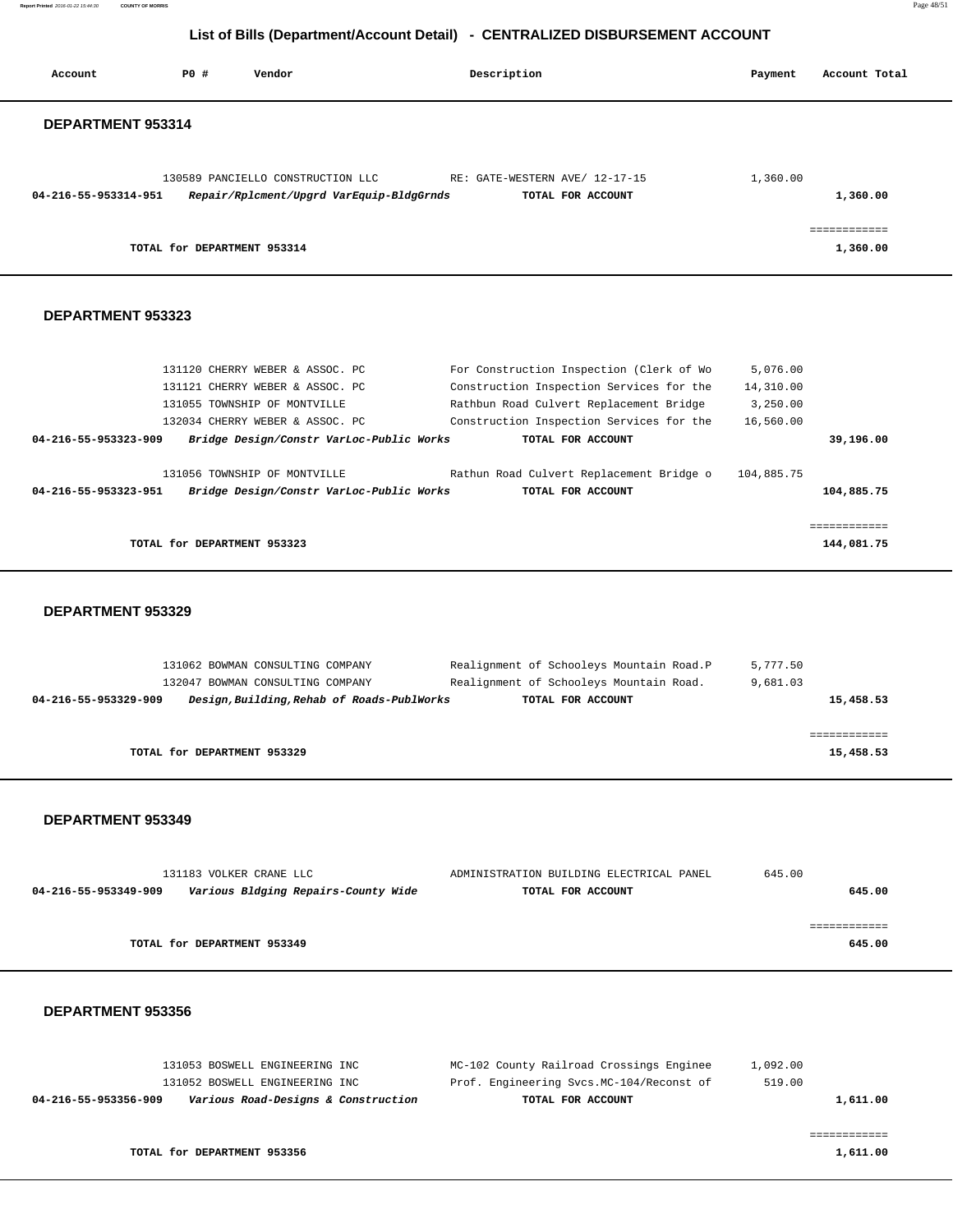**Report Printed** 2016-01-22 15:44:30 **COUNTY OF MORRIS** Page 49/51

# **List of Bills (Department/Account Detail) - CENTRALIZED DISBURSEMENT ACCOUNT**

| Account              | P0 #                        | Vendor                                                            |                                          | Description        |                                                                                            | Payment                | Account Total             |
|----------------------|-----------------------------|-------------------------------------------------------------------|------------------------------------------|--------------------|--------------------------------------------------------------------------------------------|------------------------|---------------------------|
| DEPARTMENT 953382    |                             |                                                                   |                                          |                    |                                                                                            |                        |                           |
| 04-216-55-953382-909 |                             | 130818 KELLER & KIRKPATRICK                                       | Road Resurfacing, MV arking lot, Railrd  |                    | Wharton Boro Paving-Main Street CR 634.P<br>TOTAL FOR ACCOUNT                              | 6,878.00               | 6,878.00<br>============  |
|                      |                             | TOTAL for DEPARTMENT 953382                                       |                                          |                    |                                                                                            |                        | 6,878.00                  |
| DEPARTMENT 953383    |                             |                                                                   |                                          |                    |                                                                                            |                        |                           |
|                      |                             | 131697 RFS COMMERCIAL, INC.<br>131696 RFS COMMERCIAL, INC.        |                                          |                    | WO76008/ RE: COUNTY LIBRARY/ 01-06-16<br>WO76008/ RE: COUNTY LIBRARY/ 01-06-15             | 28,740.00<br>19,460.00 |                           |
| 04-216-55-953383-940 |                             | B&G Interior Building Improvements                                |                                          |                    | TOTAL FOR ACCOUNT                                                                          |                        | 48,200.00                 |
|                      |                             | TOTAL for DEPARTMENT 953383                                       |                                          |                    |                                                                                            |                        | ============<br>48,200.00 |
| DEPARTMENT 953399    |                             |                                                                   |                                          |                    |                                                                                            |                        |                           |
| 04-216-55-953399-952 |                             | 132327 EXTEL COMMUNICATIONS<br>132327 EXTEL COMMUNICATIONS        | Relocate Back-up 911 Comm Equip-Plan P&W |                    | CAT5E CABLES AS PER QUOTE<br>CABLING AS PROPOSED FOR THE CONSOLE CENT<br>TOTAL FOR ACCOUNT | 15,000.00<br>25,000.00 | 40,000.00                 |
|                      | TOTAL for DEPARTMENT 953399 |                                                                   |                                          |                    |                                                                                            |                        | ============<br>40,000.00 |
| DEPARTMENT 954396    |                             |                                                                   |                                          |                    |                                                                                            |                        |                           |
| 04-216-55-954396-956 |                             | 132051 TOWNSHIP OF ROXBURY<br>Sheriff-Replacement of 12 Vehicles  |                                          |                    | 2008 F-450 ESU VEHICLE<br>TOTAL FOR ACCOUNT                                                | 20,000.00              | 20,000.00                 |
|                      |                             | TOTAL for DEPARTMENT 954396                                       |                                          |                    |                                                                                            |                        | ============<br>20,000.00 |
| DEPARTMENT 955306    |                             |                                                                   |                                          |                    |                                                                                            |                        |                           |
| 04-216-55-955306-951 |                             | 132127 THE RBA GROUP INC.<br>Renovate Resident Tub/Shower Area-MV |                                          | A4517.00,9-15-2015 | TOTAL FOR ACCOUNT                                                                          | 330.22                 | 330.22                    |
|                      |                             | TOTAL for DEPARTMENT 955306                                       |                                          |                    |                                                                                            |                        | ============<br>330.22    |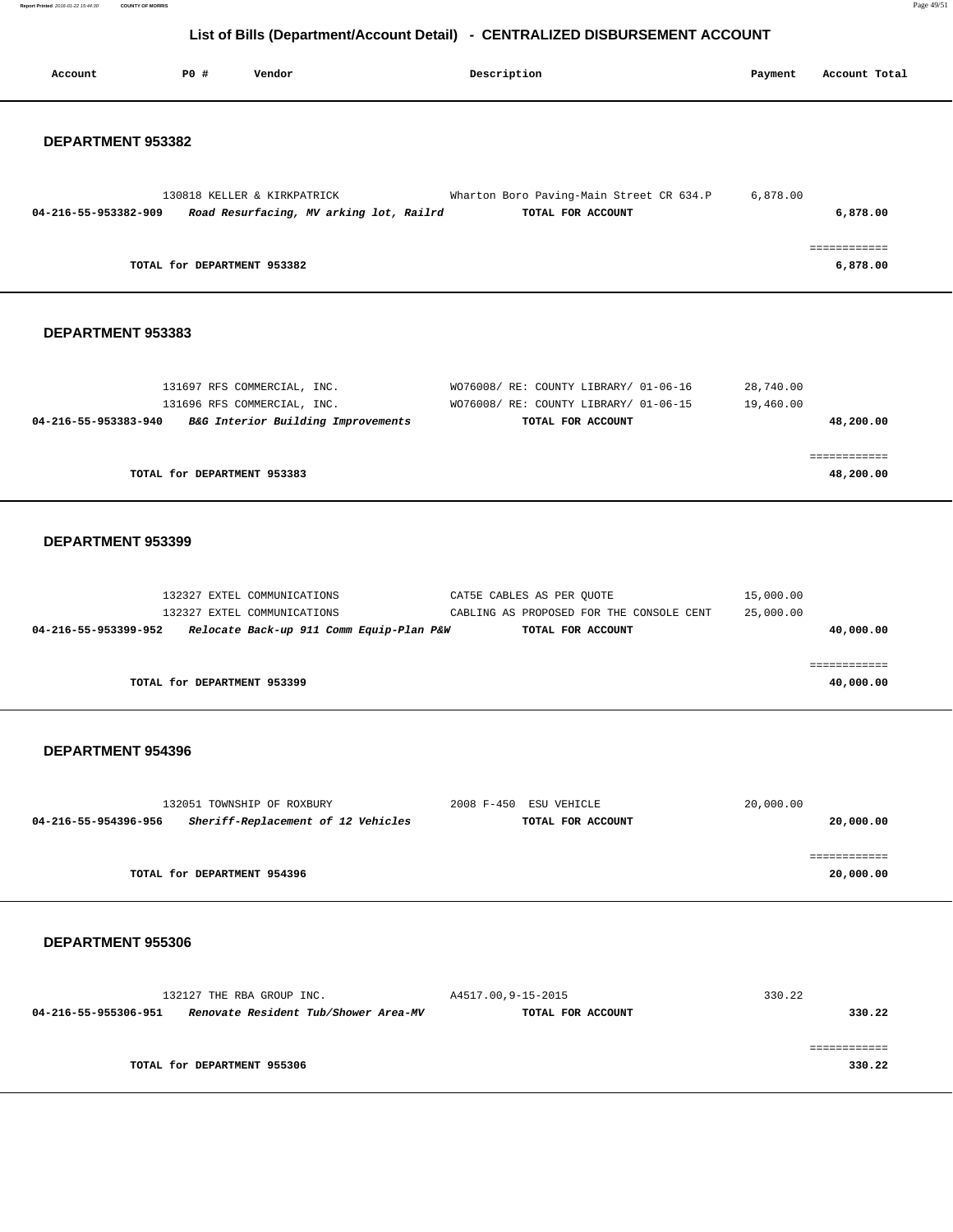**Report Printed** 2016-01-22 15:44:30 **COUNTY OF MORRIS** Page 50/51

# **List of Bills (Department/Account Detail) - CENTRALIZED DISBURSEMENT ACCOUNT**

| Account                    | <b>PO #</b> | Vendor                                         | Description                                                   | Payment    | Account Total              |
|----------------------------|-------------|------------------------------------------------|---------------------------------------------------------------|------------|----------------------------|
| <b>Motor Vehicle Fines</b> |             |                                                | <b>Dedicated Trust</b>                                        |            |                            |
| 13-290-56-575701-888       |             | 132288 COUNTY OF MORRIS<br>Motor Vehicle Fines | TRANSFER FUNDS FOR DEDICATED MOTOR VEHIC<br>TOTAL FOR ACCOUNT | 392,061.12 | 392,061.12                 |
|                            |             | TOTAL for Motor Vehicle Fines                  |                                                               |            | ============<br>392,061.12 |
|                            |             |                                                |                                                               |            |                            |

# **Weights & Measures**

| SOFTWARE MAINTENANCE, USER & TECHNICAL SU | 17,000.00                               |
|-------------------------------------------|-----------------------------------------|
| TRANSFER FUNDS FOR DEDICATED WEIGHTS & M  | 125,199.09                              |
| TOTAL FOR ACCOUNT                         | 142,199.09                              |
|                                           |                                         |
|                                           |                                         |
|                                           | 142,199.09                              |
|                                           | 129161 CYBERTECH SYSTEMS & SOFTWARE INC |

# **Environ Quality & Enforcement**

|                      | 130745 COUNTY OF MORRIS                 | Aue, Deacon, Mynes, Marrone, Kelly | 2,210.48  |              |
|----------------------|-----------------------------------------|------------------------------------|-----------|--------------|
|                      | 130744 COUNTY OF MORRIS                 | D Vreeland                         | 7,509.11  |              |
|                      | 130744 COUNTY OF MORRIS                 | E Kelly                            | 12,295.22 |              |
|                      | 131285 LUM, DRASCO & POSITAN LLC        | CEHA Enforcement Actions           | 72.00     |              |
|                      | 131285 LUM, DRASCO & POSITAN LLC        |                                    | 96.00     |              |
|                      | 131285 LUM, DRASCO & POSITAN LLC        |                                    | 180.00    |              |
|                      | 131285 LUM, DRASCO & POSITAN LLC        |                                    | 276.00    |              |
|                      | 131285 LUM, DRASCO & POSITAN LLC        |                                    | 216.00    |              |
|                      | 131285 LUM, DRASCO & POSITAN LLC        |                                    | 96.00     |              |
|                      | 131285 LUM, DRASCO & POSITAN LLC        |                                    | 84.00     |              |
| 13-290-56-578901-888 | Environ Quality & Enforcement           | TOTAL FOR ACCOUNT                  |           | 23,034.81    |
|                      |                                         |                                    |           |              |
|                      |                                         |                                    |           | ============ |
|                      | TOTAL for Environ Quality & Enforcement |                                    |           | 23,034.81    |

| Open Space - Ancillary<br>13-290-56-580558-888 | TOTAL FOR ACCOUNT                                                                   | 9,913.58 |
|------------------------------------------------|-------------------------------------------------------------------------------------|----------|
| 131911 CLEARY GIACOBBE ALFIERI &               | Open Space - General legal svcs.                                                    | 980.00   |
| 130693 JENNIFER MCCULLOCH                      | Food provided for 12 people for the 12/2                                            | 81.63    |
|                                                | 130840 PRESERVATION DESIGN PARTNERSHIP, LL Professional services related to the 201 | 525.00   |
|                                                | 130725 PRESERVATION DESIGN PARTNERSHIP, LL Professional services related to the 201 | 8,326.95 |